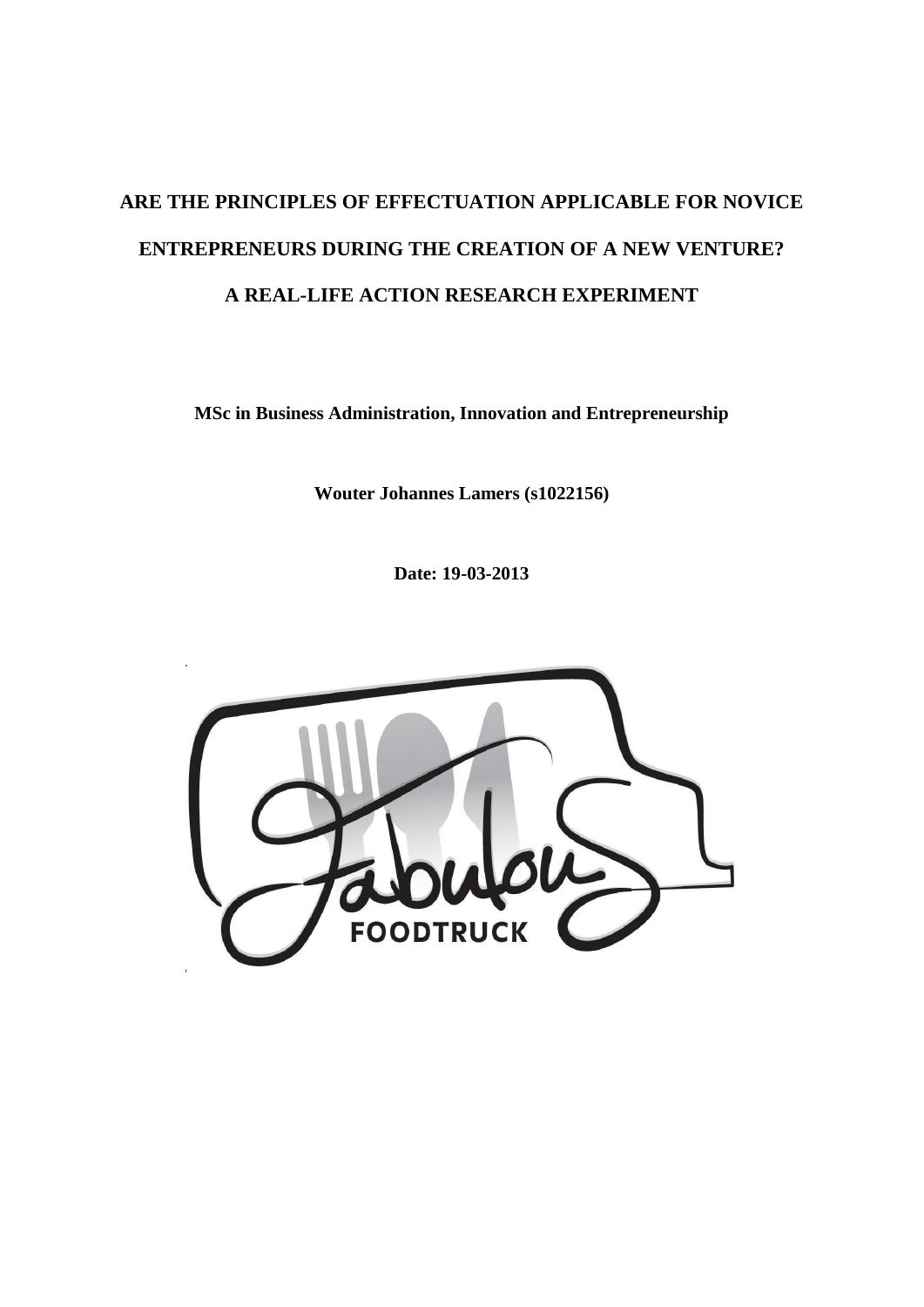# **Information**

|                 | Supervisor: Dr. Ir. Jeroen Kraaijenbrink                         |
|-----------------|------------------------------------------------------------------|
|                 | University of Twente, School of Management and Governance        |
|                 | Department of Business Administration                            |
|                 | E- mail: j.kraaijenbrink@utwente.nl                              |
|                 |                                                                  |
| <b>Student:</b> | <b>Wouter Lamers</b>                                             |
|                 | Zonegge 20-15, 6903 GX Zevenaar                                  |
|                 | Student #: s1022156                                              |
|                 | E-mail: w.j.lamers@student.utwente.nl, wouter_lamers@hotmail.com |
|                 |                                                                  |
| Course:         | Master track Innovation & Entrepreneurship                       |
|                 | Department of Business Administration                            |
|                 | University of Twente                                             |

**Date**: 19-03-2013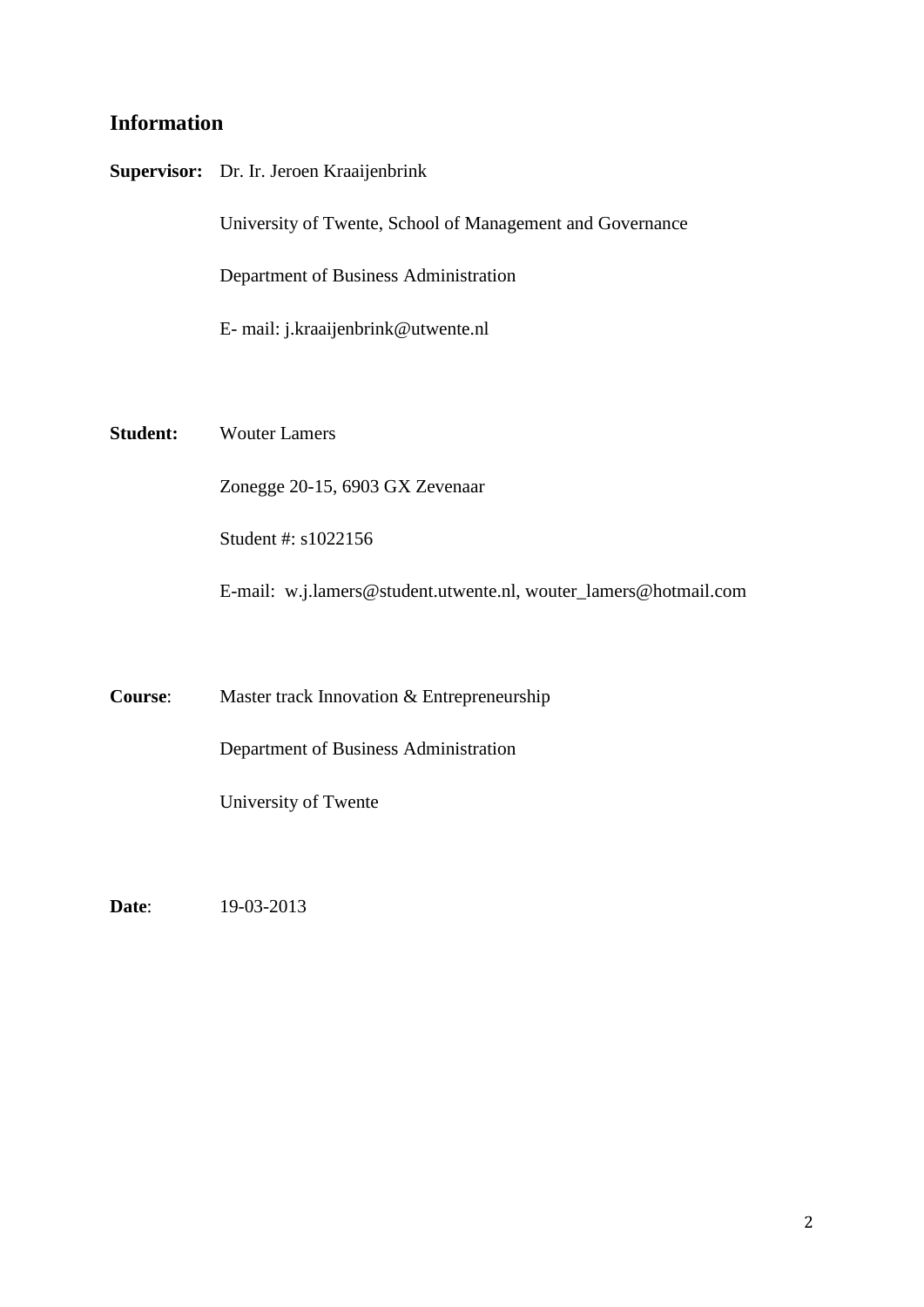### **Acknowledgements**

This dissertation would not have been possible without the guidance and the help of several individuals who in one way or another contributed and extended their valuable assistance in the preparation and completion of this study. First and foremost, I want to thank my colleague entrepreneur-researcher. Together with her I gained all the data we both used for our individual study. Together we discussed for hours and hours about all the elements of the effectuation theory which we applied to create a new venture. This kind of synergy resulted in a higher level of evaluating and reflecting the theory than I was able to perform on my own. Therefore, I want to thank her for our fruitful collaboration.

Next, I want to thank all the people whom were willing to help me and my colleague entrepreneur-researcher with their knowledge, experiences, network and resources in order to contribute to the new venture creation process and therefore simultaneously to this study. Their enthusiasm and willingness to help were one of the most important incentives that boosted us forward in the project.

Someone who deserves an acknowledgement as well is my tutor professor J. Kraaijenbrink who has motivated me to maximize the output of the interesting topic I had chosen. At crucial moments he gave the right advises to get focused on the most interesting elements of the data. Moreover, I want to thank the professor for the pleasant collaboration during the formulation of the scientific paper we wrote for a special issue of the Journal of Business Venturing. Hopefully the paper will be published.

Finally, executing this research with its action research approach and creating a new venture as novice entrepreneur at the same time was really challenging for me. Due to the people I mentioned above, I was able to accomplish both projects simultaneously. Looking at my history of education, it seems that I always search for additional challenges to make it more interesting. I think that this is something I apparently need to gain the right motivation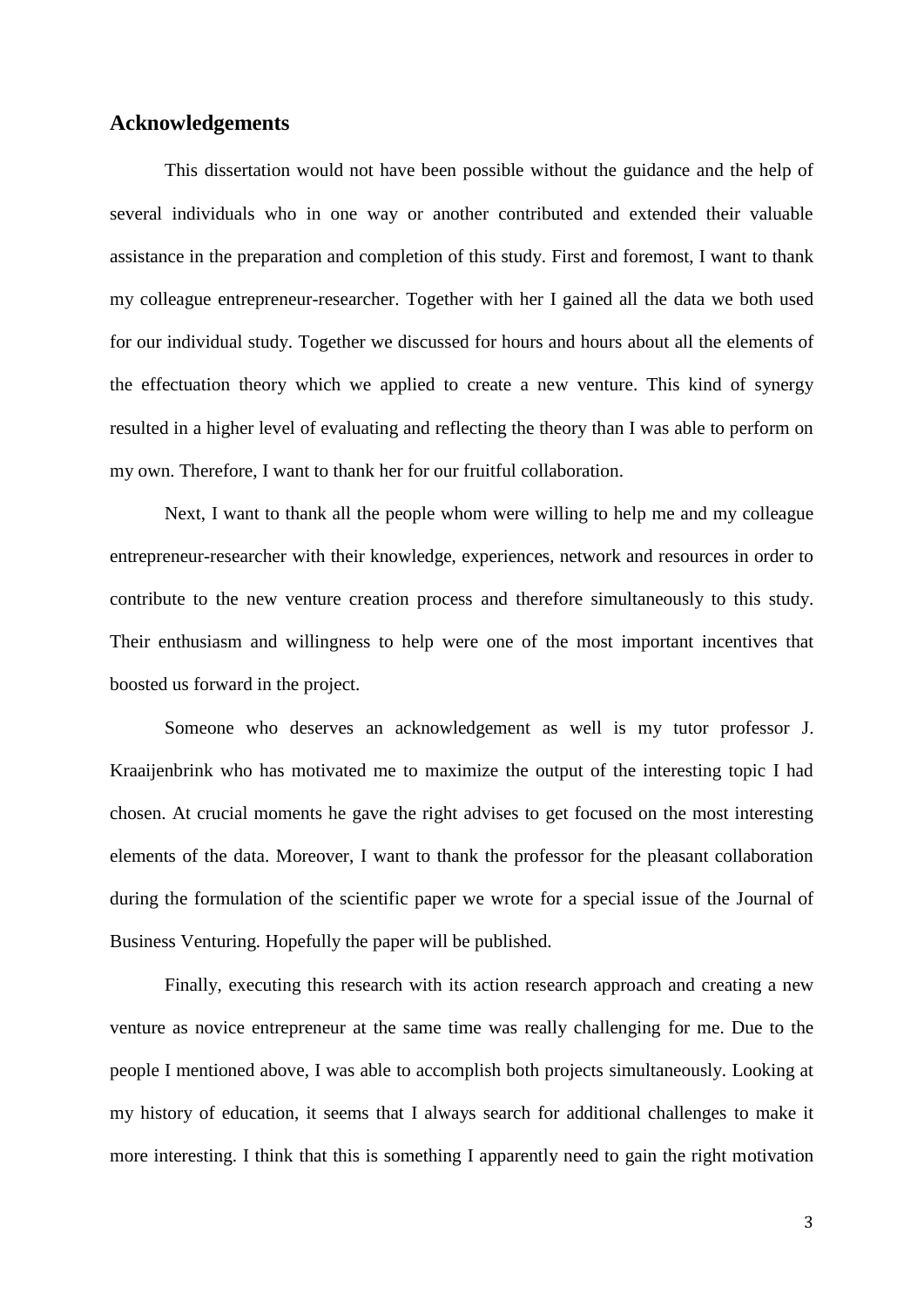for studying. This behaviour flows perfectly further in the aspiration and realization of a new venture for the next step in my life. Something which is again really challenging. Hopefully I can use all the theory I have gained during entrepreneurship education in practice in order to make the venture a success.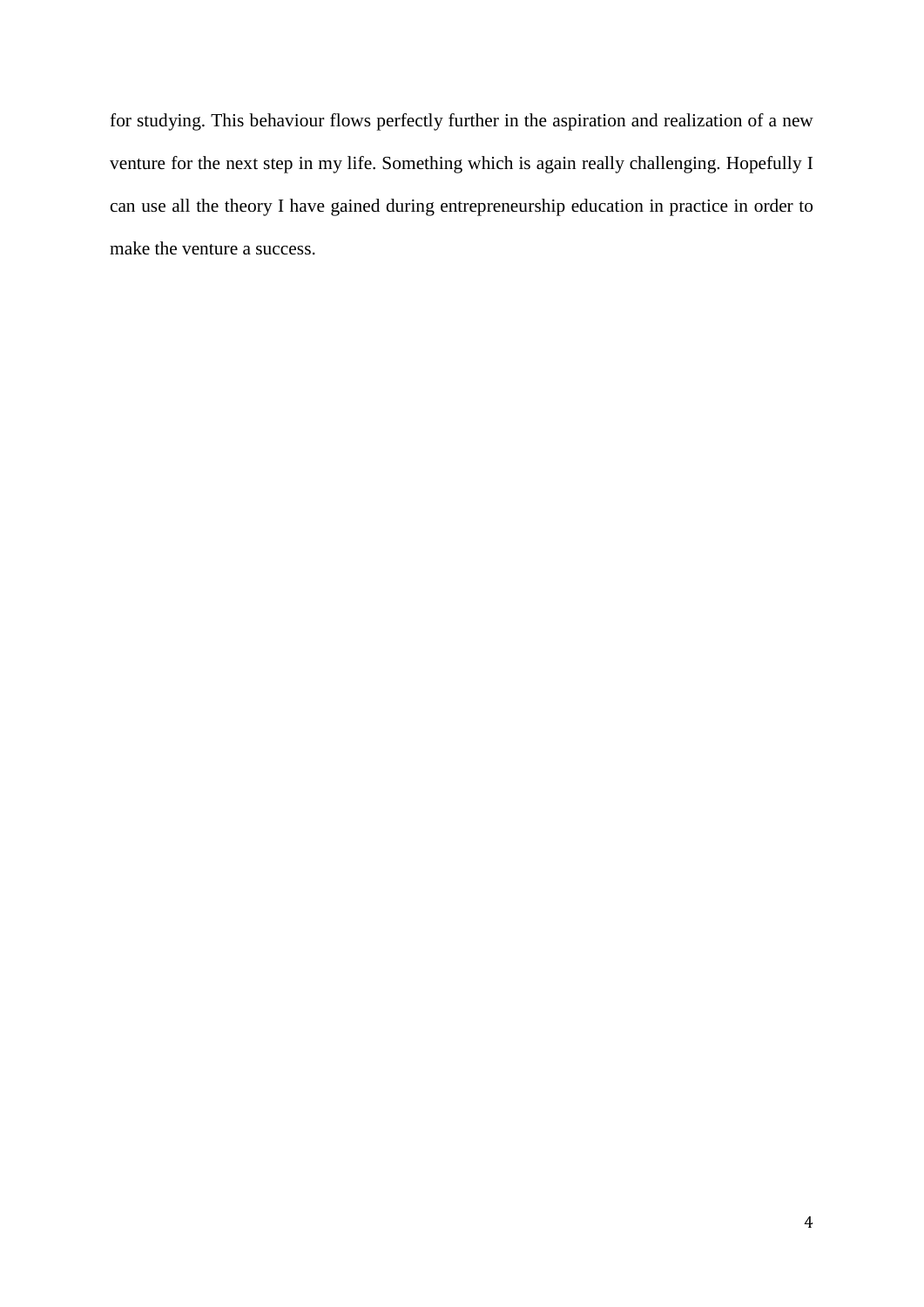# **Abstract**

This study answers to calls for research that focuses on effectuation concerning novice entrepreneurs and for real-time process studies of effectuation. Since the theory of effectuation arose out of the study of expert entrepreneurs, who are by definition, not representative of the population of entrepreneurs as a whole, which also includes *novice* entrepreneurs (MBA students), I was triggered to study to what extent novice entrepreneurs can apply the theory of effectuation in practice. Besides, current empirical research in the field of the effectuation theory is of retrospective nature and therefore it is assumed that this is subject to recall bias. To that end, I have decided to focus on a longitudinal real-life study of effectuation in order to study the applicability of the principles of effectuation for novice entrepreneurs. Action research is used as method to study the new venture creation process of two novice entrepreneurs. During seven months, two researcher-entrepreneurs deliberately applied a variety of effectuation heuristics and reported their findings in personal diaries. The main results suggest interesting insights into effectuation theory. Looking at the bird-in-hand principle, entrepreneurs with a limited pool of resources at the start does not have to be problematic since it is easy to get access to the means of others in their network. The affordable loss principle is not always working, because in some situations courses of action require more than the entrepreneur has at hand or can afford to lose. Regarding to the crazy quilt principle, various degrees of effectual stakeholder commitments are found; (a) commitment of relatively inexpensive or inexhaustible resources, (b) short-term transactional commitment and (c) longer-term effectual partnership. Moreover, I suggest a need for two candidate effectuation principles: (1) a 'transparency' principle because being totally open and transparent about ideas and possible courses of action is necessary to convince stakeholders about the opportunities of the possible courses of action. Moreover, being and talking openly increases the chance to come across slack resources, self-selected stakeholders,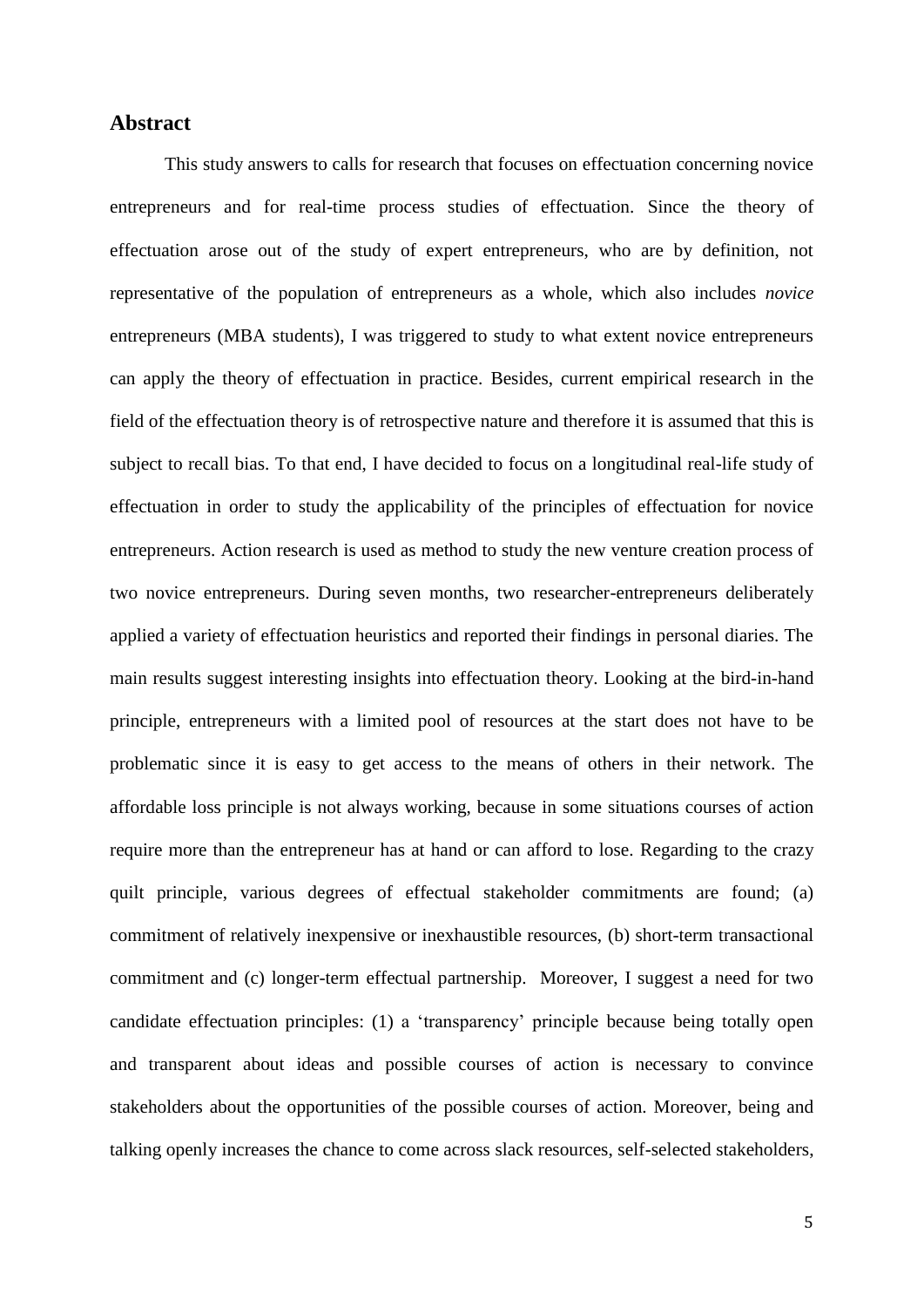contingencies and possible courses of action. (2) A 'versatility' principle since it is not always possible to experiment with courses of action, it may be necessary to choose for flexibility in the courses of action. This is also a response to the restricted (financial) resources novice entrepreneurs might face during their venture creation process.

Overall, I conclude that novice entrepreneurs can use effectuation as method, but only with some modifications of the effectuation principles. For example, novice entrepreneurs might need some additional interactions with potential stakeholders in order to obtain expert knowledge, advice and experience for overcoming their lack of experience. Moreover, novice entrepreneurs need to be more open about their ideas and goals than expert entrepreneurs since stakeholders value a well-underpinned, supported, and enthusiastic story of novice entrepreneurs in order to be convinced about their venture ideas.

Based on this study of novice entrepreneurs, I suggest that the effectual principles are applicable in practice, and in turn suitable as contribution to the entrepreneurship program at universities, since entrepreneurship education is often seen as a vital determinant of the enhancement and development of economical activities in a country. Future research should further investigate this assumption.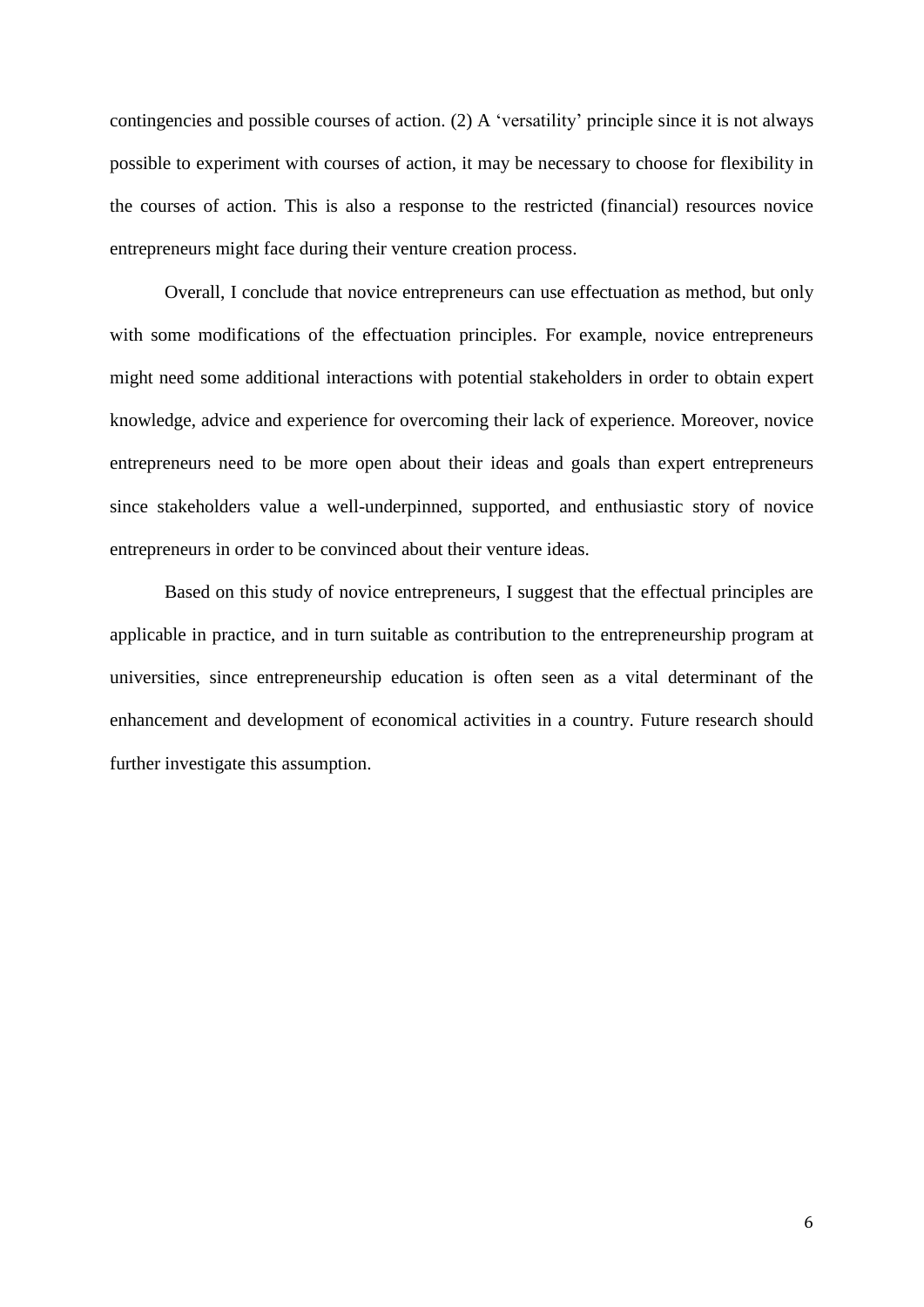# **Table of content**

| 1. Introduction                                                                        | 9  |
|----------------------------------------------------------------------------------------|----|
| 1.1 Effectual logic as alternative approach towards entrepreneurship                   | 12 |
| 1.2 Research goal                                                                      | 15 |
| 1.3 Research questions                                                                 | 17 |
| 1.3.1 Definitions                                                                      | 18 |
| 1.4 Research strategy                                                                  | 19 |
| 2. Literature review                                                                   | 21 |
| 2.1 Effectual heuristics                                                               | 23 |
| 2.1.1 Principle 1: Bird-in-hand                                                        | 25 |
| 2.1.1.1 Heuristics principle 1; Bird-in-hand                                           | 27 |
| 2.1.2 Principle 2: Affordable loss                                                     | 29 |
| 2.1.2.1 Heuristics principle 2; Affordable loss                                        | 31 |
| 2.1.3 Principle 3; Crazy Quilt                                                         | 34 |
| 2.1.3.1 Heuristics principle 3; Crazy Quilt                                            | 36 |
| 2.1.4 Principle 4: Lemonade                                                            | 39 |
| 2.1.4.1 Heuristics principle 4: Lemonade                                               | 41 |
| 2.1.5 Overarching principle 5; 'pilot-in-the-plane'                                    | 42 |
| 2.2 Differences between expert and novice entrepreneurs                                | 45 |
| 3. Methodology                                                                         | 46 |
| 3.1 Research Setting and General Approach                                              | 47 |
| 3.2 Data collection: memos and diaries                                                 | 50 |
| 3.3 Data analysis and coding                                                           | 51 |
| 3.4 Reliability                                                                        | 52 |
| 3.5 Validity                                                                           | 54 |
| 4. Results                                                                             | 55 |
| 4.1. The venture creation process of the Fabulous Food Truck                           | 56 |
| 4.2 Bird-in-hand principle                                                             | 58 |
| 4.2.1 Easy to inventorying own means and stay close to them.                           | 58 |
| 4.2.2 It is easy to get access to means of others.                                     | 59 |
| 4.2.3 Thinking in slack resources requires the development of skills.                  | 59 |
| 4.3 Affordable loss principle                                                          | 60 |
| 4.3.1 Be creative about the things you really need in order to commit<br>stakeholders. | 60 |
| 4.3.2 Calculating minimum earn is a useful tool                                        | 61 |
| 4.3.3 Affordable loss does not always work.                                            | 62 |
| 4.3.4 What is an affordable loss depends on the concreteness of the                    | 62 |
| imagined ends.                                                                         |    |
| 4.4 Crazy Quilt principle                                                              | 63 |
| 4.4.1 Different degrees of stakeholder commitment                                      | 64 |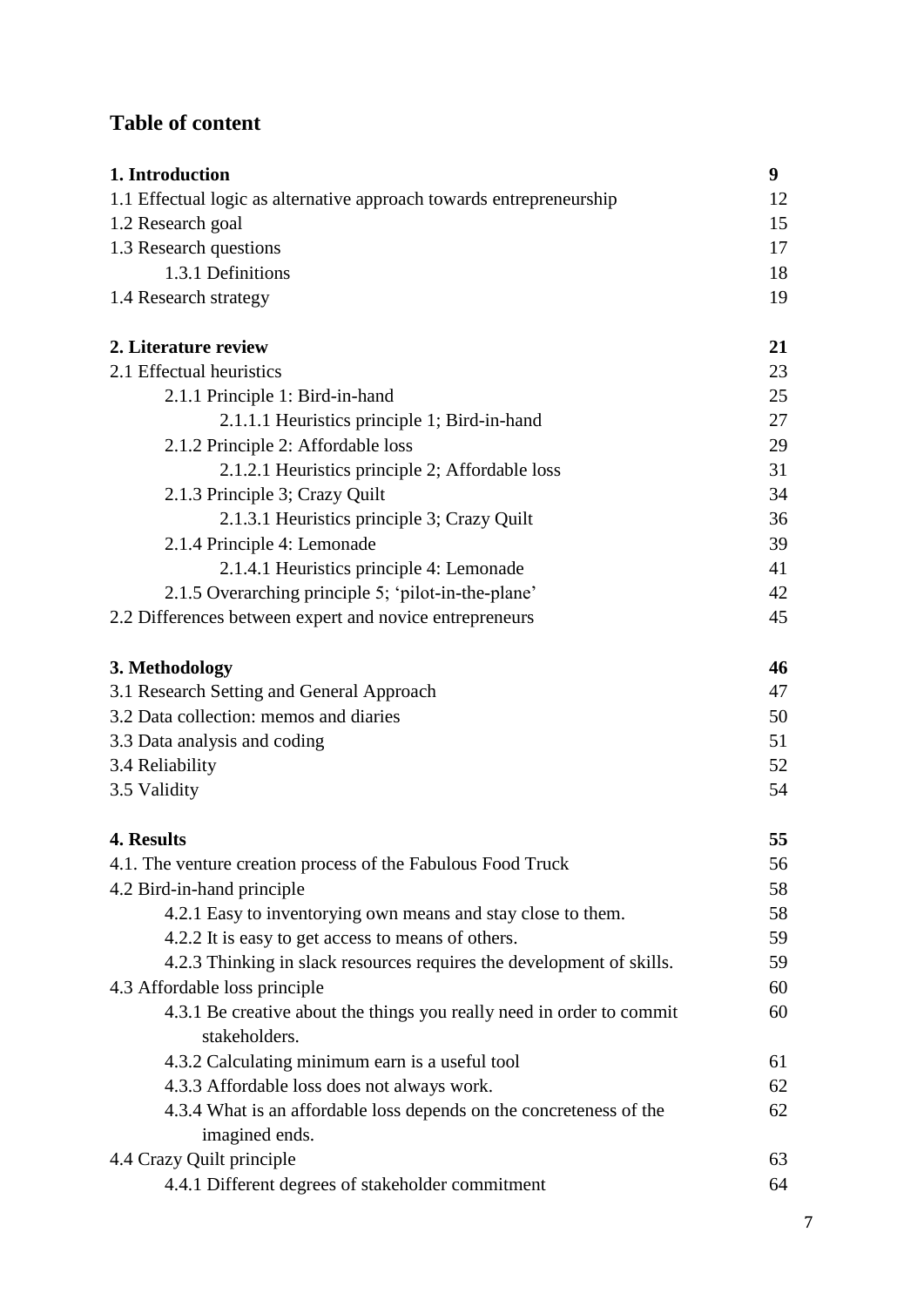| 4.4.2 A well-underpinned and enthusiastic story is key for convincing | 67 |
|-----------------------------------------------------------------------|----|
| stakeholders.                                                         |    |
| 4.4.3 There are at least two ways of self-selection.                  | 68 |
| 4.5 Lemonade principle                                                | 69 |
| 4.5.1 One can improve one's chances to come across contingencies.     | 69 |
| 4.6 Two new effectuation principles?                                  | 69 |
| 4.6.1 Principle 6; Transparency                                       | 70 |
| 4.6.2 Principle 7: Versatility                                        | 70 |
| <b>5. Discussion</b>                                                  | 72 |
| 5.1 Implications                                                      | 72 |
| 5.2 Limitations and further research                                  | 75 |
| <b>6. Conclusion</b>                                                  | 77 |
| <b>References</b>                                                     | 79 |
| <b>Appendix: Coding scheme</b>                                        |    |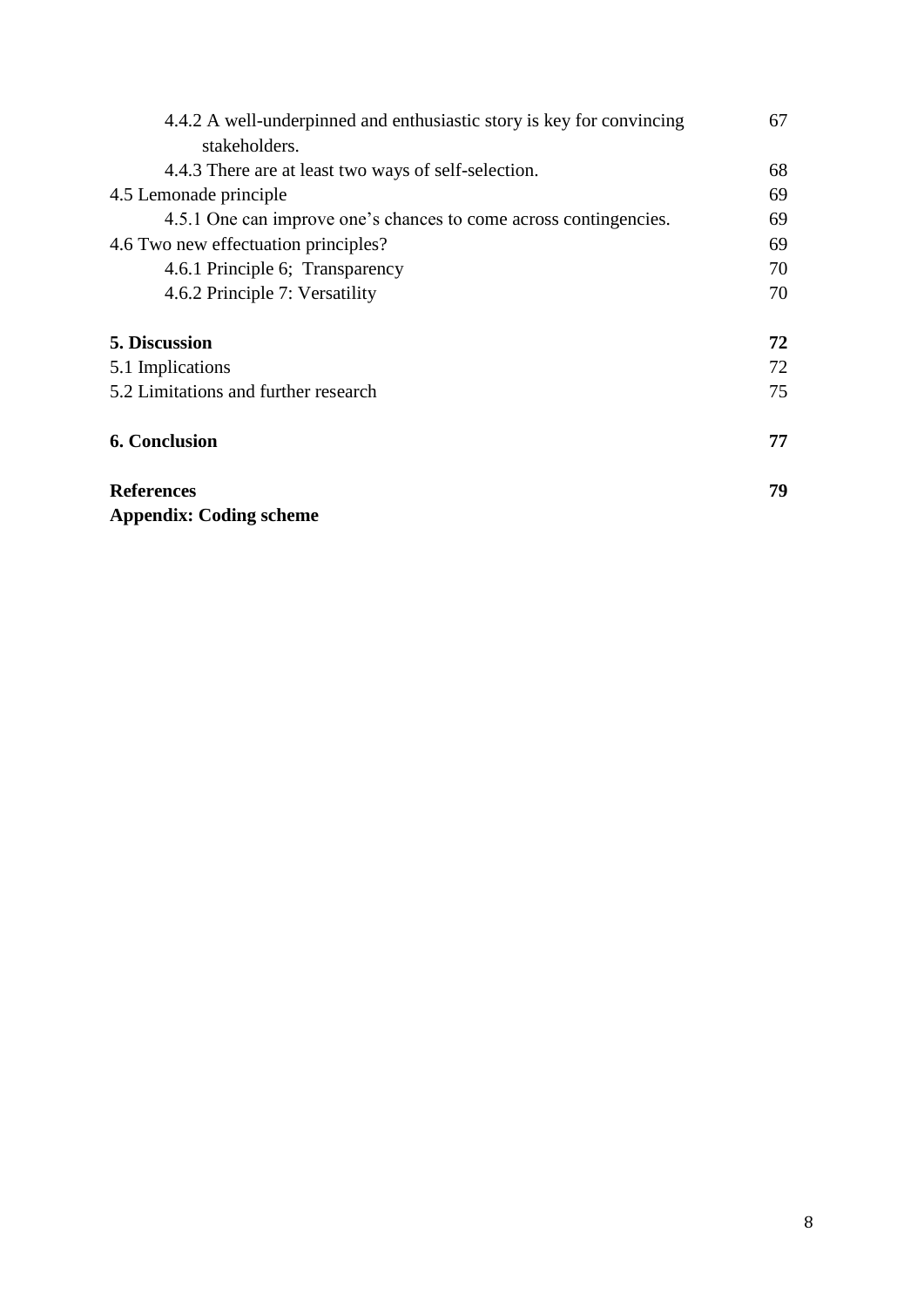# **1. Introduction**

Schumpeter commented already in 1934 that the phenomenon of entrepreneurship should be recognized as an important factor for enhancing economic growth and development. Also econometric evidence from the last decade suggests that entrepreneurship has emerged as an engine and vital determinant of economic development and growth throughout the world (Reynolds et al., 2005; Thurik, 2009). Or as Kuratko (2005, p.577) states: "*Entrepreneurship has emerged over the last two decades as arguably the most potential economic force the world has ever experienced."* So, boosting entrepreneurship can be seen as being part of a broader strategy for promoting economic growth (Reynolds et al., 2000). Around the world, entrepreneurship is at the top of the social, political and economic agenda (Reynolds et al., 2000; Kirby, 2005). The increased importance of entrepreneurship is clearly recognized by politicians and policy makers (Thurik, 2009). Reynolds et al. (2000) comment that policy makers worldwide have grown increasingly attentive to developing and implementing strategies that nurture and sustain entrepreneurial activity. They argue that one of the strategies that plays a vital role in developing entrepreneurship is investment in education, which clearly has a major impact on entrepreneurship as it ensures an ongoing supply of people creating new ideas, technologies, and knowledge which leads to new business opportunities (Reynolds et al., 2000). Kuratko (2005) sees an increased interest in the field of entrepreneurship education and Reynolds et al. (2000) even make the suggestion that education for entrepreneurship should be woven into the educational curriculum. In addition, Fayolle & Gailly (2008) see a growing interest in entrepreneurship as career choice for students.

Along this line of reasoning, the most recurrent question within this discussion is probably whether entrepreneurship can be taught? (Fayolle & Gailly, 2008). Some people still argue that it is not possible to teach entrepreneurship, they believe in the 'born entrepreneur'.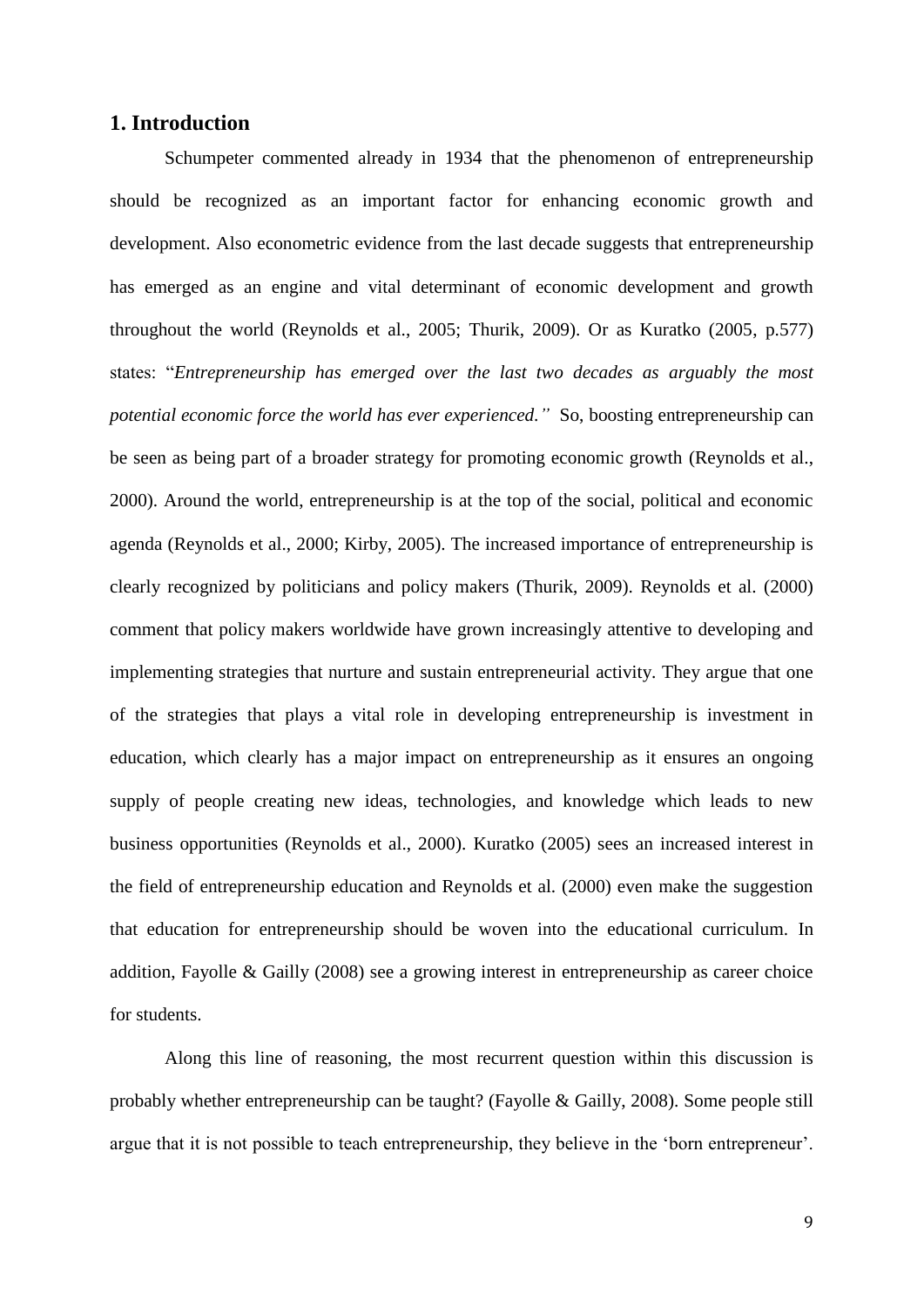For them, entrepreneurship is a matter of personality and psychological characteristics (Fayolle & Gailly, 2008). However, one could argue that this is true for many professions and disciplines. Nobody will dispute the fact that medicine, law, or engineering can be taught and yet there are doctors, lawyers and engineers who are talented and others who are not (Hindle, 2007). In this discussion, Hindle (2007, p.108) states*: "No doctor is ever 'born'. All are made: through education.*" That is not different for entrepreneurs because all aspirants have to learn their craft somehow (Hindle, 2007). Also Drucker (1985), one of the leading management thinkers, said: *"The entrepreneurial mystique? It's not magic, it's not mysterious, and it has nothing to do with the genes. It's a discipline. And, like any discipline, it can be learned"* (Kuratko, 2005, p.580). Note that some entrepreneurs can be better than others, through a combination of different intrinsic factors (e.g. intelligence), different levels of stimulus (e.g. more conducive environment) and different extrinsic factors (e.g. deeper and longer study) (Hindle, 2007). So, provided that one does not confuse the aptitudinal and motivational predicates of the student with the transferability of the subject matter, it is clear that the vocational aspects of entrepreneurship can be taught (Hindle, 2007), and that an entrepreneurial perspective can be developed in individuals (Kuratko, 2005). So, within this master thesis, the question whether entrepreneurship can be taught is obsolete. A more relevant and interesting next question is *'What should be taught?'*

Both Fiet (2001) and Kirby (2005) propose that educators should focus on teaching students the underlying theory of entrepreneurship instead of exposing them to what entrepreneurs do. Consequently, the objective of entrepreneurship education should be to help entrepreneurs to understand the value of theory and the consequences of their decisions (Fiet, 2001).

Teaching entrepreneurship is done in various ways, while they all call it 'entrepreneurship' (Fiet, 2001). Entrepreneurship in universities has so far been developed as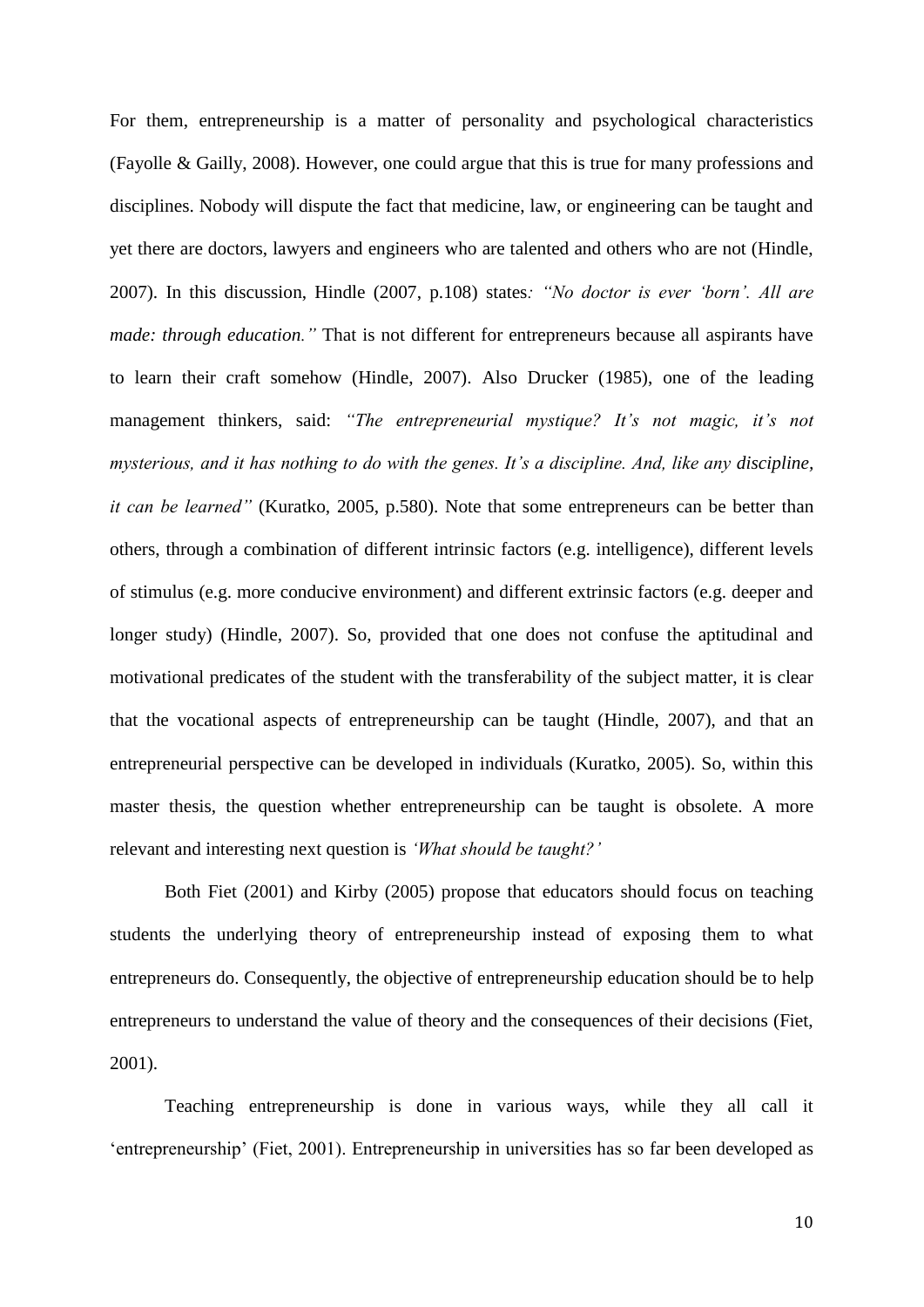an add-on to business education, first as an elective course, then more courses, and finally as a concentration, major or program (Kuratko, 2005). Often, entrepreneurship is equated with small business management and almost all that is taught in entrepreneurship programs can be seen as the 'cookbook' of how to find financing and how to get a small business started (Kirby, 2005; Sarasvathy, 2008). Generally speaking, the predominantly entrepreneurial theory or decision model that is taught in many MBA programs of universities and business schools across the world is a goal-driven, deliberate model of decision making (Perry et al., 2012.). Sarasvathy (2001) refers to this as a *'causal logic'*. Large portions of course time are devoted to understanding market research techniques, competitive analysis, strategic management, and financial valuation methods based on calculations of expected returns (Dew et al., 2008). Causal rationality seeks to identify the optimal – fastest, cheapest, most efficient, etc. – alternative to achieve a pre-determined goal (Sarasvathy, 2001). Causal strategies are useful when the future is predictable, goals are clear, and the environment is independent of the entrepreneur's actions (Sarasvathy, 2008).

In the past decade, scholars and academics posed more and more questions and remarks about this type of entrepreneurship education. For instance Kirby (2005) argues that the traditional education system stultifies rather than develops the requisite attributes and skills to produce entrepreneurs, and propose that entrepreneurship should not be equated with small business management. In line with this, Kuratko (2005) states that a core objective of entrepreneurship education should be that it differentiates from a typical business education, since business entry is fundamentally a different activity than managing a business. Also Sarasvathy (2001) asked herself if it was truly 'entrepreneurship' that they taught when referring to causation. After all, the more traditional type of reasoning (causation) assumes that the future is predictable while Sarasvathy (2001) found that entrepreneurs often face three types of uncertainty. First type is 'Knightian uncertainty' which proposes that it is impossible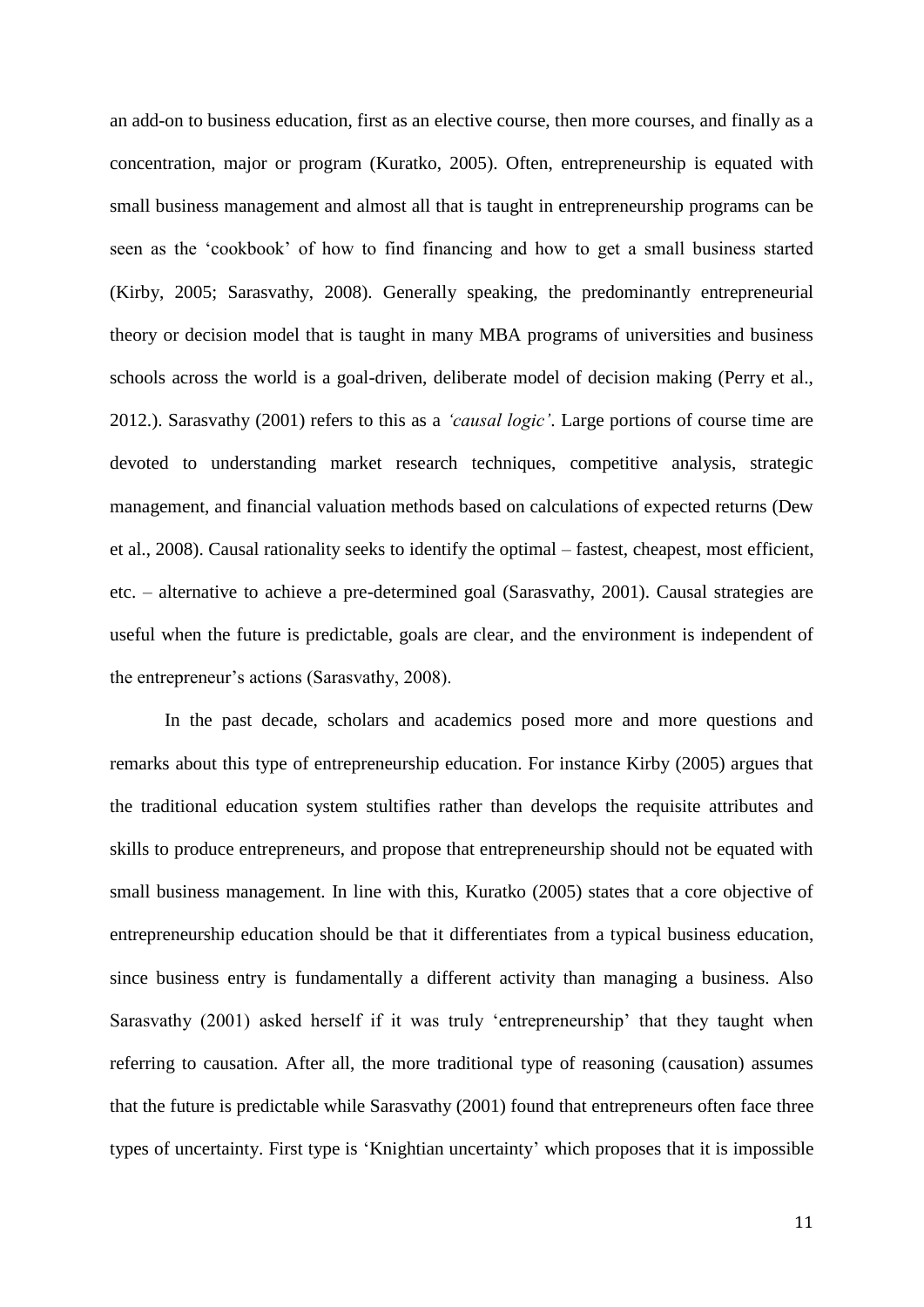to calculate probabilities or expected consequences. Second type of uncertainty is 'goal ambiguity' which means that preferences are neither given or well ordered, and the third type is 'isotropy' which suggests that it is not clear which elements of the environment to pay attention to and which to ignore. Thereby, in a world where the entrepreneur must face a complex and dynamic environment, in which consumer demands change rapidly and tend to be rather inchoate, he or she cannot always predict the characteristics of the entrepreneurial results (Bhide, 2000) as is the case with more traditional entrepreneurial theories like causation.

#### **1.1 Effectual logic as alternative approach towards entrepreneurship**

Sarasvathy (2001) was intrigued by questions like: "*How are firms created in an unpredictable situation? On what principles base expert entrepreneurs their decision making for new venture creation? What can expert entrepreneurs teach me about entrepreneurship? What is teachable and learnable about entrepreneurship and what can I teach potential entrepreneurs in the classroom in order to increase their chance of success?"* (Sarasvathy, Effectuation.org). Although these types of questions had been debated for decades by both practitioners and academics, no one had gotten the truly unique behaviours of expert entrepreneurs (Sarasvathy, 2001). So, in order to find an answer to these questions, Sarasvathy (2001) has done research about entrepreneurship by using 'think aloud verbal protocol analysis' among 27 expert entrepreneurs in varying industries and markets. Sarasvathy (2001) argues that these expert entrepreneurs are that interesting to study and learn from because they are experienced in starting a new venture in unpredictable situations.

From this empirical basis, Sarasvathy (2001) found that the expert entrepreneurs were very strong in the way they approach problems in early stage venture creation in unpredictable and uncertain situations. As Sarasvathy's (2001) research has shown, these entrepreneurs based their decision making on the logic: 'To the extent we can control the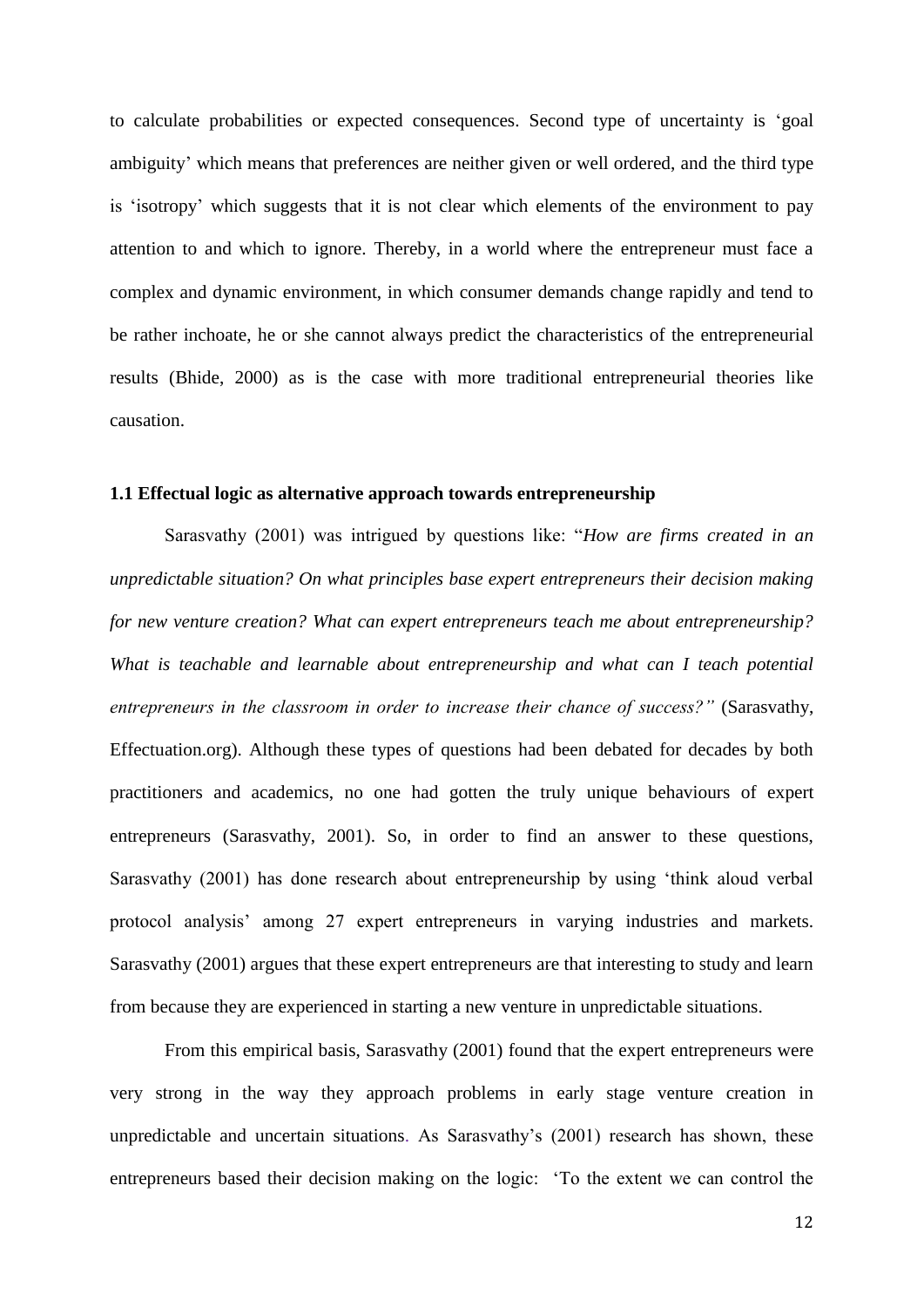future, we do not need to predict it' (Sarasvathy, 2001), whilst engaging in a dynamic process of creating new artifacts in the world (Sarasvathy, 2008). Sarasvathy (2001) found that there is a science to entrepreneurship and that expert entrepreneurs across industries, geographies, and time use a common logic, or thinking process, to solve entrepreneurial problems. Sarasvathy (2001) calls this the *'effectual logic'.* 

Effectuation is an important contribution to entrepreneurial thinking because it represents a paradigmatic shift in the way that we understand entrepreneurship (Perry et al., 2012). It is an alternative approach to the more traditional 'causal' entrepreneurial thinking and takes a different route in identifying and exploiting opportunities (Fisher, 2012). Effectuation theory suggests that under conditions of uncertainty, entrepreneurs adopt a decision logic that focuses on the controllable aspects of an unpredictable future, rather than on prediction-based planning (Sarasvathy, 2001). This means that effectual strategies are useful when the future is unpredictable, goals are unclear and the environment is driven by human action (Sarasvathy, 2008). Proponents of the effectual logic argue that opportunities and new artifacts are created and exploited by the actions of entrepreneurs (Alvarez & Barney, 2007).

Effectuation has been conceptualized in the form of a process model and as a set of principles. The principles of effectuation (opposed to causation) are:

|                                                    | <b>Contrast with Causation</b>                      |
|----------------------------------------------------|-----------------------------------------------------|
| <b>Principles Effectuation</b>                     |                                                     |
| <b>Bird-in-hand</b>                                | <b>Pre-set goals or opportunities</b>               |
| When expert entrepreneurs set out to build a new   | Causal reasoning works inversely by assembling      |
| venture, they start with their means: who I am,    | means after a goal is set                           |
| what I know, and whom I know. Then, the            |                                                     |
| entrepreneurs imagine possibilities that originate |                                                     |
| from their means.                                  |                                                     |
| Affordable loss                                    | <b>Expected return</b>                              |
| Expert entrepreneurs limit risk by understanding   | Causal reasoning first targets a return, then works |
| what they can afford to lose at each step, instead | to minimize associated risk.                        |
|                                                    |                                                     |

| Table 1: Effectuation vs. Causation |  |  |  |  |
|-------------------------------------|--|--|--|--|
|-------------------------------------|--|--|--|--|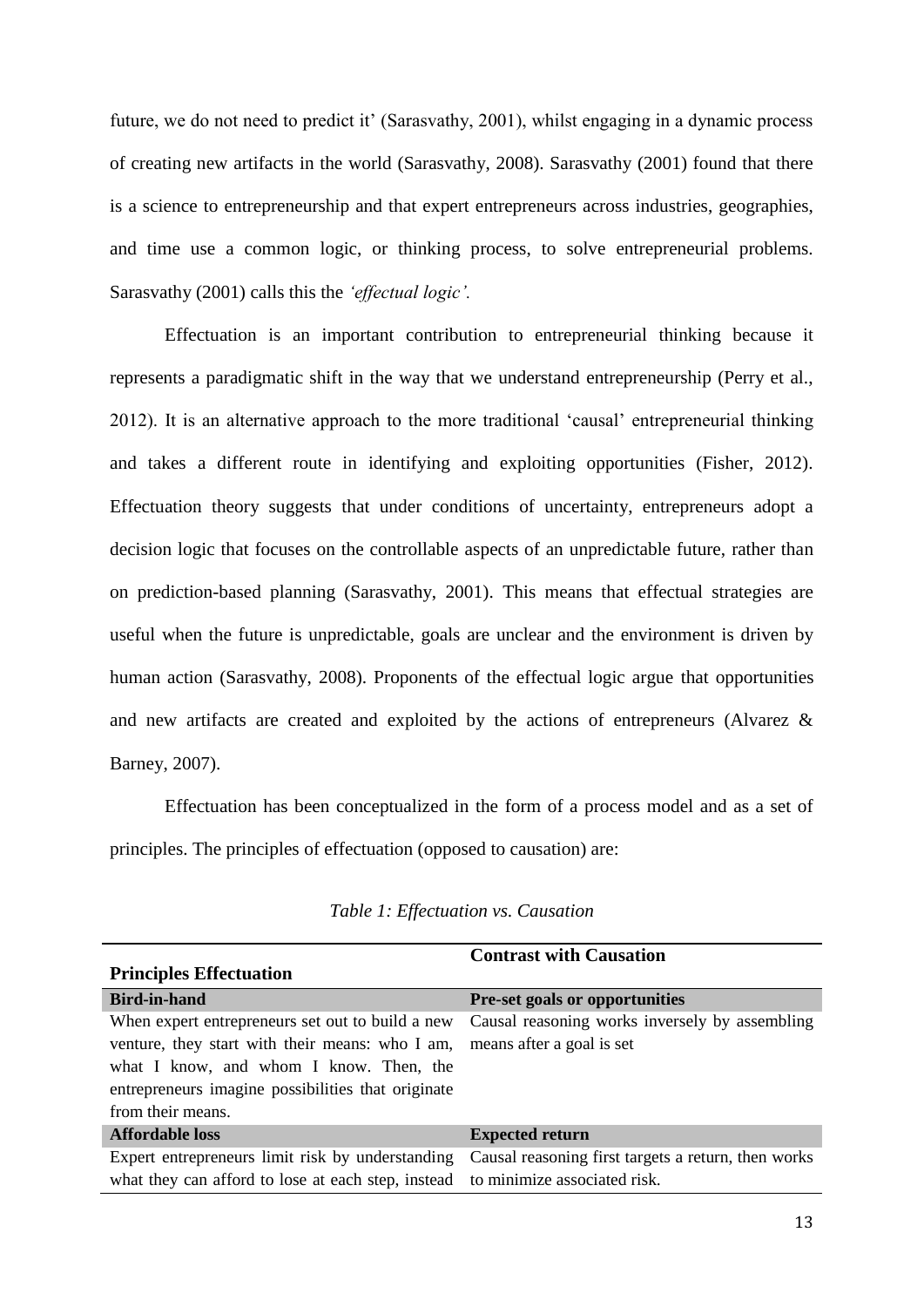| of seeking large all-or-nothing opportunities.                                                                                                                                                                                                                              |                                                                                          |  |
|-----------------------------------------------------------------------------------------------------------------------------------------------------------------------------------------------------------------------------------------------------------------------------|------------------------------------------------------------------------------------------|--|
| They choose goals and actions where there is                                                                                                                                                                                                                                |                                                                                          |  |
| upside even if the downside ends up happening.                                                                                                                                                                                                                              |                                                                                          |  |
| <b>Crazy Quilt</b>                                                                                                                                                                                                                                                          | <b>Competitive analysis</b>                                                              |  |
| Expert entrepreneurs build partnerships with self-<br>stakeholders. By<br>obtaining<br>selecting<br>pre-<br>commitments from these key partners early on in<br>the venture, experts reduce uncertainty<br>and co-create the new market with its interested<br>participants. | Causal reasoning presumes that competitors are<br>rivals to contend with.                |  |
| <b>Lemonade</b>                                                                                                                                                                                                                                                             | <b>Avoiding surprises</b>                                                                |  |
| Expert entrepreneurs invite the surprise factor.<br>Instead of making "what-if" scenarios to deal<br>with worst-case scenarios, experts interpret "bad"<br>news and surprises as potential clues to create<br>new markets.                                                  | Causal reasoning works<br>minimize<br>the<br>to<br>probability of unexpected outcomes.   |  |
| Pilot-in-the-plane                                                                                                                                                                                                                                                          | <b>Inevitable trends</b>                                                                 |  |
| By focusing on activities within their control,<br>expert entrepreneurs know their actions will result<br>in the desired outcomes. An effectual worldview<br>is rooted in the belief that the future is neither<br>found nor predicted, but rather made.                    | Causal reasoning accepts that established<br>market forces will cause the future unfold. |  |

Source: Effectuation.org/teach retrieved on 09-07-2012

The process model of effectuation focuses on the stages that entrepreneurs go through during the creation of a new venture in an unpredictable situation. In this process, entrepreneurs start with a generalized aspiration to become an entrepreneur. They try to satisfy that aspiration by starting with the resources they have at their immediate disposal (Sarasvathy, 2008). In the process of deploying these means, entrepreneurs imagine and implement possible effects that can be created with them (Sarasvathy, 2008). At the same time, entrepreneurs set in motion a network of stakeholder interactions, each of whom makes commitments that on the one hand increases the resources available to the network, but on the other, add constraints to goals (Sarasvathy & Dew, 2005). Along the way, entrepreneurs leverage surprises or changes in the environment (Sarasvathy, 2008). Expert entrepreneurs and their stakeholders often end up co-creating new opportunities that they could not have expected beforehand (Sarasvathy & Venkataraman, 2011).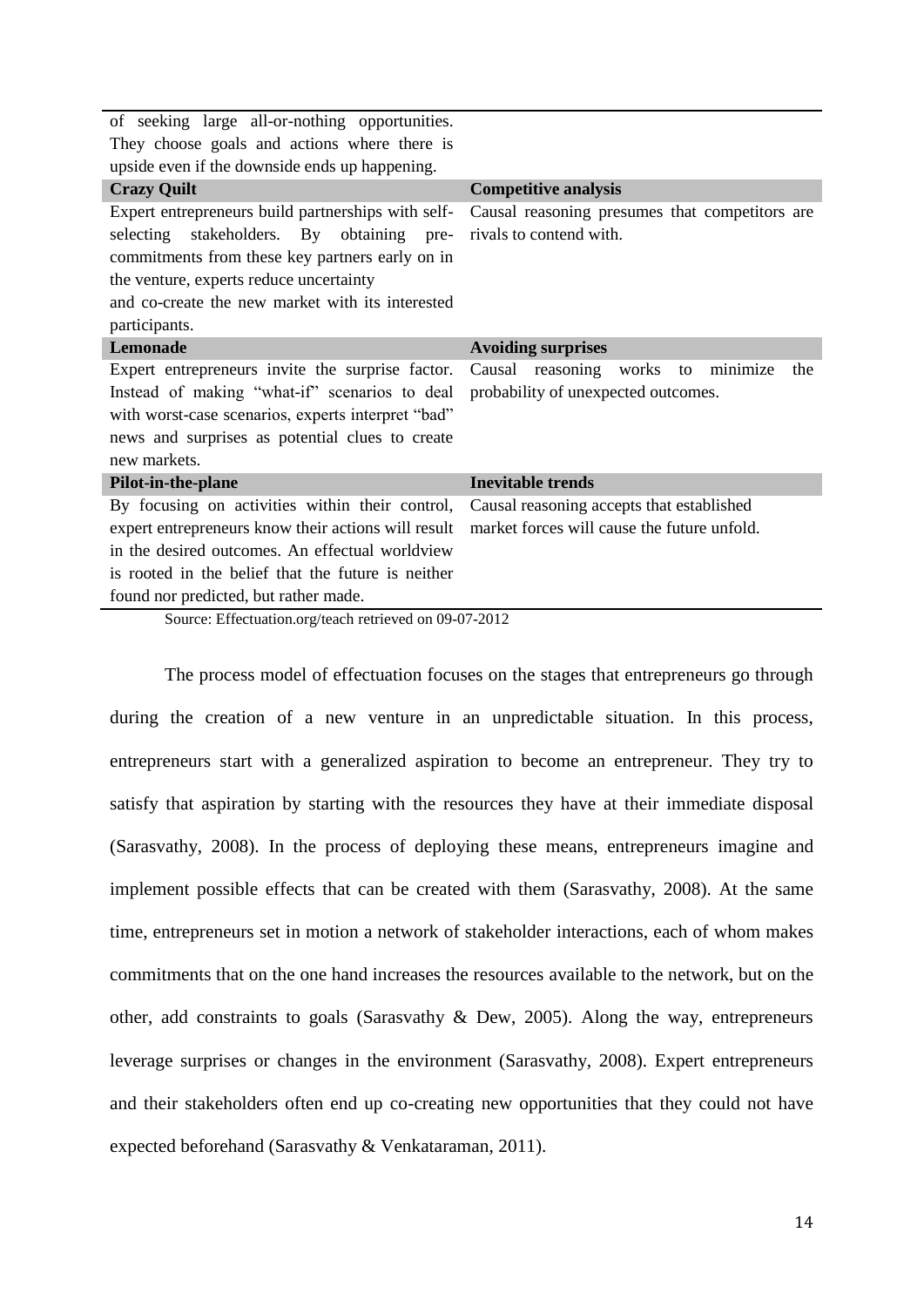Note that effectuation and causation are not two opposites, but two alternatives that can be used in different circumstances (unpredictable vs. predictable). Sarasvathy (2001) argues that effectual logic is especially emphasized in earlier stages of venture creation with a transition to more causal strategies as the new venture emerges out of uncertainty into a more predictable situation. Within that view, effectual logic is like  $1<sup>st</sup>$  and  $2<sup>nd</sup>$  gear; the entrepreneurs needs them to start their business but eventually shifts away from the effectual logic towards a more causal logic (effectuation.org/teach).

#### **1.2 Research goal**

It has also been proposed that effectuation can be seen as a teachable method. Read & Sarasvathy (2005), for example, argue that looking at entrepreneurship as an expertise enables scholars to identify testable elements of entrepreneurship that are teachable. This view is based on the aforementioned assumption that entrepreneurial decision making is not an inborn aptitude but a skill, which is expressed through the adaptable behaviour of experts which they acquired in the course of their business lives (Davidsson, 2005). Moreover, Sarasvathy (effectuation.org) argues that effectuation is a logic of entrepreneurial expertise that both experienced and novice entrepreneurs can use in the highly unpredictable creation of a new venture. With proposing such things, Sarasvathy seems to postulate that effectuation might be the way to teach entrepreneurship in its essence at MBA programs and alike. Fayolle & Gailly (2008) agree on this by saying that the theory of effectuation could be a powerful means to differentiate entrepreneurial action and managerial action and could be used in the design of educational programs. In response to these type of propositions, Perry et al. (2012) note that the current concept of effectuation arose out of the study of *expert* entrepreneurs, who are, by definition, not representative of the population of entrepreneurs as a whole, which also includes *novice* entrepreneurs (MBA students). Therefore, Perry et al. (2012) propose that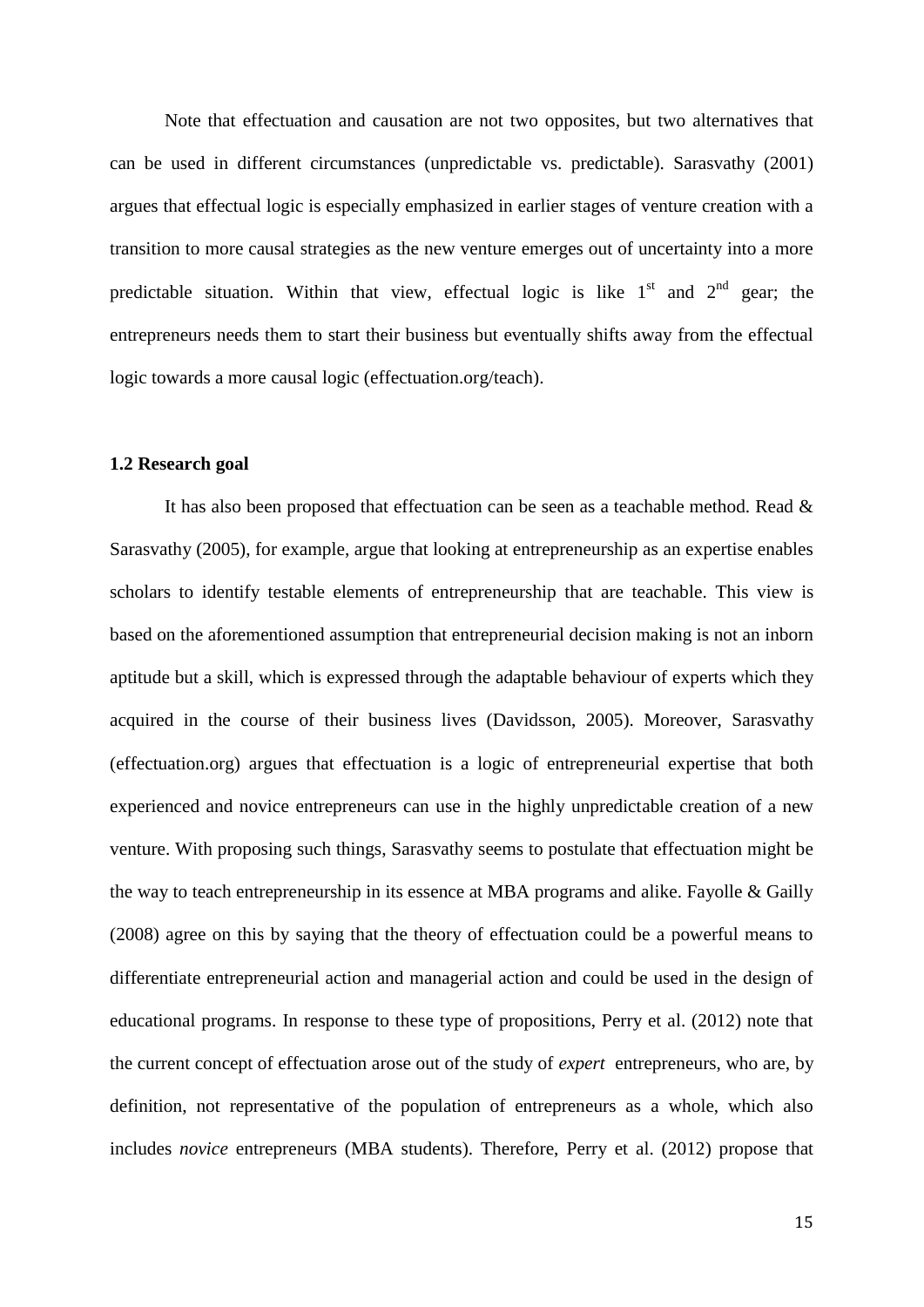research that focuses on effectuation concerning novice entrepreneurs is warranted. Papers, like those of Sarasvathy & Dew (2005), Dew et al., (2008; 2011) and Read et al., (2008) already introduced the logic of effectuation to a control group of novice entrepreneurs in order to examine the difference in framing decisions between expert and novice entrepreneurs. In particular they studied MBA students as novice entrepreneurs, who are trained in traditional management techniques (causation). Not surprisingly, in these studies, these MBA students (novice entrepreneurs) tended to use a different theory (causation) in their decision-making for new venture creation than the expert entrepreneurs (effectuation) who are experienced in creating new ventures. So, now the question arises what would happen if these MBA students had learned about the current logic of effectuation during their MBA course. '*Would they also tend to use that in their reasoning?'* Or a question that might be even more interesting: '*Is the current logic of effectuation appropriate and applicable in practice for novice entrepreneurs, even if they learned about it during their MBA program and deliberately use it?'* 

To that end, this research focuses on the question whether the current formulated principles of effectuation, which are based on expert entrepreneurs, are adequate for novice entrepreneurs during their new venture creation. In order to study this adequateness, the aim of this research is to make a concrete link to practice in order to be able to measure the construct of effectuation in action. In line with this idea, Fiet (2001, p. 1) states that; *"One way to add more theoretical content to entrepreneurship courses is to teach students what they ought to do, which is coded language."* This means that I will translate the theoretical principles of effectuation into effectual heuristics that entrepreneurs can apply during new venture creation in an unpredictable situation. These heuristics will reflect decision making based on the principles of effectuation. By doing so, this master thesis can add some new insight on the question how entrepreneurship could be taught to students during their MBA course.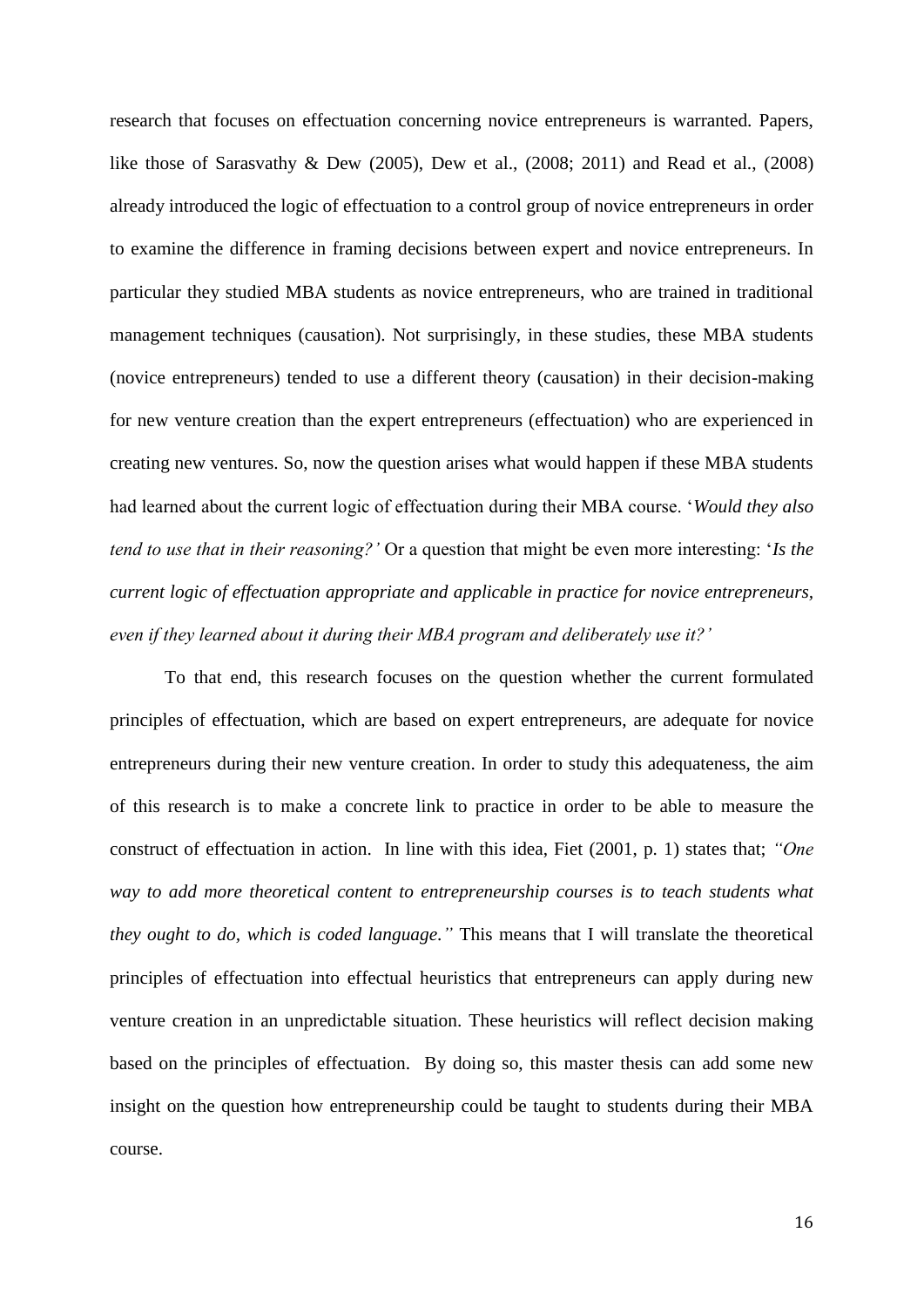Note that this research only focuses on the translation of effectuation into effectual heuristics and then considering whether these are applicable for novice entrepreneurs. I will not focus on the comparison with the causation theory or with expert entrepreneurs. In addition, this research will be executed in close cooperation with a colleague entrepreneurresearcher who will do a similar research about the process model of effectuation. This means that both perspectives of effectuation are covered.

#### **1.3 Research questions**

In order to find out whether the current formulated principles of effectuation are also applicable for novice entrepreneurs, I have formulated the following main research question and subsequent sub questions.

**Main research question:** To what extent can novice entrepreneurs use the principles of effectuation during new venture creation in an unpredictable situation?

**Sub question 1:** Which effectual heuristics can be formulated in order to provide a useful operationalization of the effectual principles and to make it more applicable for entrepreneurs?

**Sub question 2:** Are there any problems or new insights that arise when novice entrepreneurs try to apply the effectual heuristics, and corresponding principles, during the creation of a new venture in an unpredictable situation? If so, what are these and what are the underlying reasons?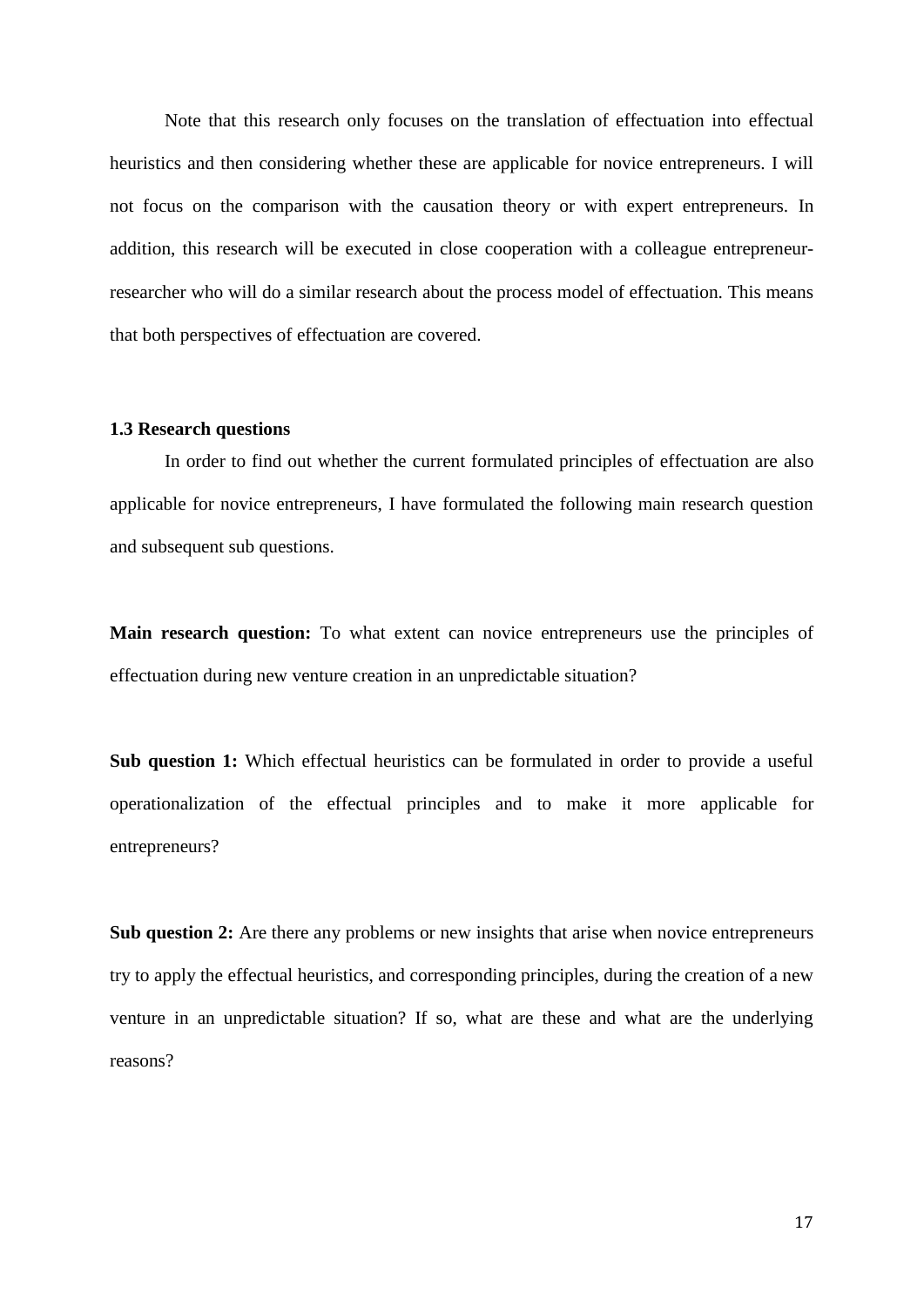**Sub question 3:** To what extent do the observed problems and/or new insights apply to novice entrepreneurs in particular or can they be regarded as more general problems and/or new insights of the heuristics underlying the principles of effectuation?

**Sub question 4:** How can the effectual heuristics and current principles of effectuation be (re)formulated in order to overcome the observed problems and to include the new insights and thereby be (more) applicable for novice entrepreneurs during the creation of a new venture in an unpredictable situation?

#### **1.3.1 Definitions**

There are some concepts used in the research questions that has to be explained in order to make it more clear. Therefore, I will explain the definitions of the most important concepts below.

**Heuristics and behaviours.** Experience-based practical behaviour for operationalizing theories.

**Logic of effectuation***.* The logic of effectuation can be explained as a process model which describes the process that expert entrepreneurs undergo during new venture creation in an unpredictable situation. Within this model, the main focus is on stakeholder commitment in order to generate new means, resources and goals. However, the focus of this study is on the second perspective; the principles of effectuation. These explain that effectuation is meansdriven, focuses on affordable loss, exploiting contingencies, committing to partnerships, and control over the future (Sarasvathy, 2008).

**New Venture Creation***.* Effectuation focuses on the development of a new venture. According Davison et al. (2004), new venture creation is also called simply '*entrepreneurship'.*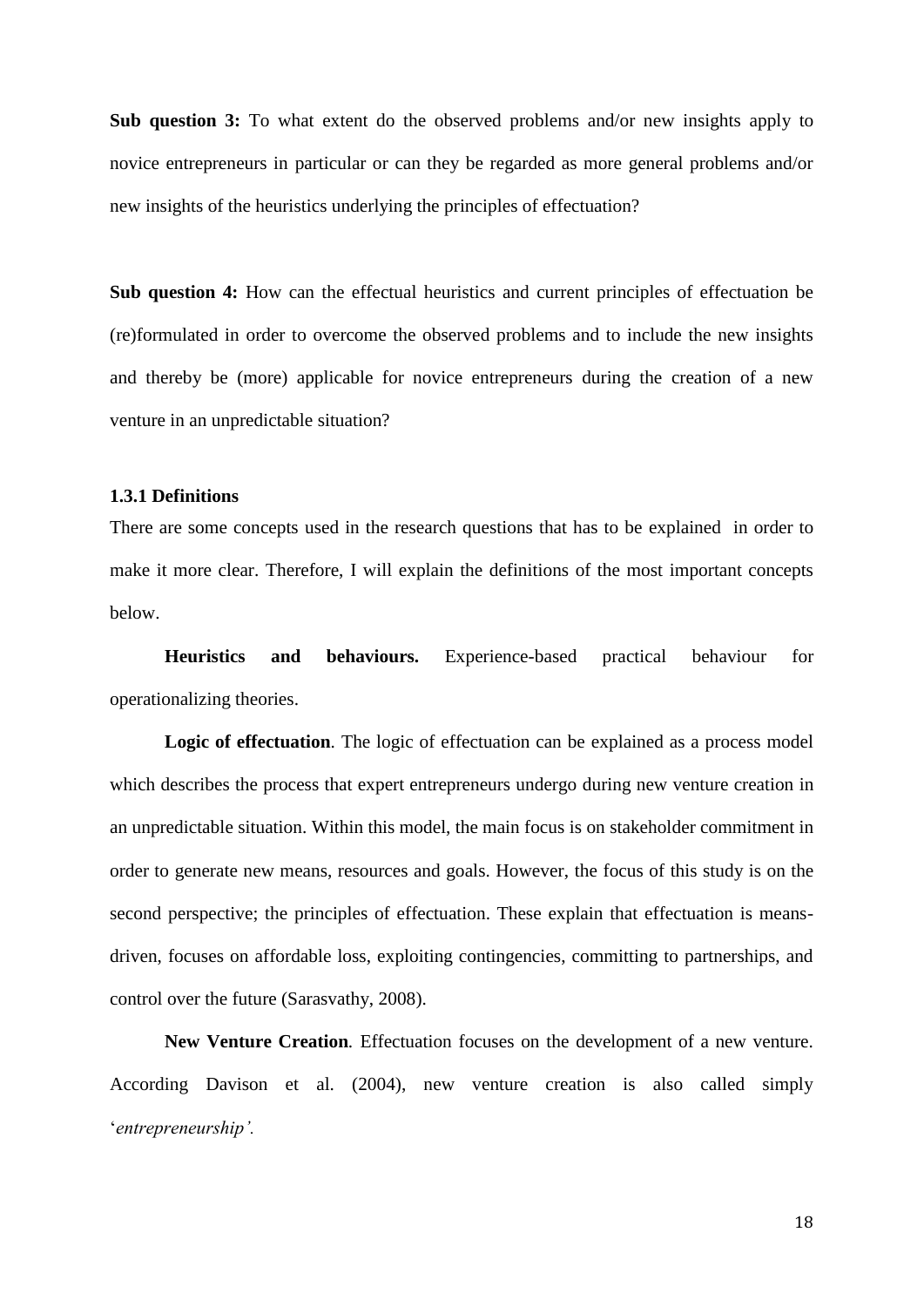**Novice entrepreneurs***.* Novice entrepreneurs are individuals with no prior business ownership and start-up experience (Sarasvathy, 2008). They are non-experts, novice in entrepreneurial thinking and a less knowledgeable group considering entrepreneurship (Dew et al., 2008). Note that for this study, it is important that the novice entrepreneurs who are used as subjects are taught about the logic of effectuation in their MBA course since it is assumed that effectuation is learnable and teachable.

**Unpredictable or uncertain situation***.* A situation which is difficult or impossible to foretell or foresee and is unknown in advance. So, it is a situation in which no historical data exists to help the decision maker. Uncertainty cannot be modelled or predicted. It is a future that is not only unknown but also unknowable. (Read et al., 2011).

### **1.4 Research strategy**

The state of a research program may be classified as being nascent, intermediate, or mature (Edmondson & McManus, 2007). The current research programs within the field of *effectuation* are mostly characterized as being nascent by focuses on open-ended questions, qualitative methods, and expanding on the suggestive theory thus far developed (Perry et al., 2012). Perry et al. (2012) propose that effectuation research should continue to focus more on intermediate research, which is characterized by research questions that propose relationships between established constructs and uses a mix of qualitative and quantitative research methods. However, I think that the current nascent research program of effectuation at least misses one interesting insight and that is the research question I proposed above. Therefore, I will do nascent research by using qualitative data gathering methods to find an answer to this research question.

Gathering data on individuals over time (longitudinal design) requires either retrospective recall or real-time data gathering (Perry et al., 2012). Since Perry et al. (2012)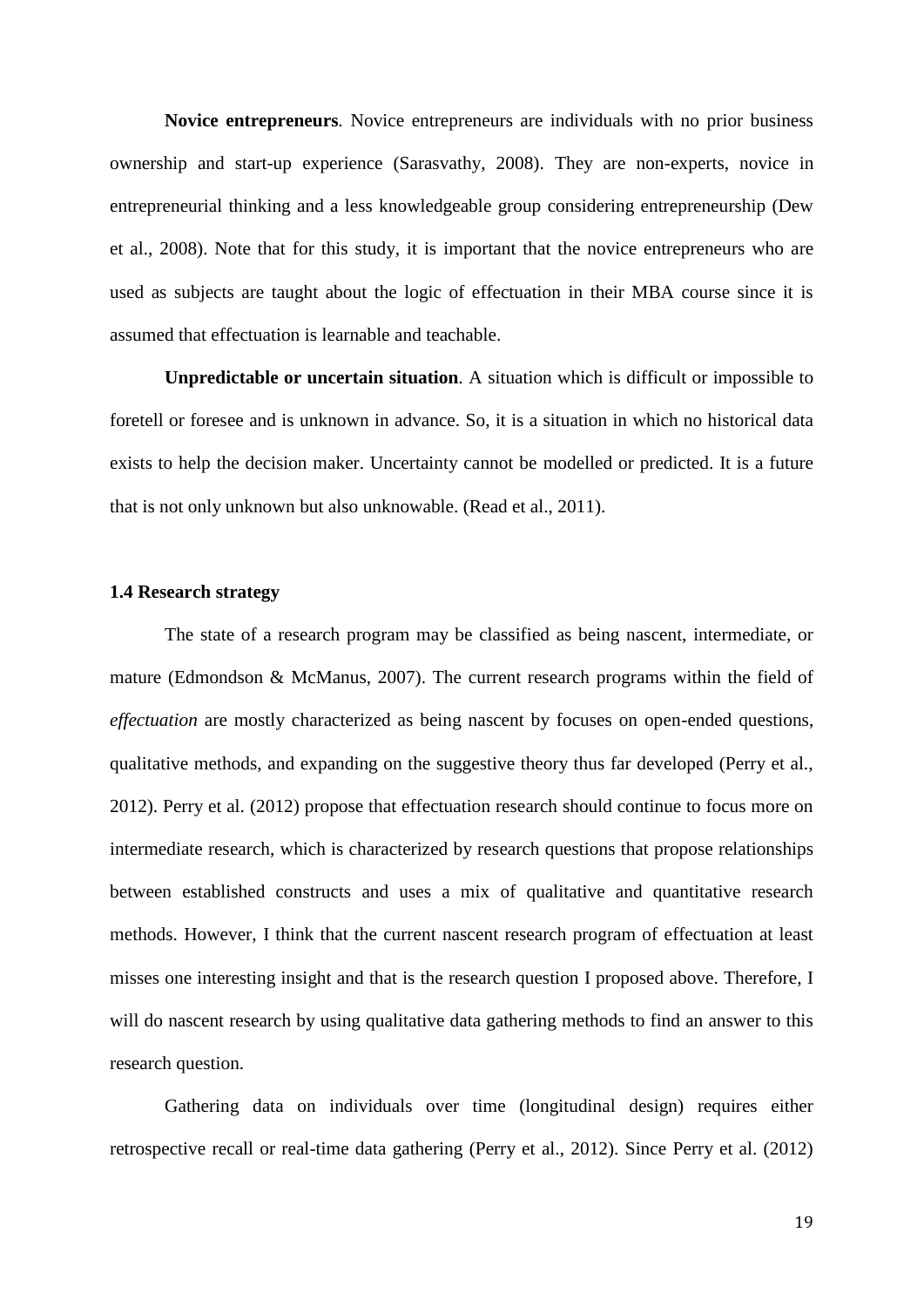argue that the retrospective nature of current empirical research in this field suggests that research on effectuation is subject to recall bias (Perry et al., 2012), I have decided to focus on a longitudinal real-time process study of effectuation in order to study the applicability of the principles of effectuation for novice entrepreneurs and education accordingly. Also other researchers inspired me to focus on real-time data. For instance, Kurt Lewin (1952, p. 169) once stated that: *"There is nothing so practical as a good theory"*. Moreover, Avison et al. (1999, p. 94) state that: "*To make academic research relevant, researchers should try out their theories with practitioners in real situations",* and Brydon-Miller et al. (2003, p.15) think that *"Theory is only useful insofar it is put into the service of practice"*.

I have used action research in this study to generate real-time data on the principles of effectuation. Action research aims for understanding complex human processes and practical problem solving in real-life situations, rather than in contrived situations as is common in more detached approaches (Baskerville & Harper, 1996). An important characteristic of action research is that it contributes to the development of theory by taking practical actions guided by theory and evaluating their consequences. Theory may then be supported or revised on the basis of the evaluation and the practical outcomes of the actions (Baskerville  $\&$  Myers, 2004; Susman & Evered, 1978). This makes that theory and practice are intertwined in a single process (O'Brien, 1998; Baskerville & Meyer, 2004). For this study this means that I systematically studied a real-life problem – creating a new venture in an unpredictable situation – and ensured that it was driven and informed by effectuation theory. To that end, I have first translated the principles of effectuation into heuristics in order to make them applicable for practice. This will be explained in more detail in chapter 3.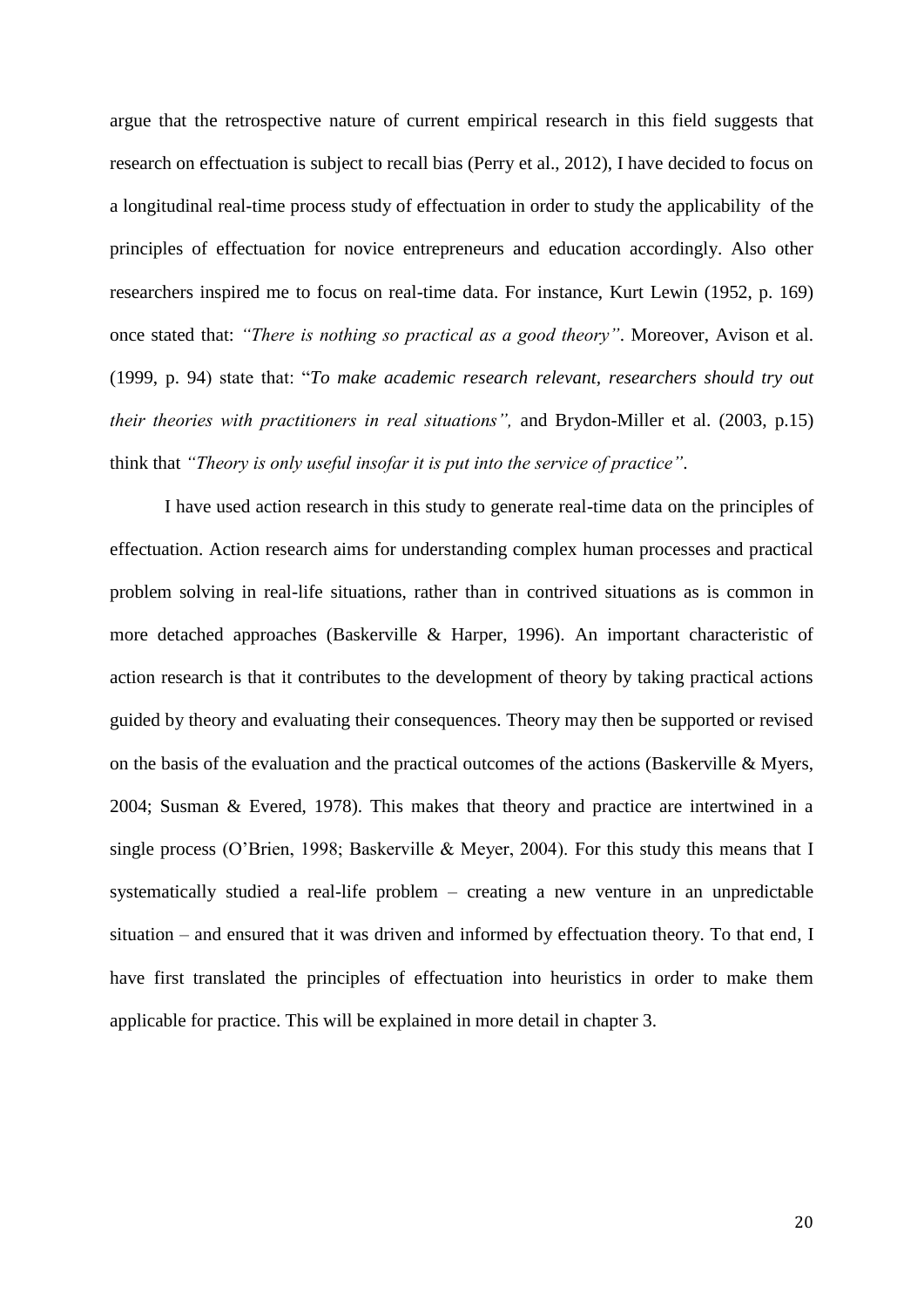# **2. Literature review**

In this chapter the literature will be reviewed in order to determine which heuristics are underlying the principles of effectuation. However, before this it is key to understand the underlying problem space of effectuation. According to Sarasvathy (2008), the problem space of effectuation consist of uncertainties that entrepreneurs face during the creation of a new venture. Sarasvathy (2001) states that these uncertainties are based on the work of the following scholars:

**Knightian uncertainty: probabilities for future consequences are impossible to calculate in advance.** The fundamentally unknown future that entrepreneurs face during new venture creation is Knight's (1921) notion of true uncertainty (Sarasvathy, 2008). This means that under conditions of true uncertainty, it is impossible to predict or calculate probabilities for future consequences in advance since probabilities of success are unknown and unknowable (Sarasvathy, 2008). Sarasvathy (2001; 2008) postulates that expert entrepreneurs do not trust predictions and rather focus on the elements of an unpredictable future over which they have control (Read et al., 2009a). This means that they follow the logic: *'To the extent that we can control the future, we do not need to predict it',* in order to overcome the problem of Knightian uncertainty (Sarasvathy & Kotha, 2001). This logic is particularly useful in situations in which human action is the prevalent factor to form the future (Sarasvathy  $\&$ Kotha, 2001). It seems that expert entrepreneurs use their experience to affirm what seems to be reasonable, doable and worthwhile (Sarasvathy, 2008).

All of this does not mean that prediction is useless, it has its time and function (Read et al., 2011). Expert entrepreneurs should consider whether the conditions are steady enough to base their decisions on information from the past. If there is no guarantee, it is important to concentrate the efforts on actions that will create an environment that does not build elaborate forecasts, but instead focuses on the controllable aspects (Read et al., 2011).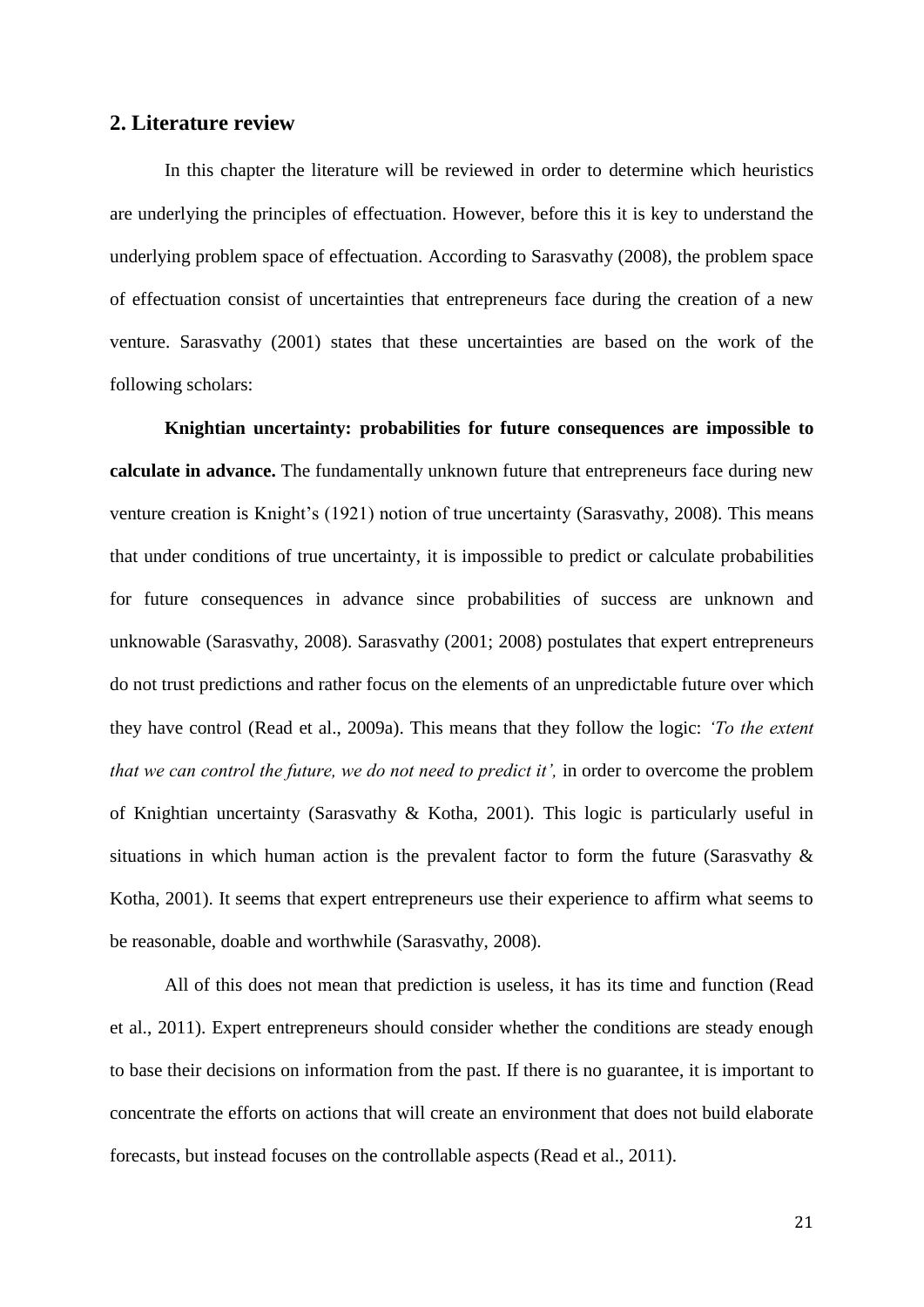**Goal ambiguity: preferences are neither given nor well ordered.** In addition to the above mentioned 'uncertain future', March (1982) argues that there is another uncertainty. This is the uncertain future preference of the entrepreneur (Sarasvathy, 2008). This refers to the goal ambiguity underlying many organizational decisions. The effectual logic suggests that goals, which are originally ambiguous, become more specific over time (Kraaijenbrink et al., 2011). The final goal is the combination of all the ideas and aspirations of the entrepreneur and the stakeholders he/she has interacted and negotiated with during the creation of a new venture (Read et al., 2011; Sarasvathy, 2008).

**Isotropy: it is not clear ex ante what elements of the environment to pay attention to and what to ignore.** Sarasvathy (2008) states with decision making, which involve uncertain future consequences, it is generally not clear in advance which parts of information are important to pay attention to and which not. Weick (1979) suggests, in response to this Isotropy, that opportunities are enacted by humans instead of being 'out there' waiting to be discovered. Along this way, effectuators view the world as open and still in the making (Dew et al.,2008; Read et al., 2011; Sarasvathy, 2001). They believe that there is a important role for human action in order to create the future (Dew et al., 2008; Sarasvathy, 2008). Weick's theory of enactment puts decision makers in organizations at the center stage of the organization's evolution (Sarasvathy, 2008).

In addition to this, effectuation is a design logic for making things in a human made universe. Simon (1996) noticed that effectual entrepreneurship is a science of the artificial instead of being a social science (Sarasvathy, 2008). This means that entrepreneurs design artifacts by focusing on what they can do, rather than continually worrying about what they are ought to do (Sarasvathy, 2008).

**Bounded rationality: human beings are generally not strictly rational.** Simon (1959) states that human beings in general are not strictly rational because they are bounded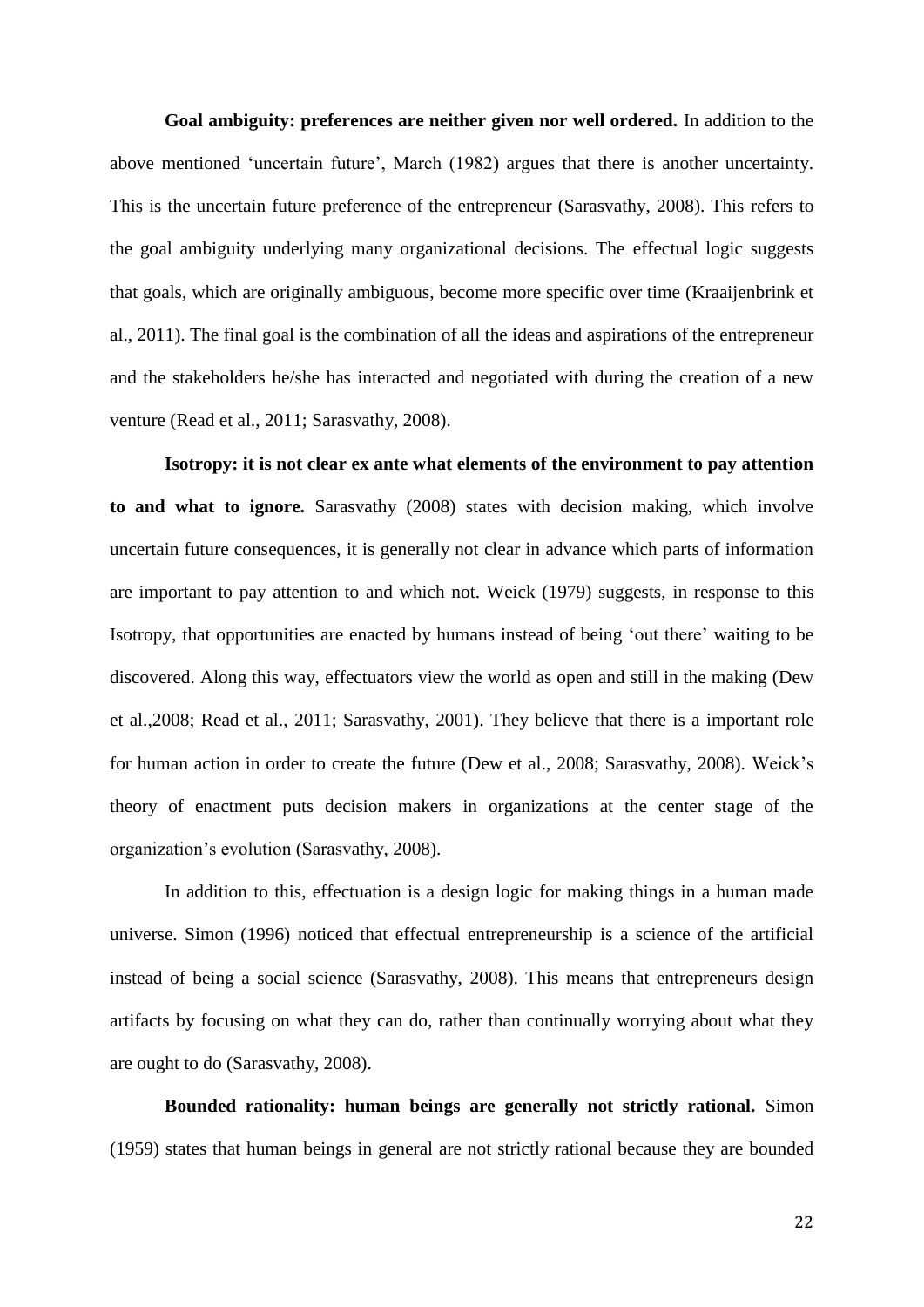by cognitive limitations. These limitations are for instance psychological constraints on computational capacity, and psychological limitations like biases and fallacies (Sarasvathy, 2008). Or as Sarasvathy & Simon (2000) state: *"Where do we find rationality when the environment does not independently influence outcomes or even rules of the game (Weick, 1979), the future is truly unpredictable (Knight,1921), and the decision maker is unsure of his/her own preferences (March, 1982)?"* (Read & Sarasvathy, 2005, p.14) However, these findings do not suggest that decisions of entrepreneurs are irrational. Entrepreneurs will try to gather information through experimental an iterative learning methods, which aim is to find the underlying distribution of the future, when they think they are dealing with relatively unpredictable conditions (Sarasvathy, 2008). This implies that an entrepreneur might be a 'satisficer', a human being who accepts 'good enough' alternatives, not because less is preferred to more but because there is no choice (Simon, 1996).

#### **2.1 Effectual heuristics**

It has been suggested that adequate decision behaviour in entrepreneurial context can be taught and learned (Gustafsson, 2004). In line with this, Sarasvathy & Venkataraman (2011) state that it is helpful to rephrase entrepreneurship as a method of human action, which makes it possible to teach people who are motivated to learn and to empirically test this phenomenon. In this view, entrepreneurship becomes more than a specific set of skills or natural behaviour of expert entrepreneurs. It becomes a generalized method, a form of reasoning and logic which could be learned and mastered by others (Sarasvathy, 2008). Though Sarasvathy (2001) is careful to point out that the effectuation theory, while descriptively valid in many cases, is not necessarily normatively valid, the fact that effectuation is modelled on the behaviour of expert entrepreneurs shows that it has some normative value (Davidsson, 2005). Therefore, in this study, I consider effectuation as a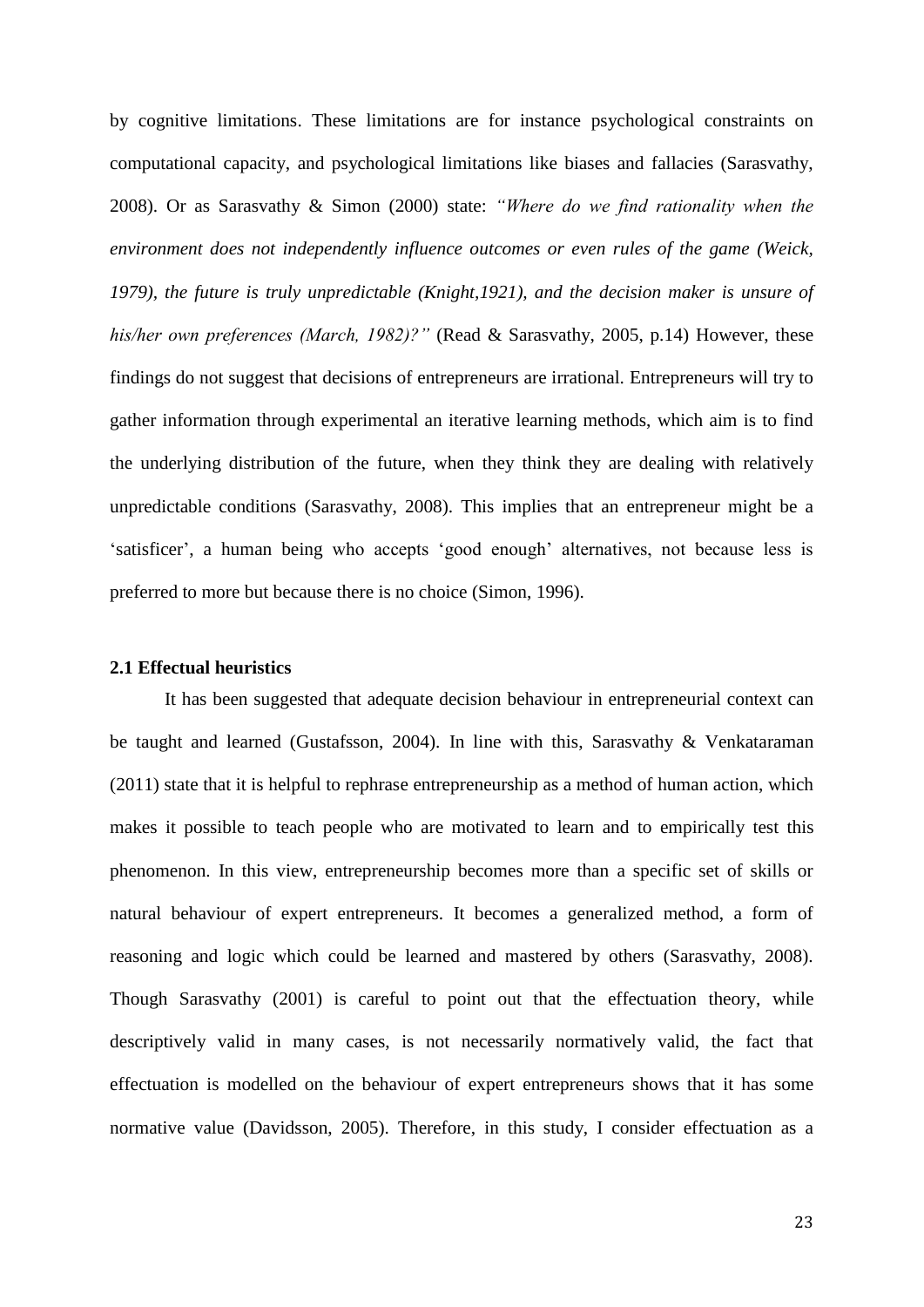method that novice entrepreneurs can use when developing a venture under uncertain conditions.

In order to apply effectuation as method that is applicable for entrepreneurs, it is important to 'translate' the effectual principles into a list of concrete heuristics and behaviours that can actually be put in practice during new venture creation. The existing literature on effectuation provides a decent starting point for this and there are several contributions that explicitly attempt to make the logic of effectuation more executable and measurable. Chandler et al. (2007) have for instance developed and formulated a number of practical elements that can be used to measure the construct of effectuation. In a subsequent article four years later, Chandler et al. (2011) have developed Likert-type measures that capture the effectuation construct more broadly. Moreover, Read et al. (2009a) have contributed to making effectuation more actionable by explaining detailed insights into precisely measuring effectuation and by their teaching-oriented book on effectual entrepreneurship (Read et al., 2011). Finally, based on the above mentioned papers and the breakthrough research on effectuation by Sarasvathy (2001), Fisher (2012) has developed a list of effectual behaviours that also contributed to make the construct of effectuation more actionable. All these studies help moving my understanding of effectuation forward by providing useful operationalizations of the effectuation process and principles. I adapted these operationalizations to describe the entrepreneurial behaviours that comprise the effectuation method. This chapter will show an in-depth literature review and the corresponding translation of theory into heuristics and behaviours that are actionable.

One important issue that came up during the formulation of this literature study is that the heuristics of the 'pilot-in-the-plane' principle are 'overarching' the other four principles. Therefore, those heuristics are divided among the other principles. This means that I will use only four principles for this research. The following figure will visualize this approach. The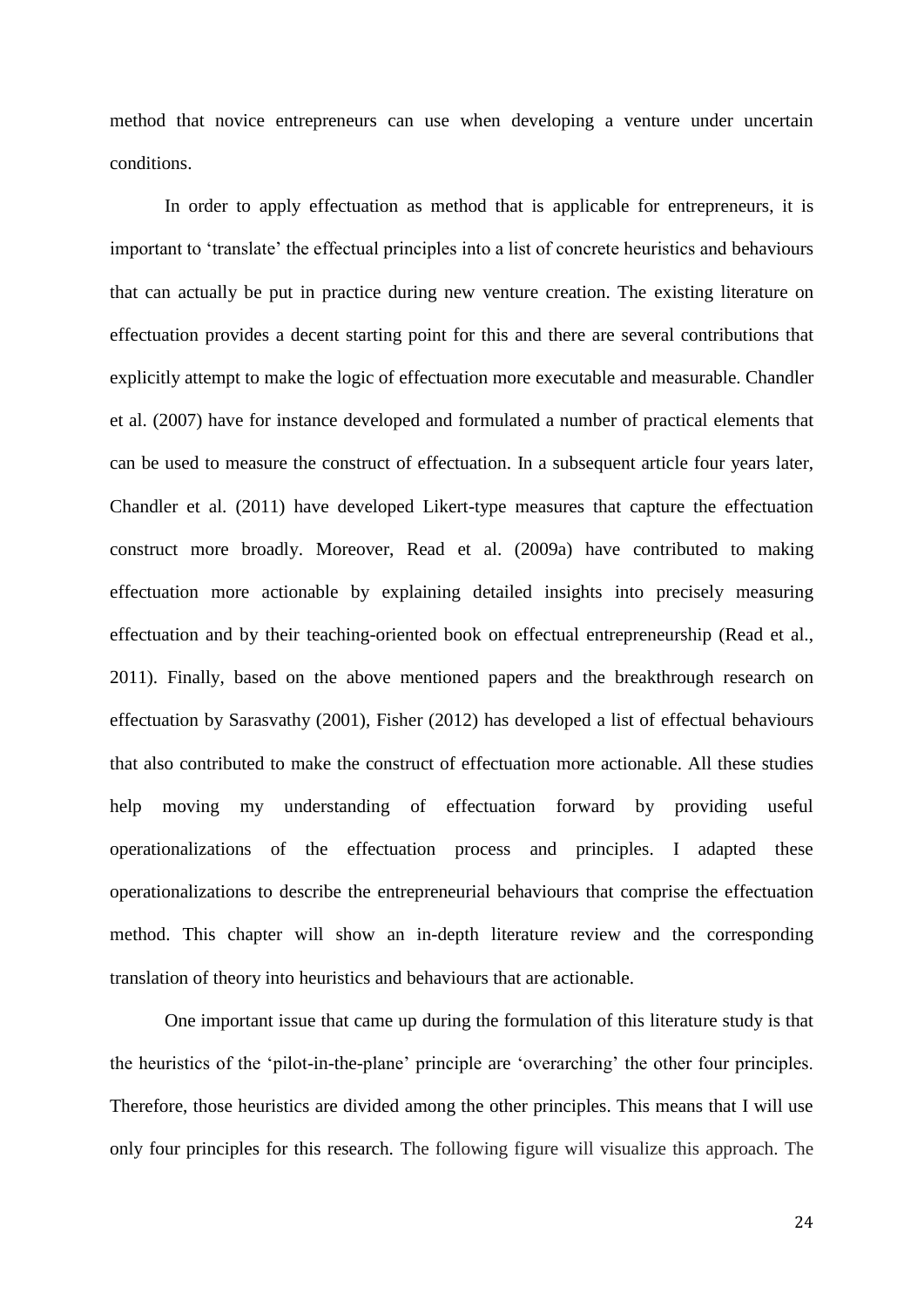numbers in this figure 1 imply the heuristics that will arise during the second part of this literature review. All these heuristics together represent the construct of effectuation.



*Figure 1: Effectuation construct*

1-14 Heuristics as indicators of principles of Effectuation

Note that the current principles of effectuation focuses on expert entrepreneurs, which means that the heuristics that are formulated in this chapter are initially also based on expert entrepreneurs.

#### **2.1.1 Principle 1: Bird-in-hand**

Expert entrepreneurs tend to focus on the controllable aspects of an unpredictable future (Read et al., 2011). Therefore, Sarasvathy (2008) states that expert entrepreneurs are believed to be more means oriented than goals oriented, since taking action based on the readily available means is more controllable. The resources the entrepreneur needs are already 'in his hands'. Therefore, they do not have to go chasing means they have no control over. In addition, Sarasvathy (2001) found that expert entrepreneurs begin their venturing journey with their readily available means, which are *who they are, what they know* and *whom they*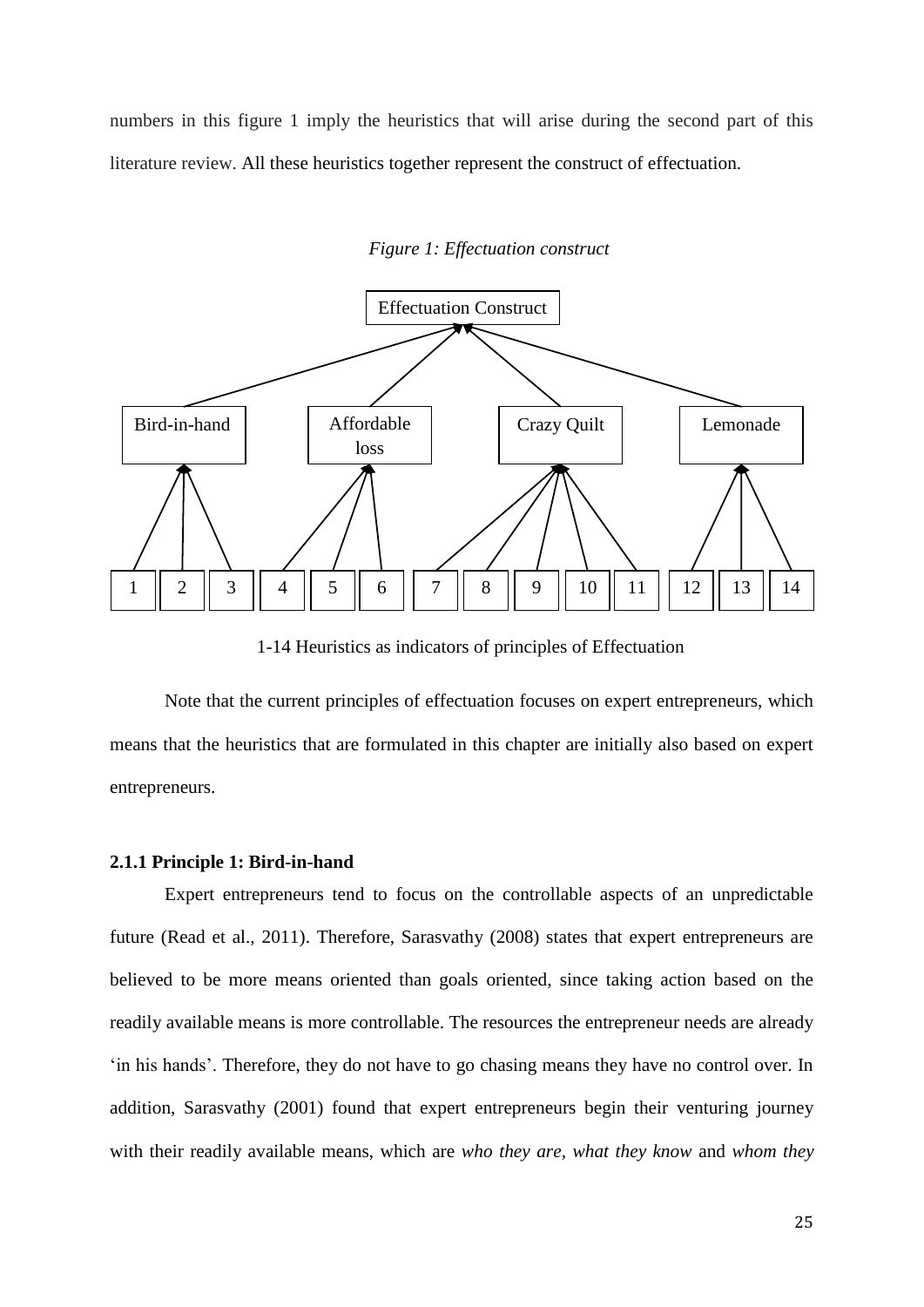*know* (Sarasvathy, 2001; Read et al., 2009b)*,* and subsequently focuses on generating new ends and effects that can be created given these means (Dew et al., 2009). *Who I am* concerns the capital, assets, traits, tastes, and abilities of the entrepreneur him/herself (Chandler et al., 2007; Read et al., 2011). *What I know* is unique to each individual person because information is generated through idiosyncratic life experiences. Relevant means in this category are for instance entrepreneurial and partner experience, experience in the industry where the start up is operating, education, training and expertise (Chandler et al., 2007; Read et al., 2009a). *Who I know*, is the third category of means articulated by effectuation and consist of the entrepreneur's social and professional network, individuals and entities which might offer opportunities and resources to the venture (Chandler et al., 2007). Expert entrepreneurs create ventures by building stakeholder networks and subsequently adding others' means to their own means (Read et al., 2009a). Read et al. (2011) argue that expert entrepreneurs build stable stakeholder networks out of people they already know, out of people that they are connected to through others, and out of contingent interactions. These are for instance friends (in the business), family (e.g. entrepreneurial parents), number of university links, and serendipitous encounters (Chandler et al., 2007; Read et al., 2009a). While each individual is endowed with a wide range of means, only those means that are relevant to the venture constitute effectual means and should be considered during new venture creation (Read et al., 2009a). The focus of the entire decision making process for each individual involved is on what can be done, given who s/he is, what s/he knows, and whom s/he knows (Sarasvathy, 2008).

Effectuation theory assumes that the pool of these means, which are directly available resources, can be seen as the competitive advantage of every entrepreneur because every individual has a unique set of means which is different from other entrepreneurs (Read et al., 2011). Therefore, two individual entrepreneurs with their own unique pool of resources come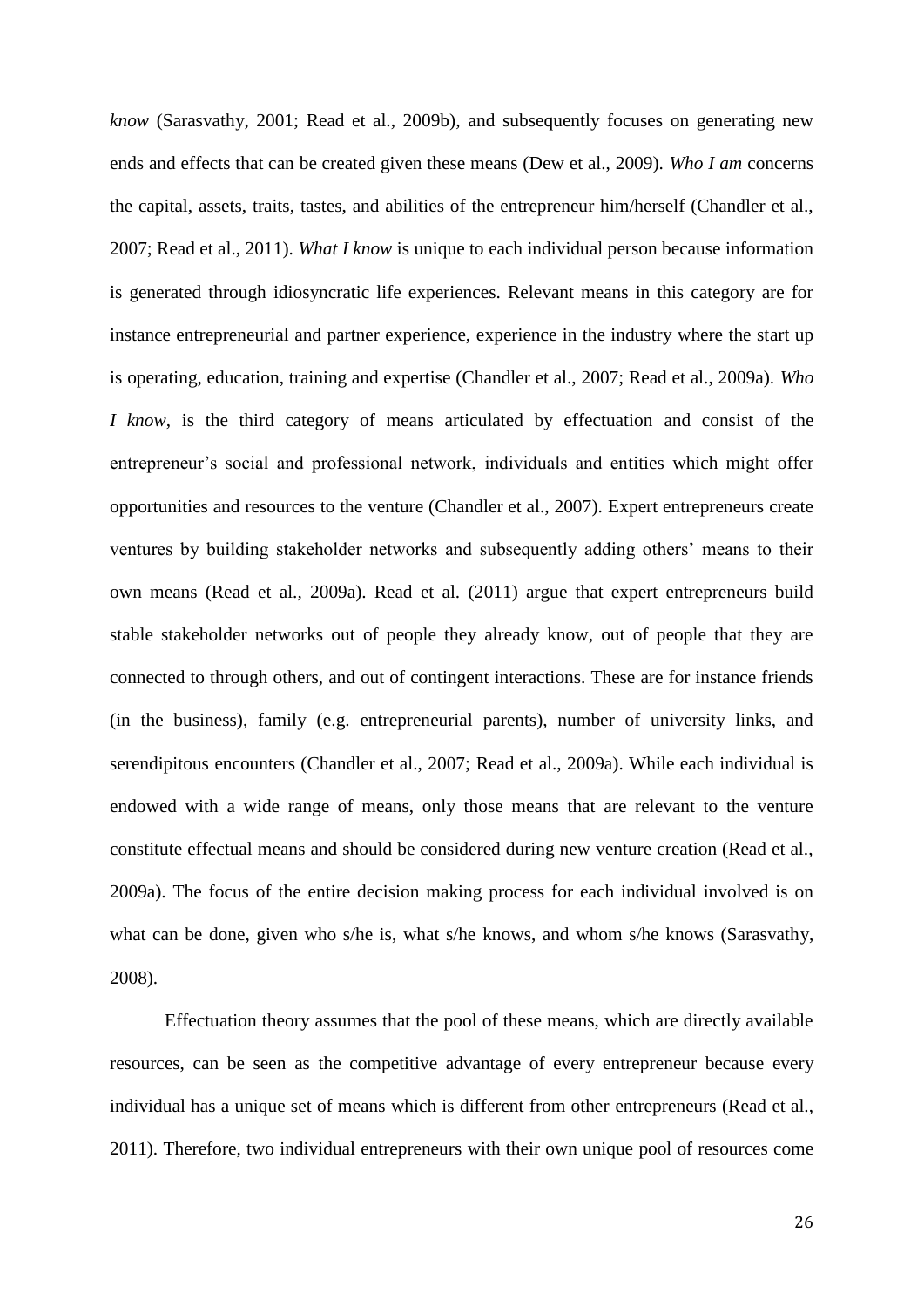up with significantly different venture concepts at the same starting point in the same environment (Read et al., 2011). Besides using the pool of resources as the starting for creating a venture, it also can be seen as the basic ingredient of the venture opportunities that entrepreneurs create along the way (Read et al., 2011).

Effectuation also involves seeing means and resources where others do not see them or only see worthless things that cannot be used to create value (Read et al., 2011). These resources are called *slack resources* and can be of great use when creating a new venture. In addition, a good way to think differently about means and resources is to think about *exaptation* (Dew et al., 2008; Wiltbank et al., 2006). This means that something will be used for a purpose for which it was not originally designed or intended.

Focusing on the readily available means gives the entrepreneur the advantage to take action right away (Read et al., 2011). Entrepreneurs are working with their strengths without having to overcome their weaknesses first. Lesson: *'Get away from what you don't have and focus on what you have'* (Read et al., 2011, p. 74). Moreover, entrepreneurs do not need to wait for the blockbuster idea or the multibillion dollar opportunity, but can begin with simple problems for which they can see an implementation solution and go for it (Read et al., 2011). Most of the times, expert entrepreneurs start very small with the closest means, and move almost directly into implementation without elaborate planning (Read et al., 2011). Moreover, when entrepreneurs are sticking very closely to their own means, it would become clearer what not to do during their new venture creation (Read et al., 2011).

#### **2.1.1.1 Heuristics principle 1; Bird-in-hand**

*1. Make an inventory of 'who you are', 'what you know' and 'whom you know'.*

Entrepreneurs have to focus on taking advantage of their own means. That is the starting point for taking action under uncertainty (Kraaijenbrink & Rathino, 2010; Read et al.,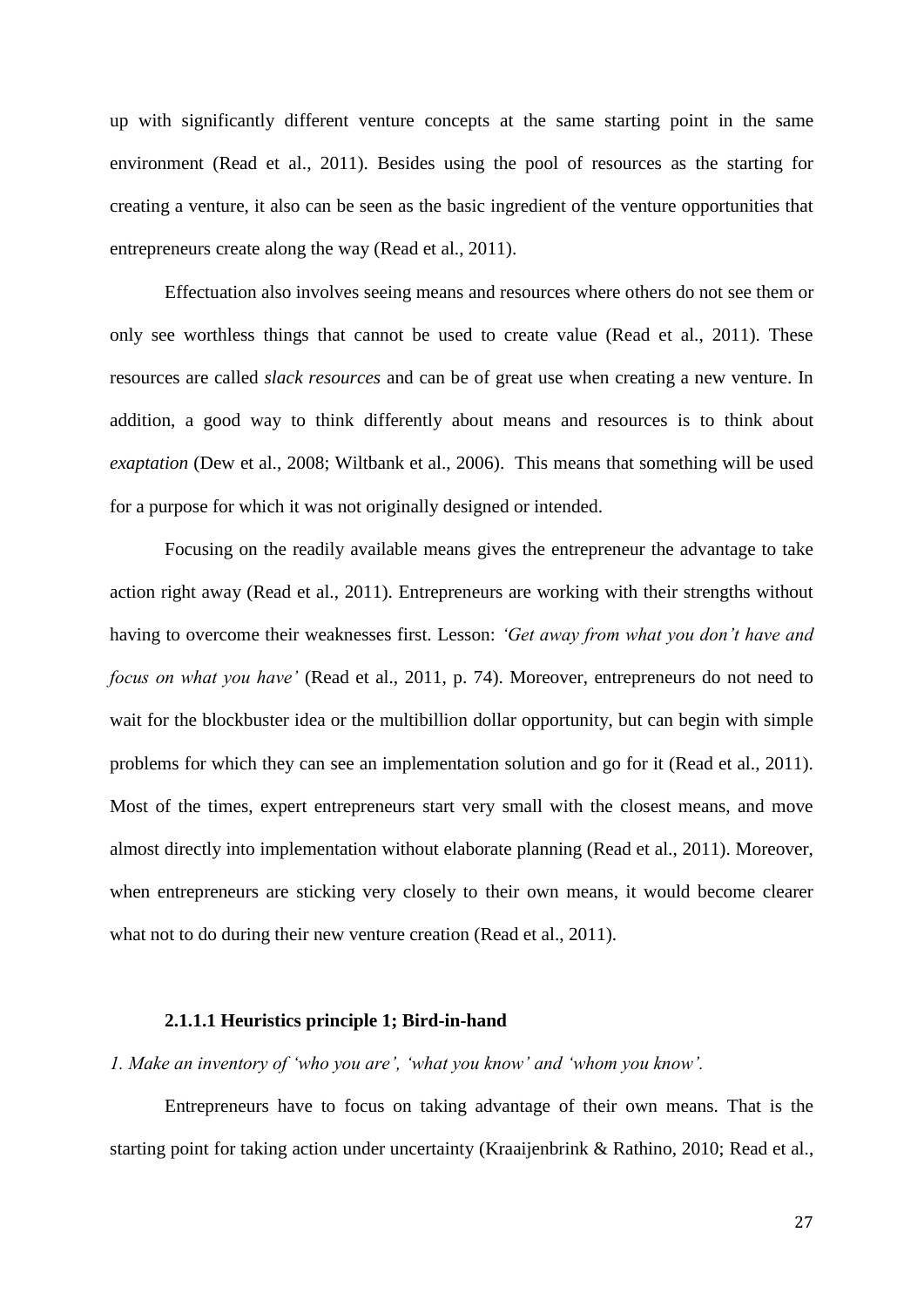2009b). So they have to look back at their life and find out what means they have acquired or build that are relevant for the given situation.

When entrepreneurs are interacting, negotiating and committing with stakeholders, the pool of resources will continuously expand with information, knowledge, network contacts, contingencies etc. during the new venture creation (Read et al., 2011). This because the new available means of the stakeholder(s), which entrepreneurs can make use of, have to be added. This implies that the combination of these means contributes to novelty and the creation of a competitive advantage (Read et al., 2011). This can be practically exposed in the following table:

|                | Who you are     |
|----------------|-----------------|
|                |                 |
| Prior          | Tastes, values, |
| knowledge of   | and preferences |
| education,     |                 |
| training and   |                 |
| expertise      |                 |
| Knowledge      | Skills and      |
| from a job,    | abilities       |
| industry, or   |                 |
| partnership    |                 |
| Knowledge      | Interests and   |
| from your life | passions        |
| Informal       | Capital and     |
| learning, and  | assets          |
| hobbies        |                 |
|                | What you know   |

*Table 1. Inventory of the means of the entrepreneur.*

Source: Read et al. (2011)

#### *2. Continuously look around to see where slack resources are in your own life.*

The world is full of *'slack'* resources that are left over from other uses or simply lying around because nobody had paid any attention to them (Read et al., 2011). For entrepreneurs, it is important to look for those resources and to think about how they can be put into valuable use.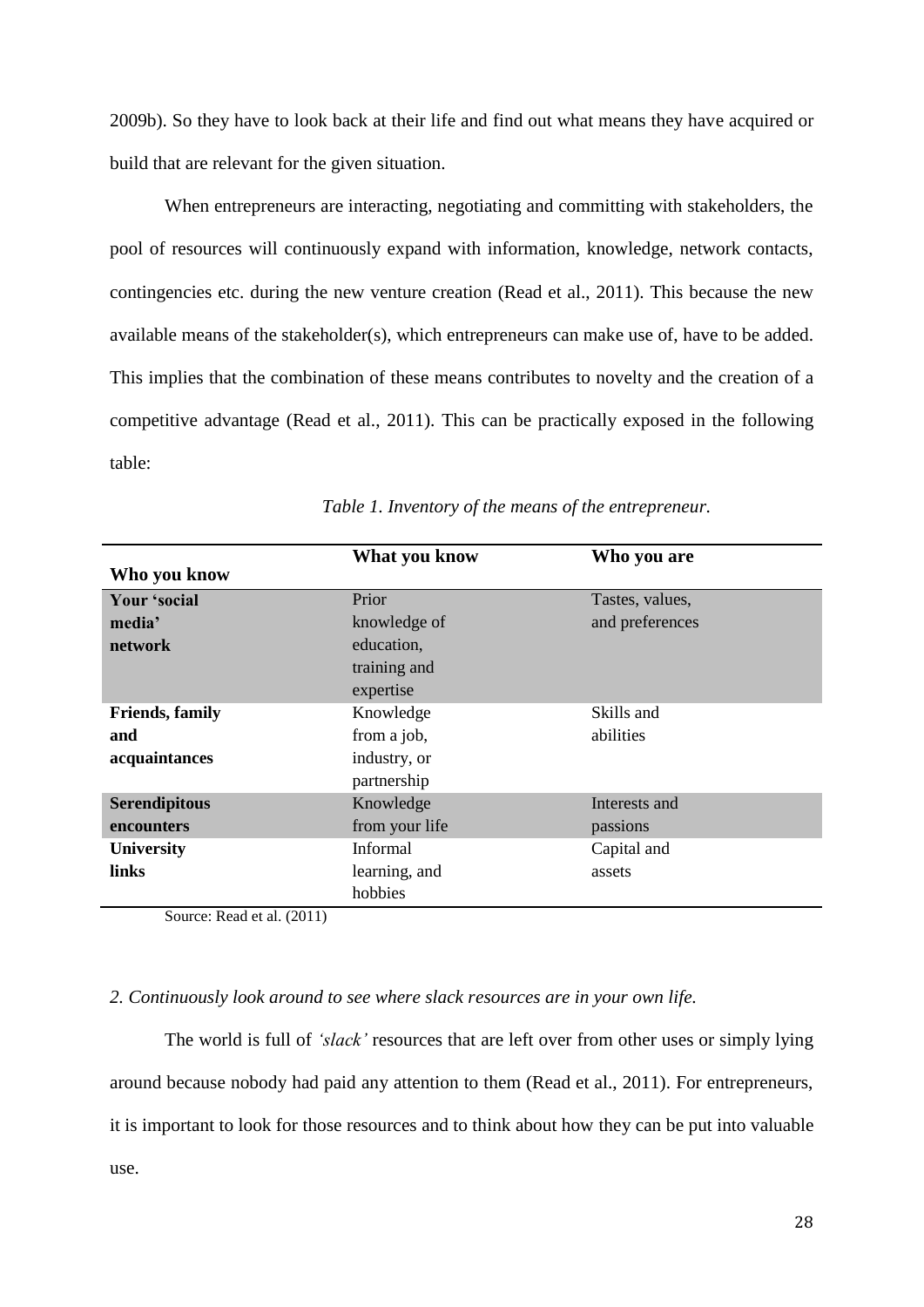*3. Consider what you could possibly do with the readily available means by imagining several courses of action.* 

After entrepreneurs have made an inventory of their unique set of means, it is important to consider what effects can be created with these means. Entrepreneurs can make use of figure 2 to visualize the imagined ends they came up with. It is important to realize that these imagined ends are also co-determined by stakeholders who are willing to commit their resources (Read et al., 2011).



*Figure 2. Pool of resources*

Source: Read et al. (2011)

#### **2.1.2 Principle 2: Affordable loss**

The subsequent step focuses on evaluating whether and which course of actions are believed worth doing (Sarasvathy, 2008). These courses of action are evaluated in terms of their potential downside rather than their benefits (Sarasvathy, 2008), since outcomes to novelty are by definition unpredictable (Blekman, 2011; Dew et al., 2008). Meaning that the question is not: *"What is the expected return of this venture concept?",* but *"What can I afford to lose?"* (Blekman, 2011). These insights together can be formulated as the affordable loss mindset.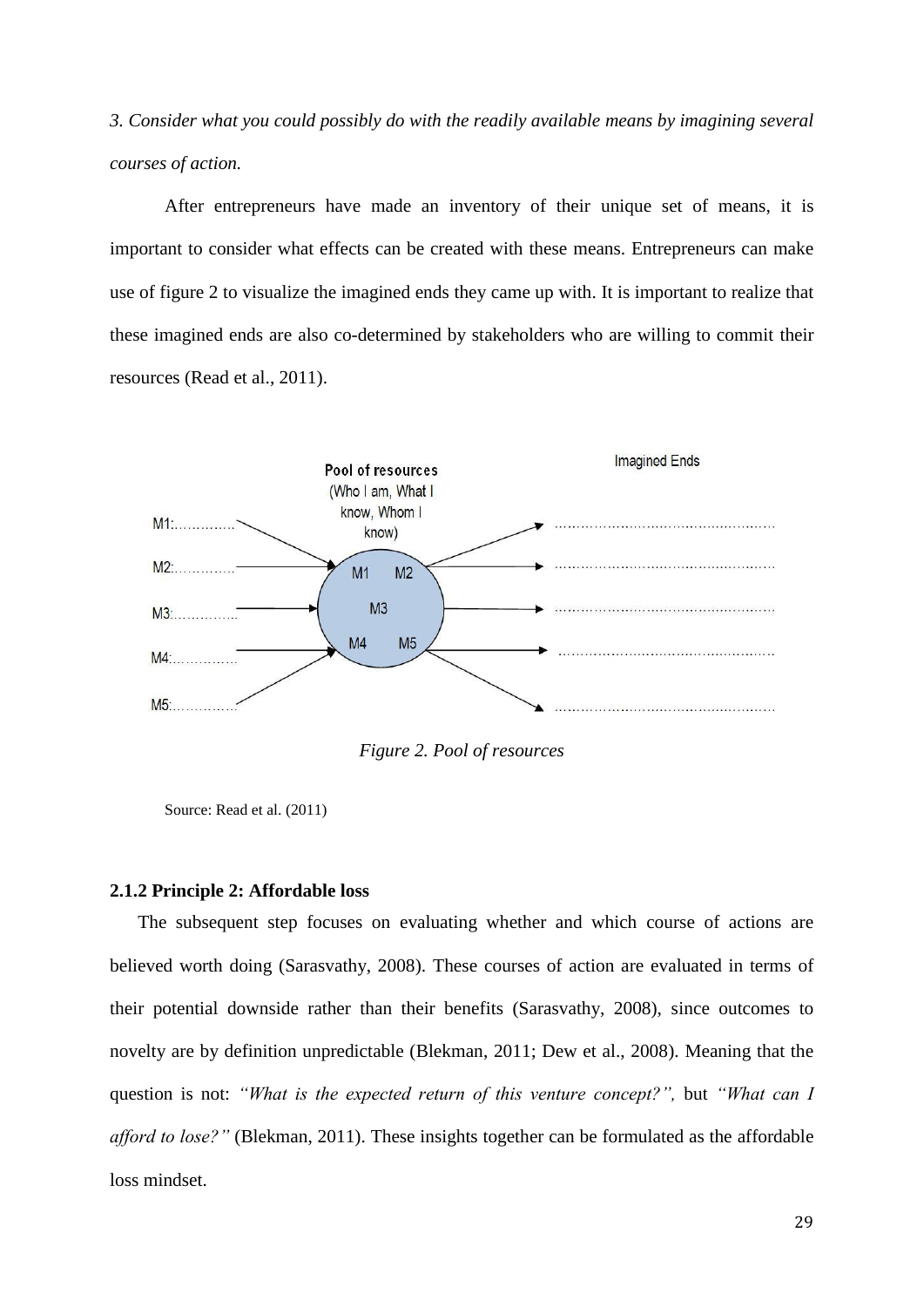Fundamentally, within the mindset of affordable loss it is important to base decisions on things the entrepreneur knows and can control. Hence, their choices are not based on uncertain returns in the future, but expert entrepreneurs set limits to what they are willing and afford to invest (Kraaijenbrink & Ratinho, 2010; Sarasvathy, 2008) and lose in order to start a venture (Sarasvathy, 2008). In general, expert entrepreneurs prefer the cheapest alternative or come up with creative ways of doing things at minimum expenditure of resources as time, effort and money (Sarasvathy, 2008). They are cost-conscious and try to avoid irresponsible risks (Blekman, 2011). By making small bets, entrepreneurs make sure that when they fail it is not catastrophic (Read et al., 2009b) but that they can make failure survivable by constraining the loss to something that they regard as affordable (Dew et al., 2009b). Through the entrepreneur's willingness to fail, effectuators learn how to outlive failures by keeping them small and killing them young (Sarasvathy, 2008). This not only contributes to the entrepreneur's learning (Dew et al., 2008) but also generates more options for the future (Read et al., 2011).

Effectual entrepreneurs use little successes as lever in order to take the subsequent step and to move on quickly (Blekman, 2011). While this tactic may have unintended consequences, such as under-investing in attractive options or moving too quickly down unproductive paths, it provides a means of achieving some control over the occurrence of failure (Sarasvathy, 2008) and over the risks entrepreneurs assume to exist (Read et al., 2011). One of the benefits that expert entrepreneurs experience when using the principles of affordable loss is that they can move directly to selling a potential product or service to potential customers on the basis of their directly available means, without putting much money, time and managerial effort up front in market research (Blekman, 2011; Read et al., 2009b). So, the affordable loss strategy lowers the threshold to try out something new (Blekman, 2011). In line with this, Read et al. (2011) argue that it is not critical to have the

30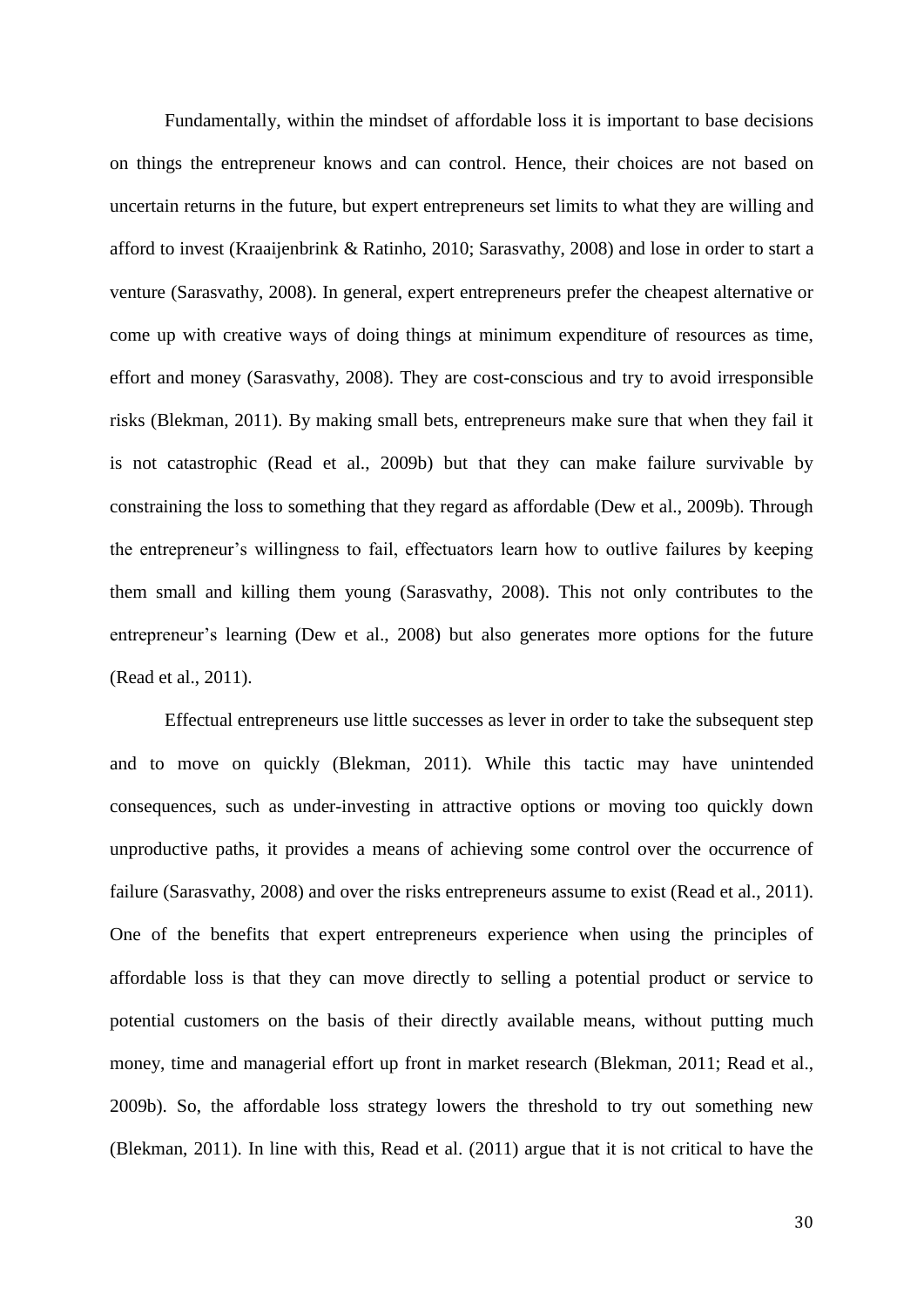perfect idea when leaving the dock. It is action that turns a mere idea into a valuable opportunity (Read et al., 2011). So, entrepreneurs do not need to wait for the blockbuster idea or the multibillion dollar opportunity, but can begin with simple problems for which they can see an implementation solution and go for it (Read et al., 2011). In addition, effectual entrepreneurs make use of experimental and iterative learning techniques (Sarasvathy, 2001) in the business emergence process. This can be viewed as a series of affordable experiments to identify a business model that works (Chandler et al., 2007).

So entrepreneurs have to evaluate which imagined ends they can afford with the maximum investment that they are willing to lose (pay), with minimum earnings they need (Read et al., 2011). Typically, this evaluation provides a filter that is useful for reducing the number of possible imagined ends entrepreneurs can seriously consider and then leads to a go/no go decision on every single end (Read et al., 2011). After the imagined ends are evaluated on the basis of affordable loss, entrepreneurs have to select the most interesting course of action. Entrepreneurs should stick close to their means in order to start with those actions over which they have the greatest degree of control (Read et al., 2011). Moreover, they should avoid courses of action that restrict the flexibility and adaptability (Chandler, 2007).

#### **2.1.2.1 Heuristics principle 2; Affordable loss**

#### *4. Decide how much you really need for starting the courses of action.*

When considering affordable loss, the first thing entrepreneurs have to do is asking themselves what they really need to start the imagined ends. This means getting creative about different ways of bringing the imagined ends to the market, reducing the resources (e.g. cash) that they need, and to make use of slack resources. Questions that can be considered for determining how much an entrepreneur needs for each of these imagined ends (venture idea)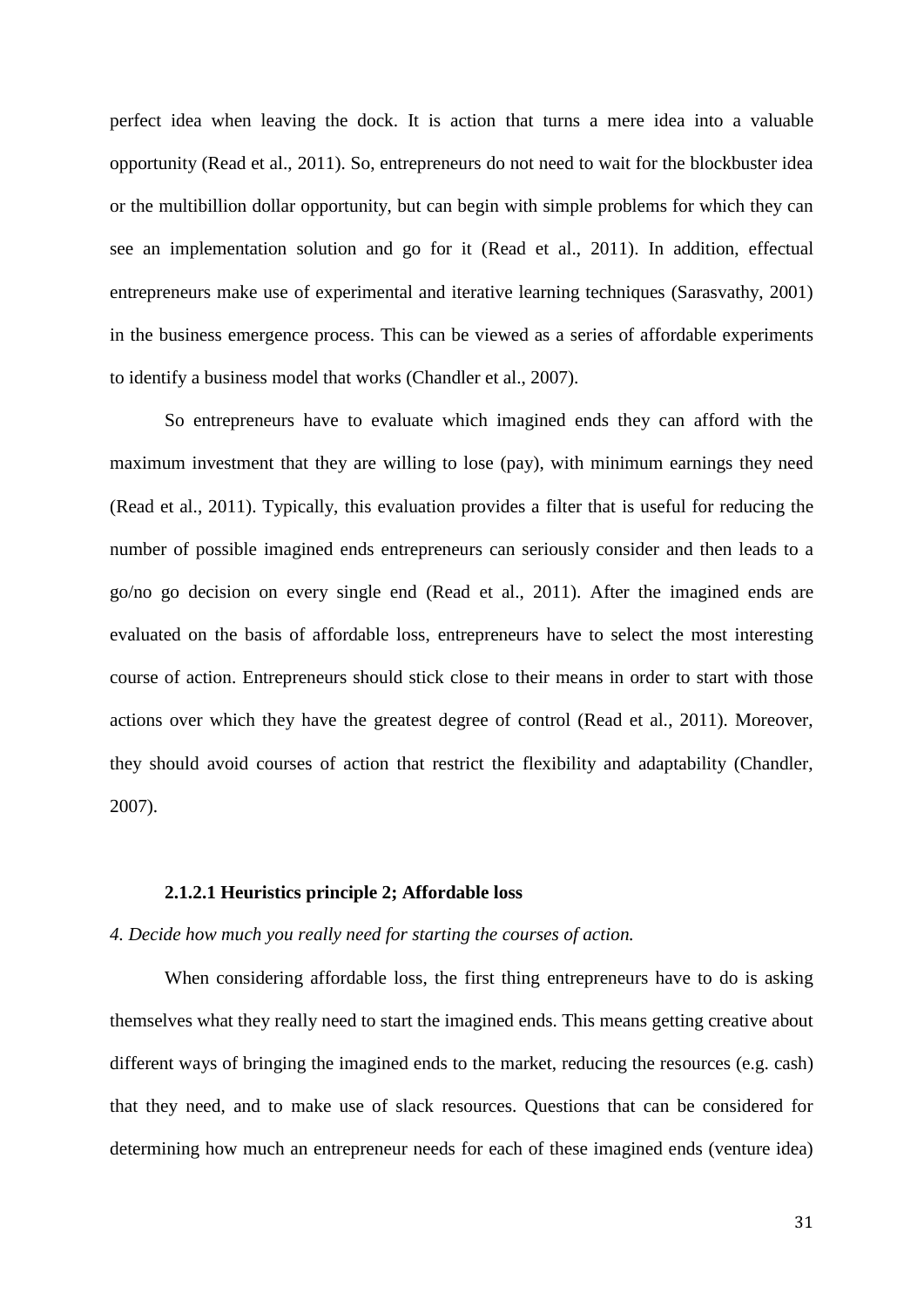are for instance how much output is needed at the start, how cash outflows can be delayed, how cash inflows can be accelerated, how the entrepreneur can get the impact of the output without producing it in advance, etc. (Read et al., 2011). Read et al. (2011) advice that it is easiest to start from the estimated cost of the venture and to work hard (and creatively) to make that number zero.

*5. Decide what you are maximally able and willing to lose in the worst-case scenario and what you minimally want to earn with the course of action.*

The next thing entrepreneurs needs to consider is what they are really able and willing to lose and want to earn when starting a venture. Instead of calculating the opportunity cost of starting a business in terms of the entrepreneur's current salary and the venture's future earning potential, two relatively simple values can be calculated (Read et al., 2011).

- First, entrepreneurs have to estimate the absolute maximum amount they can afford to lose in the worst-case scenario (Chandler et al., 2007; Dew et al., 2009b). They can think about time and effort but also about their current financial condition, for instance long-term savings, home equity, credit card accounts and loans from family and friends. Subsequently, entrepreneurs have to think through how much they are willing to lose for the particular course of action that is put into practice first (Dew et al., 2009b). For example, half of the amount so they can try two projects instead of one, in case the first one fails (Dew et al., 2009b).
- Second, entrepreneurs have to decide on the absolute minimum they want to earn in the start up of the venture.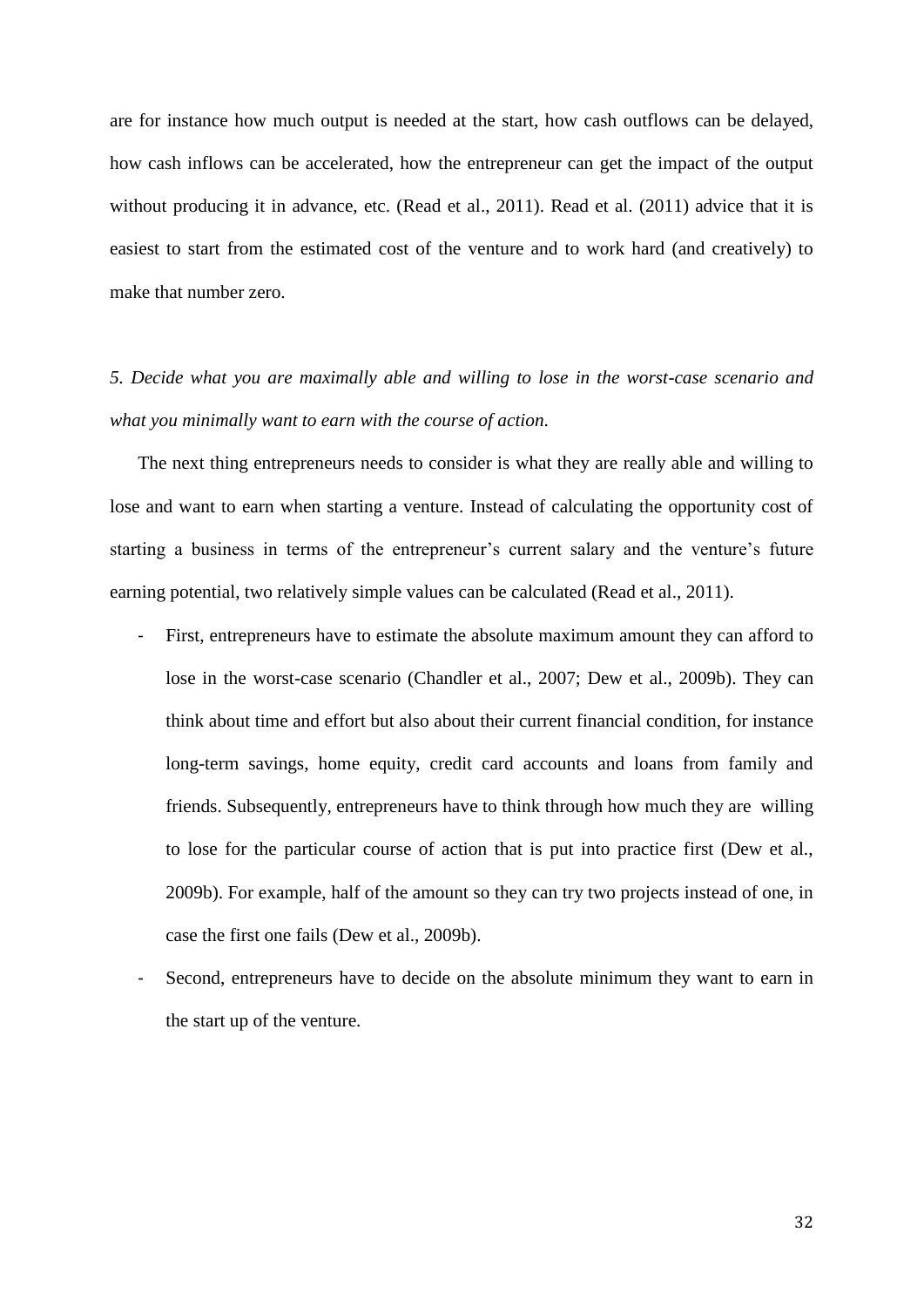*6. Consider which imagined end you feel comfortable with taking even if you lose all the investment. Start with those actions over which you have the greatest degree of control and avoid courses of action that restrict flexibility and adaptability.*

Entrepreneurs have to evaluate which imagined ends they can afford with the maximum investment that they are willing to lose (pay), with minimum earnings they need (Dew et al., 2009b). This means that entrepreneurs also has to think through the non-monetary benefits (Dew et al., 2009b), like learning advantages. When selecting this imagined end the entrepreneurs' decision making should focus on staying close to their means, and avoiding courses of action that restrict the flexibility and adaptability (Chandler et al., 2007). Moreover, Read et al. (2011) comment that taking actions based on the available means of the entrepreneur is more controllable (than actions based on other's means), because the needed resources are already in their hand. So, courses of action that cannot be controlled have to be ignored (Read et al., 2011).

At all times, entrepreneurs should be open to their perceptions being wrong. There are probably more courses of action within their control than they originally imagine. However, even if their perceptions are not entirely accurate, they just have to begin with those actions they believe to be within their control is enough to get them started (Read et al., 2011). Moreover, there is always another way of getting something done. Having no alternatives usually means that entrepreneurs have to consume more time to get creative and produce some new alternatives. This will also improve their perceptions of control over the situation in hand (Read et al., 2011).

Note that entrepreneurs do not need to wait for the blockbuster idea, but can begin with a simple problem for which they can see an implementation solution (Read et al., 2011). Or they can start very small with the closest means, and move almost directly into implementation without elaborate planning (Read et al., 2011). Moreover, entrepreneurs have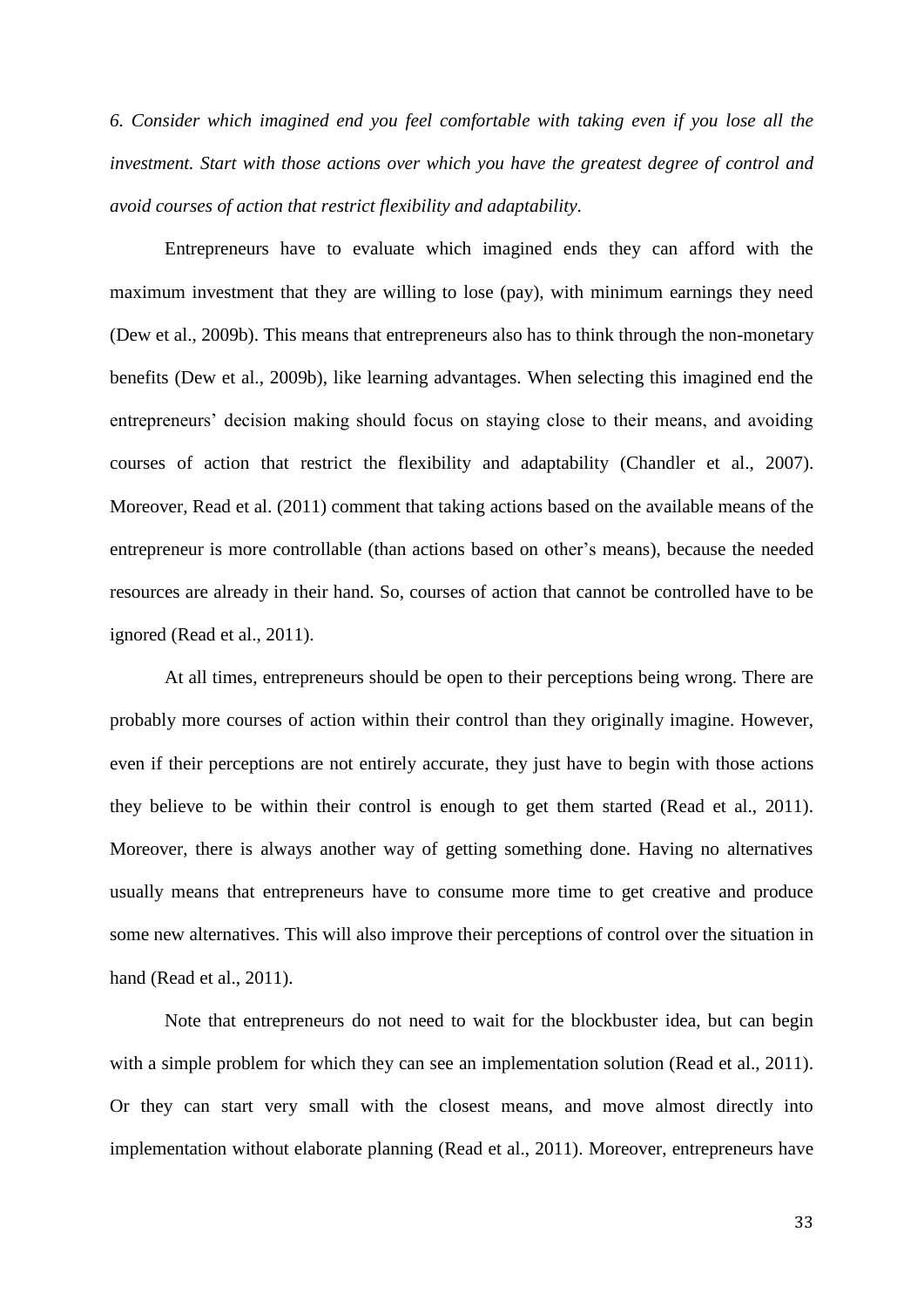to make sure that they make small bets so when they fail it is not catastrophic and they can incorporate the learning into the next iteration of the opportunity instead of having to terminate the project (Read et al., 2009b). Finally, entrepreneurs have to remain flexible and keep the concept idea up to a general level since effectuation is a stakeholder dependent process (they can contribute to co-creation), as is explained in the following sub dimension.

#### **2.1.3 Principle 3; Crazy Quilt**

In the previous principles is explained that expert entrepreneurs imagine possible courses of action based on their means and affordable loss and finally come up with a concept idea for a venture. Since the entrepreneur does not have market power yet (Read et al., 2011), and in order to reduce the resources he needs (Dew et al., 2008), the entrepreneur will start to reach out to other people to obtain advice and other inputs on how to proceed with the things they could possible do (Read et al., 2011) and to set the courses of action in motion. Effectuation assumes that entrepreneurs can put together partnerships that will successfully create a new situation (uncertainty calling for creation) (Read et al., 2011).

A distinguishing characteristic of effectual partnerships is the belief that those who choose to join the venture change the original set of means and ideas – since they have other types of identity, knowledge and networks - and ultimately shape and co-create the new market or artifact (Read et al., 2011; Wiltbank et al., 2006). In other words, new venture creation is contingent on interactions with particular stakeholders who self-select into the new venture creation process (Dew et al., 2008; Dew et al., 2011) and are willing to contribute to the development of a new market or artifact (Read et al., 2011). This means that the created artifacts embody a variety of ingredients from stakeholders including partially or fully formed preferences, ambiguous aspirations, and clear values (Dew et al., 2011). So, the content of the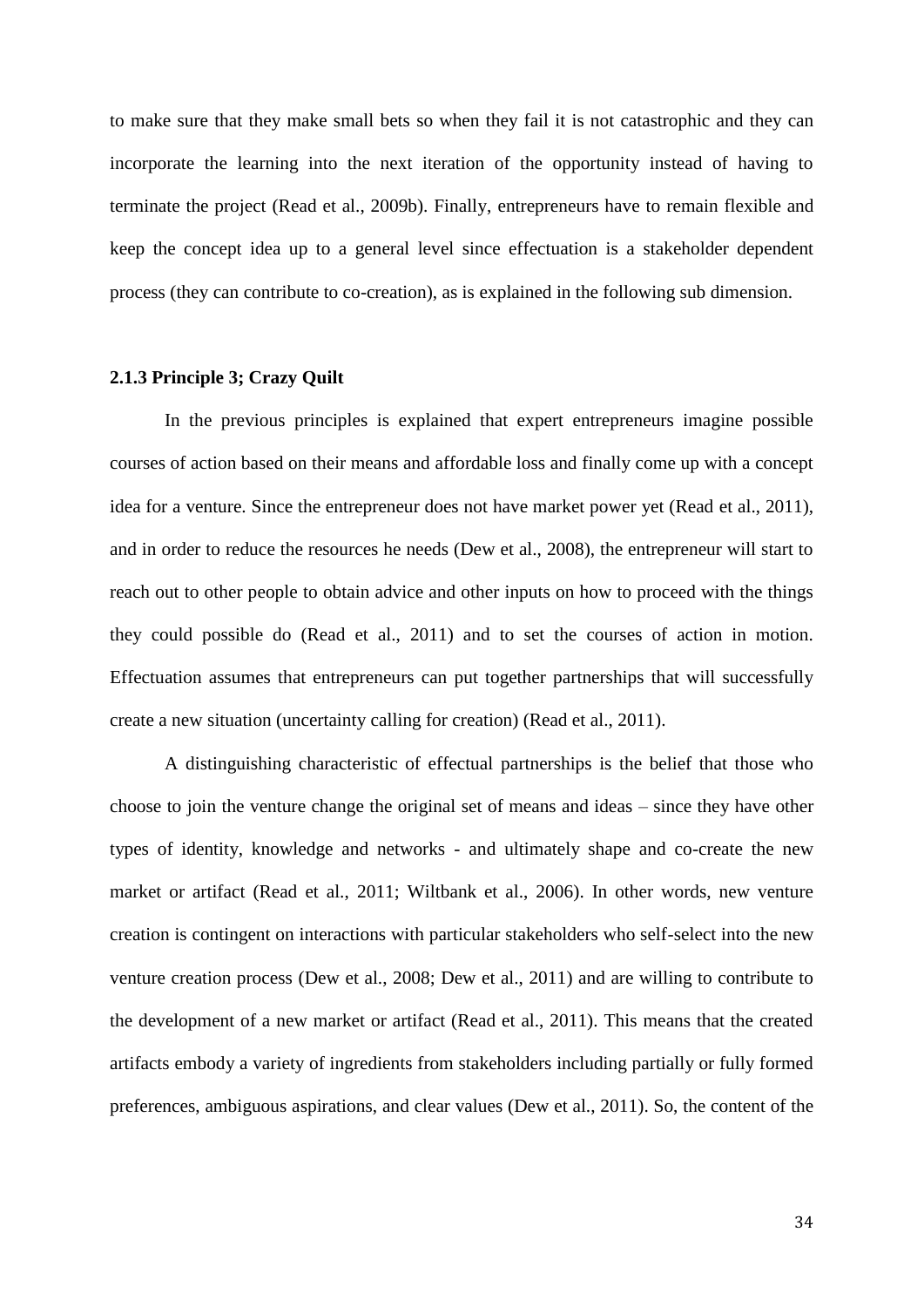negotiation consists of what each would like the product or service to look like and what each is willing to commit (Sarasvathy, 2008) and can afford to lose (Dew et al., 2011) in that case.

While entrepreneurs may be able to generate many ideas, what separates ideas from good ideas is whether key stakeholders such as employees, suppliers and customers are willing to make a commitment to them (Read et al., 2011). So what counts is the willingness of stakeholders to commit to the construction process of a new venture and not their fit with or alignment to some preconceived vision or opportunity. Working with committed partners gives you more control than predicting based on indirect market research (Read et al., 2009b). Moreover, effectuation emphasizes pre-commitments from stakeholders as a way to reduce and/or eliminate uncertainty in the environment (Read et al., 2011). In addition, a substantial number of agreements with customers, suppliers, other organizations and people reduce the amount of uncertainty (Chandler et al., 2007).

Note that an entrepreneur or a venture may build many relationships, but only those in which both parties share the risk of the venture and benefit from the success of the venture constitute effectual partnerships (Read et al., 2011).

During the interaction with potential stakeholders and 'people they know', entrepreneurs will pitch their effectual business plan. The aim of this 'pitch' is to communicate what it may take to co-create value for everyone involved (Read et al., 2011). In order to find out what might motivate stakeholders to actually commit their resources to the new venture creation, expert entrepreneurs often just ask the potential stakeholder what would convince them to come on board (Read et al., 2011) or what effects they want to create with having a 'stake' in the venture. Read et al. (2011) argue that most people will actually tell what they want and what their motives are for a possible commitment. At the very least, people will give honest and useful advice and feedback, a variety of valuable leads, and/or bring light to the entrepreneurs' own hidden resources (Read et al., 2011).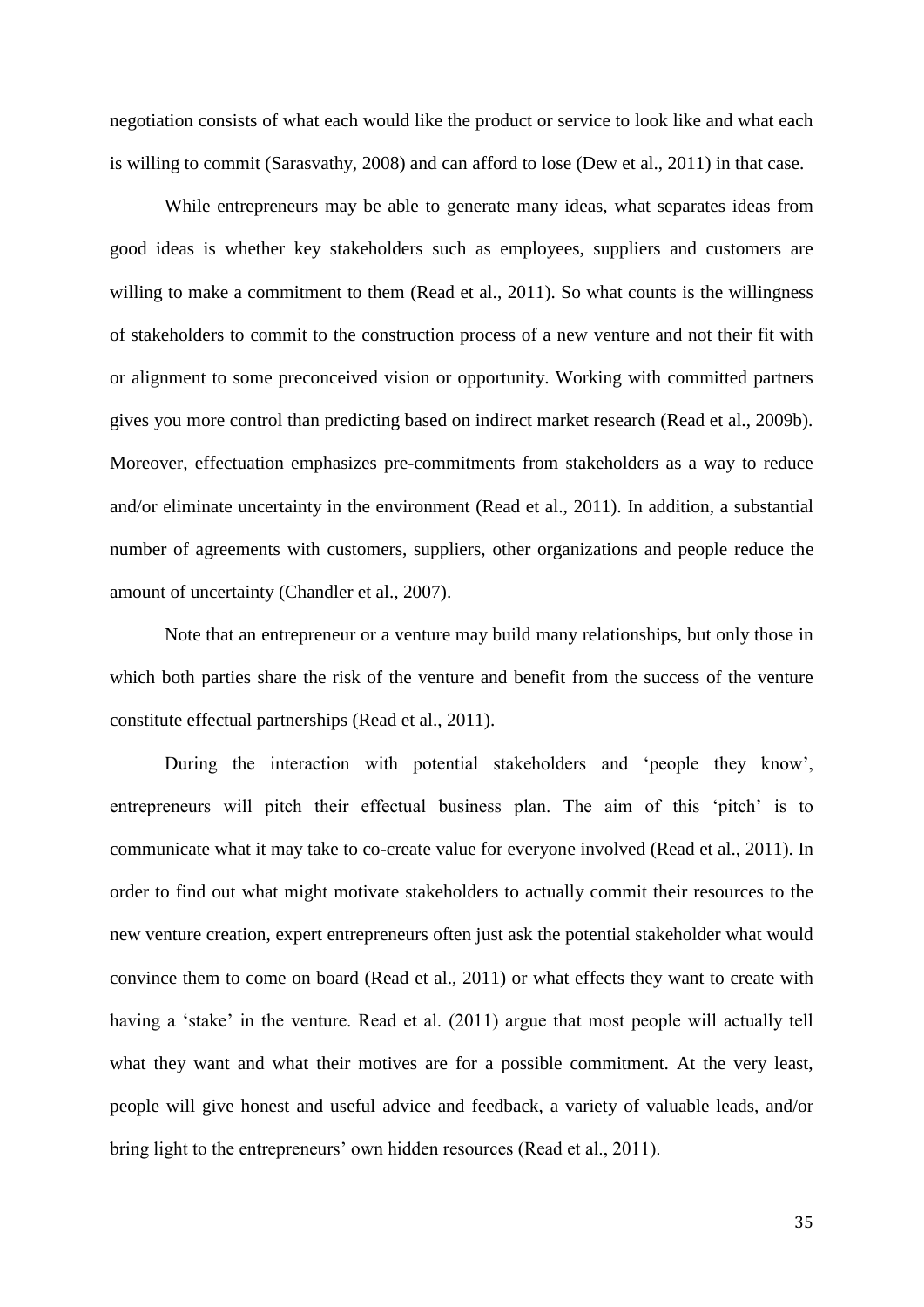Persuasion is critical when trying to commit stakeholders (Read et al., 2011). New members of the effectual network either reshape the market to the extent they can persuade others to change their views or reshape their own preferences to the extent they are persuadable toward the views of others (Sarasvathy, 2008). So persuasion works both ways (Read et al., 2011). For instance, reciprocation can help when persuading. This means that if someone does you a favour, you tend to return it. Moreover, Read et al. (2011) argue that once a person has committed to do something, they will typically honour that commitment even if the original incentive or motivation disappears. Finally, people are more likely to be persuaded if they like the person doing the persuading (Read et al., 2011).

The result of stakeholder commitment is the introduction of new means and thus the expansion of the cycle of resources (Read et al., 2011). By committing means and resources, the stakeholders get a chance to re-shape the goals of the venture (Read et al., 2009b) and to make a worthwhile contribution to the transformation of extant realities into a new venture (Sarasvathy, 2008; Wiltbank et al., 2006). This means that the commitment of stakeholders also results in constraints on the transformation of the artifact. Note that the means and resources that the stakeholders commit to the venture are also determined by the decisions of the stakeholders concerning what they can and are willing to afford to lose (Read et al., 2011).

### **2.1.3.1 Heuristics principle 3; Crazy Quilt**

#### *7. Make a priority list of potential stakeholders.*

Entrepreneurs have to consider if there is anyone in their environment ('Who I know') they might be able to co-create with. Within this, entrepreneurs should think about who might share risk with them (Read et al., 2011) and who has complementary means (Read et al., 2009b). So, entrepreneurs have to make a priority list of people they know and who are worth interacting with. It is important that the entrepreneur should remain flexible when considering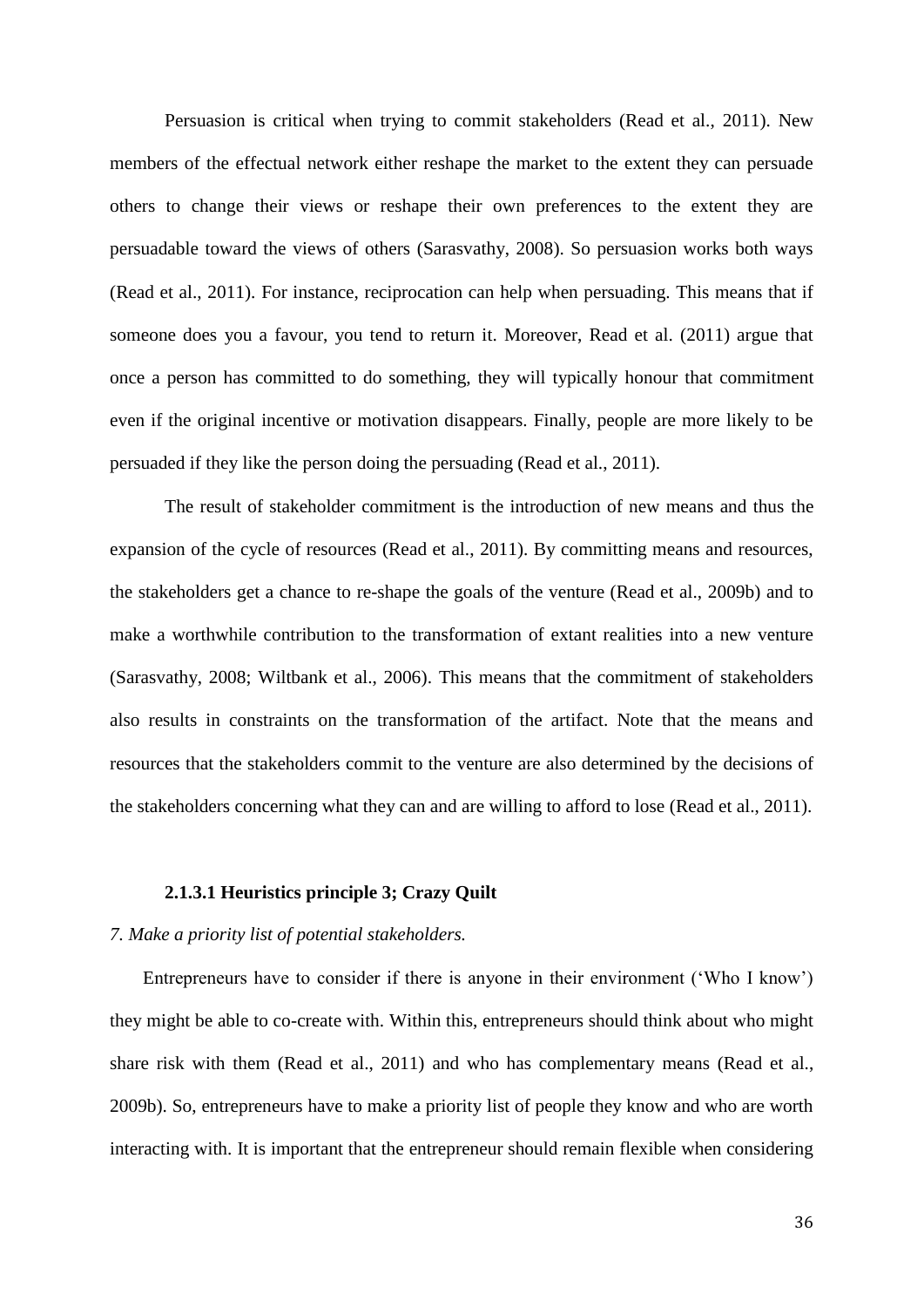that, for instance, the first stakeholder may bring new stakeholders to the new venture creation process.

# *8. Interact with potential stakeholders and pitch the effectual business plan.*

The next thing entrepreneurs should do is to interact with the potential stakeholder and to communicate or 'pitch' the effectual business plan in order to inform the potential stakeholder about their initial ideas. The pitch of the effectual business plan should be understandable for the potential stakeholder, and entrepreneurs should tell an appealing and inspiring story and should be open to the input of the discussion partner (Blekman, 2011). If the situation allows it, entrepreneurs might ask the potential stakeholders what would convince them to come on board and/or what effects they want to create with having a 'stake' in the venture (Read et al., 2011).

### *9. Be open towards self-selected stakeholders*

Entrepreneurs should be open towards self-selected stakeholders who are potential contributors to the process (Wiltbank et al., 2009) and who 'buy into' the idea to sustain the enterprise (Sarasvathy, 2001; Sarasvathy & Kotha, 2001). Moreover, entrepreneurs should not try to sell the stakeholder a preconceived vision of the opportunity but should let the stakeholder self-select into the venture creation process (Sarasvathy, 2001; Sarasvathy & Dew, 2005).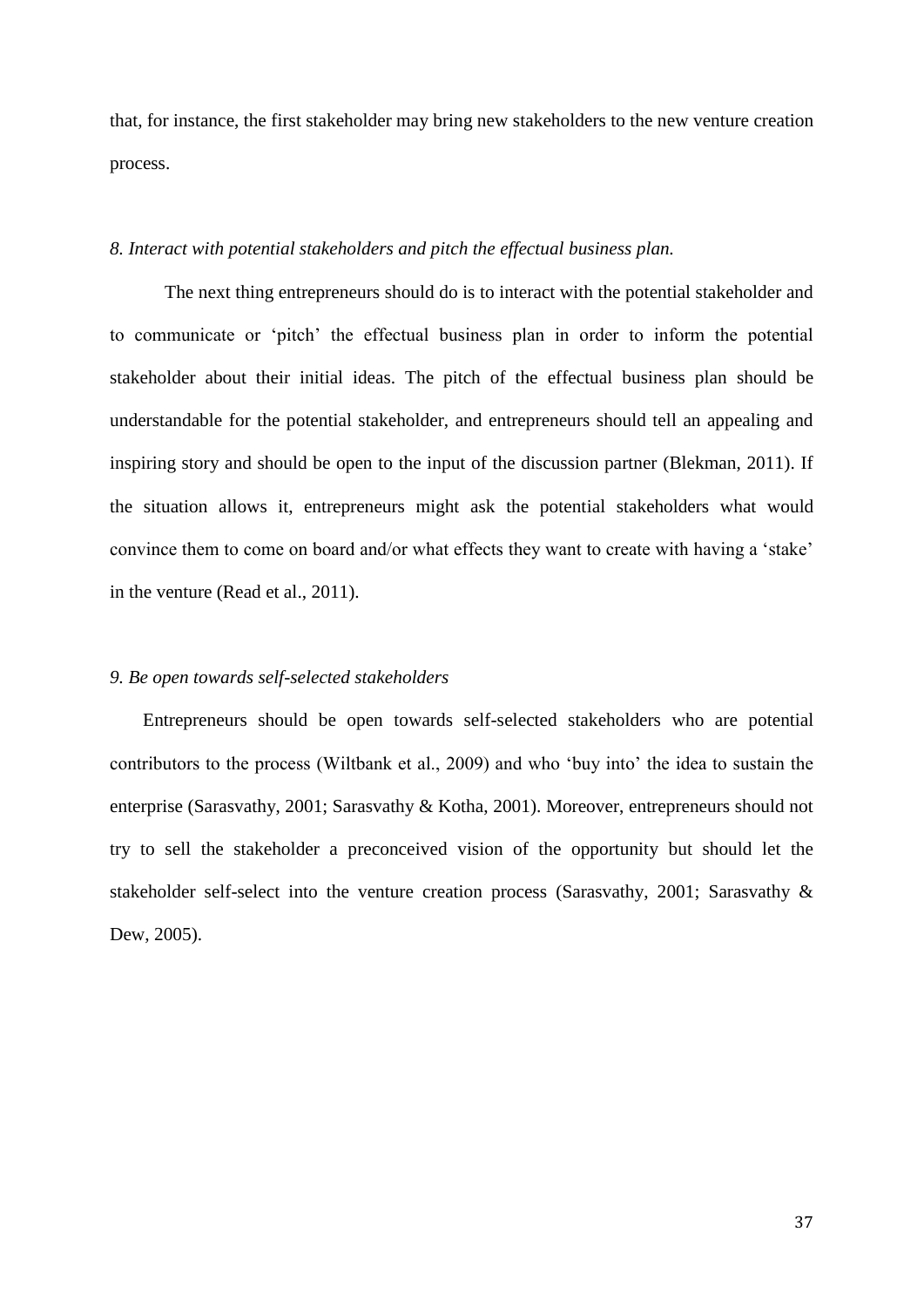*10. Consider and negotiate creative ways of investment and generating cash with the stakeholder.*

During the phase of interaction and negotiation with stakeholders, it is important to consider creative ways of investment and generating cash in order to lower the cash based entry barrier. Possible options that focus on lowering the cash based entry barrier are:

- Negotiation with *suppliers* about delayed payment terms, payments as a percentage of revenue, direct capital investment, paying them in direct services (make them customer), using their process/assets/talents during their downtime (slack resources), and getting them to guarantee a line of credit for the entrepreneur at their bank (Read et al., 2011).
- When working with *customers*, entrepreneurs can think about things like paying first purchase order (PO) in cash upfront for better pricing, getting a solid PO and then connect a lender that will accept that as collateral, using their commercial bank and piggy back on their line of credit (slack resources), getting them to guarantee a line of credit, pre-sell them the first year's worth of their purchases, etc. (Read et al., 2011).
- When entrepreneurs are interacting with *investors*, they can think about borrowing money from them instead of just taking the investment, paying them back as a variable cost against a percentage of revenues (not against time), getting them to guarantee a line of credit, taking investment but negotiating for a 'claw back' where entrepreneurs can earn back ownership if things go well (Read et al., 2011).
- Finally, entrepreneurs can also think about negotiating with *employees*. For instance they can consider giving them options rather than cash, and a percentage of sales rather than base salary (Read et al., 2011).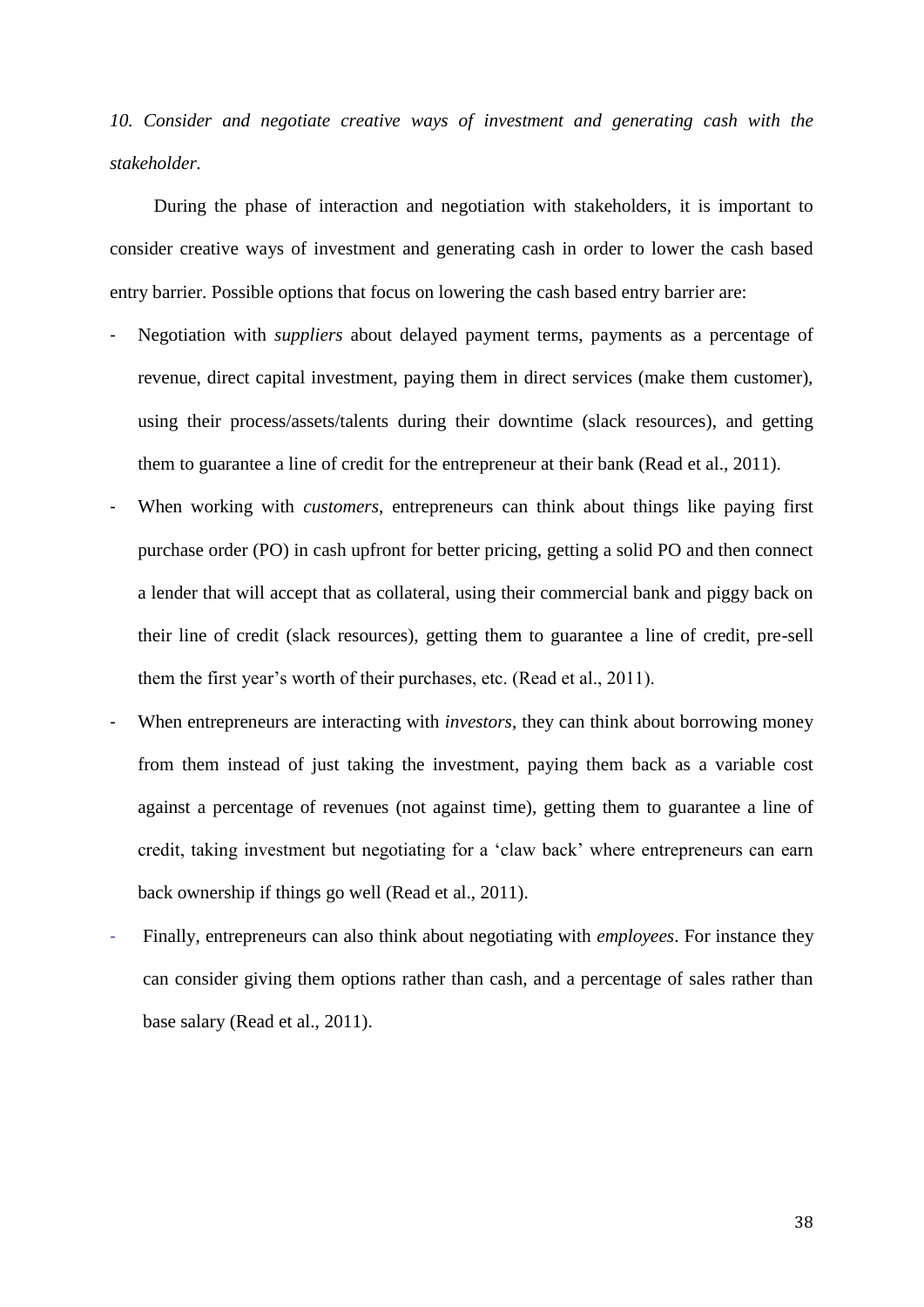*11. Become more specific and negotiate the terms and conditions (how to 'divide the pie' and 'control and ownership' issues) with the stakeholders.*

Now it is important for the entrepreneur to become more specific and to negotiate 'terms and conditions' with the stakeholders in order to gain actual commitment. The content of the negotiation with potential stakeholders consists of what each is willing to commit (means) and why (motives/goals). The question of 'dividing the pie' should be discussed and negotiated and should primarily focus on the content and shape of the pie rather than its size and subdivision (Sarasvathy, 2008). It is also important to consider ownership and control issue.

### **2.1.4 Principle 4: Lemonade**

Traditional entrepreneurship models suggest that entrepreneurs should envision where they want to go, set goals, and do fairly extensive planning to reach them before they venture into a new business (Read et al., 2011). However, Sarasvathy (2001; 2008) argues that, while there are benefits of these activities, these pre-made plans tend to lead entrepreneurs to avoid surprises. By treating every surprise as a problem, entrepreneurs are missing out on the upside opportunity that surprises – even negative ones – potentially entail (Read et al., 2011).

Read et al. (2011) argue that contingencies do not only undermine the value of current means in achieving given goals, they also provide upside opportunities that entrepreneurs can appropriate in venture creation. So, leveraging contingencies entails embracing unexpected events and turning them into profitable opportunities, thereby generating unanticipated outcomes as opposed to achieving a predefined goal (Fisher, 2012). Instead of looking at the unexpected as a problem, it can be looked at as a building block – a resource – for a new venture (Read et al., 2011). In every new venture, entrepreneurs know some of the building blocks when they start the venture; they often begin with only a very loose notion of their goals, they make up their plans in an incremental fashion, utilizing uncertainty and contingent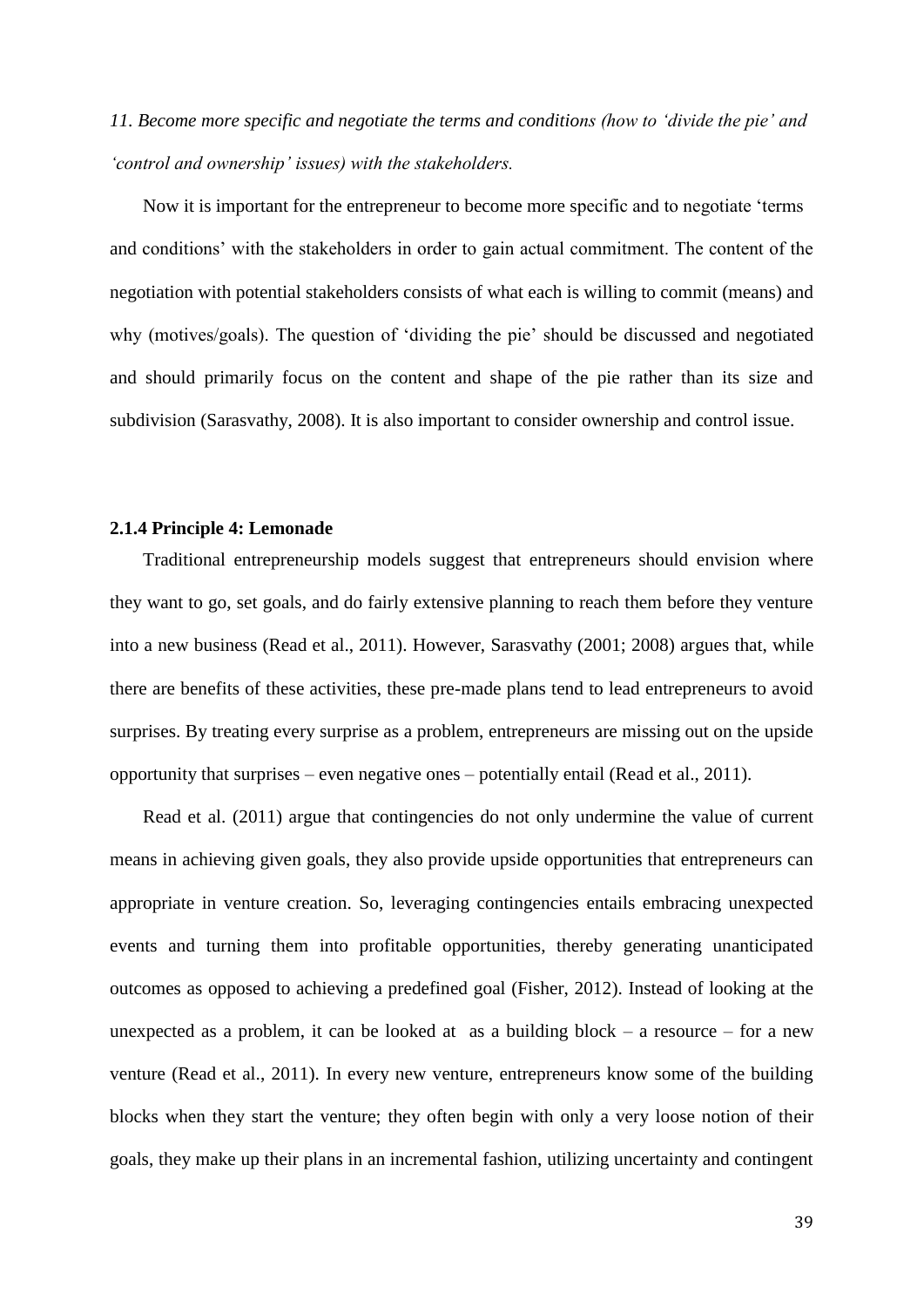information as resources for their goals rather than relying on goals as determining factors of resource acquisition and choice (Sarasvathy, 2008). Decision makers therefore accumulate and take advantage of path dependencies in the effects they choose (Sarasvathy, 2008).

Within the Lemonade principle, unexpected events do not result in a loss of control over the situation but it can be seen as an opportunity to exercise control of an emerging situation by using it to redirect the initial goals (Sarasvathy, 2008). Read et al. (2011) argues that entrepreneurs can gain more control in an uncertain environment if they are flexible and embracing surprises that come along than if they try to follow a pre-determined plan. Entrepreneurs are not able to predict and design surprises, however, they can try to exploit surprises by incorporating them and rebuilding the venture around them as they go along (Read et al., 2011). That is the reason why entrepreneurs deliberately keep open room for surprises (Wiltbank et al., 2006).

When talking about contingencies it is key to realize that contingencies themselves do not automatically shape the future direction of the venture (Read et al., 2011). The logic of effectuation assumes that contingencies might be the source of opportunities for value creation, but only if entrepreneurs seize upon them in an instrumental way and imaginatively combine them with extant inputs for the creation of new possibilities (Sarasvathy, 2008). Within this, the entrepreneur's preparedness to change when confronted with new resources like information, means or surprises (Read et al., 2009b).

In order to make the process of leveraging contingencies more clear it is simplified into four steps, which can be seen as a toolbox for thinking through the contingency leveraging process.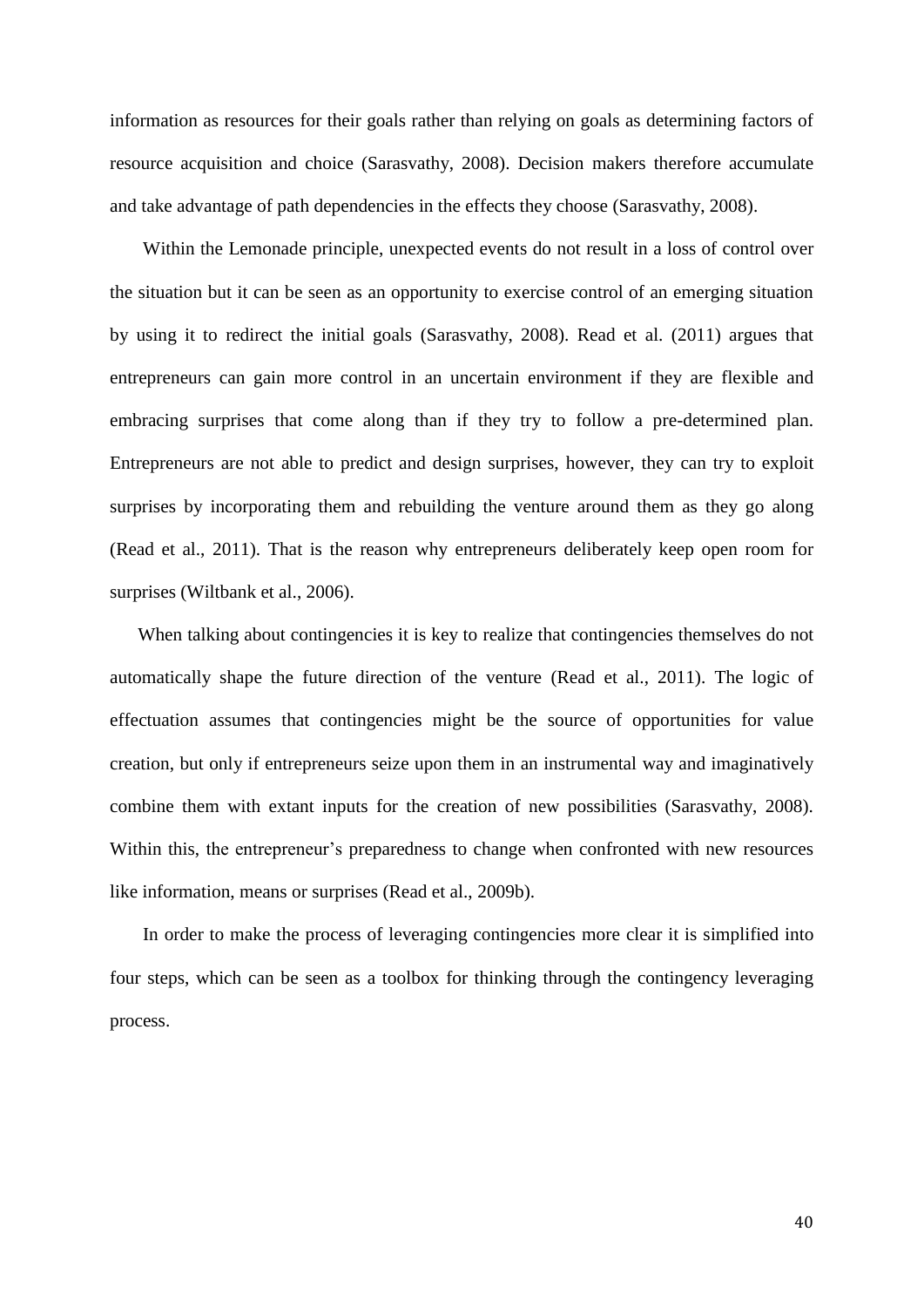| Contingencies                                                                                                     | $1_{\cdot}$ | The first step is that changes in the environment, people, events,                                                                                                                                                                                                                                                                                                                                                                                                                                                                                                                                                                                                                                                                                           |
|-------------------------------------------------------------------------------------------------------------------|-------------|--------------------------------------------------------------------------------------------------------------------------------------------------------------------------------------------------------------------------------------------------------------------------------------------------------------------------------------------------------------------------------------------------------------------------------------------------------------------------------------------------------------------------------------------------------------------------------------------------------------------------------------------------------------------------------------------------------------------------------------------------------------|
| - information                                                                                                     |             | meetings or information that arrives on the entrepreneur's 'doorstep'                                                                                                                                                                                                                                                                                                                                                                                                                                                                                                                                                                                                                                                                                        |
| - Events                                                                                                          |             | can provide the entrepreneur with new means and kick start the                                                                                                                                                                                                                                                                                                                                                                                                                                                                                                                                                                                                                                                                                               |
| - People                                                                                                          |             | effectuation cycle again (Read et al., 2011).                                                                                                                                                                                                                                                                                                                                                                                                                                                                                                                                                                                                                                                                                                                |
| Change your means<br>- What you know<br>- Who you are<br>- Who you know                                           | 2.          | The second step of the path is that a contingency normally change the<br>means of the entrepreneur (Read et al., 2011). The contingencies tend<br>to incrementally change those means; for instance a meeting someone<br>changes 'who they know' and new information influences 'what they<br>know'.                                                                                                                                                                                                                                                                                                                                                                                                                                                         |
| Which gives you new<br>means to leverage<br>- By asking yourself;<br>"Now what can I do<br>with my revised means? | 3.          | The third step in this contingency leveraging process is imagining a<br>possible course of action in response (Read et al., 2011). The<br>challenge for entrepreneurs is to be creative about what to do with the<br>contingencies. In order to become more creative when solving<br>problems, entrepreneurs can make use of two tools. Firstly, the more<br>potential solutions entrepreneurs can consider, the more likely they are<br>to provide creative solutions to a given problem they face. Secondly, a<br>tool that is generally used for improving creative problem solving is<br>changing the way a problem is framed; instead of facing it as a<br>problem, it is key to turn it on and look at it as an opportunity (Read et<br>al., $2011$ ). |
| Which may generate                                                                                                | 4.          | The final step concentrates on the novel outcome that may be                                                                                                                                                                                                                                                                                                                                                                                                                                                                                                                                                                                                                                                                                                 |
| novel outcomes                                                                                                    |             | generated. Read et al. (2011) state that the real source of value in                                                                                                                                                                                                                                                                                                                                                                                                                                                                                                                                                                                                                                                                                         |
| - <i>i.e.</i> new venture                                                                                         |             | contingencies is the novelty of the new imagined ends that                                                                                                                                                                                                                                                                                                                                                                                                                                                                                                                                                                                                                                                                                                   |
| directions                                                                                                        |             | entrepreneurs come up with.                                                                                                                                                                                                                                                                                                                                                                                                                                                                                                                                                                                                                                                                                                                                  |

### **The Contingency Path to Novel Outcomes**

Source: Read et el. (2011)

## **2.1.4.1 Heuristics principle 4: Lemonade**

## *12. Improve chances to come across contingencies.*

Entrepreneurs can think about several things that they can do in order to improve the chances that leverable contingencies happen to them (Read et al., 2011). First of all, entrepreneurs may be able to increase their exposure to contingencies by deliberately engaging in networking behaviours since information often arrives through others in their network (Read et al., 2011). Secondly, entrepreneurs can increase their exposure to contingencies by deliberately cultivating their own taste or new things (Read et al., 2011). They should display a taste for surprises, be intellectually curious and should tend to seek new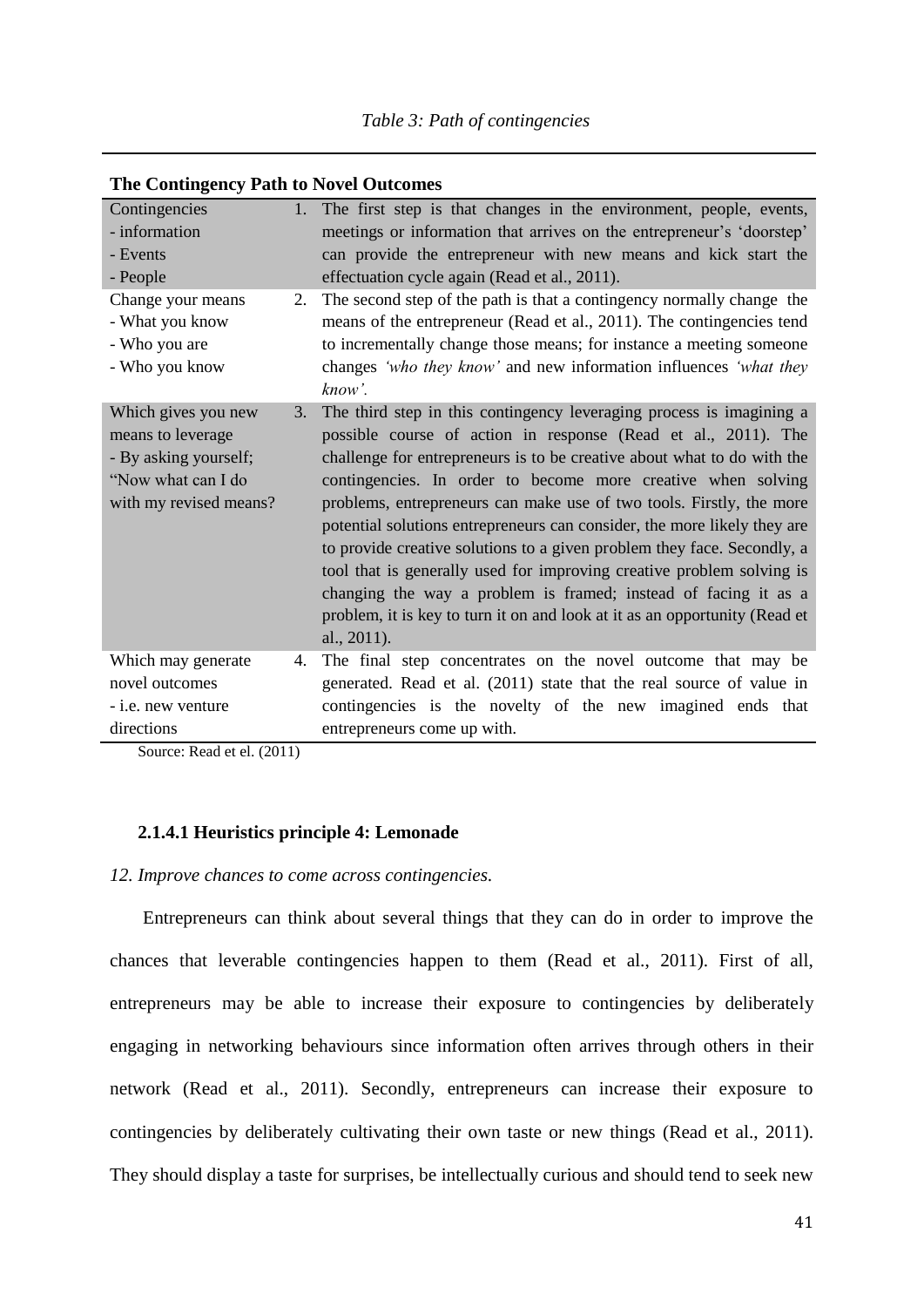experiences (Read et al., 2011). Such entrepreneurs may be more receptive to, and welcoming of, contingent events and information and thus more likely to view these events as opportunities for action.

#### *13. Transform the unexpected in opportunities in order to benefit from these surprises.*

Entrepreneurs are advised to look at surprises from the perspective how they can shift actions so that they will benefit from it, instead of facing them as a constrain that upset the existing plans (Read et al.,2011). This implies that entrepreneurs rather can be focused on opportunities than constraints. A tool for transforming the unexpected into new opportunities and imagined ends is the imaginative re-thinking of possibilities (Read et al., 2009b).

### *14. Try to exploit contingencies by incorporating them in the venture creation process.*

Entrepreneurs should allow the business to evolve as opportunities emerge (Chandler et al.,2007) and should try to exploit contingencies by incorporating them and rebuilding the venture around them as they go along (Read et al., 2011). A step towards thinking through how contingencies might be leveraged is that entrepreneurs should consider how these contingencies alter their own means, what constraints they bring, and subsequently how the contingency alters the goals.

## **2.1.5 Overarching principle 5; 'pilot-in-the-plane'**

Knight's (1921) notion of true uncertainty points at the fundamentally unknown future that many entrepreneurs face when starting up their business (Sarasvathy, 2008). Under conditions of true uncertainty, probabilities of success are unknown and unknowable, which means that it is impossible to calculate or predict probabilities for future consequences and that entrepreneurs have to rely on other ways to guide their activities (Sarasvathy, 2008).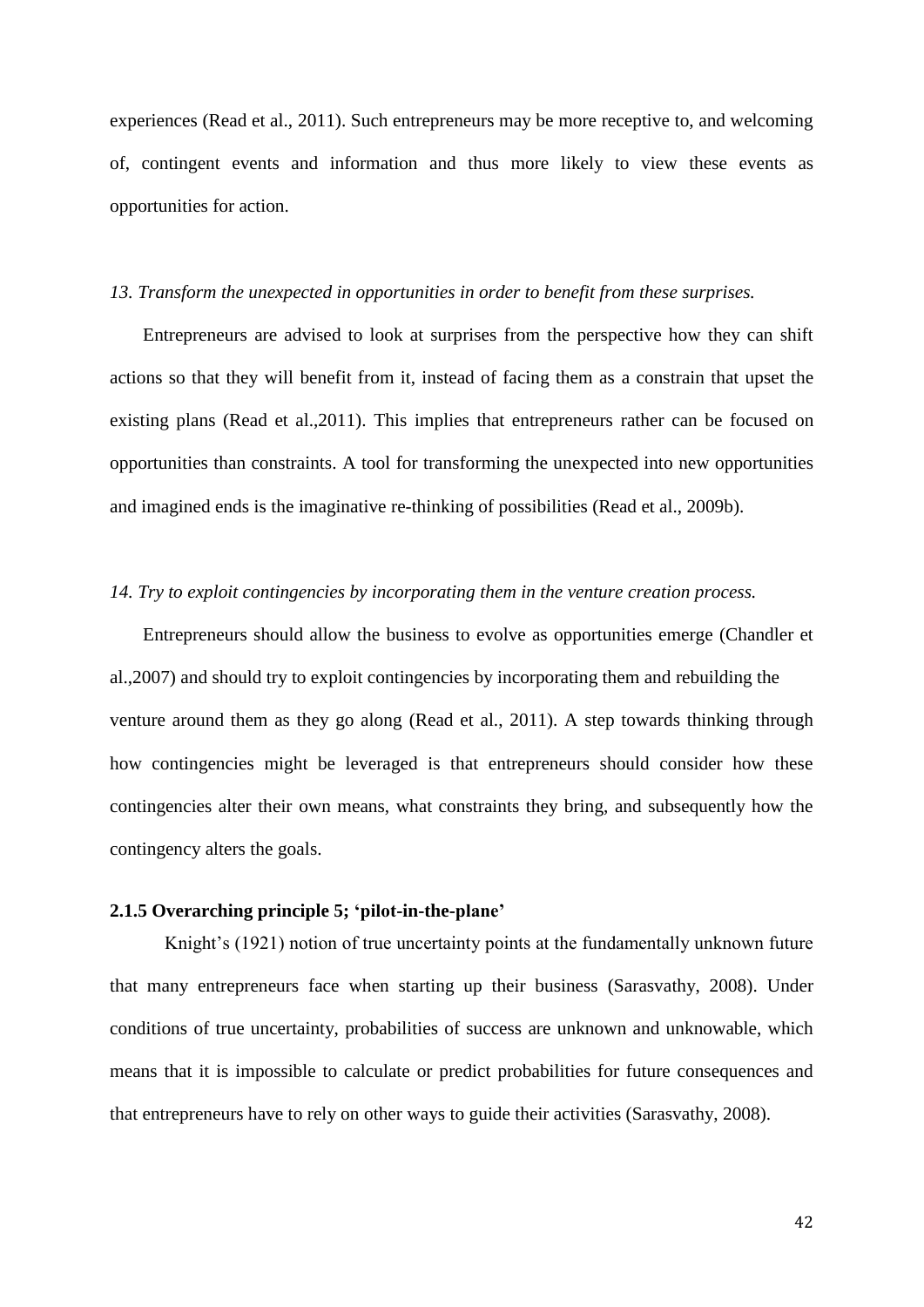In line with the Knightian uncertainty, Sarasvathy (2001) postulates that effectual entrepreneurs tend to have a high focus on control and a low focus on prediction, so focusing on the controllable aspects of an unpredictable future (Read et al., 2009a; Read et al., 2011). They follow a logic of *'to the extent that we can control the future, we do not need to predict it'*. Hence effectuation primarily focuses on the aspects that are controllable in order to reshape the environment (Dew et al., 2009; Read et al., 2009a).

The focus on control does not imply that prediction is useless. It has its time and function (Read et al., 2011). Expert entrepreneurs ask themselves the question if their environment is stable enough to reliably base future actions on data from the past. If the answer is no, it is important to concentrate the efforts on actions that will create an environment that does not build elaborate forecasts, but instead focuses on the controllable aspects (Read et al., 2009b).

One way to start a successful venture is focusing on activities of which entrepreneurs know their actions will result in outcomes they find attractive. These may not be the activities with the most upside, but they have to be ones within their control (Read et al., 2011). Note that the beauty of control is that entrepreneurs do not need full control, they only need sufficient control in order to move ahead to the next step and to the next stakeholder (Read et al., 2011).

As already mentioned, the heuristics that represents this principle are divided among the other sub dimensions because they are overarching those other four principles. Moreover, this redistribution of heuristics will also increase the clarity of this research.

| Principle | Nr. Heuristic                                                                        |
|-----------|--------------------------------------------------------------------------------------|
| Bird-in-  | Make an inventory of your readily available means, 'who I am', 'what I know', $\&$   |
| hand      | 'whom I know', and include all the new means that become available during the        |
| principle | process in your pool of resources (Read et al., 2011; Sarasvathy, 2001).             |
|           | Continuously look around for 'slack' resources that are left over from other uses or |

*Table 4: Overview of effectual heuristics*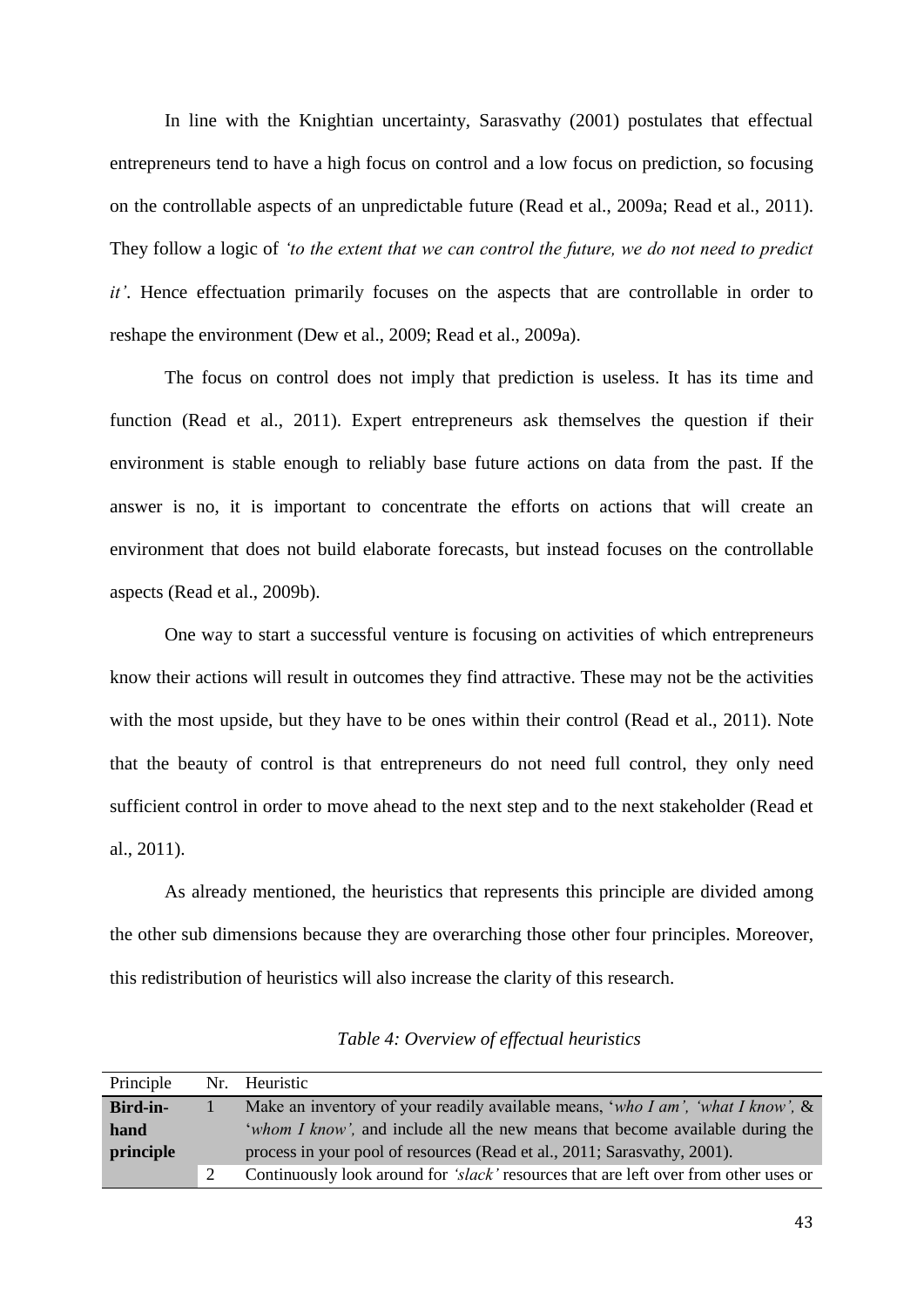|                                        |                | simply lying around because nobody had paid any attention to them (Read et al.,<br>2011).                                                                                                                                                                                                                                   |
|----------------------------------------|----------------|-----------------------------------------------------------------------------------------------------------------------------------------------------------------------------------------------------------------------------------------------------------------------------------------------------------------------------|
|                                        | 3              | Consider what you could possible do with the readily available means and<br>resources (Chandler et al., 2007; Read et al., 2011). Imagine possible courses of<br>action and experiment with different ways, e.g. distribution channels and revenue<br>models that can lead to commercial offerings (Chandler et al., 2011). |
| <b>Affordable</b><br>loss<br>principle | 4              | Decide how much you really need for starting these courses of action. In order to<br>commit only limited amounts of resources to the venture, seek out creative ways of<br>doing things in inexpensive ways (Read et al., 2011).                                                                                            |
|                                        | 5              | Decide what you are maximally able and willing to lose in the worst-case scenario<br>and what you minimally want to earn with the course of action (Chandler et al.,<br>2011; Dew et al., 2009).                                                                                                                            |
|                                        | 6              | Consider which imagined end you feel comfortable with taking even if you lose all<br>the investment. Start with those actions over which you have the greatest degree of<br>control and avoid courses of action that restrict flexibility and adaptability<br>(Chandler et al., 2007; Read et al., 2011).                   |
| <b>Crazy</b><br>quilt<br>principle     | $\overline{7}$ | Make a priority list of stakeholders you know and who are worth interacting or co-<br>creating with. Remain flexible and update this list during the process (Read et al.,<br>2011).                                                                                                                                        |
|                                        | 8              | Interact with potential stakeholders and pitch your effectual business plan in order<br>to communicate what it may take to co-create value for everyone involved. Be<br>open towards the input of the discussion partner and ask the stakeholder what<br>would convince him/her to come on board (Read et al., 2011).       |
|                                        | 9              | Be open towards self-selected stakeholders, who are potential contributors to the<br>process (Wiltbank et al., 2009). Don't try to sell the stakeholder a preconceived<br>vision of the opportunity, but let the stakeholder self-select into the venture<br>creation process (Sarasvathy, 2001).                           |
|                                        | 10             | Consider and negotiate creative ways of investment and generating cash with the<br>potential stakeholder in order to lower the cash based entry barrier. Make pre-<br>commitments with suppliers, customers, employees, investors and other<br>organizations (Read et al., 2011).                                           |
|                                        | 11             | Become more specific and negotiate the terms and conditions (how to 'divide the<br>pie' and 'control and ownership' issues) with the stakeholder in order to transform<br>pre-commitment into an effectual partnership. Also define what each is<br>committing to the venture creation process (Sarasvathy, 2008).          |
| Lemonade<br>principle                  | 12             | Improve the chances that leverageable contingencies happen to you by deliberately<br>engaging in social networking behaviours, by being 'open to experience' and<br>transformation, and by deliberately cultivating your own taste for new things<br>(Read et al., 2011).                                                   |
|                                        | 13             | Transform the unexpected in opportunities in order to benefit from these surprises<br>(Chandler et al., 2011). Respond to unplanned opportunities as they arise by<br>looking how they can shift actions so that you are the beneficiary of a surprise<br>(Read et al., 2011).                                              |
|                                        | 14             | Allow the business to evolve as opportunities emerge (Chandler et al., 2007) and<br>try to exploit contingencies by incorporating them in the process and rebuilding<br>the venture around them as they go along (Read et al., 2011).                                                                                       |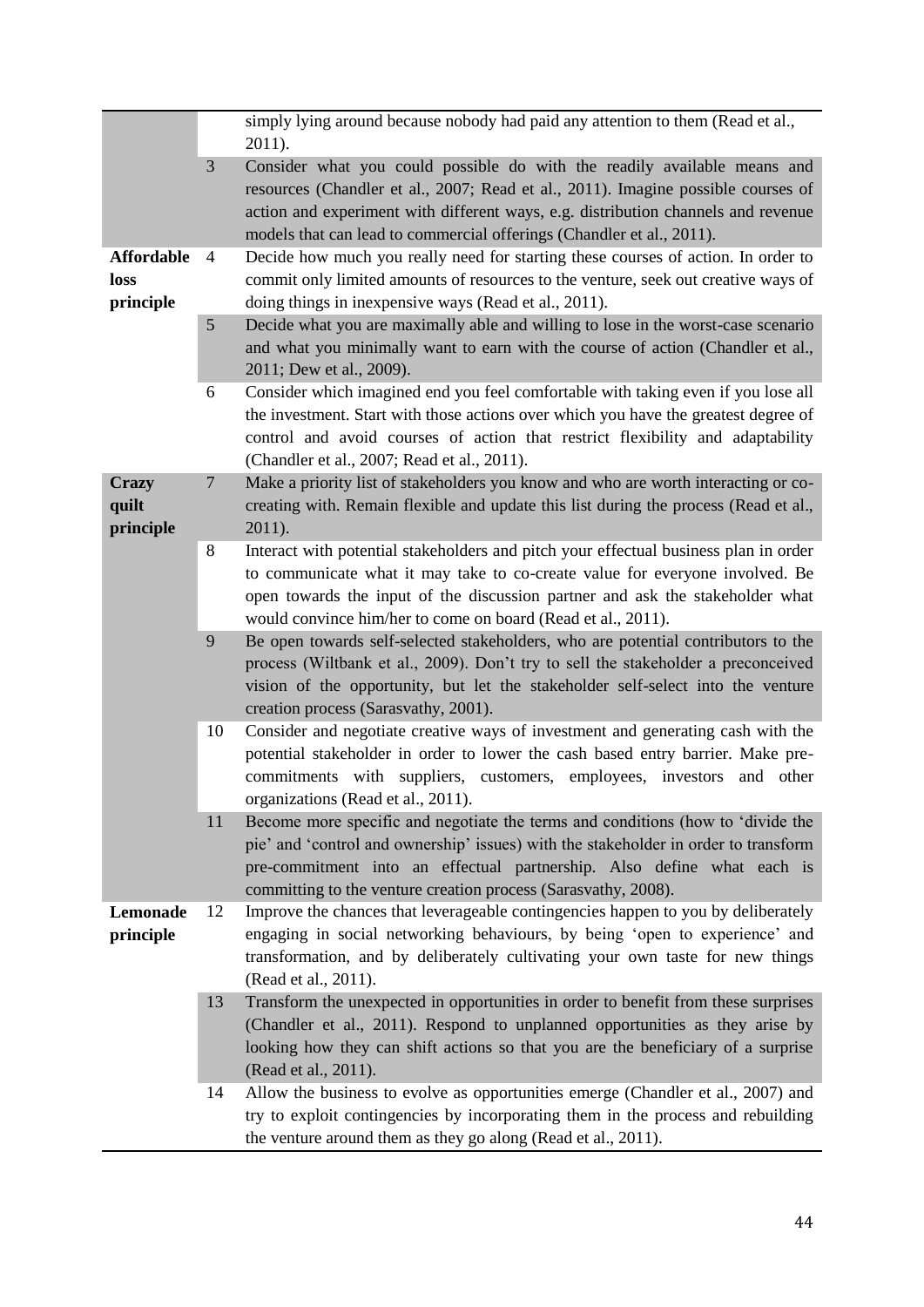#### **2.2 Differences between expert and novice entrepreneurs**

The claim of Sarasvathy (2008) that effectuation is also a method that can be used by novice entrepreneurs does not automatically imply that it can be applied without any modification. Since some differences between expert and novice entrepreneurs are found it is reasonable that the current concept and theory of effectuation may require some changes. A first difference can be related to the fact that entrepreneurship is seen as a form of expertise – a set of skills, models and processes that can be acquired with time and experience (Read & Sarasvathy, 2005). Entrepreneurs develop expertise through a specific type of experience that involves 'deliberate practice' (Read & Sarasvathy, 2005). This implies that experts learn by doing and in that way develop their volume of knowledge along the way. The deliberate practice of experts results in a larger mental database of actual experience (Dew et al., 2009) and more extensive knowledge assets that can be applied when facing problems than novice entrepreneurs have (Read & Sarasvathy, 2005). Novice entrepreneurs do not have prior business ownership experience and therefore they do not have the experience it takes to make decent and intuitive decisions (Dreyfus & Dreyfus, 1986; Gustafsson, 2004). This implies that novices may face some challenges when attempting to apply the principles of effectuation. It might be more difficult for novice entrepreneurs, for instance, to assess what could be done with their own pool of resources. Another context is that expert entrepreneurs have prior business ownership experience which may provide them with a variety of assets, like a network of social and business contacts that may be used in subsequent ventures (Westhead et al., 2005). During their entrepreneurial career, entrepreneurs collect social capital – the social contacts that lead to contributing to their entrepreneurial ambitions – which is regarded crucial for the creation of a new venture (Greve & Salaff, 2003). Therefore, novice entrepreneurs can be expected to have a more limited network compared to their expert counterparts, which might restrict the amount of available information, resources and ideas a novice entrepreneur can start with or accumulate. This might restrict the development of the creation of a new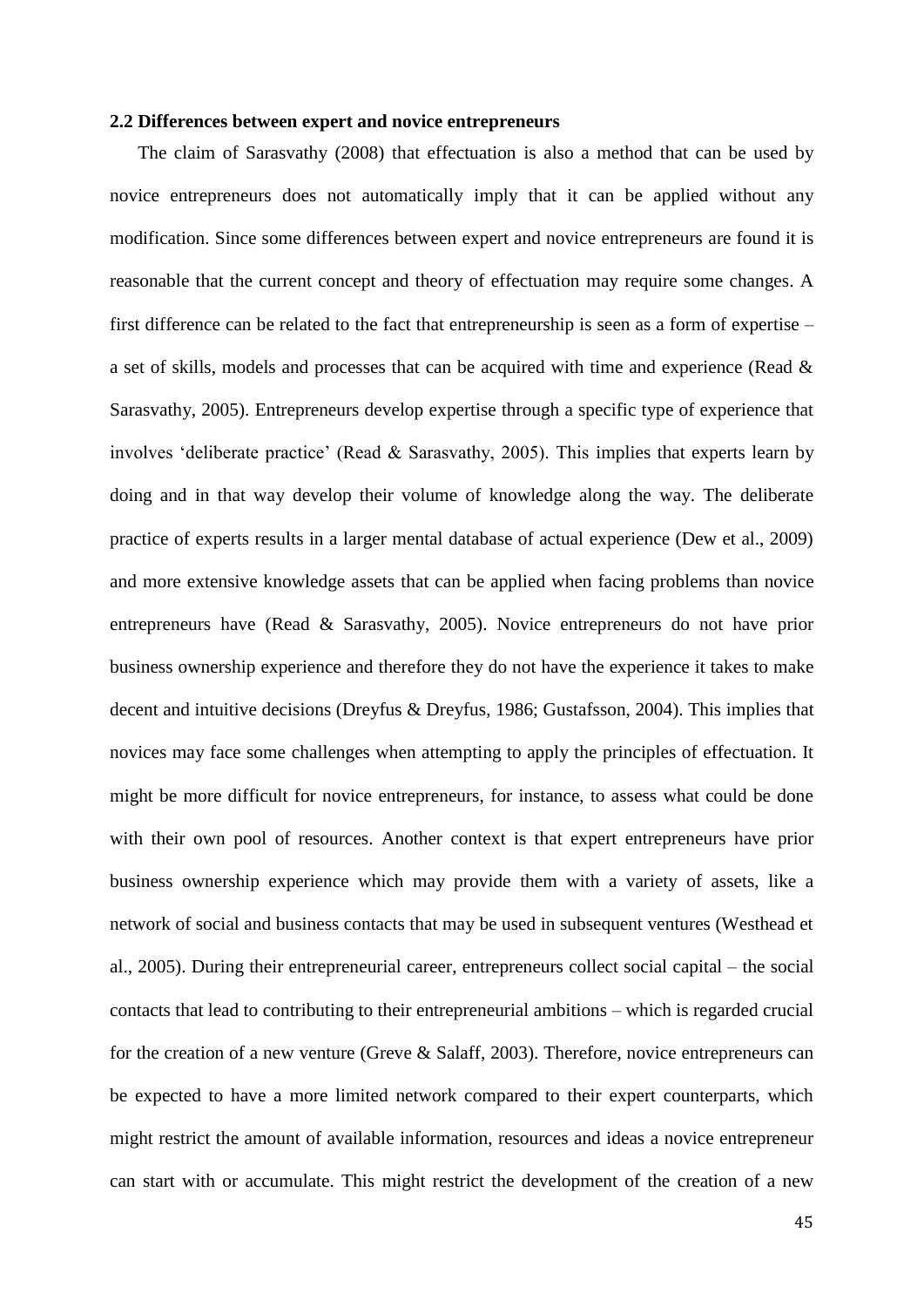venture. Yet another difference between novice and experts is the way how they frame problems. Experts frame it in such a way that they build contingency into their strategy, whilst novices may be less willing and able to do so (Read & Sarasvathy, 2005; Westhead et al., 2005). This might become problematic for the integration of contingencies during the creation of a new venture. These examples of differences suggest that it is still an open question whether and how novice entrepreneurs can use effectuation as a method for new venture creation.

## **3. Methodology**

Since its introduction by Sarasvathy (2001), a variety of empirical studies on effectuation have been conducted (e.g. Chandler et al., 2011; Dew et al., 2009; Harmeling et al., 2004; Harting, 2004; Sarasvathy & Dew, 2005; Sarasvathy & Kotha, 2001; Wiltbank et al., 2009). These studies have particularly expanded our knowledge on the principles of effectuation. For instance, Wiltbank et al. (2009) focused on control, and Chandler et al. (2011), Harmeling et al. (2004), Harting (2004), and Sarasvathy & Kotha (2001) focused on all the principles of effectuation. All these studies contributed considerably to the understanding of the theory of effectuation. However, effectuation is developed as an inherently dynamic new venture creation process in which interaction, commitment, cocreation, experimentation, and creative action gives the entrepreneur the opportunity to continually transform extant realities into new imagined ends as time passes (i.e. Dew et al., 2011; Sarasvathy, 2001; Sarasvathy & Dew, 2005; Sarasvathy & Venkataraman, 2001), while this dynamic process has hardly been studied empirically. In addition, the retrospective nature of current empirical research in the field of effectuation suggests that research is subject to recall bias (Perry et al., 2012). In response to these voids in existing research on effectuation, several researchers have called for longitudinal real-time process studies of effectuation and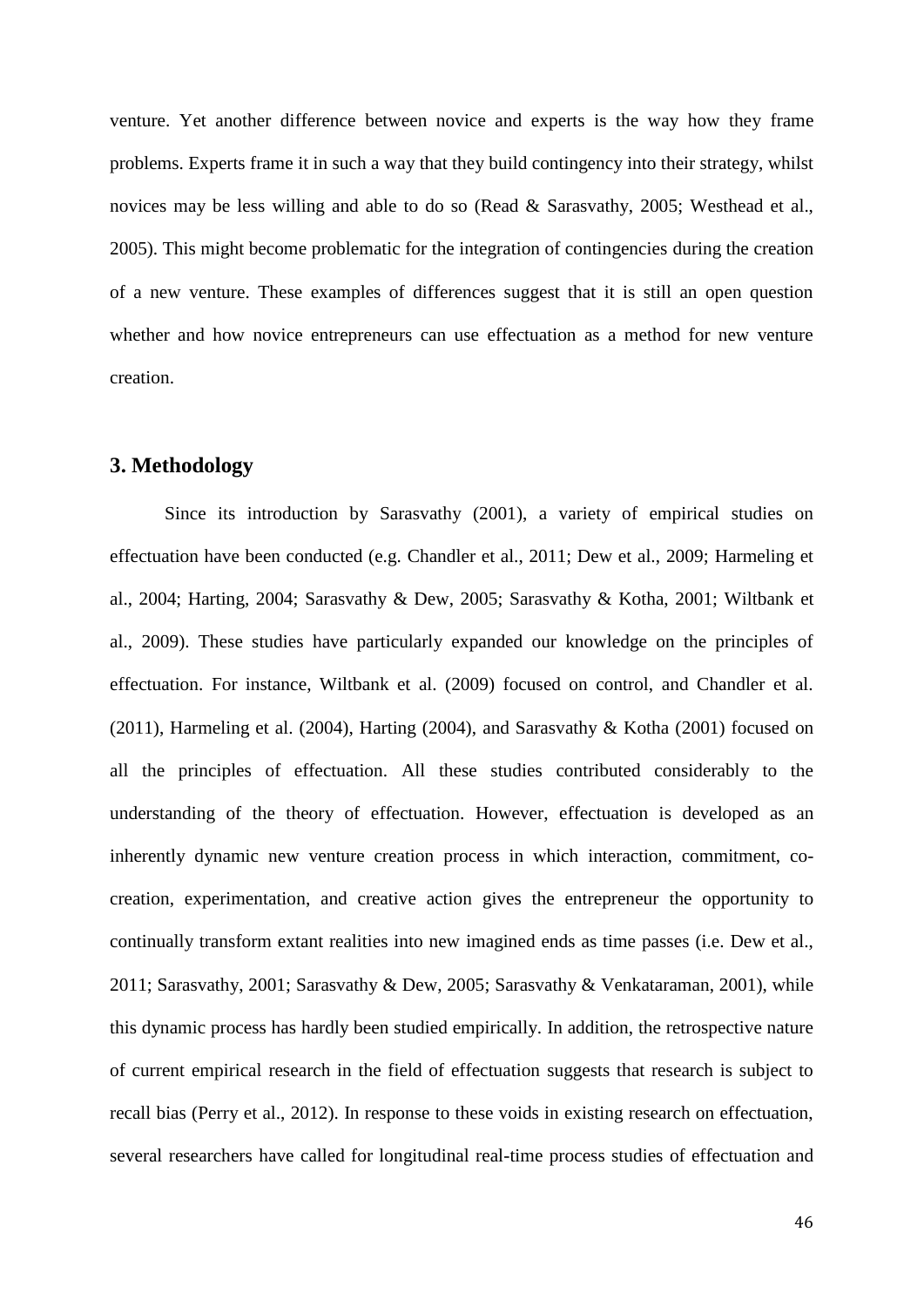entrepreneurship more generally (Chandler et al., 2011; Davidsson, 2003; Perry et al., 2012). Answering these calls, the aim of this study is to contribute to the effectuation literature by an in-depth, real-time process study of effectuation during new venture creation. To that end, a real-life action research experiment is conducted in which two novice entrepreneurs together engaged in the creation of a new venture in the hospitality industry. During this seven-month process, the effectuation principles are deliberately applied and reflected on what happened to their venture and on the barriers they faced. Both entrepreneurs kept individual diaries, allowing first hand and real-time data collection. This experimental study provides detailed empirical insights into the dynamics of effectuation and into the effectual behaviours of novice entrepreneurs in a natural environment.

### **3.1 Research Setting and Approach**

For this study I worked together with my student colleague and I have engaged in the creation of my first real-life venture in order to try out in practice to what extent I could base the entrepreneurial actions on the theory of effectuation. As such, both performed a dual role of researcher and novice entrepreneur. We can be regarded as the required novice entrepreneur for this research because we did not have any experience in creating a new venture beforehand, and we were exposed to effectual reasoning in our MBA course (Entrepreneurship & Innovation master Track of UTwente). This whole new venture creation process started with the ambition to become an entrepreneur in the industry we gained the most work experience; the hospitality industry. During the new venture creation process we were always open for all types of venture ideas, even when they were not within our preferred industry. The only requirement we had was that it has to be a novel idea. Since outcomes of novelty are by definition unpredictable and uncertain (Sarasvathy, 2008), this context can be seen as appropriate for a study of the effectuation theory. From that point in the process on,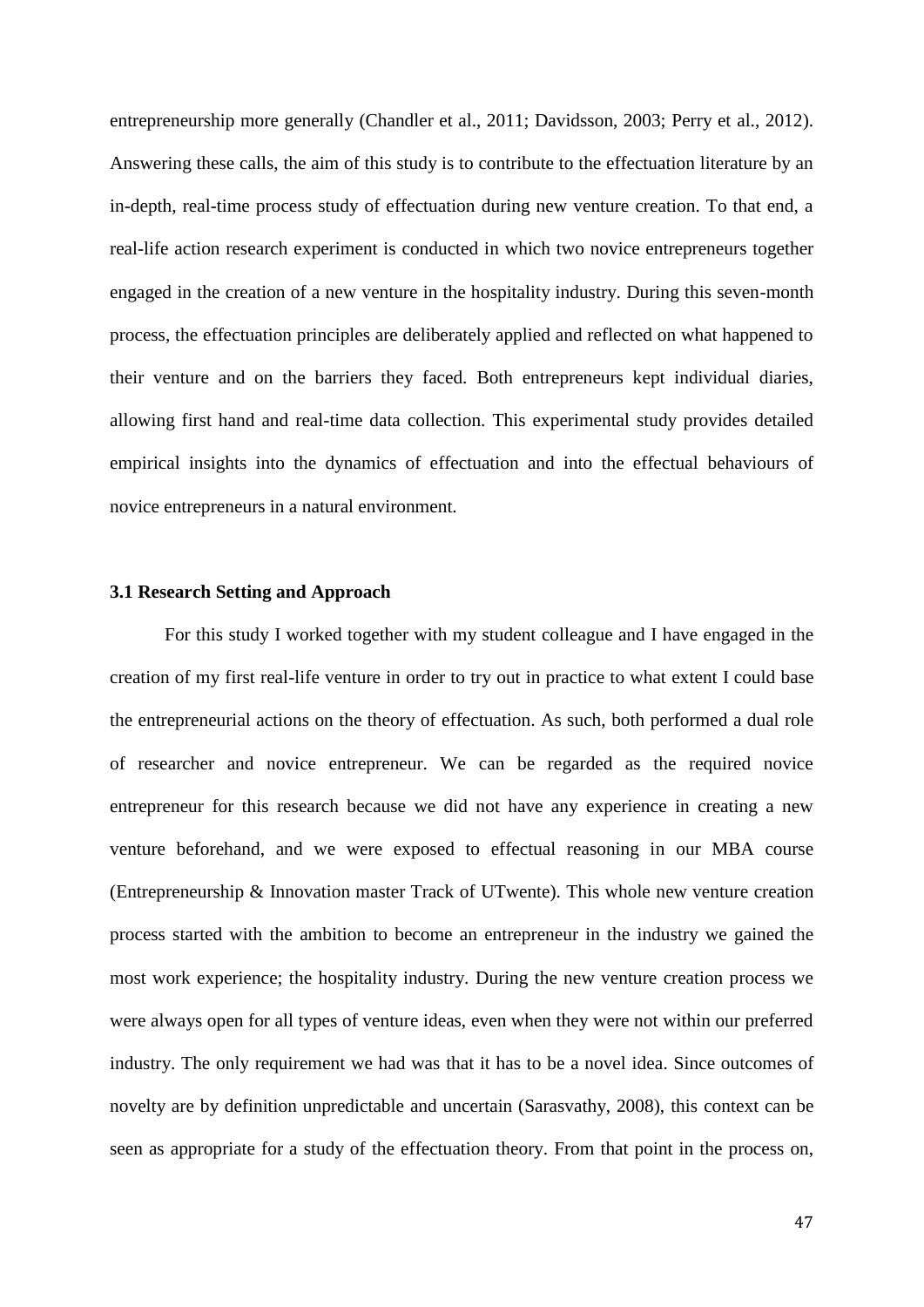we have followed the creation of a new venture during a period of seven months. This period of time was not definite at the start of the study, but turned out to be the time that we needed to get our venture up and running. During this new venture creation process, we deliberately applied the heuristics underlying the principles of effectuation and reflected on what happened to the venture and on the problems and struggles that we faced.

Action research is structured along an iterative cyclical process of diagnosis, action planning, intervention, evaluation and reflection (Coughlan & Coghlan, 2002; Davison et al., 2004). The cyclical character provides a way of learning from experience through a series of reflective stages. The experience of the previous iterations enables us to be flexible and to refine the research design and improve effectiveness of the interventions. Moreover, it means that researchers, who enact the research cycles, test their own assumptions and subject their assumptions to 'public' testing (Coughlan & Coghlan, 2002). This means that action research offers a gradual and emergent approach to problem solving. In each cycle, the five phases are implemented as follows:

**Diagnosing.** In each diagnosing phase I focused on identifying the current situation (problem) of the research and to make the purpose and direction of the particular moment clear. This means that I have looked at the principles of effectuation and decided where the focus would be on. At the very start of the venture creation process, I focused on the all the heuristics underlying the principles of effectuation. However, after a few cycles, some heuristics became clearer and I could focus my attention more on the parts that needed extra insights.

**Action planning**. In these phases I made an action plan which included the purpose and target of the intervention. The interventions were mostly meetings with potential stakeholders, so in this phase I prepared these meetings together with my colleagueentrepreneur and decided the strategy and topics that we wanted to employ in order to be able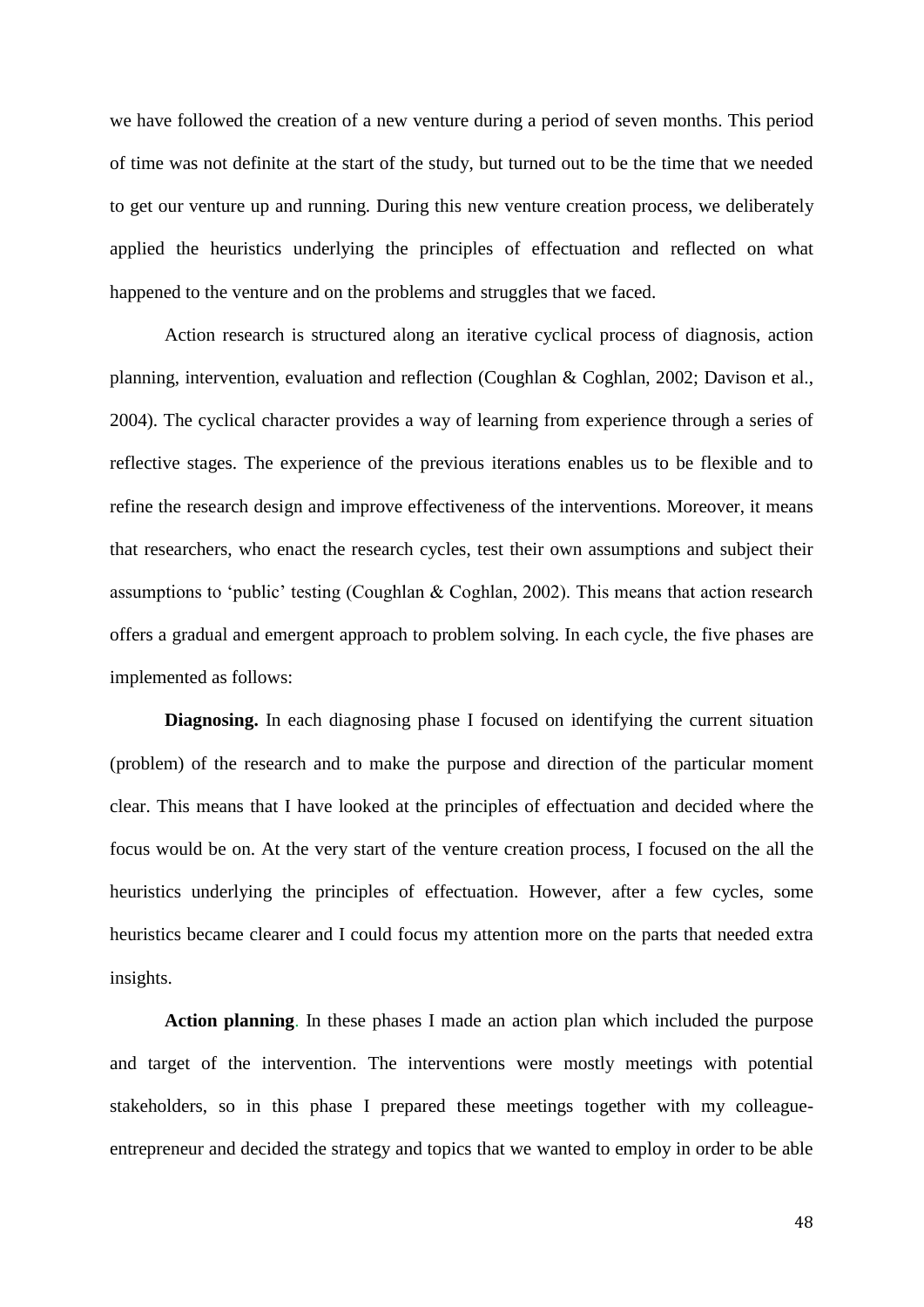to collect all the information that was needed for studying the heuristics underlying the principles of effectuation on which I wanted to gain insights. From a research perspective, the goal of these meetings was to gather qualitative data on the extent to which I could use the heuristics during new venture creation, when considering the preferences, demands, wishes and reactions of these stakeholders.

**Intervention.** During the intervention phases we executed the action plan and interacted with the potential stakeholders in order to observe their behaviour regarding the effectual heuristics. We also focused on our own perception of and feelings about the effectual heuristics in practice. This was all recorded in memos, which we individually used as method for collecting data during the rapid flow of activities. These memos were further written down in a research diary. Details about this method of data collection are explained below.

**Evaluation.** After the interventions and – other unplanned events – were recorded in the research diary, we coded the interesting fragments of the research diaries into a coding scheme. This process is explained in the data analysis section. I did this in order to evaluate the interventions with regard to the applicability of the principles of effectuation for novice entrepreneurs. In these phases, I also compared the outcomes with the objectives defined in the action plan.

**Reflection.** In these phases I analyzed whether the interventions had generated relevant theoretical and practical insights. I reflected on the plan of approach together with my colleague researcher-entrepreneur, and decided to what extent it was applicable or needed adjustments for the future. This phase also enabled us to decide whether or not to proceed through an additional cycle and how to improve the effectiveness of our interventions.

An important note is that I will only describe the first cycle in detail in advance. This is because the first cycle of action research will end with evaluation and reflection which will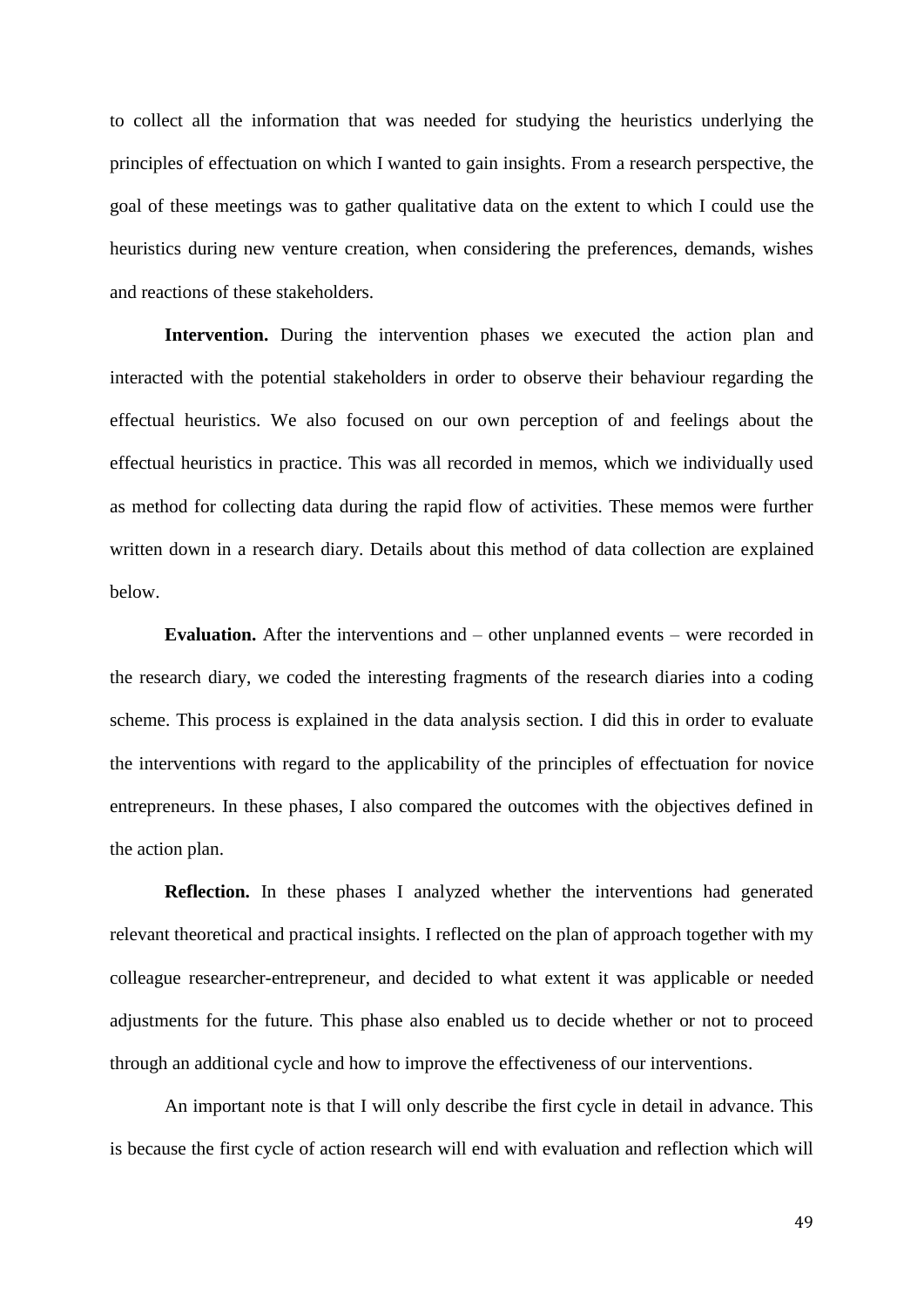subsequently leads to planning the next cycle. During the evaluation and reflection steps, I will learn of the experience of the cycle, which will enable me to adjust new insights, to test my own assumptions and to improve effectiveness of the interventions, and thus to plan the next cycle (Coughlan & Coghlan, 2002).

### **3.2 Data collection: memos and diaries**

During the venture creation process and particularly during the meetings with potential stakeholders, we (both researcher-entrepreneurs) made use of individual memoing. This is often regarded as the only possibility of collecting data on quickly flowing practical activities (Altrichter & Holly, 2005; Babbie, 2010). Memoing is a flexible strategy wherein the process of construction and nature of content was determined by the focus of us as researchers and the aim of the research (Birks et al., 2008). Therefore, the notes that are recorded included both empirical observations (know) and our own interpretations (think) of them. I experienced that it was a vital activity to make accurate notes of all the interesting topics and issues that were discussed during the meetings and of all the things that appeared during the execution of the heuristics. As soon as possible after the activities I worked them out in more detail in order to prevent losing interesting data.

My colleague researcher-entrepreneur and I both recorded all the information individually in an electronic research diary. This diary is used as a self-report instrument in which we repeatedly captured the ongoing experiences and events (Bolger et al., 2003; Coughlan & Coghlan, 2002). Altrichter et al. (2005) state that qualitative research can make intensive use of research diaries since it can build up thorough insights concerning the researched issue. Moreover, research diaries are also reducing the likelihood of retrospection, since it minimizes the amount of time elapsed between an experience and the recording of this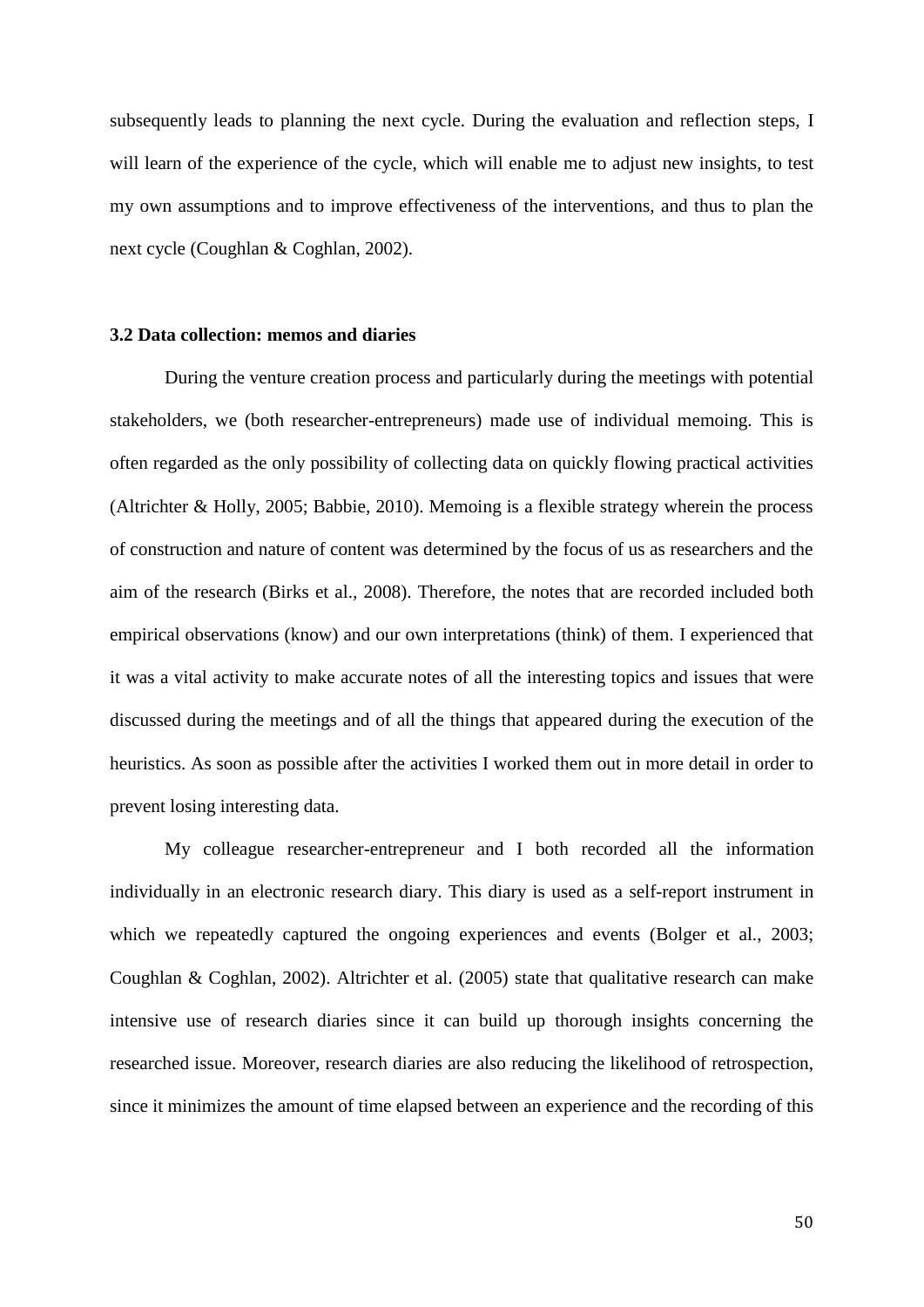experience. In addition, diary research is particularly applicable for the cyclical nature of data gathering that was executed within this action research design (Bolger et al., 2003).

For the research diary, an event-based design is used (Bolger et al., 2003). Since effectuation assumes that entrepreneurs move through the process in an iterative fashion, we have recorded each iteration of the process of effectuation as one 'event' and thus one entry in our research diary. Moreover, one iteration of the process model of effectuation corresponds with one action research cycle, suggesting that one 'event' is also one action research cycle. Within each iteration, we captured descriptive and interpretive data on all the interesting insights that appeared during the interactions with potential stakeholders, and on our experiences, feelings, and behaviours concerning the theory of effectuation. In order to obtain the required reliable and valid data, diary studies must realize a high level of participant commitment that is rarely required in other types of research studies (Bolger et al., 2003). Though achieving such commitment is generally seen as challenging, the action research design and the dual role of us as researcher–entrepreneur, led to very strong commitment in this research. The process of this study resulted in 15 'events' and thereby 15 separate entries in the research diaries of both researcher-entrepreneurs. We both kept an individual research diary that was not shared initially. This in order to increase the reliability. This approach resulted in 30 research diaries in total, consisting of 220 pages of typed text, which is used for the analysis of this study.

### **3.3 Data analysis and coding**

In order to make the data of the research diaries more suitable for analysis, the data is transformed into a standardized form of data by using thematic analysis. This kind of analysis is a process of making sense of data by encoding qualitative data in common themes or categories (Boyatzis, 1998). In this case, these categories are based on the underlying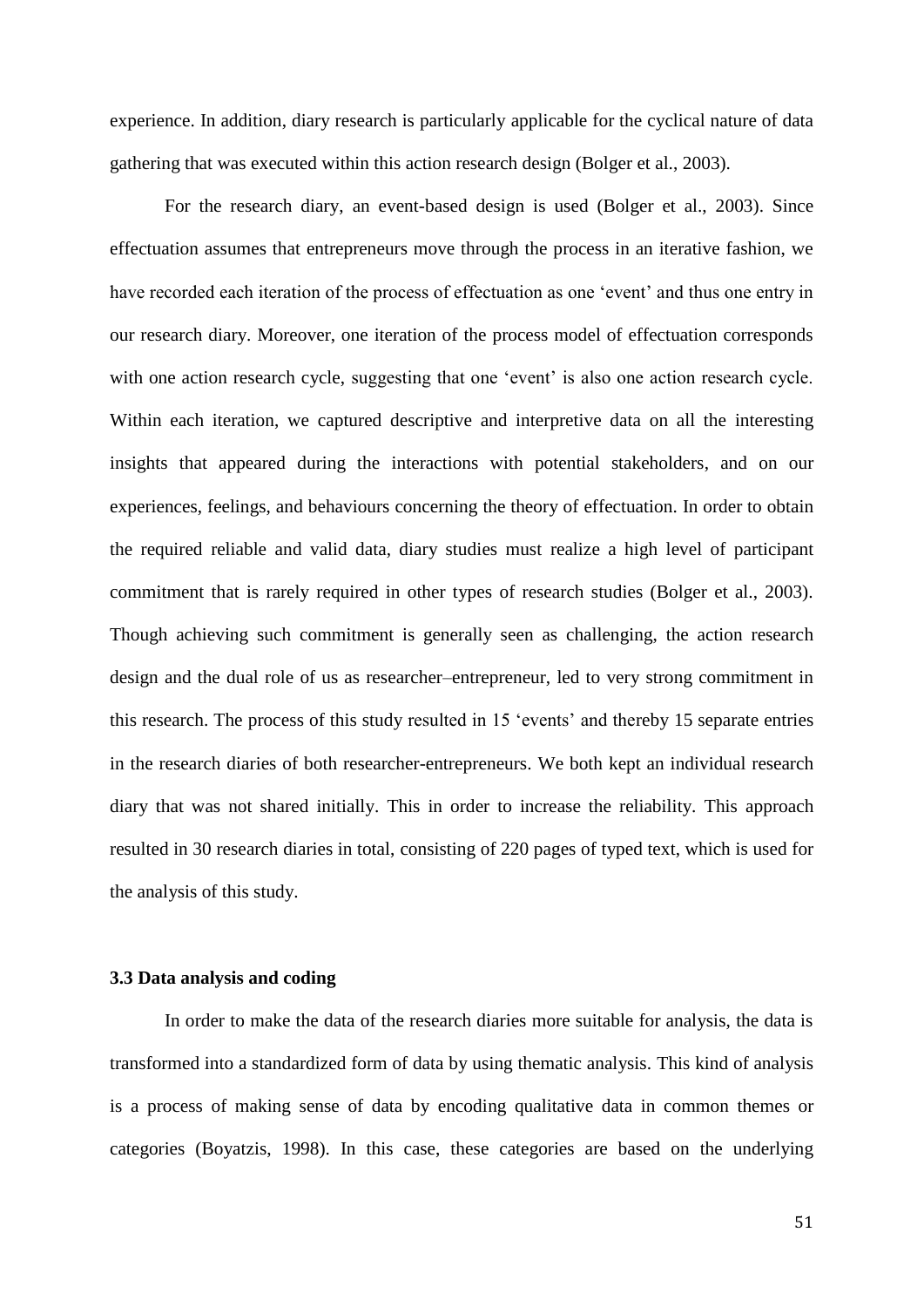heuristics of the principles of effectuation, as displayed in table 4. A coding scheme is developed for these categories in order to structure all the fragments of the research diaries that contained interesting information or insight into the specific categories. In order to be able to express what happened over time, all the 14 categories (heuristics) are divided in the coding scheme into 15 rows. This in order to include the iterative process of action research. To increase the reliability of the study, both researcher-entrepreneurs individually take out the most interesting fragments of the 30 individual research diaries and recorded those in the coding scheme. This resulted in a coding scheme which include more than 1200 single fragments of both researchers.

#### **3.4 Reliability**

Reliability concerns the question whether a measurement or observation technique would yield the same data if it were possible to measure or observe the same thing several times independently and be replicated by different researchers (Tayler et al., 2006; Babbie, 2010). However, this relies upon the fact that the underlying aspects being measured have not changed, and often with qualitative research that cannot be guaranteed (Tayler et al., 2006). One of the threats that came across in this study was that the interaction with various potential stakeholders were always executed in different settings, with different starting points (due to the extension of means and goals during the cycles), and with changing environments. This made it difficult to measure or observe the same thing several times independently and makes it hard to replicate by different researchers. Since Babbie (2010) argues that the documentation and clear articulation of procedures can contribute to greater reliability, we both explicitly and in detail documented the research settings and starting points for each action research cycle in our individual research diary.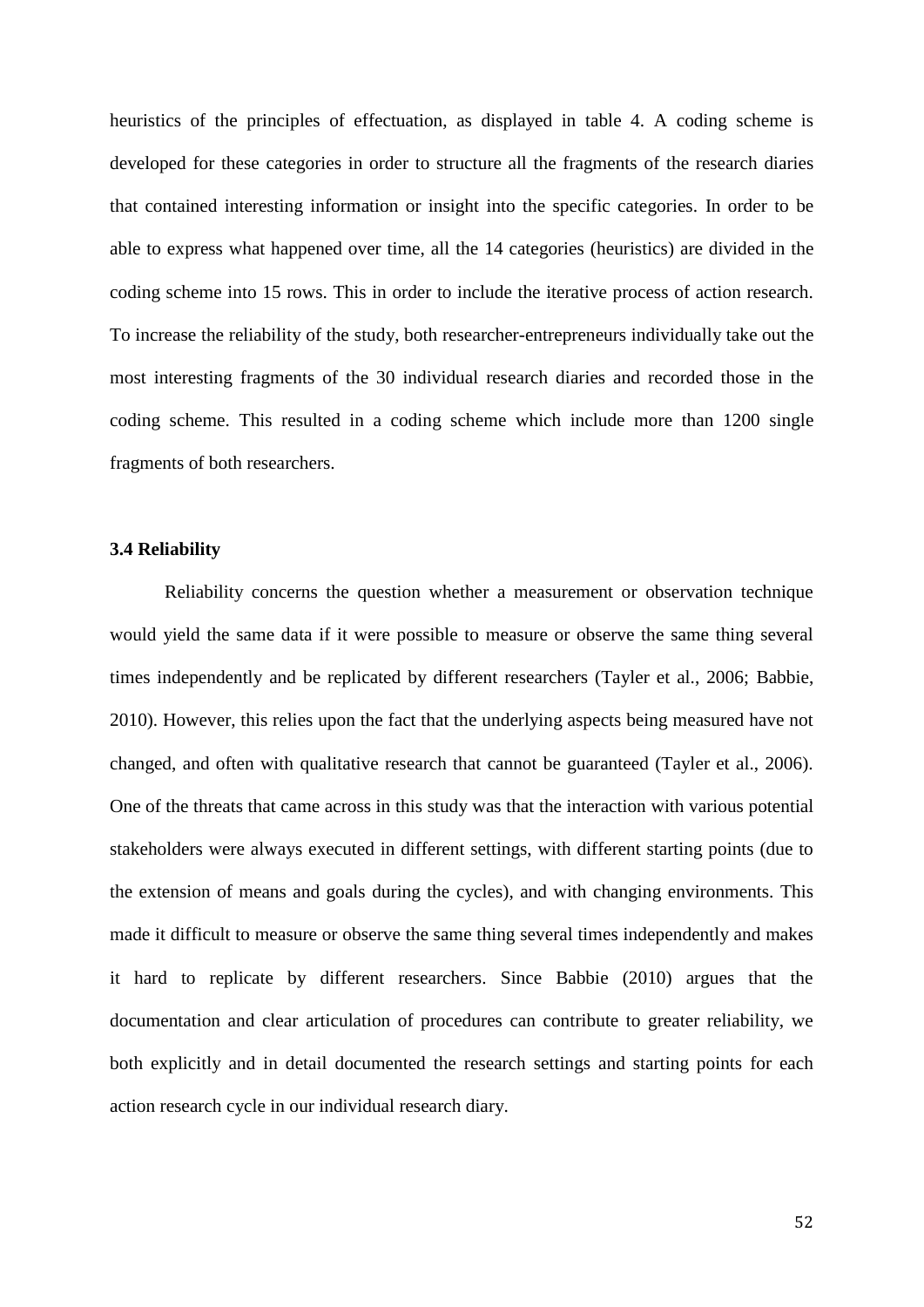Moreover in order to overcome this difficulty, both researcher-entrepreneurs individually recorded the data (interpretations and thoughts) in their own diary and coded these two data bases individually, in order to avoid sharing the same weaknesses. This means that we both wrote our own memos and observations, recorded them individually in our personal research diary, and both coded this data after each action research cycle individually in a coding scheme. Furthermore, we also coded each other's research diary in order to minimize overlooking important things. By using two data bases, which are independently made and coded, I was able to assess the reliability of the analysis (Babbie, 2010). Therefore, use Interrater reliability (IRR) is important when a measure is subjectively scored, as is the case with our research, and judgment is involved with biases of the researcher (Jackson, 2012). Inter rater reliability is a measure of consistency that assesses the agreement of observations made by two or more raters (Jackson, 2012). The following formula offers a quick means of estimating inter rater reliability: *Number of agreements / number of possible agreements x 100% (Jackson, 2012).* What researchers need is an approach to measure agreement beyond chance (Gwet, 2001). To address this problem Cohen (1960) came up with the Kappa coefficient which is a chance corrected measure of inter rater reliability. Cohen sees Kappa as a measure of: ".. *the proportion of agreement after chance agreement is removed from consideration...*" (Gwet, 2001). To have sufficient data for calculating this and to keep track of the reliability throughout the process, we have calculated Cohen's Kappa after each three action research cycles. Also, after each three cycles (research diaries), we have reflected on the coding and have listed the provisional findings of the coding scheme. So, during this process, we have continuously thought about provisional answers to the research questions (Boeije, 2005).These Kappa's, respectively, were .840, .800, .808, .774 and .783 for cycles 1-3, 4-6, 7-9, 10-12, and 13-15, and 0.801 overall. In addition, I also calculated all the Kappa's within the category separately, after each three cycles. Based on a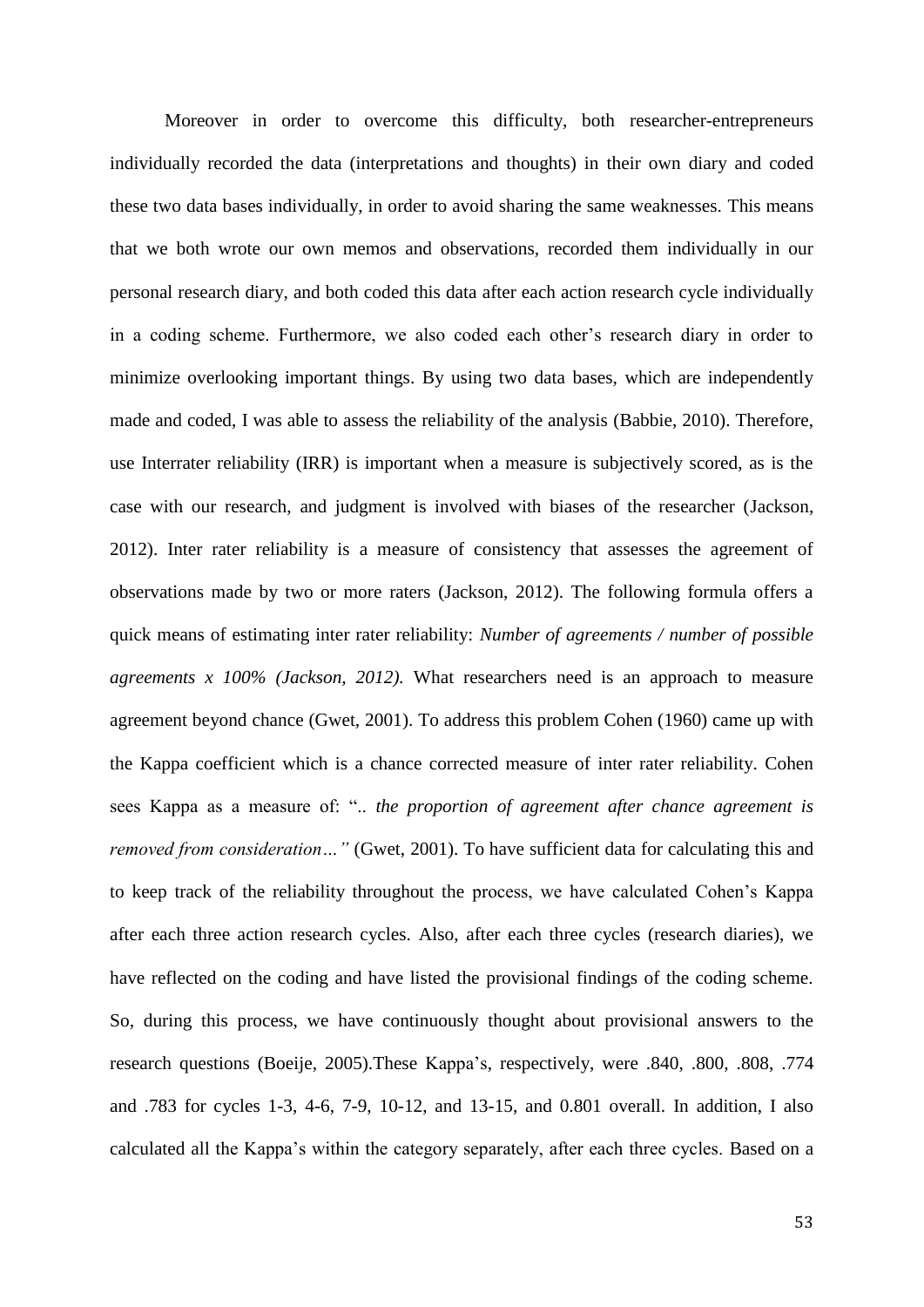threshold for reliability of .70 (Jackson, 2012), I can conclude that all the Kappa's were above this threshold (see coding scheme appendix I) and that the coding and analysis were reliable.

## **3.5 Validity**

The principal threat to validity of this research is the lack of impartiality concerning my own role as action researcher. Most of the things I recorded, measured and analyzed were products of my own thoughts and interpretations, so not things that exist independently of human judgment (Babbie, 2010). This means that there was a high dependence on what I picked out as appropriate data to analyze. Consequently, this made it hard to remain objective and therefore I openly acknowledge my bias to the research. A way in which the researcher can increase the validity is proposed by Avison et al. (1999) and Coughlan & Coghlan (2002). They argue that it is important to explicitly state the purpose and the goal of the research. Therefore, I have described this extendedly in 1.2. Moreover, I consciously and deliberately enacted the action research cycles, tested my own assumptions with each iteration (Coughlan & Coghlan, 2002). This increased the validity so I have more confidence in the research conclusions.

Secondly, an important part of this research is the translation of the theoretical logic of effectuation into underlying heuristics that is done during the literature review. All these translated effectual heuristics together form the construct of effectuation. So I made sure that these heuristics together really reflect the theoretical construct of effectuation so I was sure that I measured what I wanted to measure. This phenomenon is explained as construct validity (Babbie, 2010). In turn, construct validity is divided in translation and criterion-related validity (Chandler et al., 2007). In order to make the effectuation construct valid, I analyzed the effectual heuristics based on translation validity. More specifically, translation validity can be divided into two parts: face validity and content validity. As a starting point, I assessed face validity subjectively by analyzing the operationalization of the effectuation construct and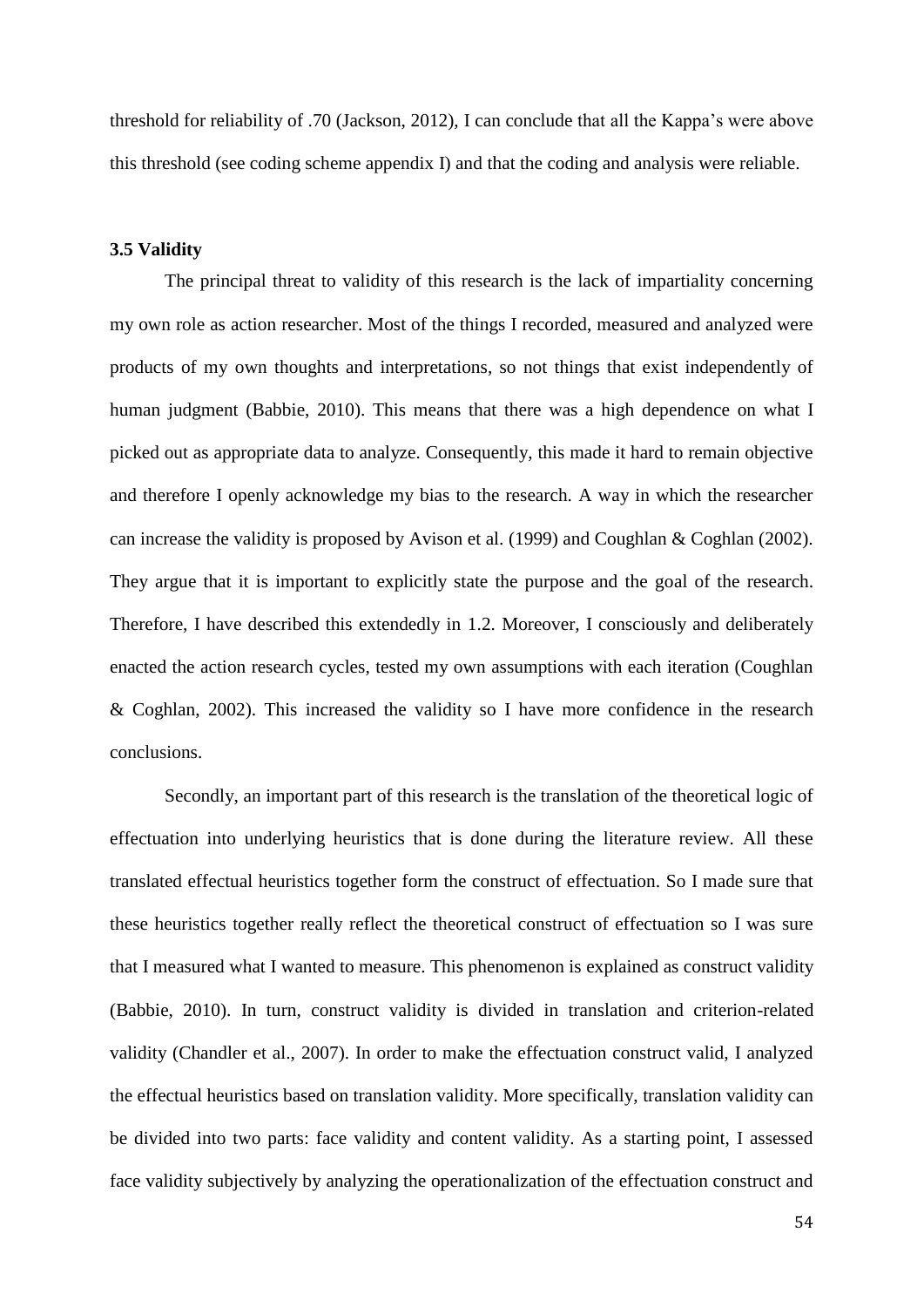decided whether 'on its face' it seems to be a good translation of the construct (Babbie, 2010). Then I moved on to content validity. This means that the range of translated heuristics included in the construct of effectuation has to capture the entire domain of effectuation – in this case the principles of effectuation. Therefore, I checked the operationalization of the effectuation construct against the relevant content domain for the effectuation construct (Babbie, 2010). These subjective analysis provided evidence for supporting both the face validity and the content validity of the construct. In order to provide this evidence of translation validity I clearly described the effectuation construct in the literature review and displayed the measures in my research diary (Chandler et al. 2007).

Finally, action research primarily focuses on the creation of knowledge which is particular, situational and contextually embedded and interpreted (Aguinis, 1993; Coughlan & Coghlan, 2002). This restricts the contextual generalization (Tsang & Williams, 2007), which means that generalities must be tempered with an interpretation of the extend of similar settings to which the theory or solutions can be expected to hold (Baskerville, 1999) and that action research is not a suitable method to create universal knowledge. In fact, Singh & Bajpai (2008) argue that it is unnecessary to be concerned with this external validity when performing action research.

# **4. Results**

As a result of the analysis of the data, several new insights into the relevance and applicability of effectuation as a method for novice entrepreneurs. Below these will be discussed by first describing the venture creation process in general and then focusing on the findings with regards to the effectuation principles. For reasons of simplicity I use of the term 'we' also throughout this results section, which refers to the two researcher-entrepreneurs.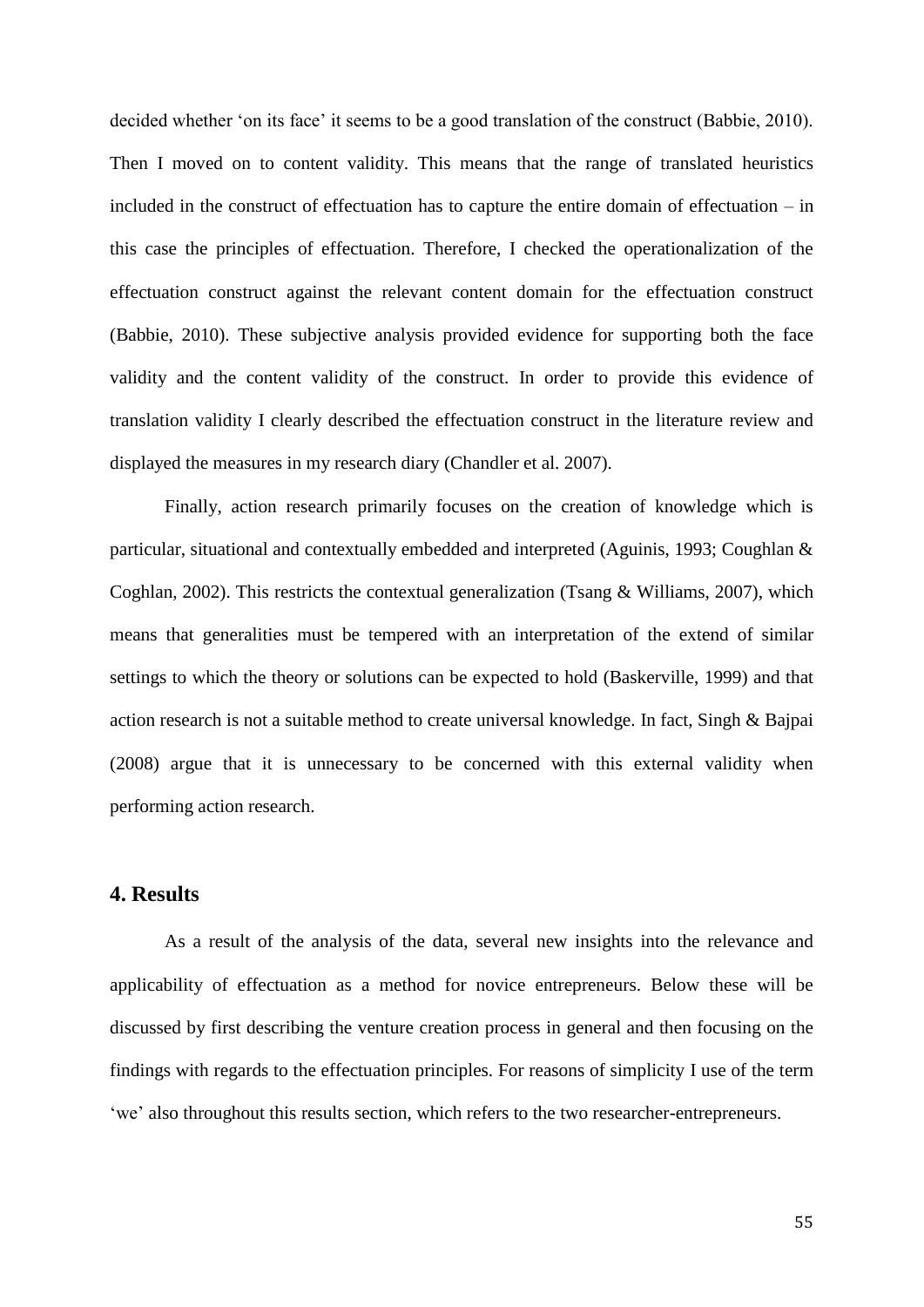## **4.1. The venture creation process**

At the start of the venture creation process, we were charmed by a small food store called 'Neighbourfood' which was situated in a small city district and which sold i.e. takeaway food that was healthy and very tasteful. However, after some successful years, the owner decided to close the store due to private circumstances. This triggered us to start the creation of our own new venture. While we had some options in mind, like distributing the food in a store or through a sort of mobile system, and decided to keep this idea open and start our venture creation process in an effectual way. With these initial ideas we engaged throughout a period of seven months in which we interacted with a total of 15 potential stakeholders. The 15 cycles of interactions with potential stakeholders are summarized in Figure 3.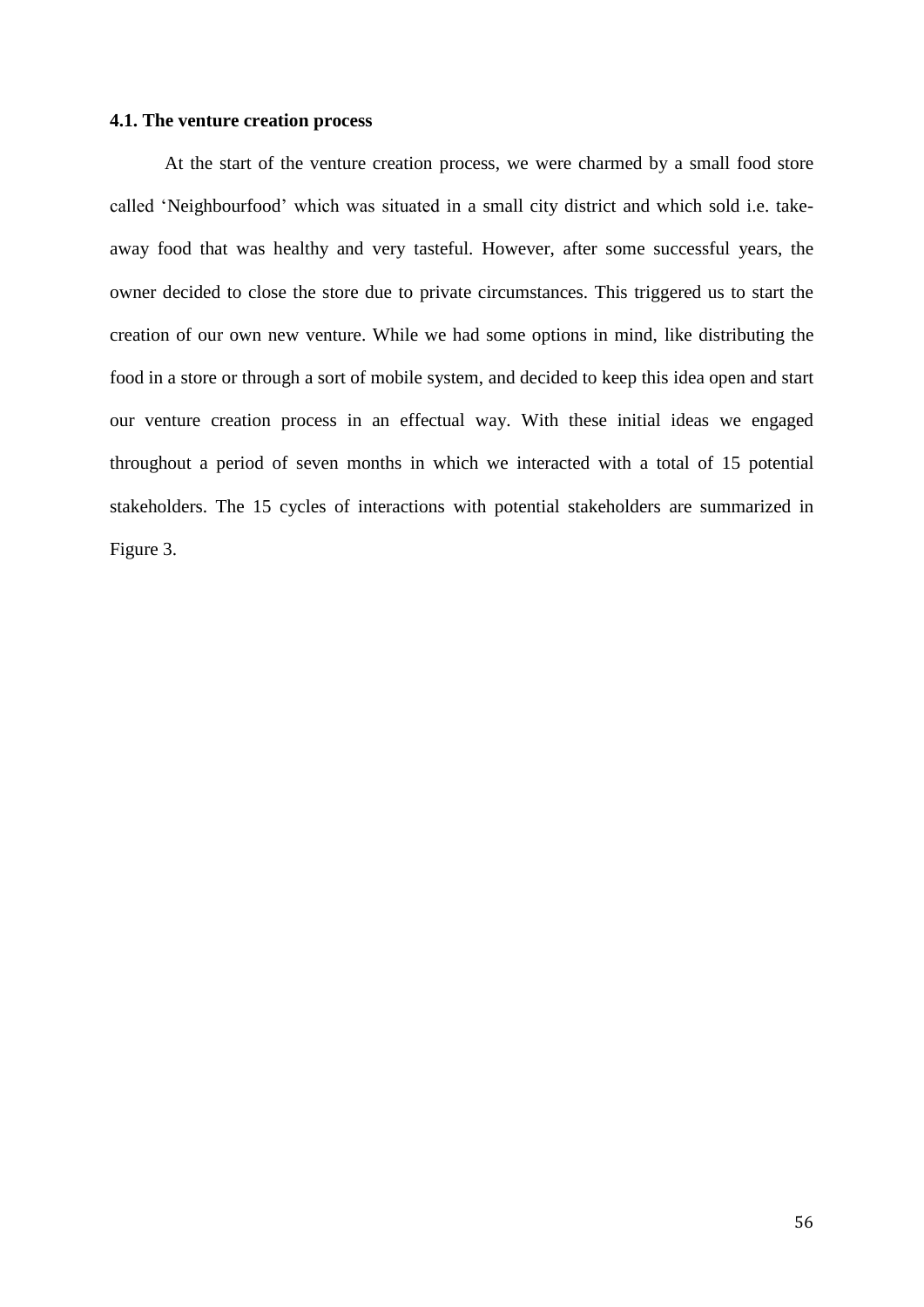## *Figure 3. Overview of the Fabulous Food Truck new venture creation process*

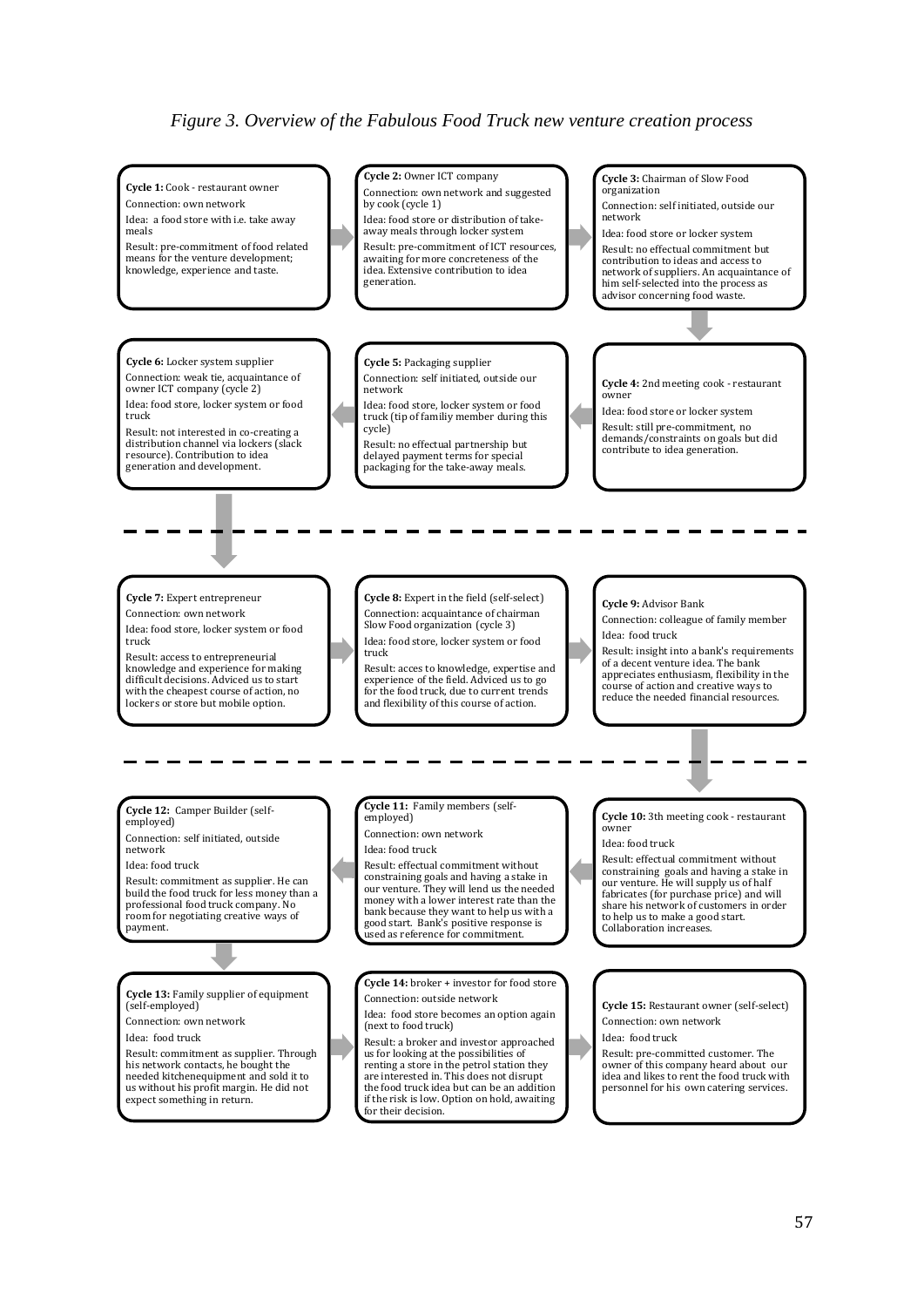The process shows that after these 15 cycles, the venture had turned from an initial idea for a food store (inflexible, expensive), via the idea of distributing take-away meals through existing lockers (expensive, hard to put in practice) to the 'Fabulous Food Truck' concept – a mobile restaurant, which is flexible, relatively inexpensive and supported by the stakeholders. Note that at the time of writing, this food truck is nearly ready for use and the first customer orders have been placed.

In order to test the applicability of the effectuation principles, the heuristics belonging to each principle are deliberately applied, as they were summarized in table 4. Doing so, led to the following findings.

#### **4.2 Bird-in-hand principle**

To apply the bird-in-hand principle, we made an inventory of our means, looked around for slack resources and focused on generating imagined ends that could be created given our means (see figure 2). While doing this, I experienced the following:

#### **4.2.1 Easy to inventorise own means and stay close to them.**

At the start and during the new venture creation process we have made an inventory of our means and continuously added the new available means to this pool of resources; *"We constantly added new resources and insights to the pool of resources and used it in the development of the venture concept"* (C1). In addition, it was not difficult to stay close to our means when considering possible courses of action. We experienced that it felt not that 'safe' to include external resources in the courses of action which were beyond our own control. We preferred keeping control over the situation and to stay close to ourselves; *"We notice that we*  like to stay close to ourselves in order to 'control' the situation and our future... to prevent *losing our strength and distinctiveness"* (C5).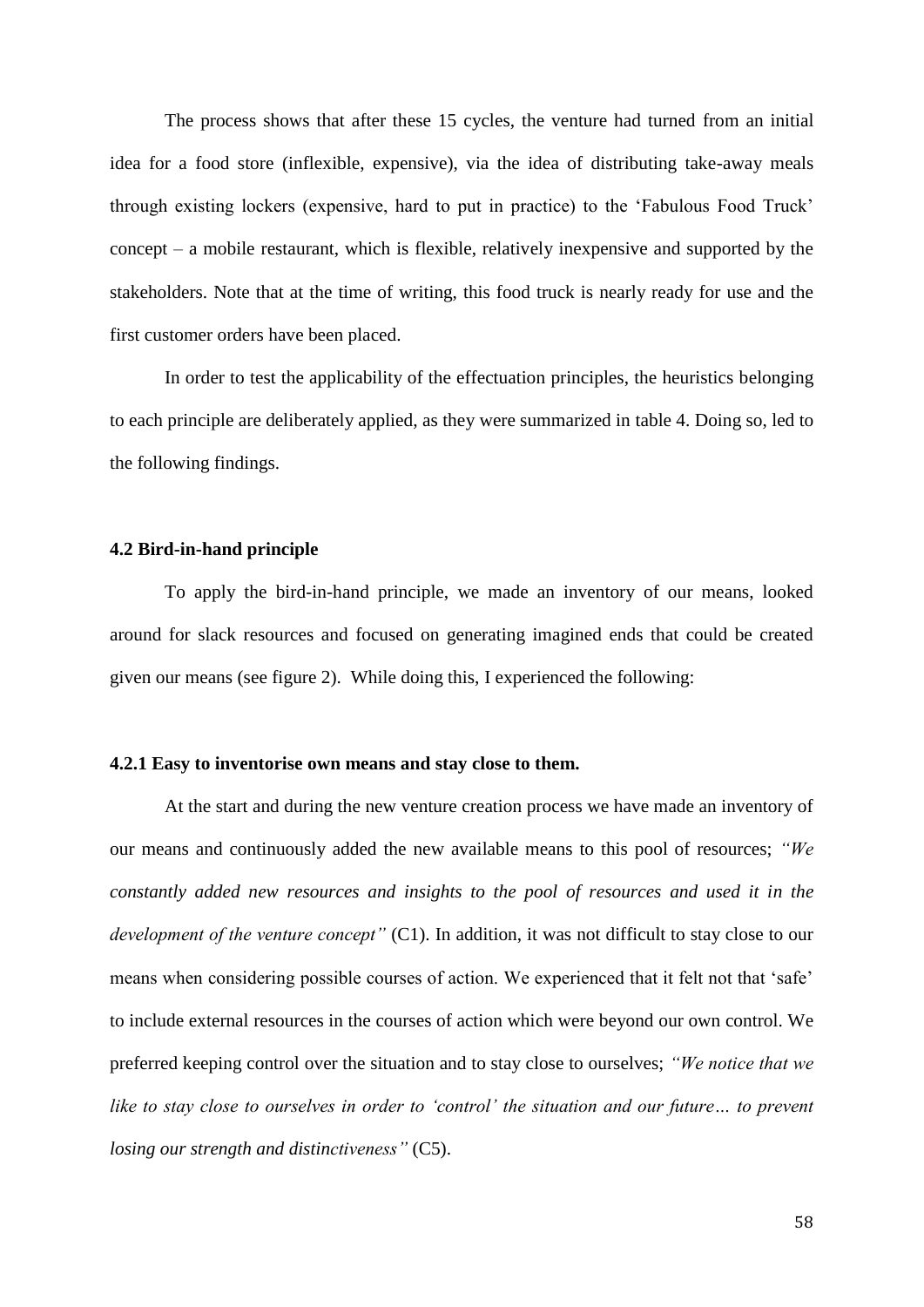#### **4.2.2 It is easy to get access to means of others.**

At the start of the venture creation process our pool of resources was relatively limited. In 2.2 is suggested that this could be problematic, since novices are expected to have a rather limited network, which might restrict the amount of available information and resources. However, we have experienced that it was easy to expand a limited network by taking that network as a starting point: *"Interesting to see is that your limited network in the beginning can expand so quickly via people you know"* (C4) and; *"The network contacts of our stakeholders are very important means that are added to the pool of resources"* (C3). Furthermore, it was relatively easy to get access to the means of others in our network. They were all prepared and willing to help us with committing their means. This can be illustrated by this fragment: *"Making use of our own network works well; they are willing to help us with their means and resources in order to make sure that we start off well"* (C13) and *"He expanded our means with his experience, advise and network"* (C3). Although we got access to the means of others, we also preferred to stay close to ourselves: *"We notice that we like to stay close to ourselves in order to 'control' the situation and our future… to prevent losing our strength and distinctiveness"* (C5).

#### **4.2.3 Thinking in slack resources requires the development of skills.**

We experienced that it is not very easy to look for slack resources that could be used as starting point for the venture concept. Moreover, if we saw slack resources, it was difficult to link them back to the chosen direction: *"During the first couple of interactions with potential stakeholder we saw some interesting slack resources, however it was hard to link and incorporate them to our ideas"* (C4). Thinking in slack resources was new for us, as novice entrepreneurs, because we had not used this before as part of our limited 'deliberate practice'. We noticed that finding, judging, and incorporating slack resources require the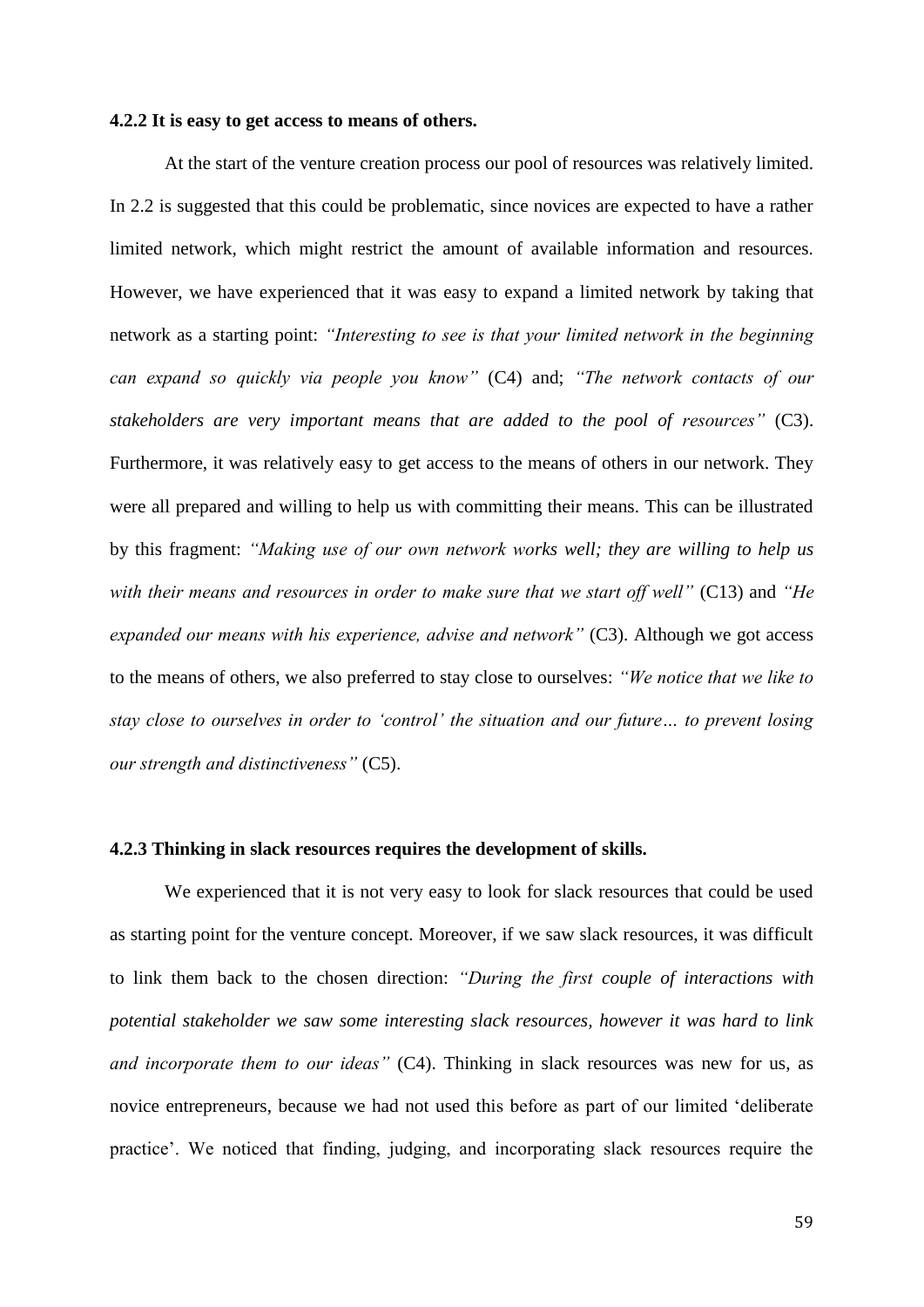development of skills and developing a 'slack resource mindset'. We also noticed that one can take targeted actions to increase the chance of coming across slack resources. For instance, the second stakeholder mentioned: *"You can only see slack resources when you interact with a new industry or new people"* (C2) and one of us perceived: *"Looking for slack resources from behind your desk is not really working, I noticed"* (C1). Therefore, we have asked stakeholders for interesting slack resources that they saw. Within Cycle 6 this resulted in a slack resource that could be used as building block for a new possible course of action: *"The locker system itself is a slack resource that we can use as distribution channel for our meals. The occupation degree of the lockers is never 100%, so there are always lockers free that we might use"* (C6).

#### **4.3 Affordable loss principle**

In order to apply affordable loss as a principle, we have been creative regarding the things we really need for the courses of action, we estimated the absolute maximum we were able and willing to lose, determined the minimum we wanted to earn and selected one course of action (see Table 1). This yielded the following results:

#### **4.3.1 Be creative about the things you really need in order to commit stakeholders.**

We noticed that having a mindset of looking at what you really need is highly valued by our stakeholders. For instance: *"The stakeholder agreed that novice entrepreneurs, but actually every entrepreneur, have to be very critical about the resources he or she really needs"* (C2). In addition, being creative about these resources was also strongly stimulated and appreciated by these stakeholders: *"Everybody, including this stakeholder, tells us to be creative regarding the resources we need and to look around us for opportunities in order to reduce the amount of resources and cash we need*" (C10). One creative way of reducing what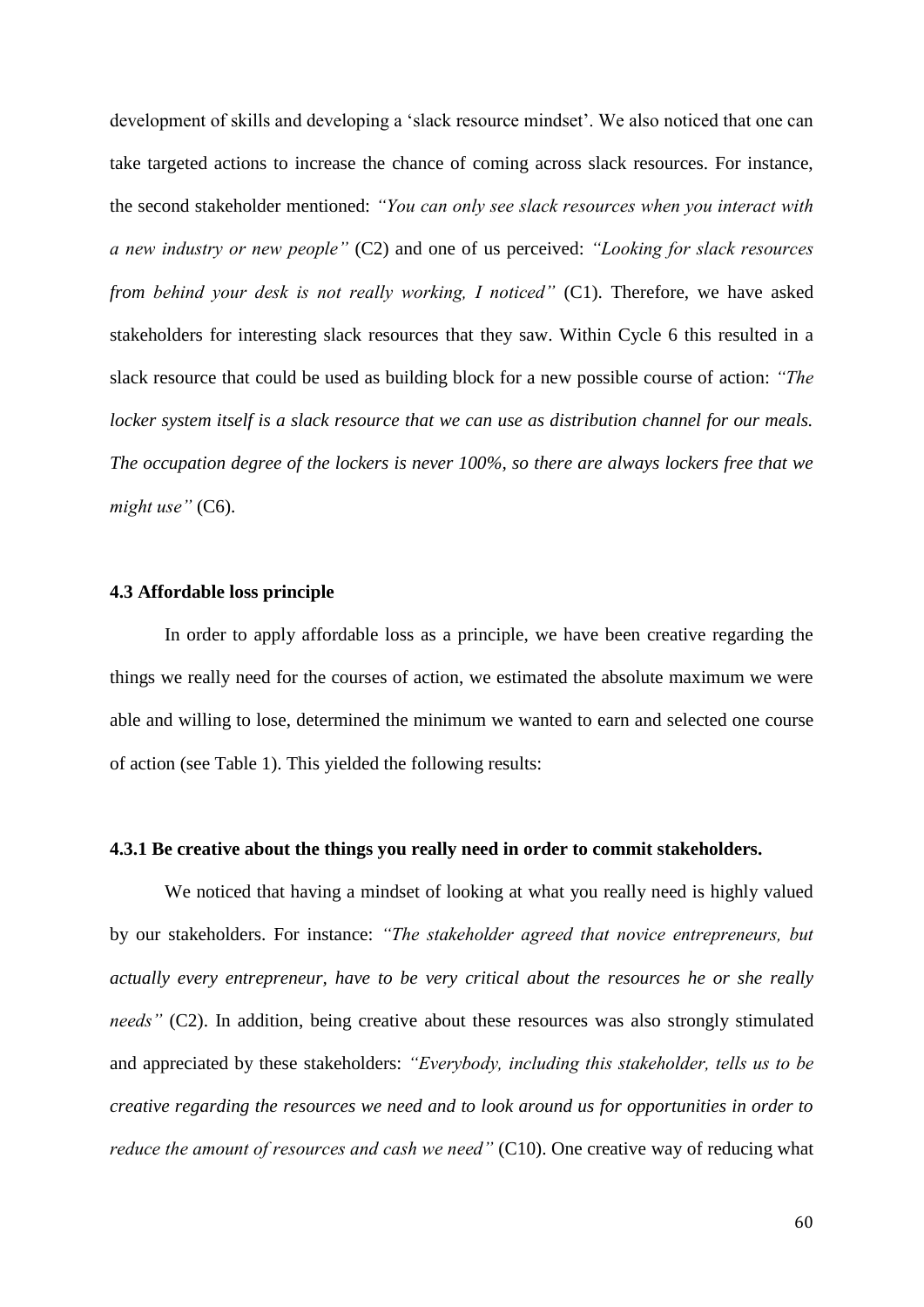you need, which was put forward by a stakeholder, was to make use of existing resources. This fragment illustrates this:*"Use existing distribution channels and not try to realize a large channel yourself which is very expensive and hard to realize"* (C2) and "… *this investment should be kept low by being creative about the investment types and by using the resources and means of others"* (C2). During the meeting with the bank account manager, we noticed that they actually expect you to decrease the investment needs: *"A bank likes the idea of reducing the needed resources for a starting business. Being creative in generating resources will reduce cash needs and increase the chance on success since your costs are lower"* (C9) and; *"… he told us that that was the strength of our effectual business plan: being creative about what you really need for this concept"* (C9). Thus we found that being creative about the means we really needed did not only give us control (as the affordable loss principle suggests), but that it also helped to obtain additional means from stakeholders.

#### **4.3.2 Calculating minimum earn is a useful tool**

Another action that worked well was the calculation of what we had to earn at minimum. Since this calculation is not guided by uncertain returns in the future, but by setting a minimum what we have to earn, it feels like a valuable tool to use. Even more because stakeholders also recommended us to make this transparent, like we recorded after the meeting with the experienced entrepreneur in cycle 7; *"This stakeholder advised us to make an overview of what we have to earn at a minimum. This is something that can be calculated and it gives an idea if the concept is worth doing"* (C7). Also the bank account manager advised us to calculate the minimum we have to earn; *"He explained that by keeping the costs low, the minimum amount that we have to earn will also be lower. This reduces the risks for us and for investors"* (C9), and; "*Also show the investor what you should minimally earn in order to cover all the costs, so break-even point*" (C9). In short, it seems that thinking and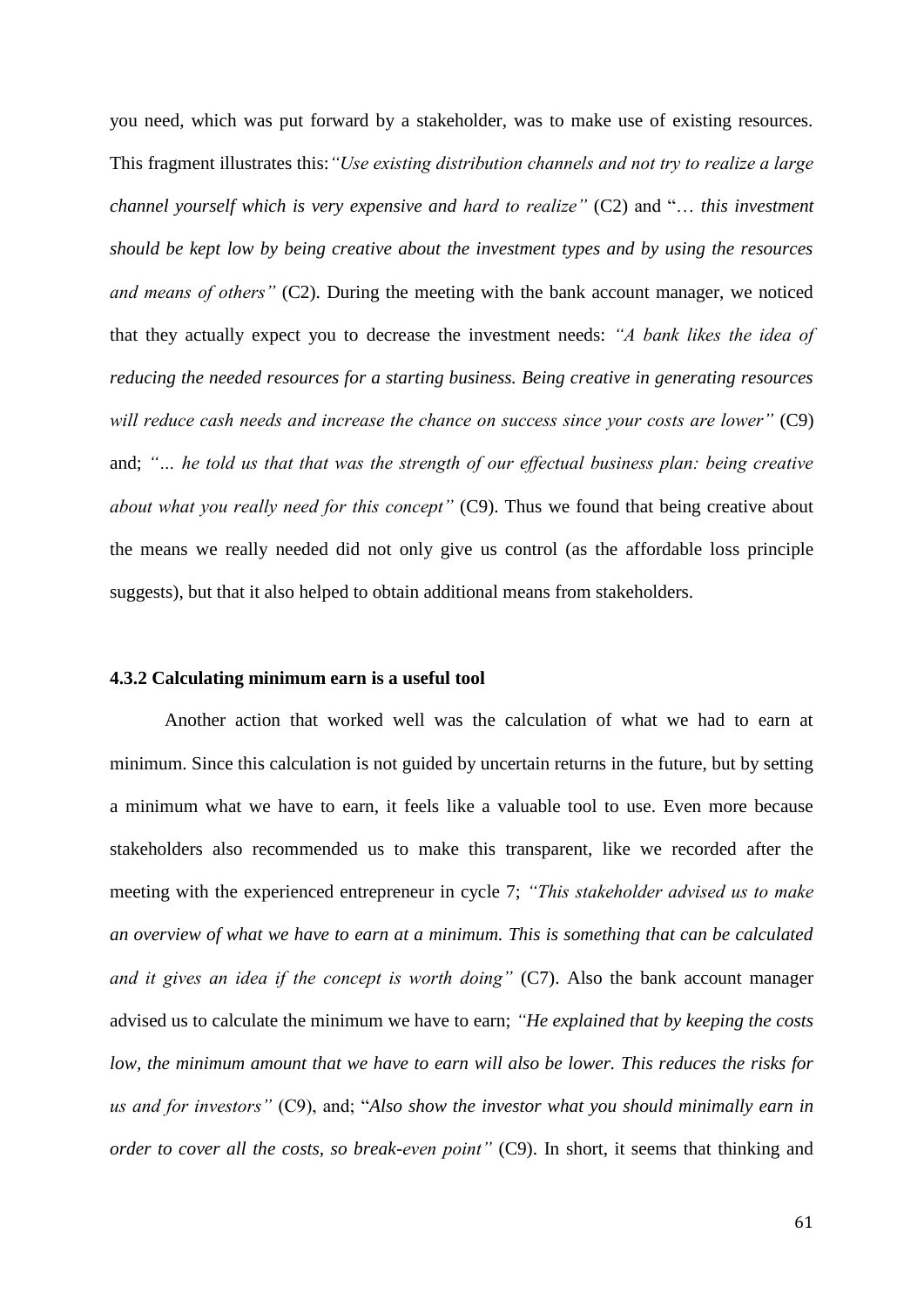acting in affordable loss leads not only to reduced risks, but also to expand resources since stakeholders indirectly require this before committing resources.

#### **4.3.3 Affordable loss does not always work.**

The effectual logic triggers entrepreneurs to come up with courses of action within their own resources. However, we noticed that sometimes the course of action requires more than we had at hand or could afford to lose. This made us realize that in our case what we could afford to lose was not enough as investment. This made us decide to bet all our financial resources on one course of action – the Fabulous Food Truck, once we were convinced of its potential: *"We don't have that much money, so we want to lose everything we have to show our investors that we are also willing to invest*" (C11). The negative effect of this was that after this decision we were restricted in further experimenting with courses of action. This means that we could not experiment with another course of action if the chosen one would fail. So, we were not able to experiment with our courses of action due to our limited financial resources. Whereas, this is something that expert entrepreneurs apparently do value; *"What you need to know is the minimum you have to earn in order to break-even. Then you have to decide for yourself what the amount of money and time is that you want to spend on this business idea. Then set a deadline, which can of course be adjusted in the meantime, and try to make the best of it. If the money and time is spend, and it didn't work out the way you hoped, then just quit and start another project!"* (C7).

#### **4.3.4 What is an affordable loss depends on the concreteness of the imagined ends.**

We experienced that it was difficult to evaluate the imagined ends on the basis of affordable loss when they are lacking concreteness. Within the first cycle we already perceived this difficulty; *"I think it is difficult to get started with evaluating the imagined ends*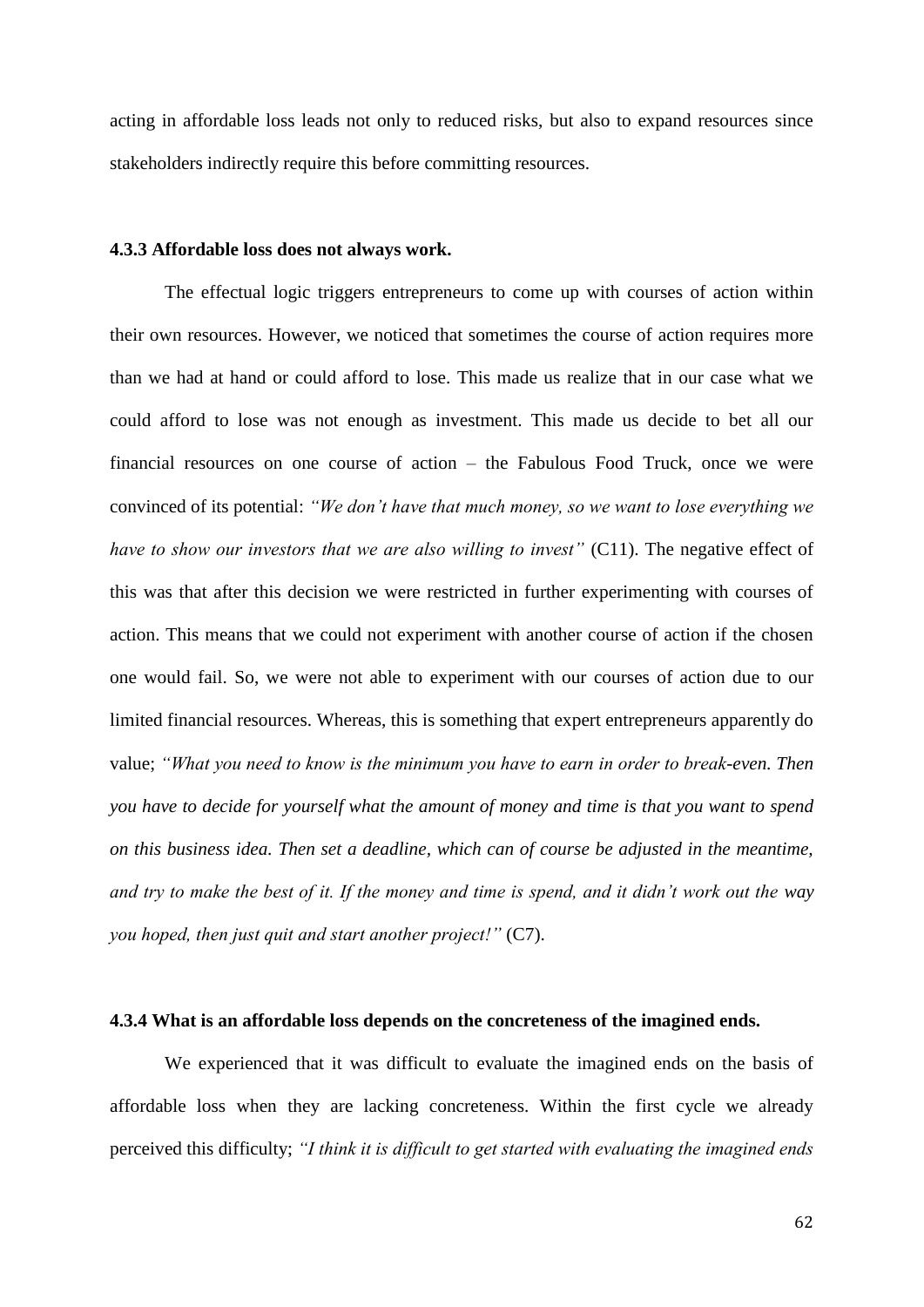*on affordable loss. I think this is because the venture concept is not very concrete yet, which makes it hard to imagine or put on paper what concrete costs we have to make for each of them"* (C1) and *"It felt like it is not really important for this moment to make sure what you would like to afford to lose, since the final idea isn't clear"* (C1). We observed that we were looking for some concreteness within the courses of action before evaluating them on affordable loss: *"We first want to get a better view of each course of action. So evaluating on affordable loss isn't really applicable at this moment"* (C5). After interactions with some potential stakeholders, the ideas became more concrete and it became more logical to evaluate what we really needed for these imagined ends and what we were willing and able to afford to lose for them. For instance in cycle 12, we have evidence that we were creative about what we really needed; "At this moment we are concentrating on looking what do we really need in order to reduce the needed cash and how can we purchase leftovers with a huge discount" (C12). In the next meeting we did a similar observation; "Especially in the phase in which the venture concept is quite concrete, it is useful to think of the needed resources in creative ways" (C13).

#### **4.4 Crazy Quilt principle**

In order to apply this principle we have made a priority list of people who could be of value to the venture creation process, we pitched our effectual business idea, were open for self-selection, negotiated creative ways of investment and, if applicable, negotiated about 'how to divide the pie' and control and ownership issues in order to gain stakeholder commitment. Doing so, revealed the following observations: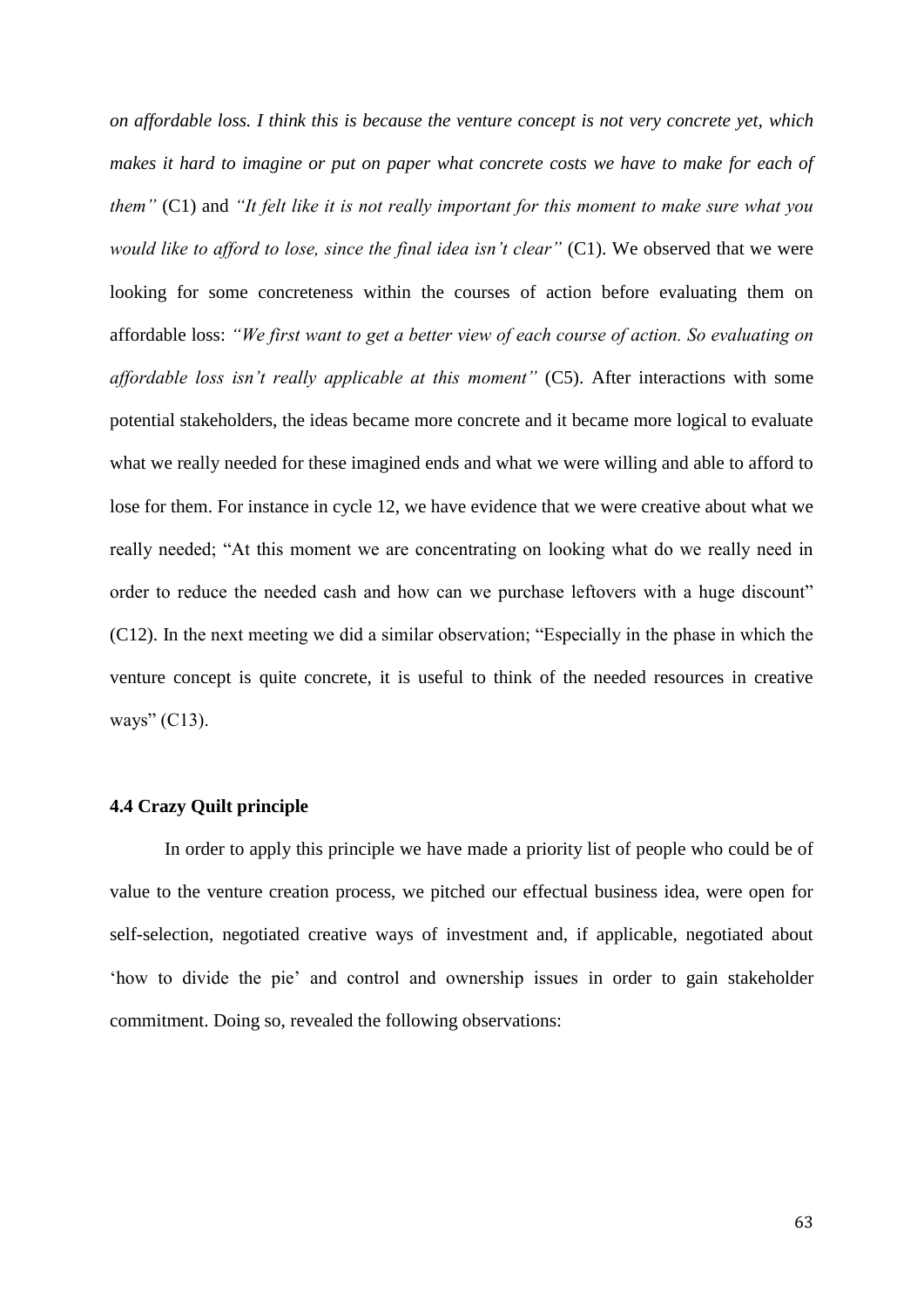#### **4.4.1 Different degrees of stakeholder commitment**

During the creation of the new venture we tried to gain stakeholder commitment. Unlike the theory of effectuation suggests, we experienced that stakeholders not always prefer to initiate an effectual commitment or partnership in which both parties share risks and benefits, and whereby the stakeholder commits means and constrains goals. In fact, we observed that stakeholder commitment comes in degrees. Which implies that stakeholders are willing to commit resources for different purposes, under different conditions and with different levels of 'involvement'. There are three types of stakeholder commitment found in this study.

**Type 1: Commitment of relatively inexpensive or inexhaustible resources.** During the venture creation process we observed that stakeholders are very willing to commit and share their relatively inexpensive and inexhaustible resources in order to contribute to developing possible imagined ends: *"They would like to share 'inexpensive' resources like network, knowledge and time but they don't like to risk something"* (C13). The stakeholders with whom we interacted were not always expecting something in return: *"Although he noticed that there was maybe not an extensive role for his company, he was prepared to think about other options with us"* (C6), and: *"It is really not the case that the potential stakeholders are only looking if there is something in it for them, they are also open and willing to help and advice us for our benefit"* (C6). The stakeholder in cycle 3 contributed in a similar way: *"It really seemed that the stakeholder saw himself as mediator between us and the suppliers of Slow Food. He gave us many ideas and contacts"* (C3). In addition, we interacted with an expert entrepreneur who committed his experience to the process: *"The stakeholder committed to us as our advisor during the start-up of our venture"* (C7). Moreover, in the second cycle a potential stakeholder is approached in order to try to commit interesting resources regarding ICT. However, we noticed that this stakeholder was rather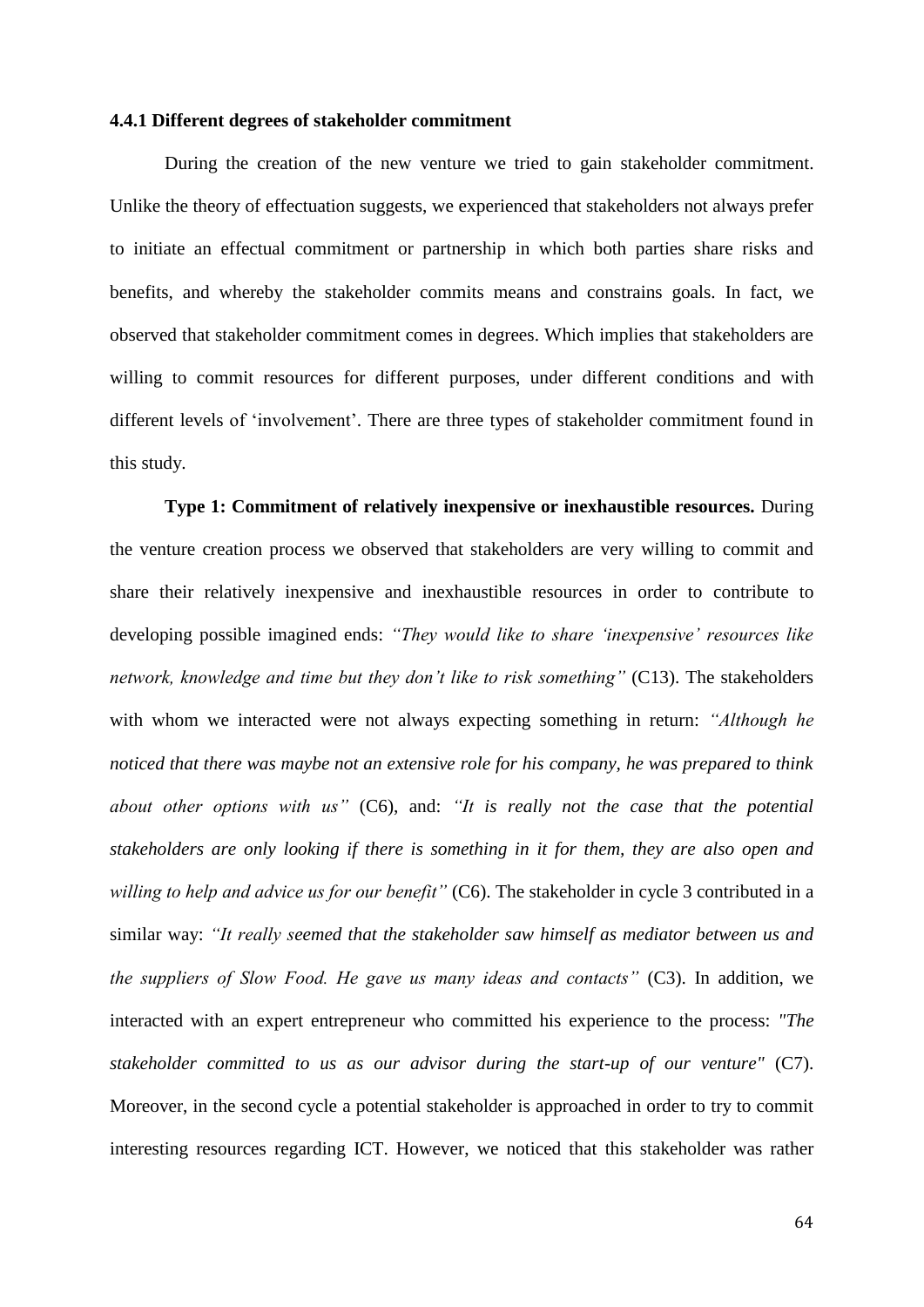focusing on exploring possible imagined ends, awaiting for more concreteness of the venture concept before committing valuable resources. Although, he hinted that he was interesting in a pre-commitment: *"I hope you have enough inspiration now to develop the venture concept and to make something workable of it. Try to work it out and let me know what you have decided on. If you have a more concrete picture of the venture, then contact me if you need someone of my network"* (C2) and; *"He is enthusiastic, sees lots of opportunities, and is able to make all the desired applications but when other things are more clear he would like to commit his valuable ICT resources"* (C2).

**Type 2: Short-term transactional commitment with effectual elements.** The second type of stakeholder commitment can be formulated as a 'transactional' one. This type 2 stakeholder commitment is characterized by a (short-term) supplier-buyer relationship in which the stakeholder did not constrained goals or shared risks. However, there were some effectual elements included in this type of stakeholder commitment, like delayed payments terms, making use of stock lots, and creative ways of generating cash. For example, we precommitted stakeholder 15 as customer: *"This stakeholder might become a customer of us who rents the Food Truck once in a while for his own catering services. For us it is interesting because it brings us some certainty, in order to keep the Food Truck busy. We see it as a creative way to generate cash and to establish our new venture"* (C15). Another example of a creative stakeholder commitment was initiated by a family member who became a supplier of required kitchen equipment: *"This person is willing to help us with buying all the kitchen equipment directly from the factory. This will save us much money. He didn't want to get a compensation for it. However, he is a maintenance mechanic and we need a person who can execute the needed service/maintenance for all the equipment. Therefore, he will also benefit from this partnership*" (C13). It feels like these stakeholders were willing to help us without receiving a stake in the venture in return. It seems they want to make a contribution to the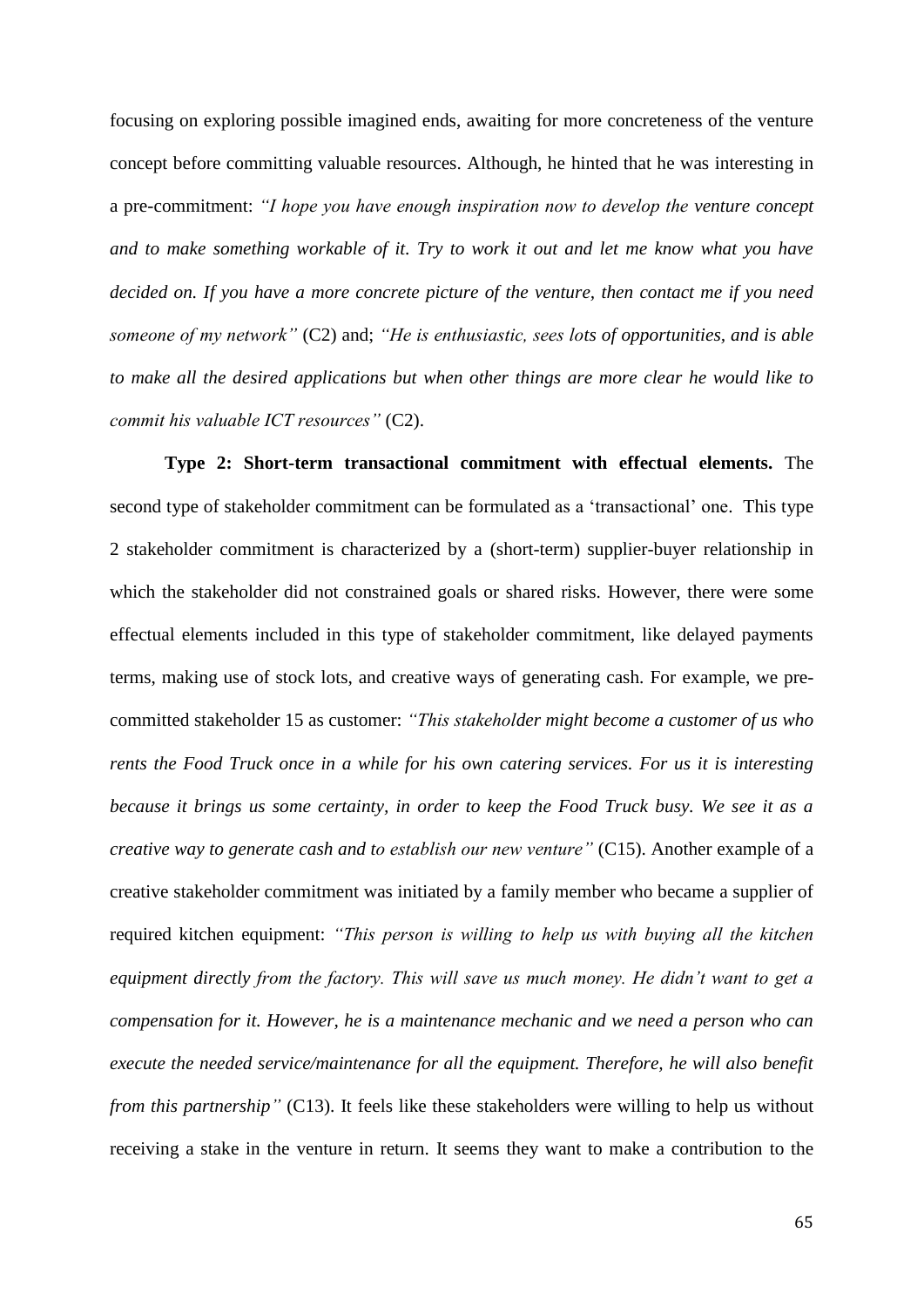chance of survival: *"He is not interested in having a stake in our venture, it seems like he just wants to help us with his knowledge and resources in order to increase the chance of success"* (C13).

**Type 3: Long-term commitment with effectual conditions.** We observed that a few stakeholders were willing to commit to a long-term effectual partnership which is characterized by partners who both share risks and benefits. We committed an former colleague who is a chef cook and owns his own restaurant these days: *"We pitched our idea and without asking him for his resources he said: "I'm in. I will help you"* (C1). After the venture idea became more concrete and we had a second meeting, this stakeholder became a partner with whom we have formulated a creative payment construction in which he shares risks with us: *"He told us that we could pay him for every meal that we sell. So, for instance, he makes enough food for 100 meals, but if we only sell 70, we only have to pay him for these 70 meals"* (C4). However, besides sharing risks he also benefits: *"If he does the purchase of products for us, he reaches a higher level of total purchases which means a reduction in purchase price. So, there is something in it for both of us"* (C10), and: *"He will also benefit from the success since he will be hired as professional cook during large caterings*" (C10). We constructed also another stakeholder commitment in which the focus was more on sharing risks than on sharing benefits: *"The stakeholders are willing to help us with their financial resources, without really benefitting of it themselves. They just believe in the venture concept and want to help us (financially) during the start up of the venture"* (C11). Although we would call these commitments 'effectual', these stakeholders did not have a formal stake in the company: *"However, he is not investing money in the project and therefore doesn't need to have a stake in the company"* (C10). Finally, even in this type of effectual commitment, the stakeholders did not constrain our goals.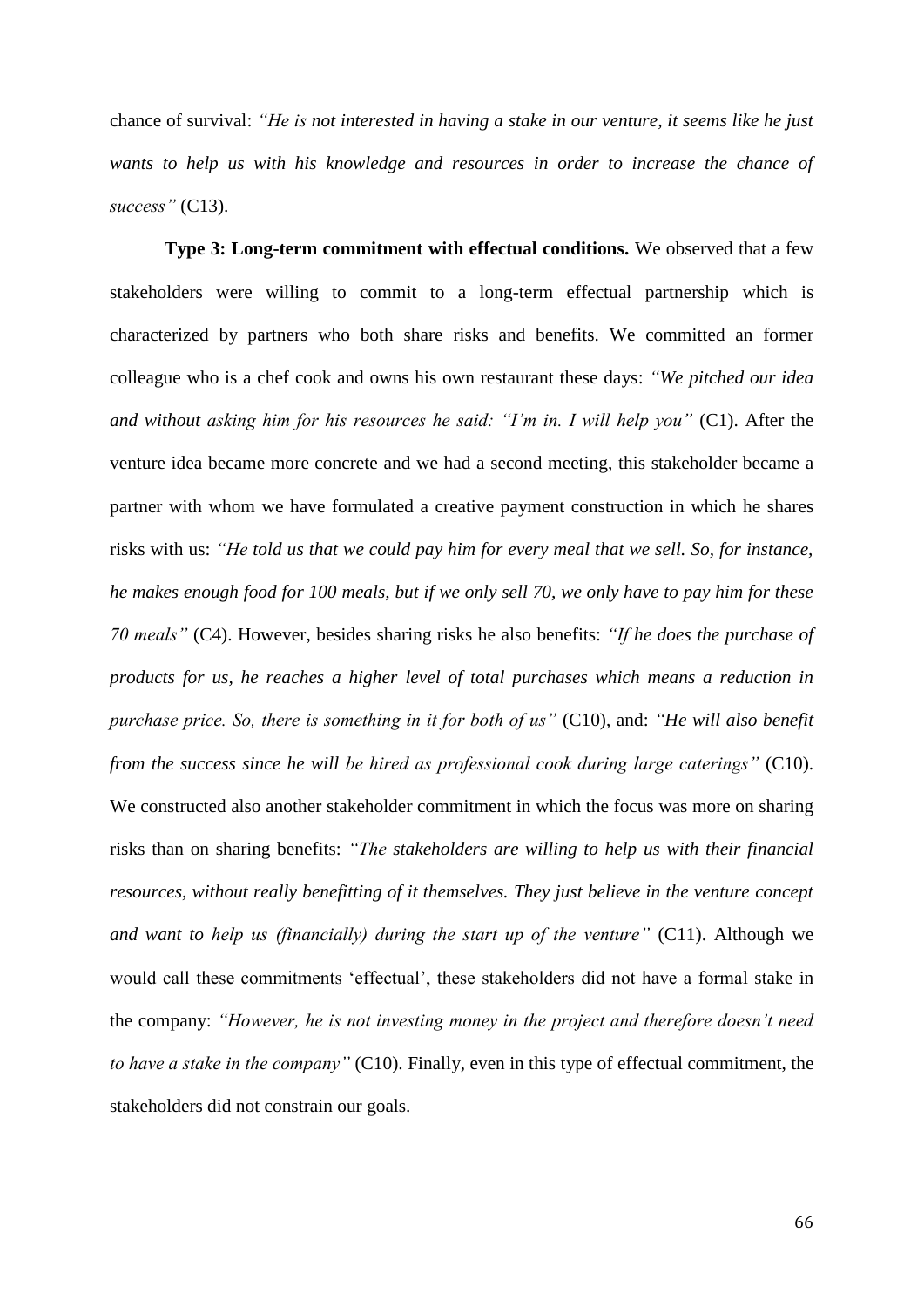#### **4.4.2 A well-underpinned and enthusiastic story is key for convincing stakeholders.**

We experienced that it was valued by stakeholders that we underpinned the venture concept with the ideas and trust of people in our environment: *"A very important aspect was that we explained that we talked to a lot of people in order to develop the effectual business plan. The stakeholder really seemed to appreciate this strategy because that makes the final plan well-underpinned, not really with estimations of the future but with the ideas, trust and enthusiasm of people in and outside the industry and in our own environment"* (C9). Moreover, we found that stakeholders liked to be able to visualize the venture concept when they listened to our pitch. For instance, we tried to underpin our idea by basing it on a comparable successful food concept in order to make it lively and tangible: *"We experience that starting with a tangible story in the pitch is working very well"* (C7) and; *"We used the same pitching strategy…; making a story of our concept on the basis of a successful equivalent food concept. Again this was a success"* (C2). Another element which increased the stakeholder's imagination, was the underpinning of the venture concept with current trends in the industry: *"A bank isn't only interested in predictive figures, they want to know if the idea is underpinned with the trends in the industry"* (C9) and; *"The concept is also based on some major trends of a respected organization and therefore he was more and more getting sense about our plans"* (C1). In addition, we observed that an enthusiastic story was very important in convincing stakeholders: *"A bank wants to see enthusiasm. This enthusiasm is one of the indicators for a bank to see how fanatic the novice entrepreneur is in order to get the venture started"* (C9) and; *"I think that our enthusiasm and convincing attitude about the potential of Slow Food, and the idea to make it more convenient for customers, convinced him to take us seriously"* (C3).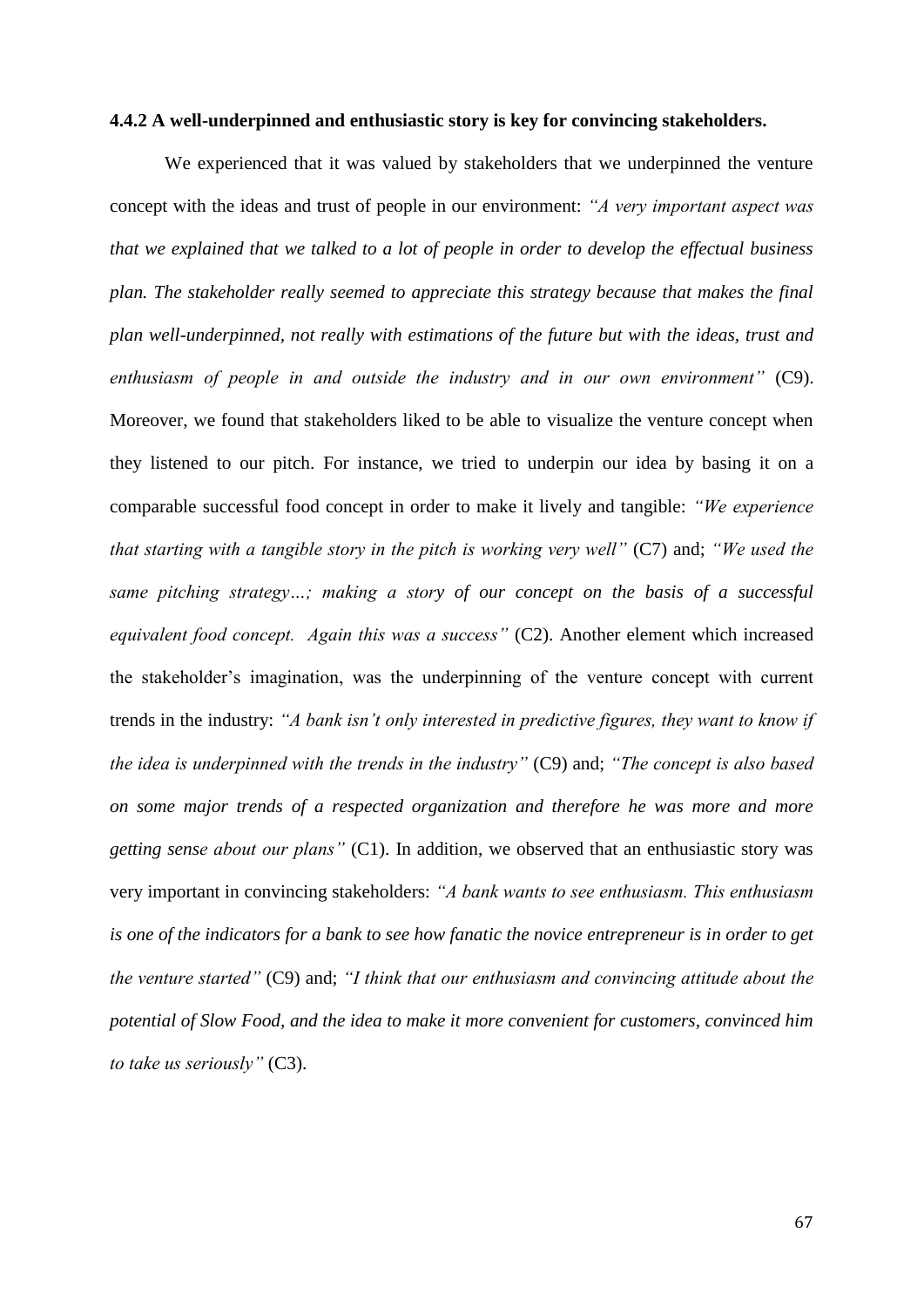#### **4.4.3 There are at least two ways of self-selection.**

We experienced two types of self-section by stakeholders during the venture process. First, some stakeholders self-selected into the process after we initiated the contact: *"We pitched our idea and without asking him for his resources, he responded to our pitch by saying: "I'm in, I will help you"* (C1). In addition, our family has always been interested in the venture concept and was informed about the developments of the venture. Once they noticed that he bank (cycle 9) was enthusiastic about our venture concept they self-selected into the process: *"Since we have talked with the bank and they have told us what the costs are for getting a loan, our family is approaching us with the opportunity to get a loan via them because that is much cheaper"* (C11). Moreover, a pre-committed customer self-selected into the process: *"We can say that this stakeholder has self-selected him into the process. He knew about our plans and asked us if he could rent the Food Truck for more quality and exclusive catering services that he offers his fixed clients"* (C15).

Second, we experienced that persons in our environment approached us and presented themselves as potential contributors to the venture creation process. We perceived this in the following cycles: *"By being open about our idea, we found out that there are people in our environment who are interested in our idea and might even be open for committing to the idea in some sort of way"* (C1), and *"Since we speak with a lot of people about our plans, there are more and more people who are interested in doing business with us"* (C15). These persons self-selected into the process while we had not deliberately initiated the first contact and did not expect them to come to us. This was also the case during the third cycle: *"After our meeting with this stakeholder, he talked to an acquaintance from an organization in the food industry. This person was interested in our concept and we could ask him for a meeting in order to brainstorm about the concept"* (C3).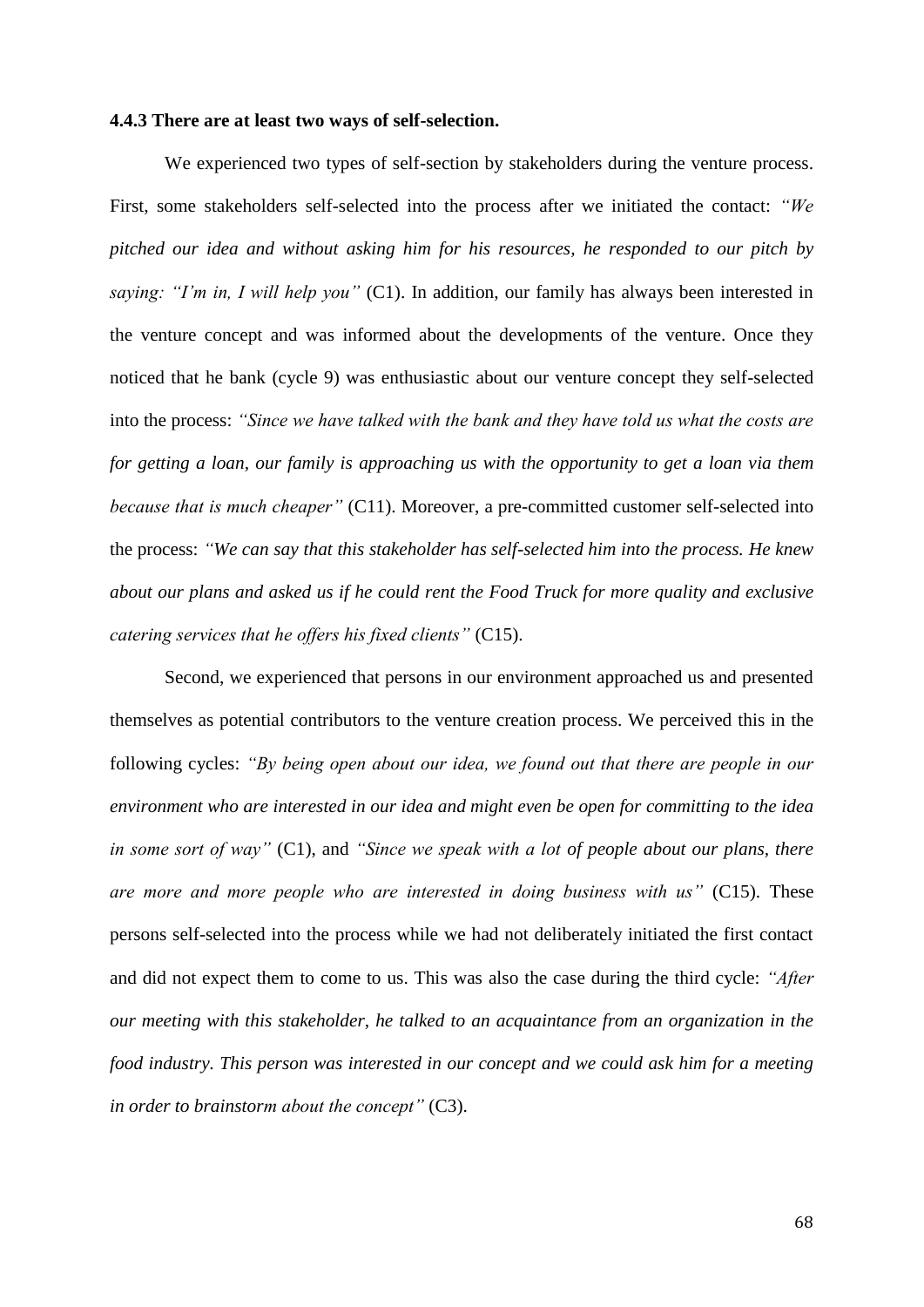#### **4.5 Lemonade principle**

In order to apply this principle, we improved chances to come across contingencies and have deliberately kept open form for surprises and unexpected events that could potentially entail new building blocks for the venture (see the heuristics in Table 1). This led to the following result:

### **4.5.1 One can improve one's chances to come across contingencies.**

We experienced that pro-actively trying to improve the chance that contingencies happen to you works and is valuable. As an example, we have engaged in social networking behaviour by visiting an open day of a comparable catering service. Whereas we did not expect it, we received much information about their services and strategy during this open day: *"They exactly told us on what basis they cooperate with other mobile catering companies. This was a surprise for us and it made us think and conclude that our venture concept is also a good addition on their current services. We hadn't thought about this before and we certainly didn't expect the openness about all of this during the open day"* (C15). We see this event as a self-generated contingency that we incorporated in our own venture creation process. This means that contingencies do not only come across the new venture creation process as external shocks, they may also be internally initiated by the entrepreneur who improves the chances to come across contingencies.

## **4.6 Two new effectuation principles?**

This research focused primarily on applying the principles of effectuation as they have appeared in the literature so far. In addition though, we also experienced that the current principles may not sufficiently capture effectuation as a method for novice entrepreneurs. Two candidate principles are found that might need to be added.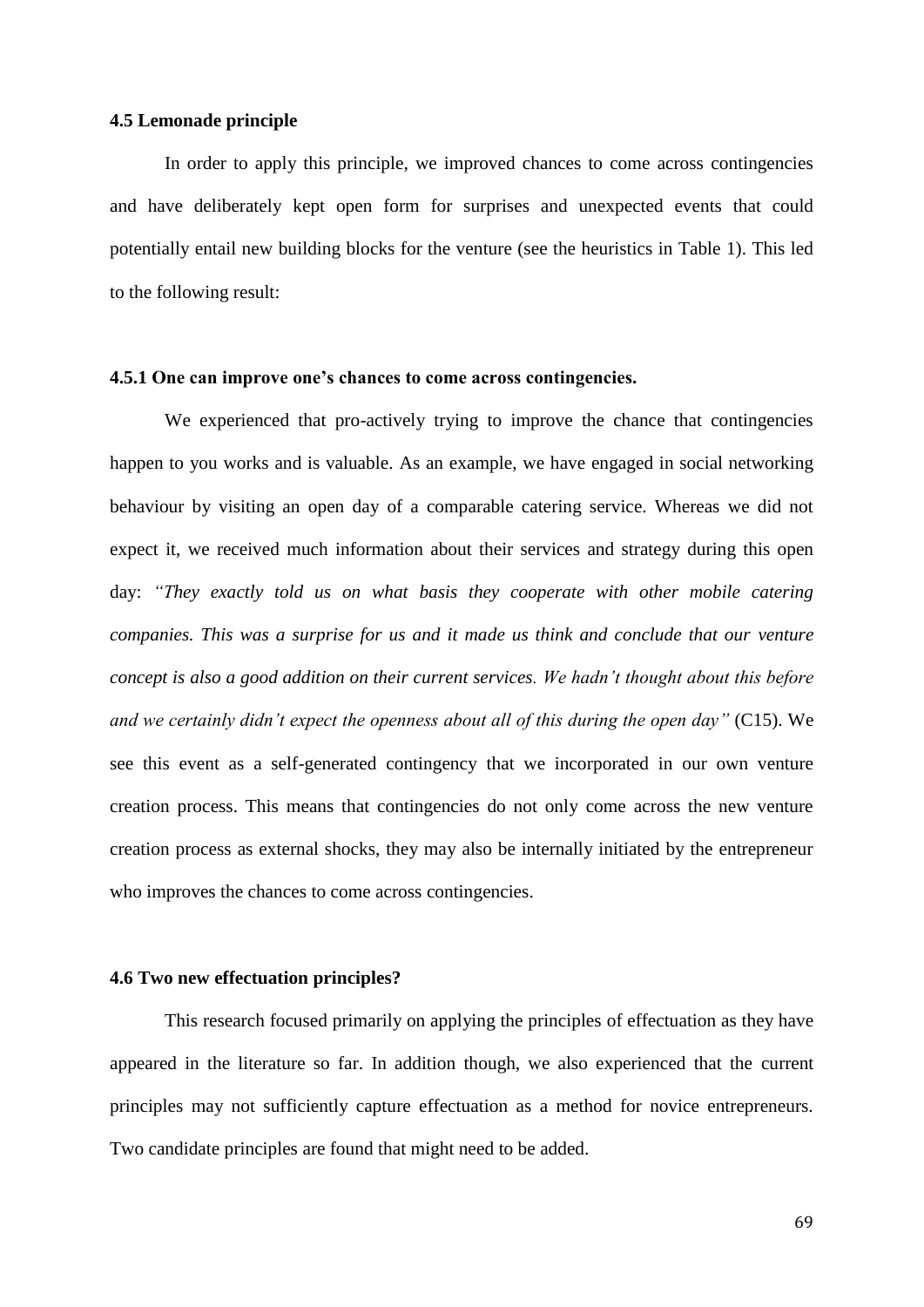## **4.6.1 Principle 6; Transparency**

We experienced that we had to be totally open about our ideas and possible courses of action to convince stakeholders about the opportunities, which in turn was needed to obtain advice and commitment of resources. This appears in this fragment: *"To explain our ideas it was necessary that we pitched it as concrete as possible in order to make sure that the stakeholder could imagine what our plans are"* (C5). Moreover, talking openly about our venture concept towards the people in our network resulted in unexpected and valuable insights: *"By explaining our idea broadly, we noticed that people responded with interesting suggestions, ideas and contacts in order to develop the venture concept"* (C1). This subsequently influenced the number and type of imagined ends that we considered: *"Speaking with another stakeholder results apparently in new insights and ideas, so in new imagined ends"* (C2). Although 2.2 highlights that novice entrepreneurs might have difficulties with accumulating ideas and assessing what could be done with their means, we found that this was not a problem in practice. However, interaction with others was key in generating new possible courses of action and we needed to speak openly about the plans to improve our chances to come across slack resources, contingencies and self-selected stakeholders. Without this openness, it was not possible for us to fully apply effectuation as a method. Therefore, our experiences suggest the inclusion of an additional 'transparency principle' to the effectuation construct. This principle can be summarized as *'Disclose your means and goals as opposed to conceal and protect them'*.

#### **4.6.2 Principle 7: Versatility**

We also experienced that we did not always have the possibility to experiment with courses of action due to our limited resources. In order to overcome this restriction we have selected a course of action in which we were still flexible concerning the exact interpretation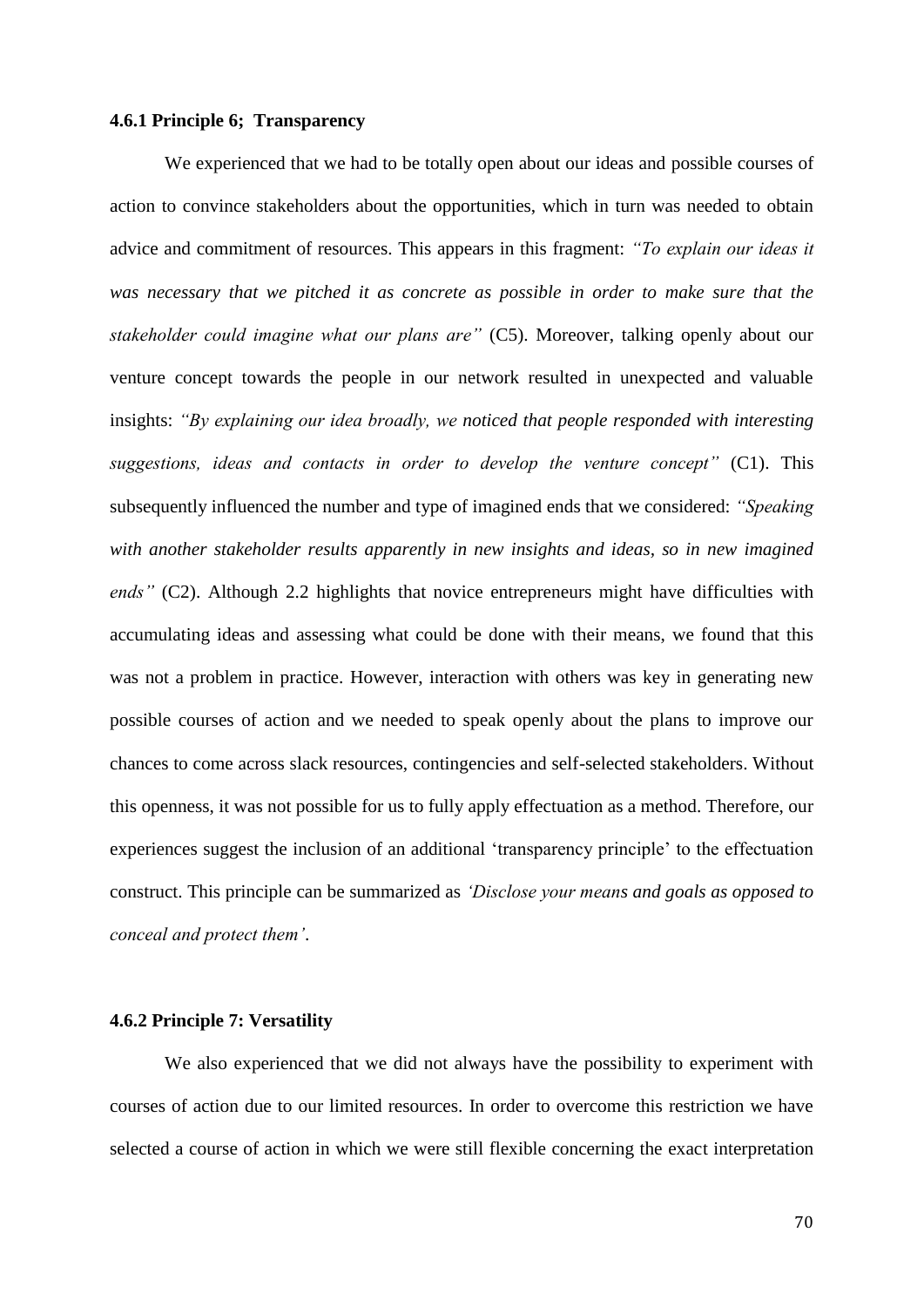of activities. This means that we were still able to adapt to changed insights and could shift towards other business activities within the chosen imagined end: *"We are very flexible and we can easily anticipate on the developments in the food branch and the desires of (potential) customers. This makes the business idea versatile and flexible, which I really prefer"* (C9). Also in order to reduce the risk: *"We have chosen for the Food Truck because (…) the business activities are numerous, which makes the risk lower in my eyes. If one thing doesn't work, we can start with another activity. It really feels good that we have chosen for the most flexible option*" (C11). As with the transparency principle, we could not fully apply effectuation as a method without this 'versatility principle'. Hence these findings suggest adding it as seventh effectuation principle, which can be summarized as *'Choose a versatile venture idea and keep it versatile as long as you can'*.

| Table 5: Overview main findings |  |  |
|---------------------------------|--|--|
|                                 |  |  |

| Topic                  | Main findings                                                                         |  |  |
|------------------------|---------------------------------------------------------------------------------------|--|--|
| <b>Bird-in-hand</b>    | A limited pool of resources at the start does not have to be problematic. It is easy  |  |  |
| principle              | to get access to the means of others in your network.                                 |  |  |
|                        | Finding, judging and incorporating slack resources seem to require the                |  |  |
|                        | development of skills (deliberate practice).                                          |  |  |
| <b>Affordable loss</b> | Being creative about the things you really need does not only give control and        |  |  |
| principle              | limits risks, it is highly valued by stakeholders and in turn accelerates stakeholder |  |  |
|                        | commitment.                                                                           |  |  |
|                        | Affordable loss is not always working. Sometimes the course of action requires        |  |  |
|                        | more than the entrepreneur has at hand or can afford to lose.                         |  |  |
|                        | When the imagined ends are lacking concreteness, it is hard to evaluate on            |  |  |
|                        | affordable loss.                                                                      |  |  |
| <b>Crazy</b> quilt     | There are different degrees of commitment:                                            |  |  |
| principle              | Commitment of relatively inexpensive or inexhaustible resources, such<br>1.           |  |  |
|                        | as time, knowledge, experience and network.                                           |  |  |
|                        | Short-term transactional commitment with effectual elements but without<br>2.         |  |  |
|                        | sharing risks and benefits.                                                           |  |  |
|                        | 3. Longer-term effectual partnership with (some) effectual conditions, such           |  |  |
|                        | as sharing risk and benefits.                                                         |  |  |
|                        | A well-underpinned and enthusiastic story is key for convincing stakeholders.         |  |  |
|                        | Self-selection can either be viewed as internally initiated by the entrepreneur,      |  |  |
|                        | which means that the entrepreneur initiates the contact and those people self-        |  |  |
|                        | select in the venture creation process, or people may present themselves as           |  |  |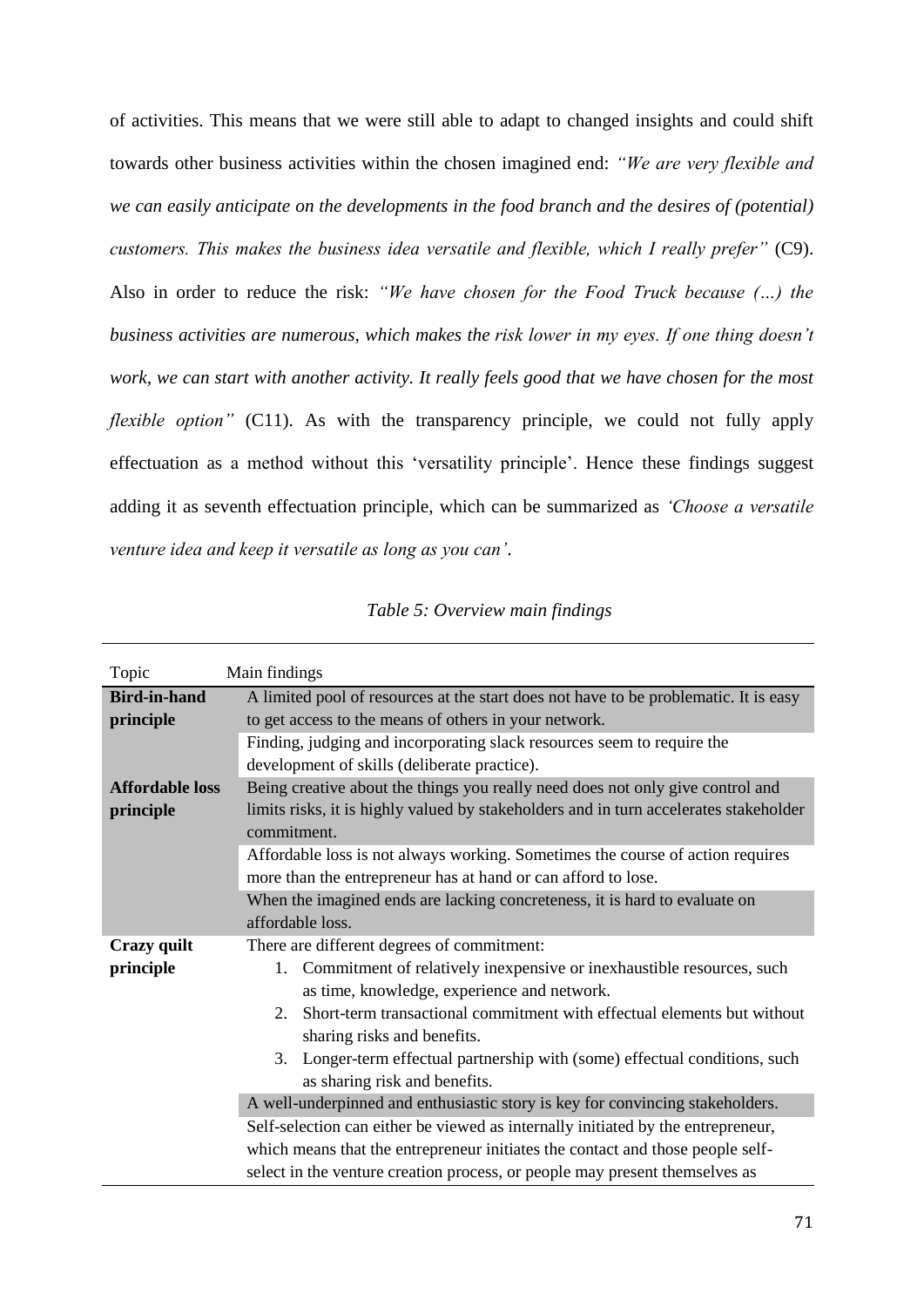potential contributors.

| <b>Lemonade</b><br>principle           | Entrepreneurs can improve their chances to come across contingencies by having<br>a pro-active stance. This means that contingencies do not only come as external<br>shocks, but are often initiated by the entrepreneur who improves chances to come<br>across them.                                                                                                                                                      |
|----------------------------------------|----------------------------------------------------------------------------------------------------------------------------------------------------------------------------------------------------------------------------------------------------------------------------------------------------------------------------------------------------------------------------------------------------------------------------|
| <b>Transparency</b><br>principle (new) | Being totally open and transparent about your ideas and possible courses of<br>action is necessary to convince stakeholders about the opportunities of the<br>possible courses of action.                                                                                                                                                                                                                                  |
| <b>Versatility</b><br>principle (new)  | Being and talking openly increases the chance to come across slack resources,<br>self-selected stakeholders, contingencies and possible courses of action.<br>It is not always possible to experiment with courses of action. Therefore it may<br>be necessary to choose for flexibility in the courses of action.                                                                                                         |
| <b>Novice</b><br>entrepreneurs         | Novice entrepreneurs might need some additional iterations of the effectual<br>process in order to obtain expert knowledge, advice and experience for<br>overcoming their lack of experience.<br>Novice entrepreneurs need likely to be more open than expert entrepreneurs.<br>They need to tell stakeholders a well-underpinned, supported, and enthusiastic<br>story in order to convince them about the venture ideas. |

# **5. Discussion**

#### **5.1 Implications**

In this study effectuation is used as an entrepreneurial method for two novice entrepreneurs who together engaged in new venture creation during a real-life experiment. As such, this action-research has led to several new findings about effectuation, which are summarized in table 5. These findings have implications for effectuation as a practical method and as a theoretical construct.

Firstly, this study has implications for a better understanding of the affordable loss principle. We found, for instance, that this principle is not always working. Sometimes the course of action requires more than the entrepreneur has at hand or can afford to lose. In these cases, entrepreneurs have to put additional effort in reducing the needed resources and/or being creative in gaining these needed resources as cheap as possible.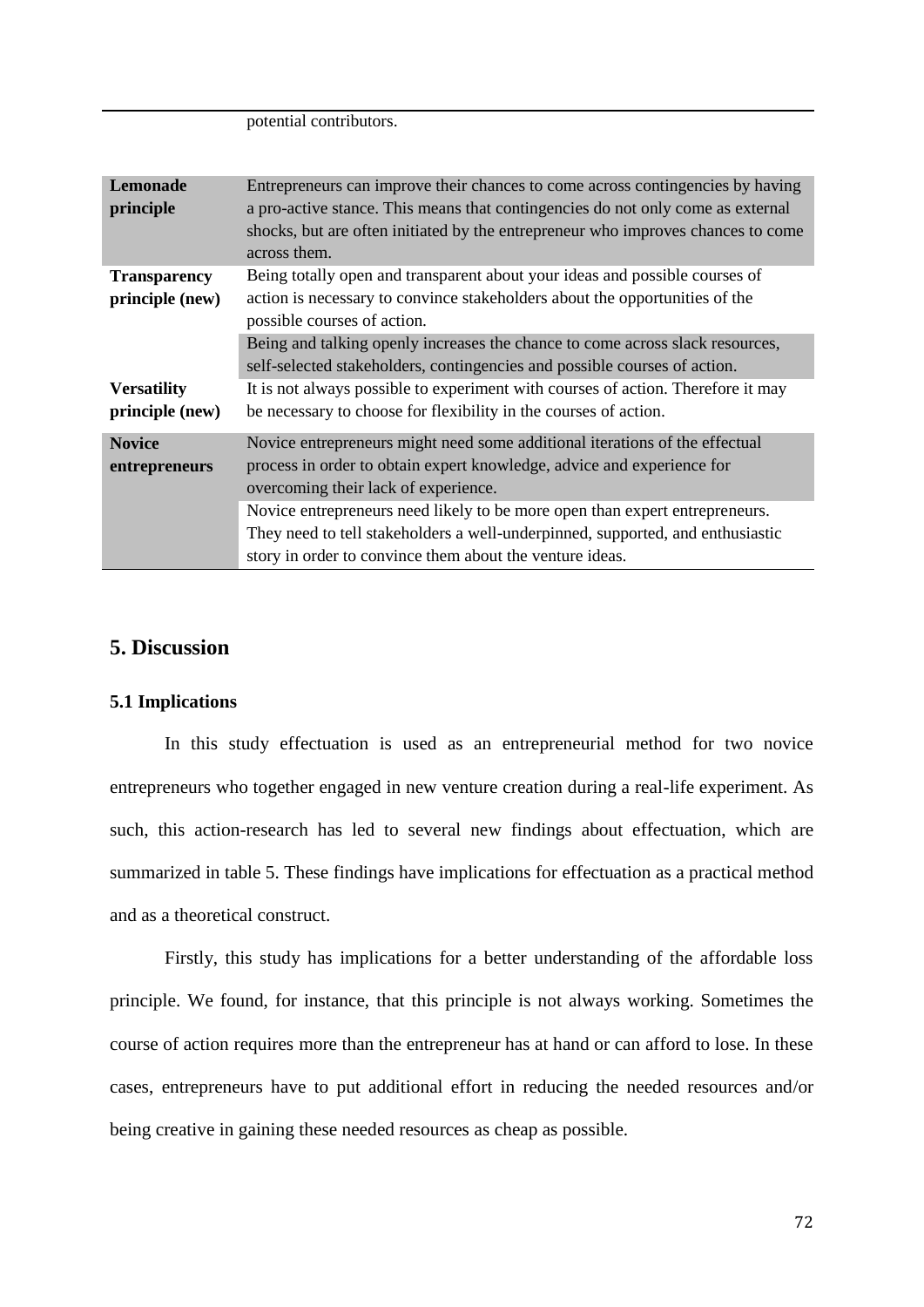Secondly, this study also contributes to a better understanding of stakeholder commitments within the crazy quilt principle. Although the findings do not necessarily challenge the value of stakeholder commitments for co-creation, we found that it was not always possible or desirable to engage in the longer-term effectual partnerships that effectuation theory suggests. Rather, we found that stakeholder commitment comes in degrees with respect to their purposes and level of involvement. This implies that when applying effectuation as a method, entrepreneurs should perhaps not focus exclusively on effectual commitments but instead also embrace less effectual commitments that can also result in more means and goals and subsequently contribute to the venture creation process.

Thirdly, with respect to the crazy quilt principle, two ways of self-selection are found. From a practical perspective, this implies that entrepreneurs need an open stance towards the self selection of people into the venture creation process without any occasion. Moreover, they also have to make sure that there is a chance for potential stakeholders to self select themselves during a interaction or meeting before the entrepreneur asked the stakeholder for committing his resources. With respect to the lemonade principle, we found that entrepreneurs can pro-actively seek for contingencies and that contingencies are not only external shocks that come across once in a while.

Finally, two candidates for new effectuation principles are found: the transparency principle and the versatility principle. It seems that entrepreneurs will boost their venture creation process when they are disclose their means and goals as opposed to conceal and protect them. Based on the outcomes of this research, it seems to be wise that entrepreneurs choose a versatile venture idea and keep it versatile as long as possible in order to be able to adapt to external developments. When combined with other findings on the effectuation principles, these findings contribute to a further refinement of the effectuation construct.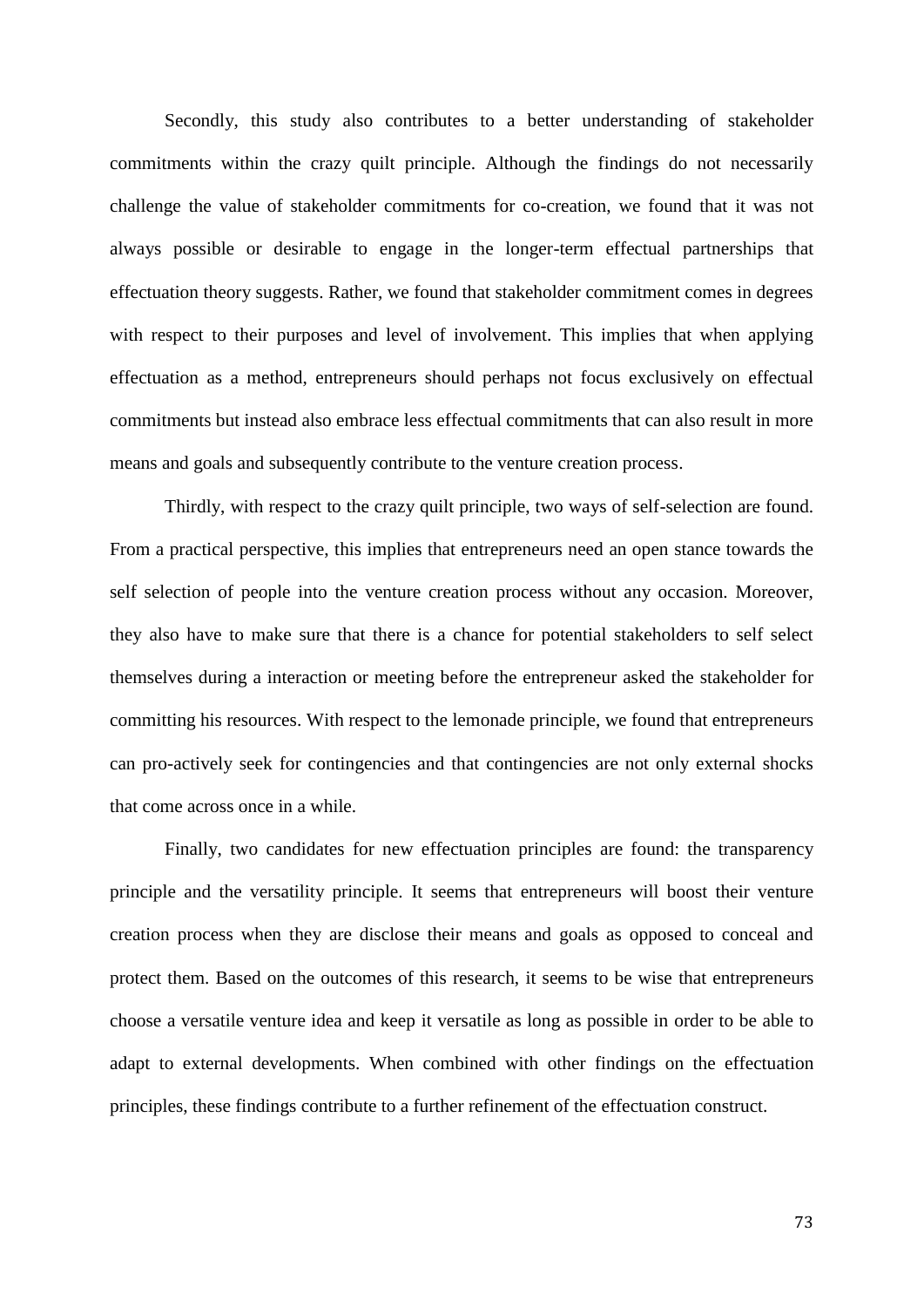While I believe that some of the findings apply to experienced entrepreneurs, there are specific findings for novice entrepreneurs as well. During the venture creation process there was a point that we were looking for expert experience and advice. This need for reassurance originate in our lack of experience with new venture creation. We have tried to compensate this lack of experience by consulting experts as sounding board (Cull, 2006) who provided us with different opinions and viewpoints that fostered increased knowledge during difficult decision moments. This implies that novice entrepreneurs might approach some additional 'people they know' in order to gain expert feedback, advice and experience (new means) that can be used in their decision making. Moreover, my experiences of this study suggest that some parts of effectuation require the development of skills. Examples are finding and judging slack resources, contingencies and imagining possible courses of action based on the resources at hand. Experienced entrepreneurs have developed these skills through prior deliberate practice, but novices have not engaged in new venture creation processes before. This implies that novice entrepreneurs should gather these skills either during the new venture process or in another way, e.g., through education. Finally, while expert entrepreneurs can use their track record to trigger the interest of stakeholders and convince them, novice entrepreneurs need to rely much more on the business idea. Therefore, it was very important to be open and to pitch a well-underpinned and enthusiastic story in order to gain commitment of stakeholders. Expert entrepreneurs might need to do this less.

This study has also a methodological implication. To my knowledge, action research has not been applied to effectuation research before. In addition, Neergaard & Ulhoi (2007) see no evidence that action research has been applied in an entrepreneurial context at all. With this real-life experiment it is shown that it is possible and productive to apply action research in entrepreneurship research and on effectuation in particular. Although it was possible, I experienced that it requires extremely high levels of commitment and conscientiousness of the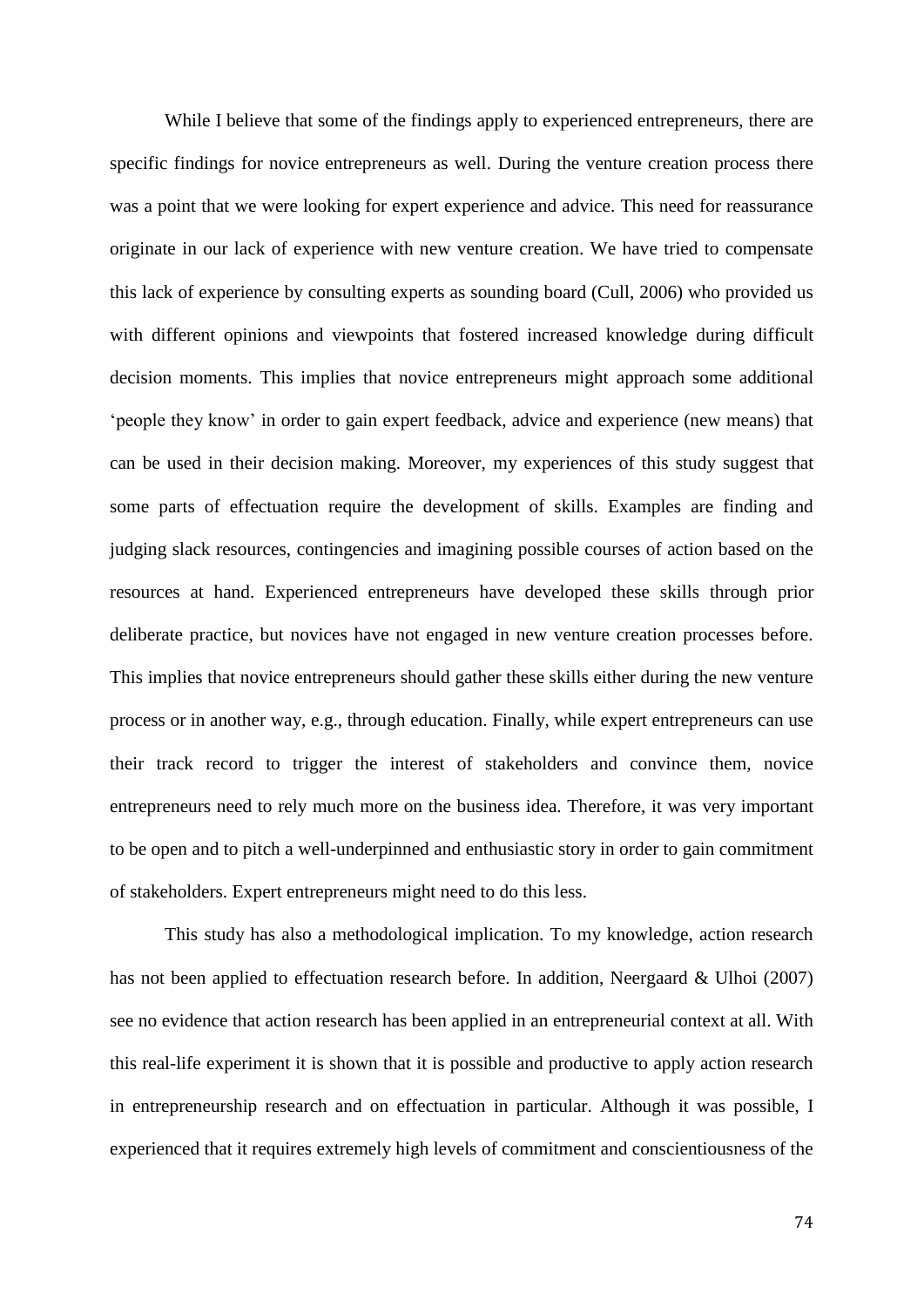action researcher, who is researcher and entrepreneur at the same time. Therefore, I suggest that other entrepreneurship processes can also be empirically studied using action research, but only if the researchers are willing to show the required level of commitment.

This research has also implications with respect to including the theory of effectuation in the curriculum of entrepreneurship education as mentioned in the introduction of this thesis. Since the findings of this research show that effectuation is applicable for novice entrepreneurs during their new venture creation in an unpredictable situation, I suggest that it is valuable to teach students (1) to start with '*who they are, what they know and who they know'*, (2) to be creative concerning 'what do I really need', (3) to realize that there are three types of stakeholder commitment which in different degrees can boost forward the venture creation process, especially committing 'expert experience' is necessary for novice (4) to talk openly and transparent towards potential stakeholders concerning means and goals and (5) to choose a versatile venture idea and keep it versatile as long as possible.

## **5.2 Limitations and further research**

As with all research, this study has limitations that need to be acknowledged. The most prominent limitation concerns the mixed roles of me and my colleague as researcherentrepreneurs. Therefore, the principal threat to the validity of this study is the lack of impartiality on the part of the action researchers. Although action research is subjective in nature, it is tried to limit this bias by making use of two coders. Secondly, action research focuses on contextually embedded cases in which the system as a whole matters. This means that rich and detailed information is gathered about one specific case  $-$  a new venture in the hospitality industry founded by two novice entrepreneurs. This restricts the generalizability of the findings to other situations. This limitation is mitigated by continuously generalizing the findings towards effectuation theory. However, generalization towards other contexts remains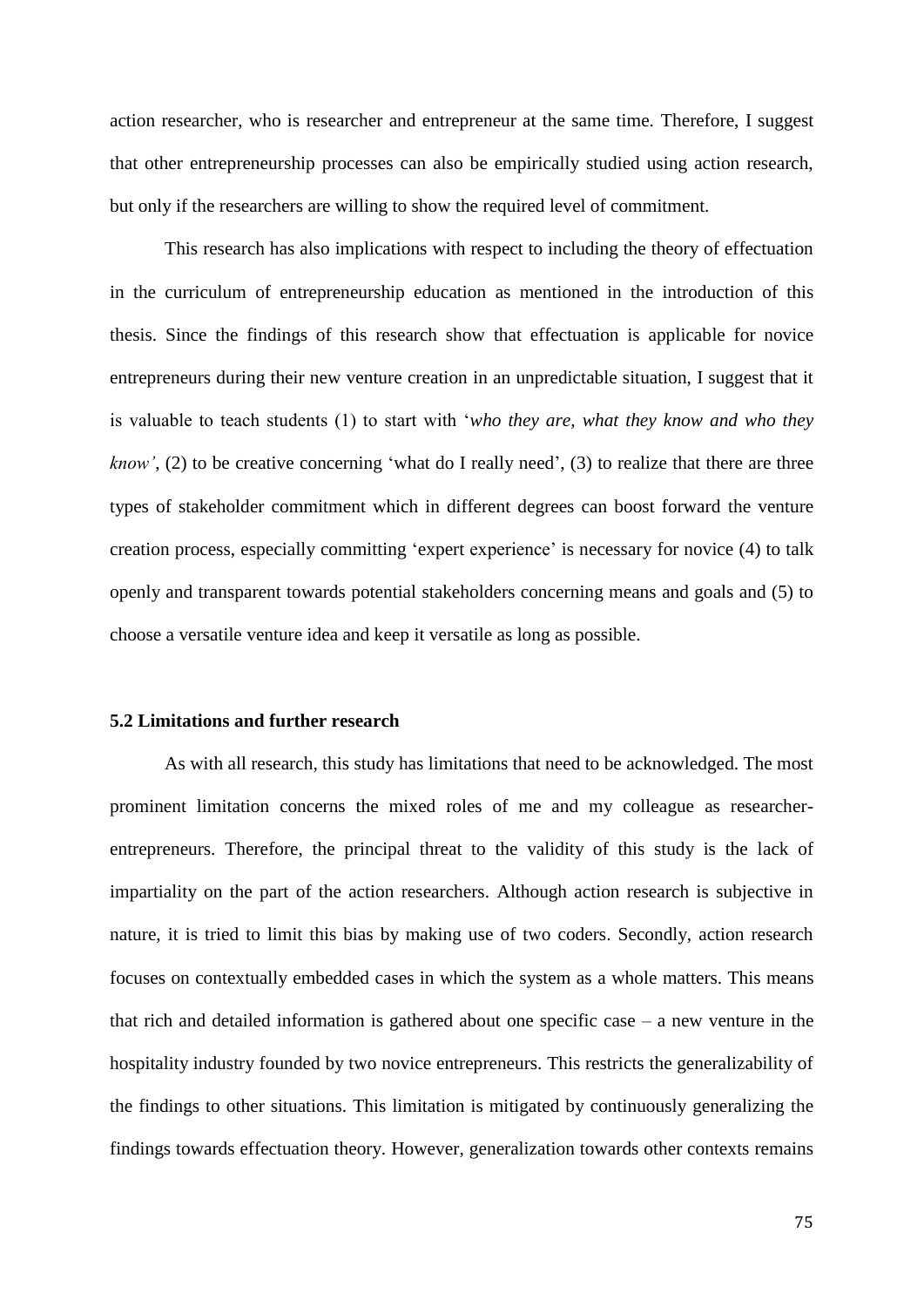subject of further research. Finally, the cyclical nature of action research is time-consuming and complex to conduct and report. While this research is executed within 7 months, a typical action research project can easily take up to 3 years. Although I assume that most elements/parts of the gestation phase of our venture creation process within this time frame are captured, it is also interesting to see what will happen at later stages of the venture creation process. Studying this, though, is directed forward towards future research.

While this study contributes to establishing a qualitative foundation for effectuation as method for novice entrepreneurs, future research should test the findings of this study with larger samples in order to make the results more generalizable. Particularly, future research should focus on the question whether the findings of this research regarding the different degrees of stakeholder commitment, the findings of the effectual principles and the subsequent possible new transparency and versatility principle also apply to situations in which expert entrepreneurs use effectuation in practice. Such studies should also be applied in different contexts.

Finally, this research suggests some possibilities to link effectuation to other streams of literature. The findings of this study regarding the versatility principle, as well as the affordable loss principle suggest that there may be a close connection between effectuation theory and real option theory (e.g., McGrath, 1997) concerning how to deal with uncertainty issues and evaluating which course of action to chose with respect to flexibility and affordable loss. Exploring this connection, so I think, may be fruitful in providing additional insights into both effectuation and real option theory. Furthermore, findings regarding the Crazy Quilt principle and the new Transparency principle also suggests interesting directions for linking effectuation theory to theories of legitimization, for both concern how entrepreneurs gain legitimacy during new venture creation. This question is especially interesting for novice entrepreneurs since they lack prior business ownership experience and a network of social and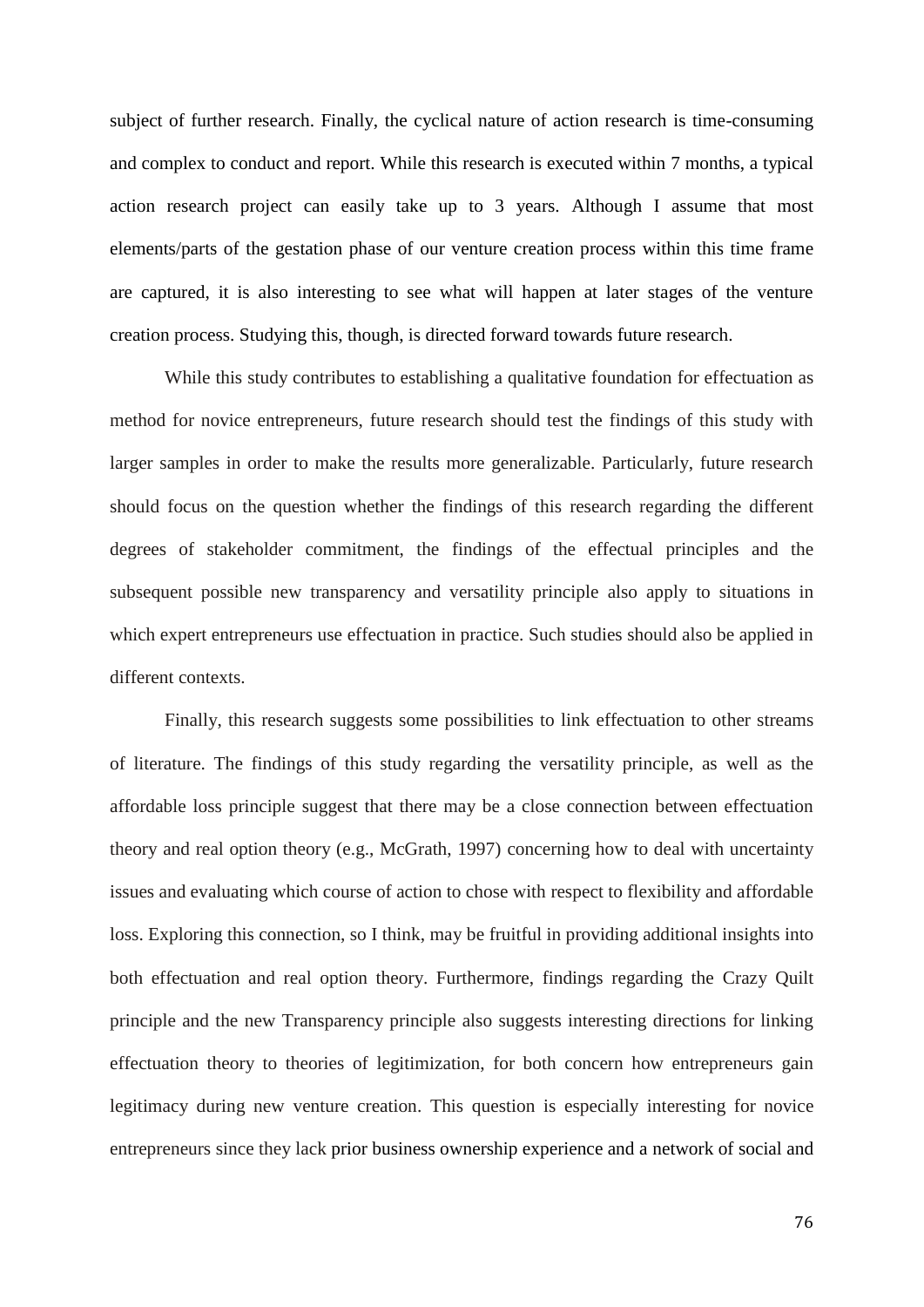business contacts that restrict the development of their creation of a new venture (Delmar & Shane, 2004; Lounsbury & Glynn, 2001; Suddaby & Greenwood, 2005).

## **6. Conclusion**

This study has contributed to the effectuation literature by an in-depth process study of effectuation applied by novice entrepreneurs in real-life. This action research experiment provides new and detailed empirical insights into the dynamics of the effectuation theory and simultaneously into the effectual behaviours of novice entrepreneurs. Concentrating on the main findings, the first suggestion is that stakeholder commitment comes in at least three degrees of effectual involvement. The second main finding suggests that entrepreneurs need to be highly transparent about their means and goals in order to act effectually. A third interesting finding suggests that entrepreneurs can act effectually by choosing a versatile venture idea and keeping it versatile as long as possible.

Furthermore, with regard to novice entrepreneurs specifically it is found that they might require additional interactions with 'people they know' and might need to talk more openly about their ideas and goals than experienced entrepreneurs to gain legitimacy and develop their venture. Based on these findings, I introduce two new effectuation principles – the transparency principle and the versatility principle. Looking at all the findings, I can conclude that novice entrepreneurs can use effectuation as method, but only with some modifications of the principles of effectuation. I hope that the findings of this qualitative action research study will stimulate other scholars to conduct further research on how these findings and implications hold with larger samples, different contexts and when applied by experts entrepreneurs.

Returning to the question whether the logic of effectuation as method for new venture creation has to be added on the curriculum of entrepreneurship education, as mentioned in the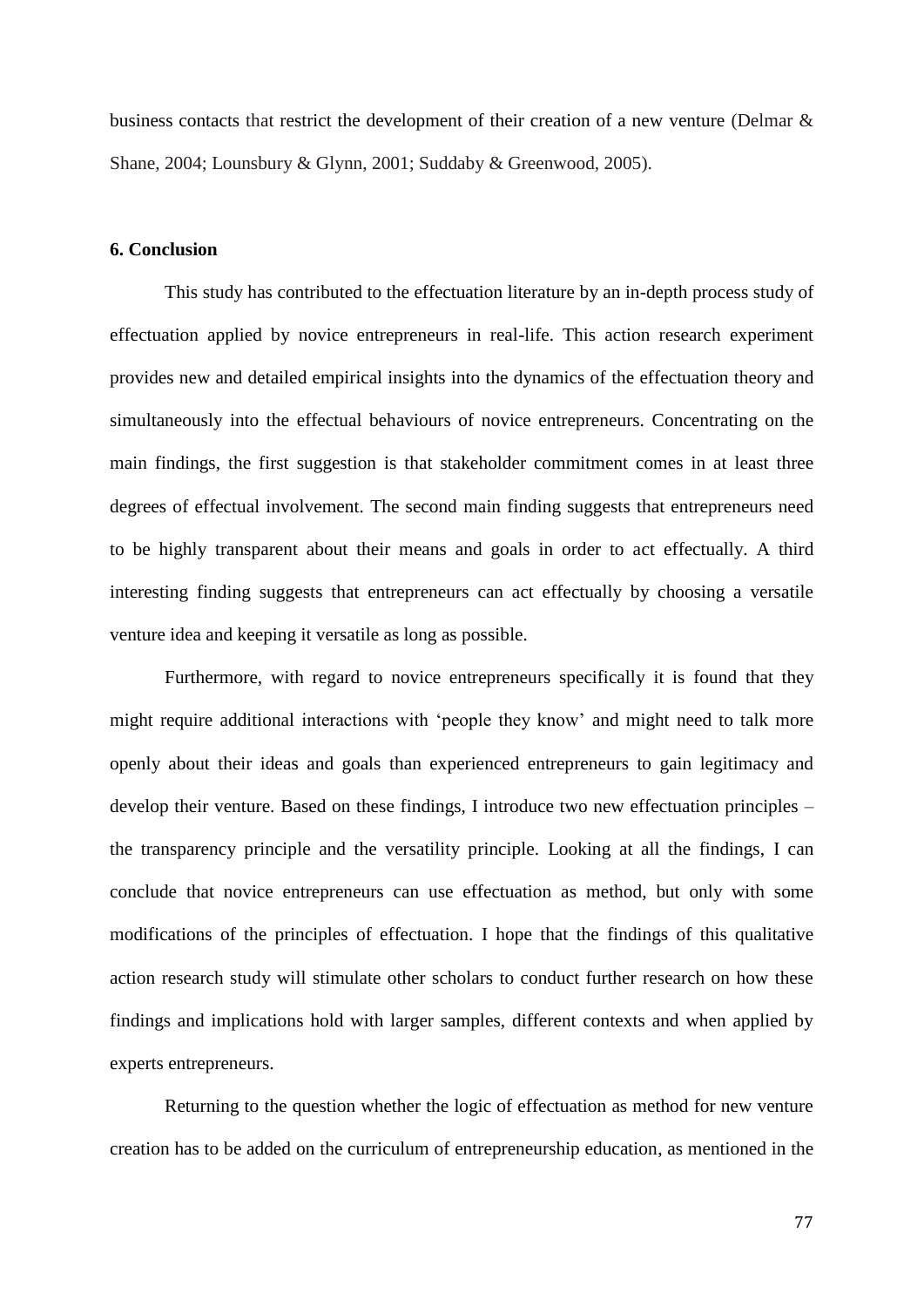introduction of this thesis (chapter 1), I suggest that it can be valuable since the findings of this research show that effectuation is applicable for novice entrepreneurs during their new venture creation in an unpredictable situation.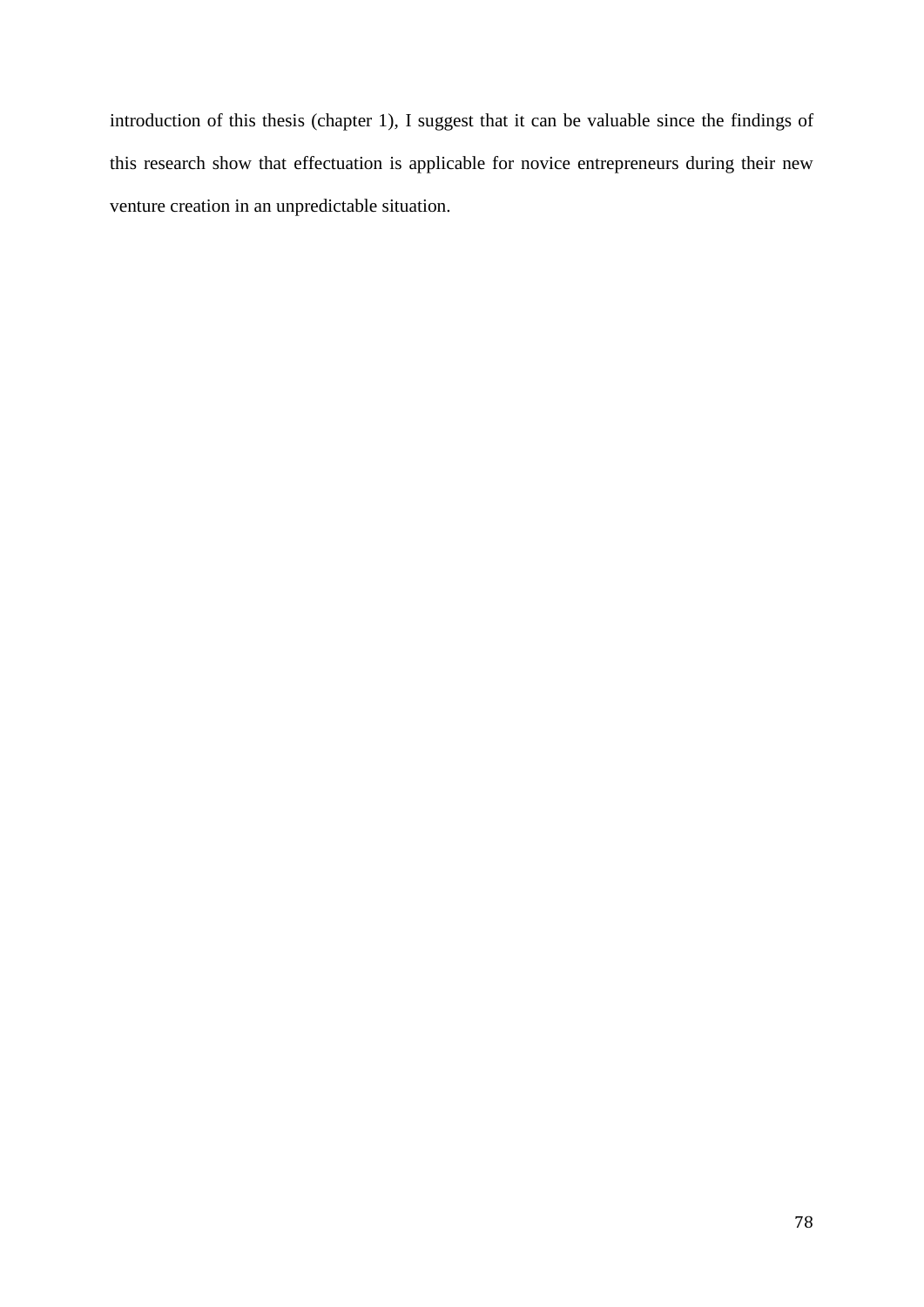## **References**

**Aguinis, H.,** (1993). Action research and scientific method: presumed discrepancies and actual similarities. The journal of applied behavioral science. Vol. 29, P. 416-431.

**Altrichter, H. & Holly, M.,** (2005). Research diaries. In: Research methods in the social sciences by Somekh, B. & Lewin, C. Sage Publications.

**Alvarez, S. & Barney, J.,** (2007). Discovery and creation: alternative theories of entrepreneurial action. Strategic entrepreneurship journal. Vol. 3., No. 6, P. 11-26.

**Avison, D., Lau, F., Meyer, M. & Nielsen, P.A.,** (1999). Action research: to make academic research relevant: researchers should try out their theories with practitioners in real situation and real organizations. Communications of the ACM, Vol. 42, No. 1, P. 94 – 97.

**Babbie, E.,** (2010). The practice of Social Research, eleventh edition. Belmont, USA: Thomson Wadsworth.

**Baskerville, R.,** (1999). Investigating information systems with action research. Association for Information Systems, Vol. 2, No. 19, P. 1-32.

**Baskerville, R. & Wood-Harper, T.,** (1996). A critical perspective on action research as a method for information systems research. Journal of information technology, Vol. 11, P. 235- 246.

**Baskerville, R., & Myers, M.,** (2004). Special issue on action research in information systems: making IS research relevant to practice. MIS Quarterly, Vol. 28, No. 3, P. 329-335.

**Bhide, A.,** (2000). The origin and evolution of new businesses. London: Oxford University Press

**Birks, M., Chapman, Y. & Francis, K.,** (2008). Memoing in qualitative research: probing data and processes. Journal of research in Nursing, Vol. 13, No. 1, P. 68-75.

**Blekman T.,** (2011). Corporate Effectuation: What Managers should learn from Entrepreneurs! Academic Service.

**Boeije, H.,** (2005). Analyseren in kwalitatief onderzoek. Amsterdam: Boom Onderwijs.

**Bolger, N., Davis, A. & Rafaeli, E.,** (2003). Diary methods: Capturing Life as it is Lived. Annual Review Psychology, Vol. 54, P. 579-616.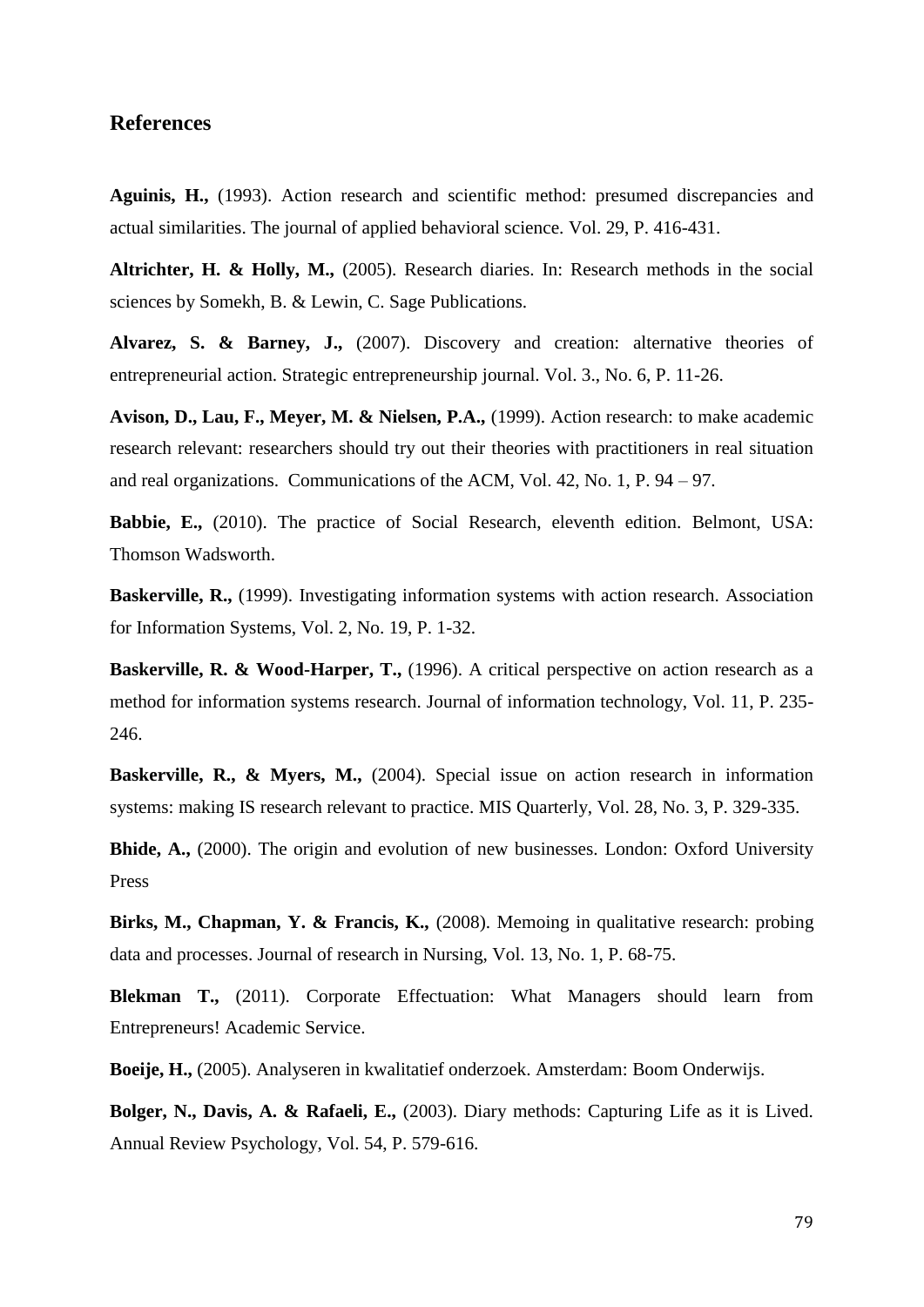**Boyatzis, R.,** (1998). Transforming qualitative information: thematic analysis and code development. Sage Publications.

**Brydon-Miller, M., Greenwood, D., & Maguire, P.,** (2003). Why action research? Action Research, Vol. 1, No. 1, P. 9-28.

**Chandler, G., DeTienne, D., & Mumford, T.,** (2007). Causation and effectuation: Measure development and theoretical implications. Frontiers of entrepreneurship research, Vol. 27, P. 1-13.

**Chandler, G., DeTienne, D., McKelvie, A., & Mumford, A.,** (2011). Causation and effectuation processes: validation study. Journal of Business Venturing, Vol. 26, P. 375–390.

**Cohen, J.**, (1960). A Coefficient of agreement for nominal scales. Educational and psychological measurement. Vol. 20, P. 37-46.

**Coughlan, P. & Coghlan, D.,** (2002). Action research for operations management. International Journal of Operations & Production Management, Vol. 22, No. 2, P. 220-240.

**Cull, J.,** (2006). "Mentoring Young Entrepreneurs: What Leads to Success?" International Journal of Evidence Based Coaching and Mentoring, Vol. 4, P. 8-18.

**Davison, M., Martinsons, M., & Kock, N.,** (2004). Principles of canonical action research. Information Systems Journal, Vol. 14, P. 65-86.

**Davidsson, P.,** (2003). The domain of Entrepreneurship Research: Some suggestions. In Jerome A. Katz & Dean A. Shepherd (ed.) *Cognitive Approaches to Entrepreneurship Research (Advances in Entrepreneurship, Firm Emergence and Growth, Volume 6)*, Emerald Group Publishing Limited, P. 315-372.

**Davidsson, P.,** (2005). The Entrepreneurial Process as a Matching Problem. Brisbane Graduate School of Business.

**Delmar, F., & Shane, S.,** (2004). Legitimating first: organizing activities and the survival of new ventures. Journal of Business Venturing, Vol. 19, P. 385-410.

**Dew, N., Read, S., Sarasvathy, S. & Wiltbank, R.,** (2008). Outlines of a behavioral theory of the entrepreneurial firm. Journal of Economic Behavior & Organization, Vol. 66, P. 37-59.

**Dew, N., Read, S., Sarasvathy, S. & Wiltbank, R.,** (2009a). Effectual versus predictive logics in entrepreneurial decision-making: Differences between experts and novices. Journal of Business Venturing, Vol. 24, P. 287–309.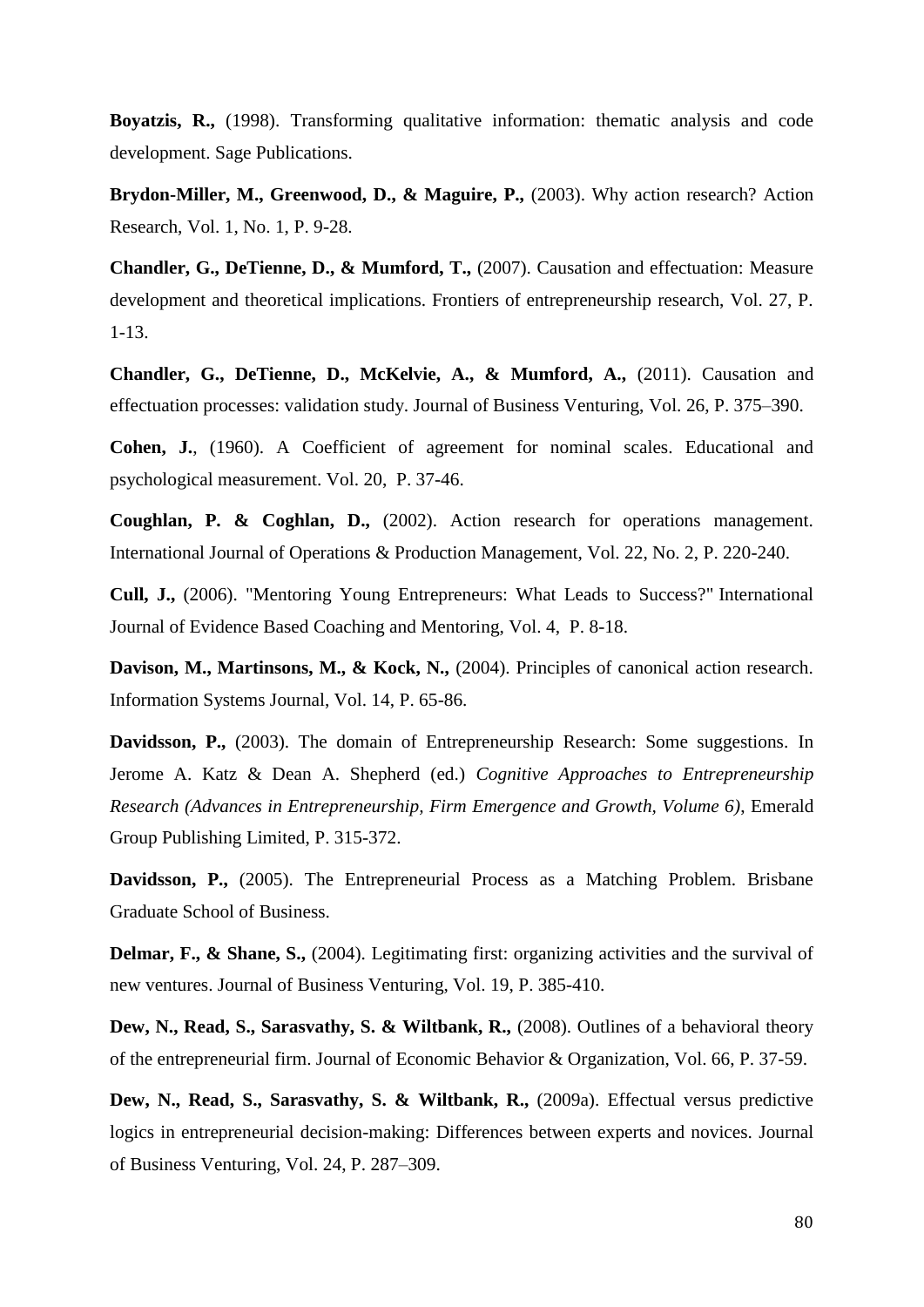**Dew, N., Sarasvathy, S.D., Read, S., & Wiltbank, R.,** (2009b). Affordable loss: Behavioral economic aspects of the plunge decision. Strategic Entrepreneurship Journal, Vol. 3, No. 2, 105–126.

**Dew, N., Read, S., Sarasvathy, S. & Wiltbank, R.,** (2011). On the entrepreneurial Genesis of New Markets: Effectual Transformations Versus Causal Search. Journal of Evolutionary Economics, Vol. 21, P. 231-253.

**Dreyfus, H., & Dreyfus, S.,** (1986). Mind over Machine: The Power of Human Intuition and Expertise in the Age of the Computer. Oxford: Basil Blackwell.

**Edmondson, A., & McManus, S.,** (2007). Methodological fit in management field research. Academy of Management Review. Vol. 32, No. 4, P. 1155-1179.

**Fayolle, A. & Gailly, B.,** (2008). "From craft to science: Teaching models and learning processes in entrepreneurship education", Journal of European Industrial Training, Vol. 32, No. 7, P. 569 – 593.

**Fayolle, A., Gailly, B. & Lassas-Clerc, N.,** (2006). Effect and counter effect of entrepreneurship education and social context on student's intentions, Vol. 24, P. 509 – 523.

Fiet, J., (2001). The theoretical side of teaching entrepreneurship. Journal of Business Venturing, Vol. 16, P. 1-24.

Fisher, G., (2012). Effectuation, Causation and Bricolage: A behavioral Comparison of Emerging Theories in Entrepreneurship Research. Entrepreneurship Theory and Practice, Vol. 36, P. 1019- 1051.

**Greve, A. & Salaff, J.,** (2003). Social networks and entrepreneurship. Entrepreneurship Theory and Practice, Vol. 28, P. 1-22.

**Gustafsson, V.,** (2004). Entrepreneurial decision-making. Doctoral dissertation. Jönköpig International Business School.

**Gwet, K.,** (2001). Handbook of Inter-rater Reliability. The definitive Guide to Measuring the Extent of Agreement Among Multiple Raters. Advanced Analytics, Third edition.

**Harmeling, S., Oberman, S., Venkataraman, S., & Stevenson, H.,** (2004). That my neighbor's cow might live: Effectuation, entrepreneurship education, and regional development in Croatia. In A. Shaker, S.A. Zahra, C.G. Brush, P. Davidsson, J. Fiet, P.G.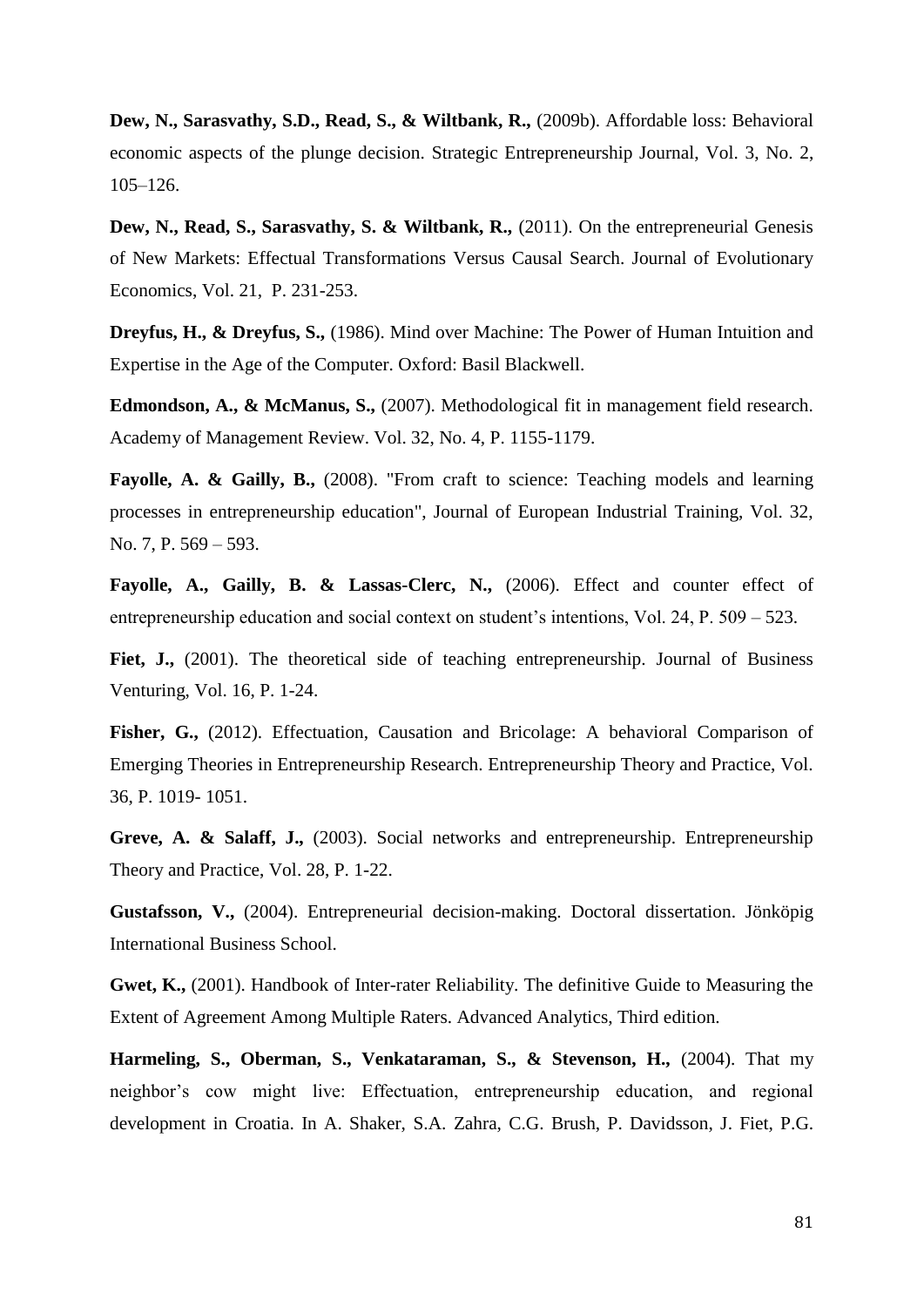Greene, R.T. Harrison, M. Lerner, C. Mason, G.D. Meyer, J. Sohl, &A. Zacharakis (Eds.), Frontiers of entrepreneurship research, 24 ( 1–14).Wellesley, MA: Babson College.

**Harting, T.,** (2004). Entrepreneurial effectuation in a corporate setting: The case of Circuit City's Carmax unit. Paper presented at the Babson Kauffman Entrepreneurship Research Conference, Glasgow, Scotland.

**Hindle, K.,** (2007). Teaching entrepreneurship at university: from the wrong building to the right philosophy, in Fayolle (ed.). Handbook of research in entrepreneurship education, Cheltenham, UK and Northampton. MA, USA: Edward Elgar, Vol. 1, P. 104 -126.

**Jackson, S.,** (2012). Research Methods and Statistics: a critical thinking in approach. Fourth Edition. Wadsworth Cengage Learning.

**Kirby, D.,** (2005). Entrepreneurship Education: Can business Schools meet the challenge? In: Silicon Valley review of global entrepreneurship research. Vol. 1, P. 173-193.

**Kraaijenbrink, J. & Ratinho, T.,** (2010). Effectuation, Causation, and firm growth: a study of written business plans of micro and small firms. Nikos, Dutch Institute for Knowledge Intensive Entrepreneurship, University of Twente.

**Kraaijenbrink, J., Ratinho, T. & Groen, A.,** (2011). Planning effectual growth: A study of effectuation and causation in nascent firms. Nikos, Dutch Institute for Knowledge Intensive Entrepreneurship, University of Twente.

**Kuratko, F., (**2005). The emergence of Entrepreneurship Education: Development, Trends, and Challenges. Entrepreneurship Theory and Practice, Vol. 29, No. 5, P. 577-598.

**Lewin, K., (**1952). Field theory in social science: Selected theoretical papers by Kurt Lewin. London: Tavistock.

**Lounsbury, M., & Glynn, M. A.,** (2001). Cultural entrepreneurship: stories, legitimacy, and the acquisition of resources. Strategic Management Journal, Vol. 22, P. 545-564.

**March, J.G.,** (1982). The technology of foolishness. In J.G. and J. P. O. March (eds), Ambiguity and Choice in Organizations. Bergen, Norway: Universitetsforlaget, P. 69-81.

**McGrath, R.,** (1997). A real options logic for initiating technology positioning investments. Academy of Management Review, Vol. 22, P. 974-996.

**Neergaard, H. & Ulhoi, J.P.,** (2007). Handbook of Qualitative Research Methods in Entrepreneurship. Edward Elgar Publishing.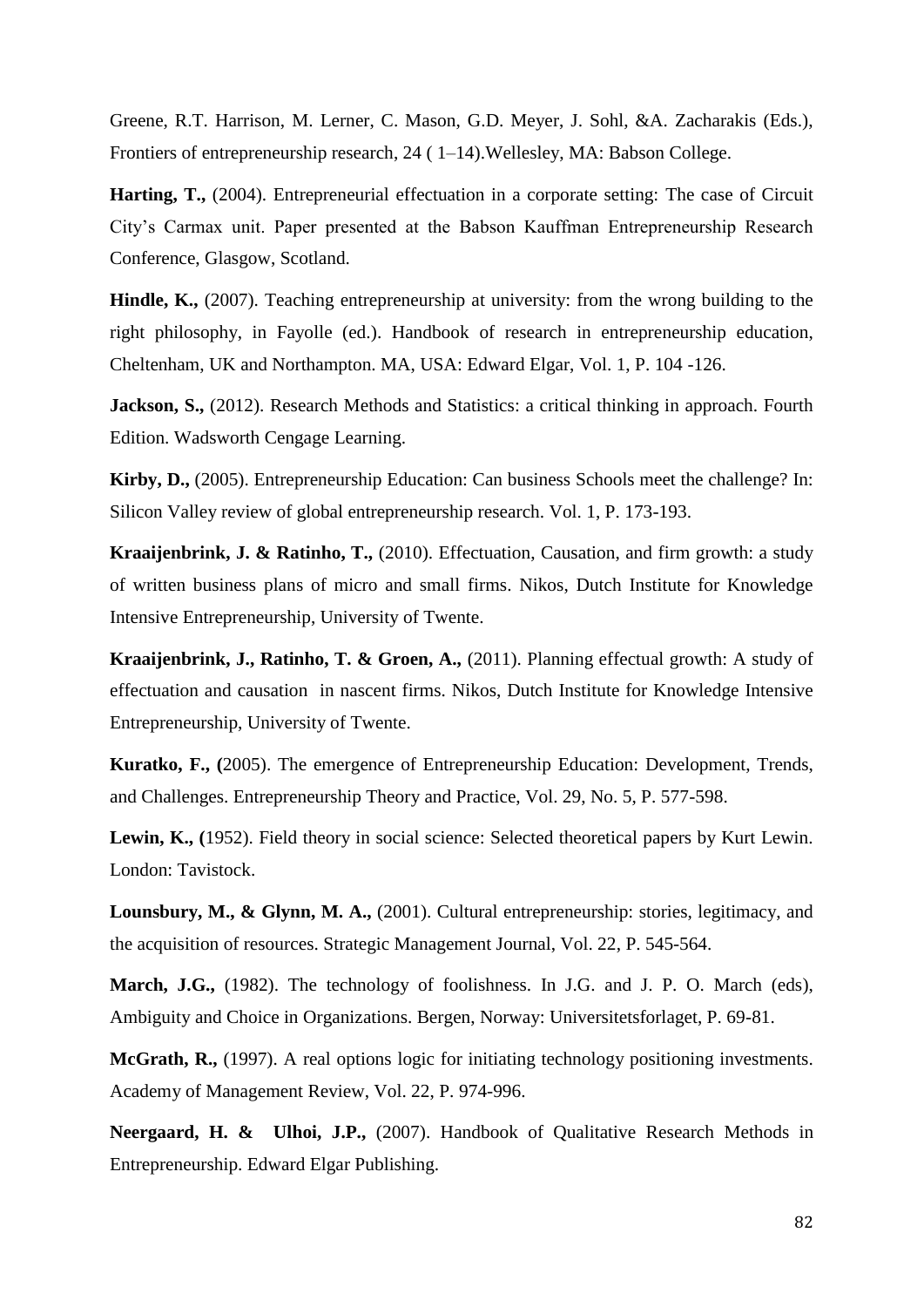Perry, J., Chandler, G., & Markova, G., (2012). Entrepreneurial effectuation: a review and suggestions for future research. Baylor University.

**Read, S. & Sarasvathy, S., (**2005). Knowing what to do and doing what you know: Effectuation as a form of entrepreneurial expertise. The journal of Private Equity, Vol. 9, No. 1, P. 45-62.

**Read, S., Song, M. & Smit, W.,** (2009a). A meta-analytic review of effectuation and venture performance. Journal of Business Venturing, Vol. 24, P. 573-587.

**Read, S., Dew, N., Sarasvathy, S.D., Song, M., & Wiltbank, R.,** (2009b). Marketing under uncertainty: The logic of an effectual approach. Journal of Marketing, Vol. 73, P. 1–18.

**Read, S., Sarasvathy, S., Wiltbank, R., Dew, N. & Ohlsson, A.,** (2011). Effectual entrepreneurship. Taylor & Francis Group.

**Reynolds, M., Hay, M., Bygrave, W., Camp, M. & Autio, E.,** (2000). Global Entrepreneurship Monitor. Executive Report.

**Reynolds, P., Bosma, N., Erkko, A., Hunt, S., De Bono, N., Servais I., Lopez-Garcia, P. & Chin, N.,** (2005). Global Entrepreneurship Monitor: Data Collection Design and Implementation 1998 – 2003. Small Business Economics, Vol. 24, P. 205-231.

**Sarasvathy, S.,** (2001). Causation and Effectuation: A theoretical shift from economic inevitability to entrepreneurial contingency. Academy of Management Review, Vol. 26, No. 2, P. 243-263.

**Sarasvathy, S.,** (2008). Effectuation: Elements of Entrepreneurial Expertise. Edward Elgar Publishing Limited.

**Sarasvathy, S.,** Video on effectuation.org/teach &

http://effectuation.org/sites/default/files/documents/effectuation-3-pager.pdf

**Sarasvathy, S. & Dew, N., (**2005). New Market Creation through Transformation. Journal of Evolutionary Economics, Vol. 15, P. 533-565.

**Sarasvathy, S.D. & Kotha, S.,** (2001). Dealing with Knightian uncertainty in the new economy: The Real-Networks case. In J. Butler (Ed.), Research on management and entrepreneurship. Greenwich, CT: IAP, Inc. P. 31–62.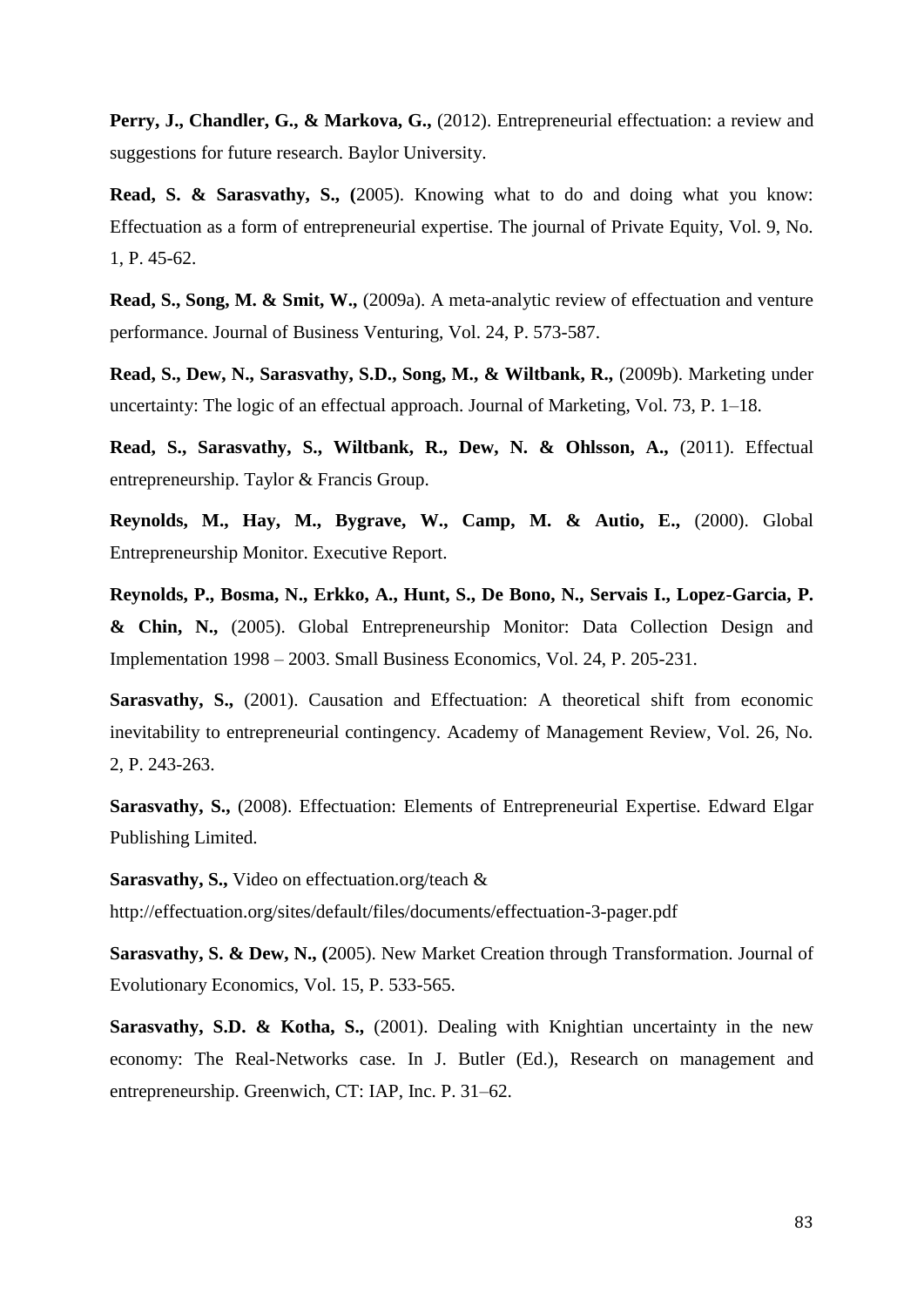**Sarasvathy, S. & Venkataraman, S.,** (2011). Entrepreneurship as method: Open questions for an entrepreneurial future. Entrepreneurship Theory and Practice. Vol. 35, No. 1, P. 113- 135.

**Schumpeter, J.,** (1934). Capitalism, socialism, and democracy. New York: Harper & Row.

**Simon, H.,** (1959). 'Theories of decision making in economics and behavioral science'. American Economic Review. Vol. 49, P. 253–283.

**Simon, H.,** (1996). The Sciences of the Artificial. Third Edition. Massachusetts Institute of Technology.

**Singh, Y. & Bajpai, R.,** (2008). Research methodology. Techniques and Trends. APH Publishing Corporation. P. 317.

**Suddaby, R., & Greenwood, R., (**2005). Rhetorical Strategies of Legitimacy. Administrative Science Quarterly, Vol. 50, P. 35-67.

**Susman, G.I, & Evered, R.D.,** (1978). An assessment of the Scientific Merits of Action Research. Administrative Science Quarterly, Vol. 23, P. 582-603.

**Tayler, C., Wilkie, M. & Baser, J.,** (2006). Doing action research: a guide for school support staff. Sage Publications.

**Thurik, R.,** (2009). Entreprenomics: entrepreneurship, economic growth and policy. Centre for advanced Small Business Economics at Erasmus University Rotterdam, EIM Business and Policy research Zoetermeer, Max Planck Institute of Economics Jena, and Free University Amsterdam.

**Tsang, E. & Williams, J.,** (2007). Generalization and Hume's problem of induction: misconceptions and clarifications. Research collection school of social sciences.

**Weick, K.E.,** (1979). The Social Psychology of Organizing ( $2<sup>nd</sup>$  edn). Reading, MA: Addison-Wesley.

**Westhead, P., Ucbasaran, D., & Wright, M., (**2005). Experience and cognition: do novice, serial and portfolio entrepreneurs differ? International Small Business Journal, Vol. 23, P. 72.

**Wiltbank, R., Dew, N., Read, S. & Sarasvathy, S.,** (2006). What to do next? The case for non-predictive strategy. Strategic Management Journal, Vol. 27, P. 981-998.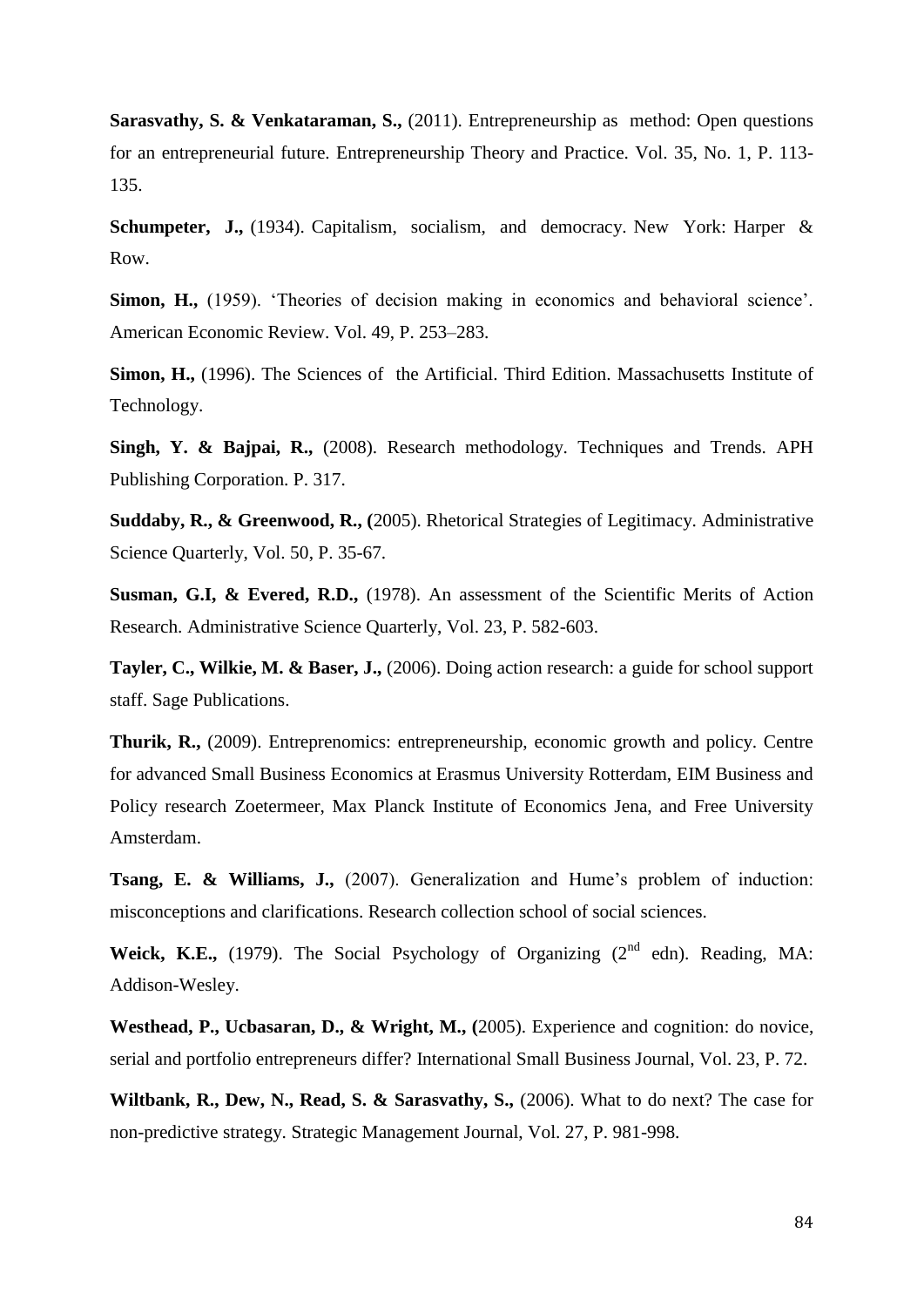**Wiltbank, R., Read, S., Dew, N. & Sarasvathy, S.,** (2009). Prediction and control under uncertainty: outcomes in angel investing. Journal of Business Venturing, Vol. 24, P. 116-133.